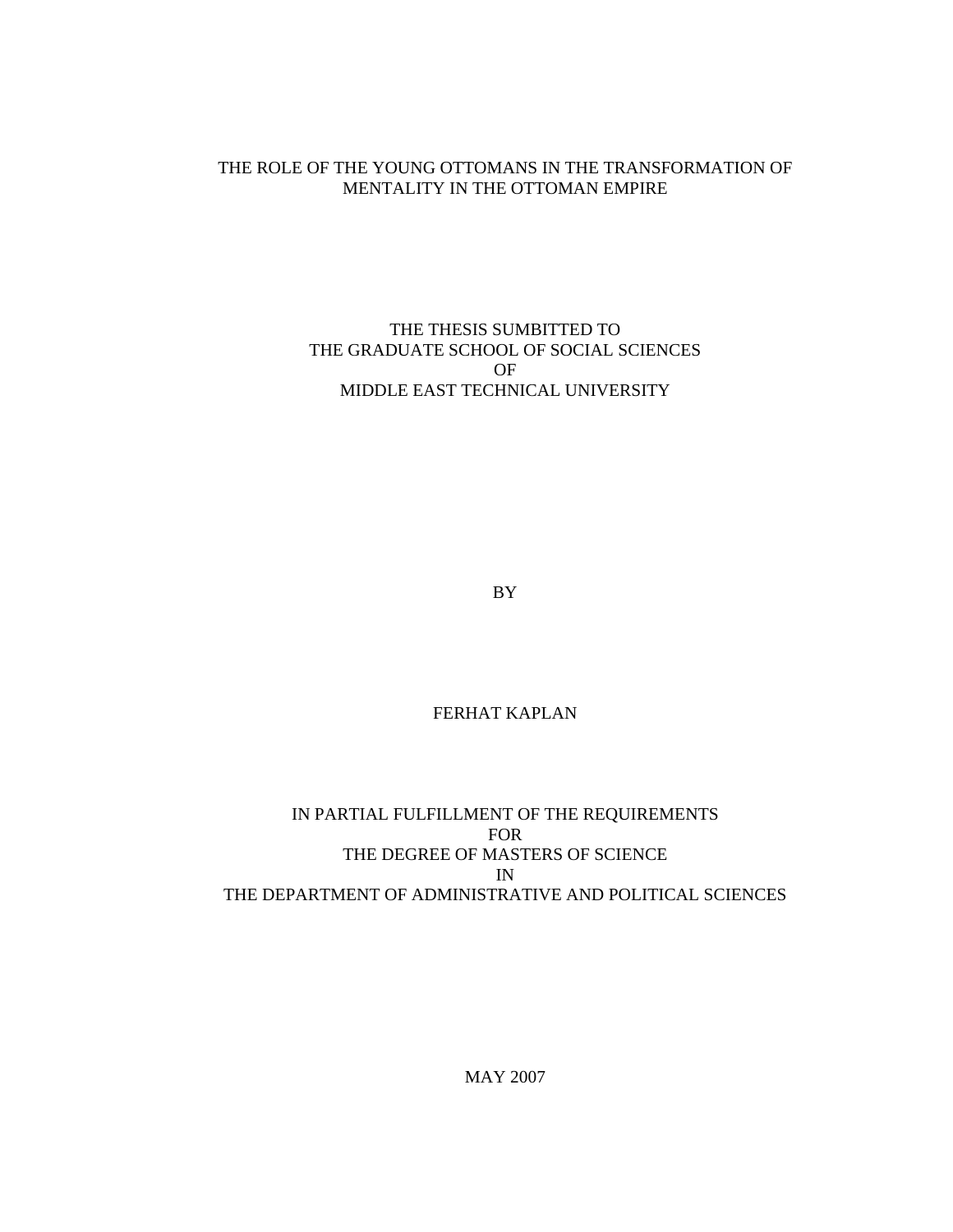Approval of Graduate School of Social Sciences

Prof. Dr. Sencer Ayata<br>Director Director

I certify that this thesis satisfies all the requirements as a thesis fo the degree of Master of Sciences

> Prof. Dr. Raşit Kaya Head of Department

This is to certify that we have read this thesis and that in our opinion it is fully adequate, in scope and quality, as a thesis for the degree of Master of Sciences

Assist. Prof. Dr. Kürşat Ertuğrul

| <b>Examining Committee Members</b> |              |
|------------------------------------|--------------|
| Assist. Prof. Dr. Kürşat Ertuğrul  | (METU, ADM)  |
| Prof. Dr. Eyüp Özveren             | (METU, ECON) |
| Assist. Prof Dr. Necmi Erdoğan     | (METU, ADM)  |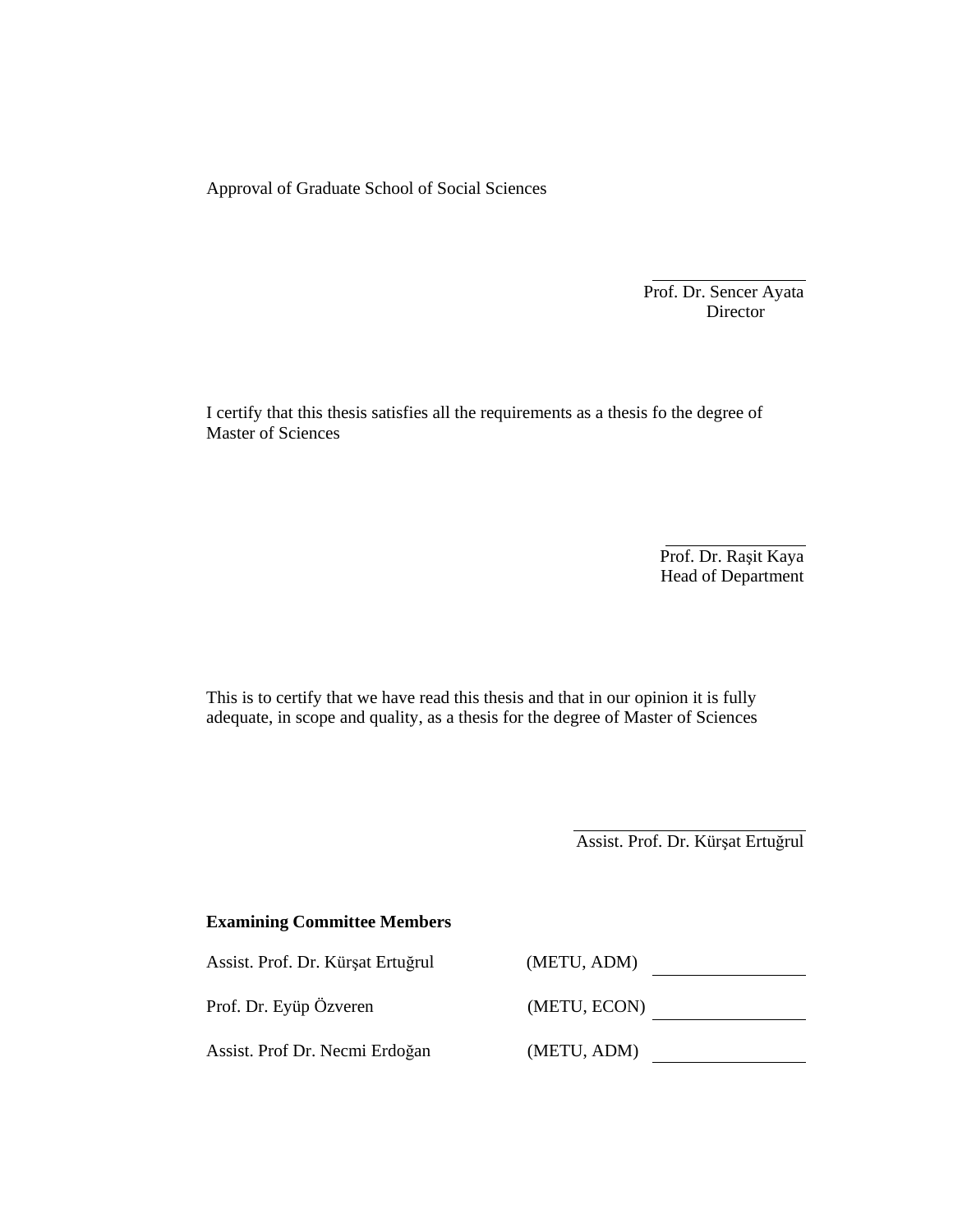**I hereby declare that all information in this document has been obtained and presented in accordance with academic rules and ethical conduct. I also declare that, as required by these rules and conduct, I have fully cited and referenced all material and results that are not original to this work.** 

Name, Last Name: Ferhat Kaplan

Signature: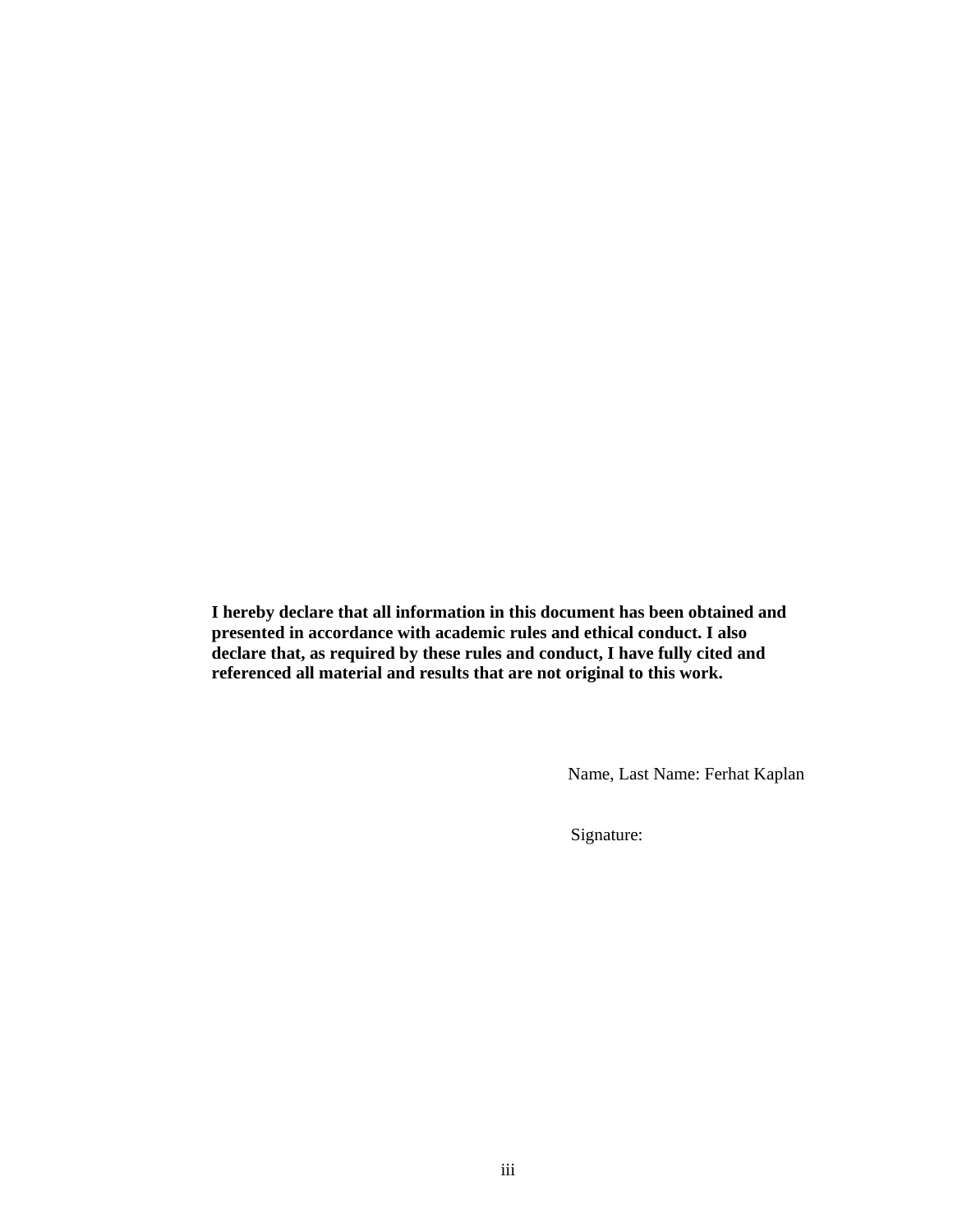### **ABSTRACT**

# THE ROLE OF THE YOUNG OTTOMANS IN THE TRANSFORMATION OF MENTALITY IN THE OTTOMAN EMPIRE

Ferhat Kaplan

MSc, Department of Administrative and Political Sciences Supervisor: Assist. Prof. Dr. Kürşad Ertuğrul

### May 2007, 85 pages

The main topic of this study is determining the role of the Young Ottomans in mentality transformation in the Ottoman Empire from the traditional one to a modern one. Their proposals aim to change three patterns of the Ottoman state and society. The relation between state and the individual is the first issue. They tried to create an Ottoman citizenry, enhanced with freedom and political rights, from a *reaya*. In the second step they imagined a modern society. Their proposals, which imply a secular system, aim to secure the people from the yoke of the tradition and some religious bonds. Nationalism is also important for the abolition of the traditional stratification of the Ottoman society. As a last point, the individual, himself, is tried to be changed into an active, enthusiastic, this-worldly, and rational being. However what is interesting is that while their main concern had been the survival of the Ottoman Empire and the Islamic order, their proposals had the potential to undermine these very institutions. This study will try to find the traces of these contradictions and the beginning of a mental transformation.

Keywords: Mentality, Ottoman Ideal, Mental Transformation, Freedom.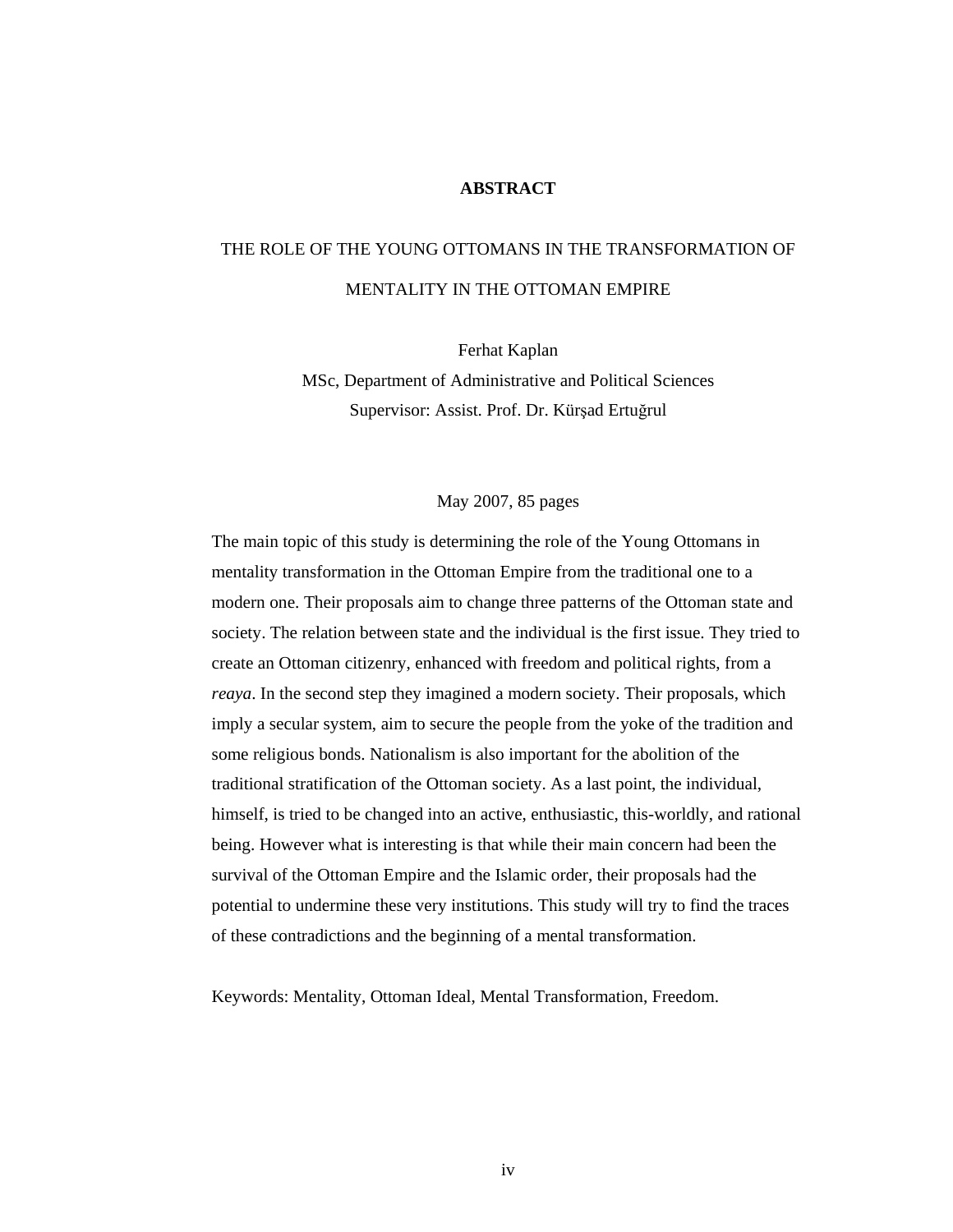# OSMANLI İMPARATORLUĞU'NDAKİ ZİHNİYET DEĞİŞİMİNDE GENÇ OSMANLILAR'IN OYNADIĞI ROL

Ferhat Kaplan Yüksek Lisans, Siyaset Bilimi ve Kamu Yönetimi Bölümü Tez Yöneticisi: Yrd. Doç. Dr. Kürşad Ertuğrul

Mayıs 2006, 85 Sayfa

Bu çalışmanın ana başlığı Osmanlı İmparatorluğu'ndaki geleneksel zihniyetin modern zihniyete dönüşümünde Genç Osmanlılar hareketinin oynadığı rolü tespit etmektir. Bu hareketin önerilerinin amacı Osmanlı'daki üç temel öğeyi değiştirmek üzerine kurulmuştur. Devlet ile birey arasındaki ilişki ilk konudur. Bunlar reayadan hürriyet mevhumu ve siyasi haklarla güçlendirilmiş bir birey yaratmaya çalışmışlardır. İkinci aşamada modern bir toplum hayali kurmuşlardır. Laikliği ima eden önerilerinin amacı toplumu önünü tıkayan geleneksel ve bir takım dini bağlardan kurtarmayı hedeflemiştir. Milliyetçilik vurguları ise Osmanlı geleneksel toplum yapılanmasının sonunu hazırlaması açısından önemlidir. Son bir nokta olarak ise aktif, bu dünya konusunda istekli ve aklıyla hareket eden bir birey yaratma konusundaki çabaları sayılabilir. Ancak ilginç olan şu ki temel kaygılarının Osmanlı devletini ve İslami düzeni korumak ve yaşatmak olmasına rağmen getirdikleri önerilerin tam da bu kurumların altını oyuyor olmasıdır. Bu çalışma işte bu çelişkileri ve bir zihniyet dönüşümünün başlangıcının izlerini bulmaya çalışacaktır.

Anahtar kelimeler: Zihniyet, Osmanlı İdeali, Zihniyet Dönüşümü, Hürriyet.

### **ÖZ**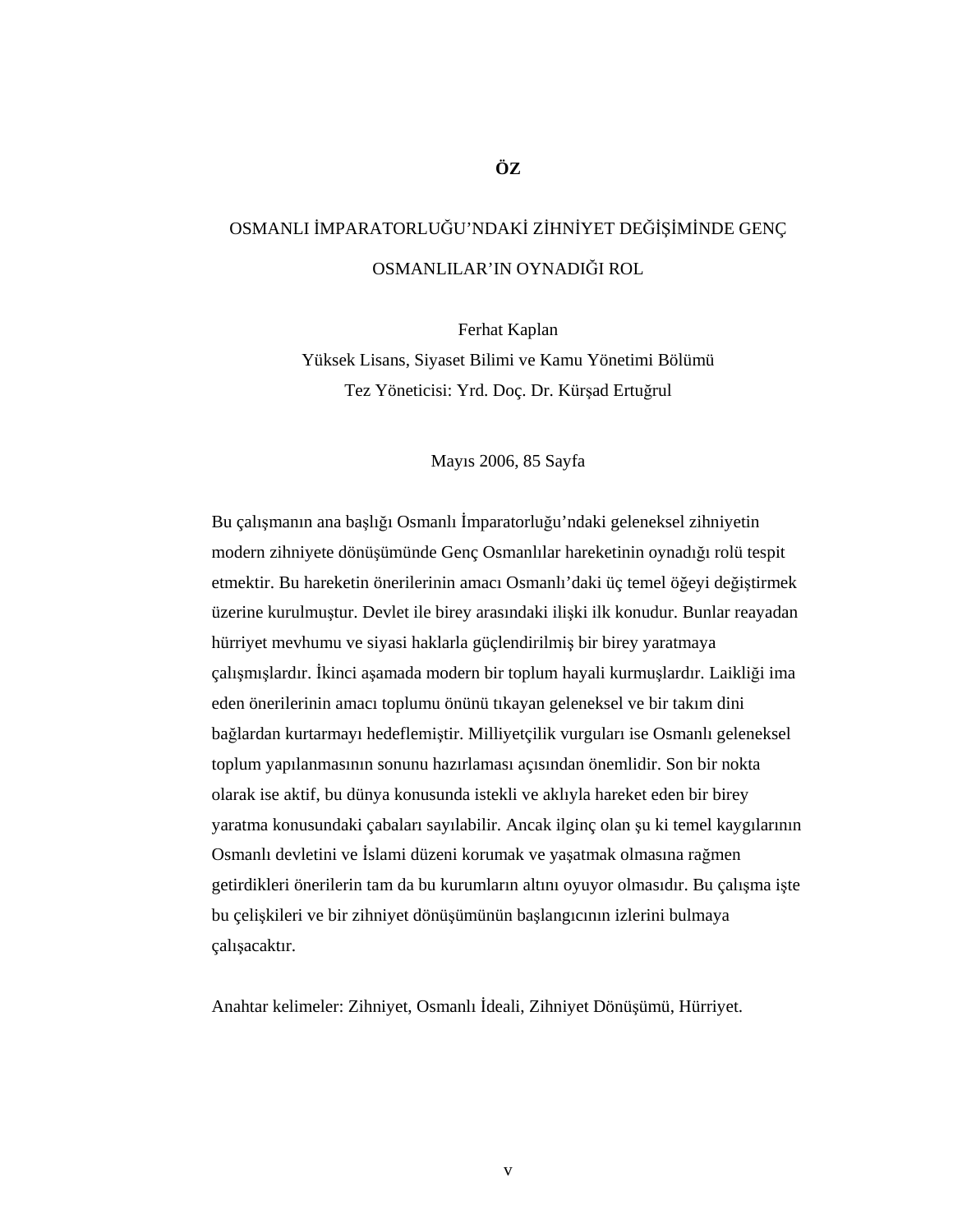To family but especially my brother and his family.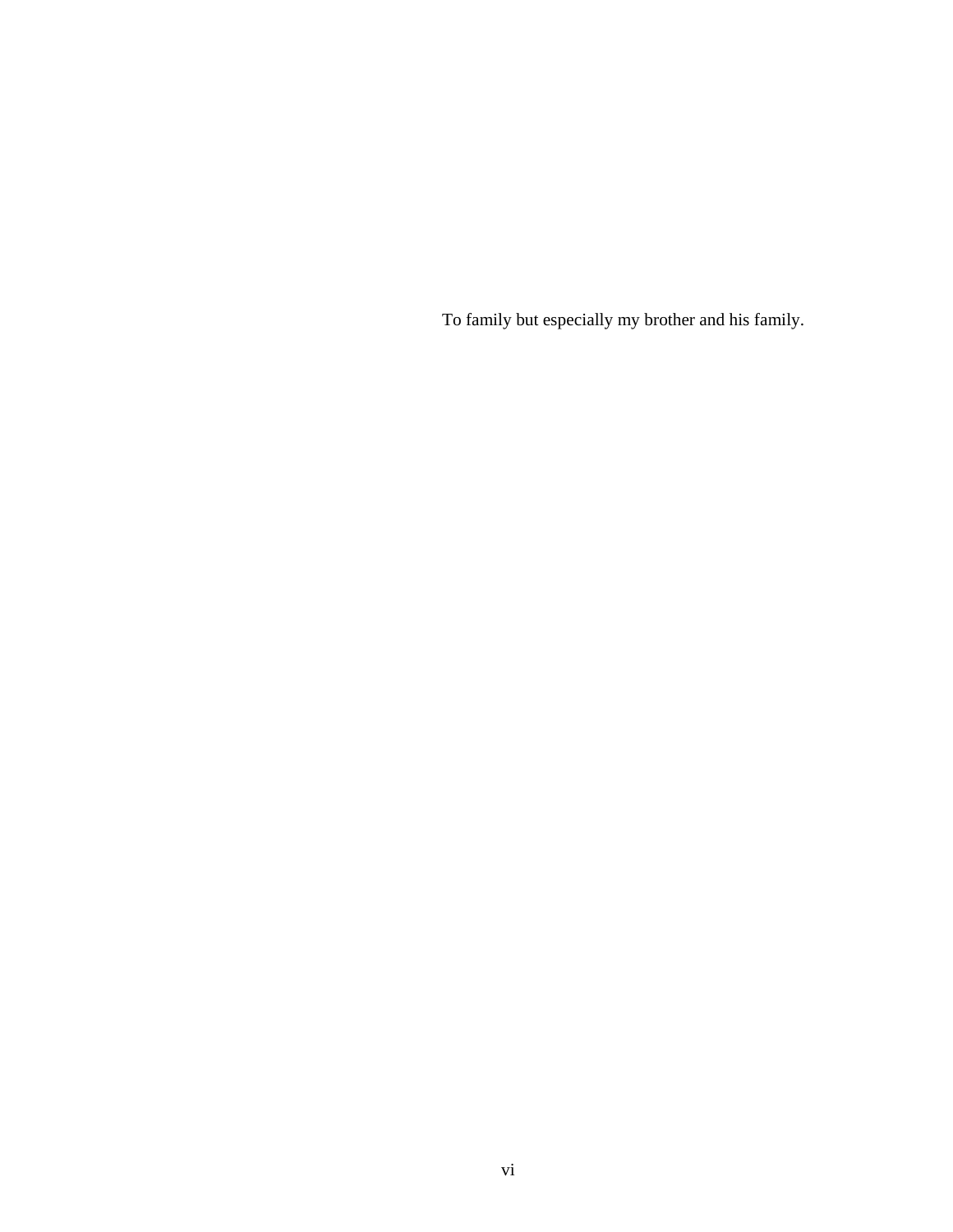### **ACKNOWLEDGEMENTS**

I would like to thank my supervisor for his patience and support. I am also grateful to the instructors whose courses offered me wide and different perspectives during my Master program.

I would like to express my special thanks to the members of examining committee Prof. Dr. Eyüp Özveren and Assist. Prof Dr. Necmi Erdoğan because of their patience and care. Their critics helped me too much to complete the study.

I have to mention both financial and moral support of my brother İlhan Kaplan, his wife Aslı Kaplan and my nephew Zeynep Kaplan. Also the support of my family is unforgettable during my education. I thank them all for helping me realize a dream.

I am sure I forget many to mention here. This study could not be shaped without the existence of all the people in my life.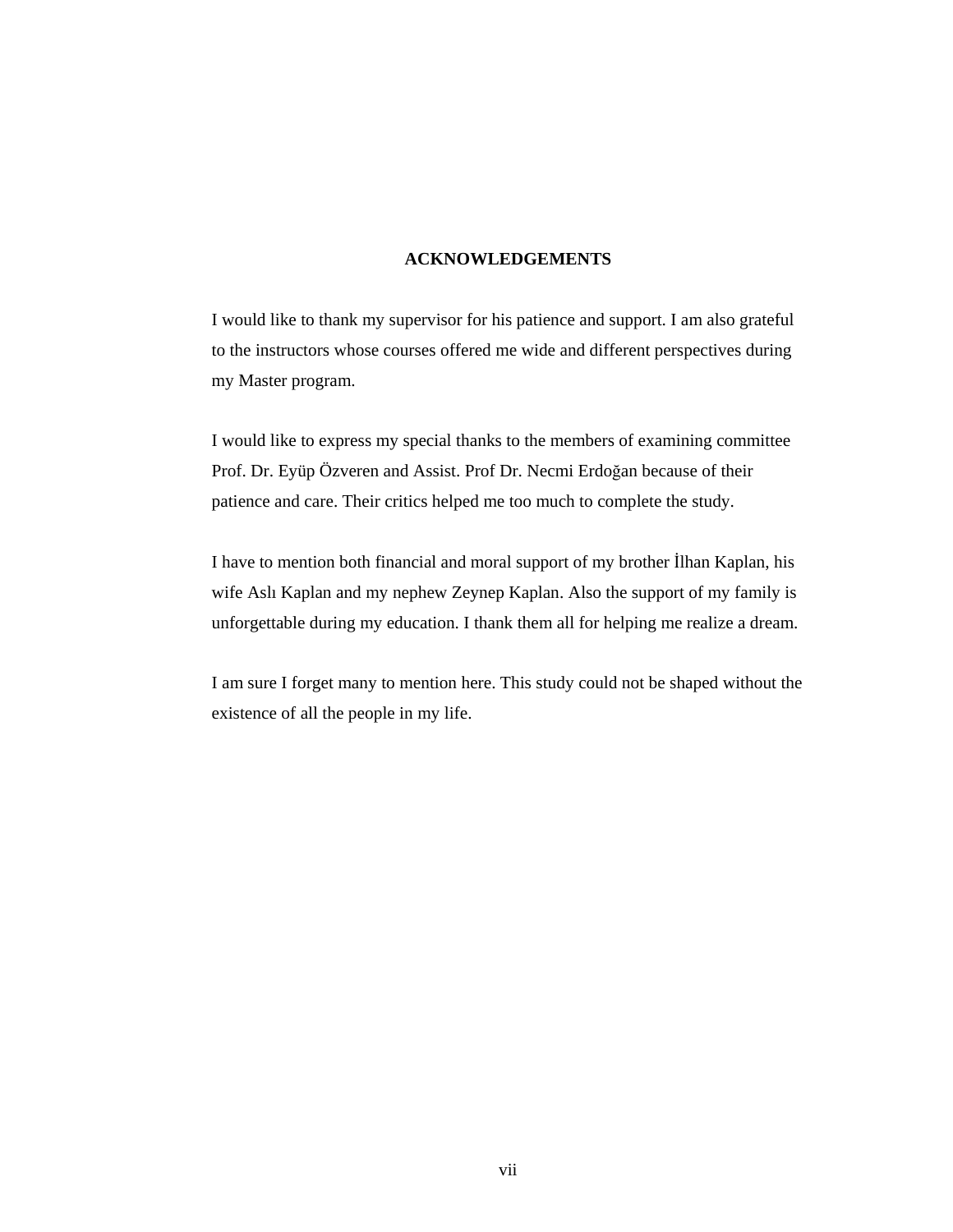# **TABLE OF CONTENTS**

| <b>CHAPTER</b> |
|----------------|
|                |
|                |
|                |
|                |
|                |
|                |
|                |
|                |
|                |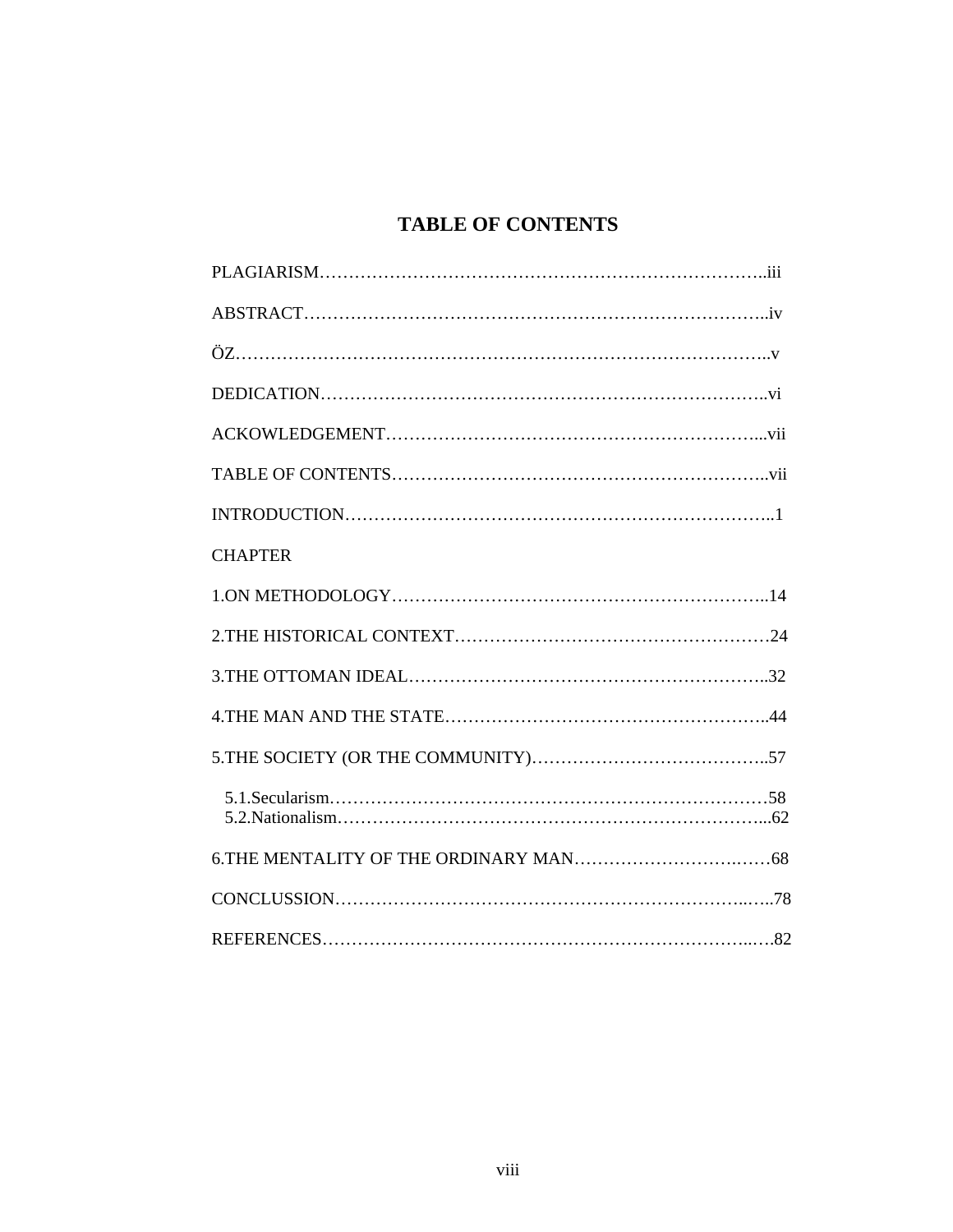### **INTRODUCTION**

 There have been different theories on the causes of the "decline" and demise of the Ottoman Empire<sup>1</sup>; some argue that the lives of the states or civilizations resemble the life of human, so the civilizations have had a common and inevitable fate that they disappear at the end of their natural lives. In this respect the Ottoman Empire, as a civilization with a long life, encountered its inevitable fate and demised; the First World War only accelerated this process. This theory is derived from the study of Ibn Khaldun, the *Mukkadimma*.

 According to another theory, the Empire could not make necessary moves and transformations in the face of technological and scientific developments of the European states because of the clumsiness of the administrators and the conservatism of the *ulama*. As a result, the effectiveness and power of the Ottoman Empire declined against the European powers and it became a semi-colonial country at the disposal of Western capitalism. According to the proponents of this theory, the Empire could have survived and might have been a part of the Western capitalism if it only had made necessary reforms at the right time.

 It is certain that both theories have brought important contributions for the understanding of the "decline" and demise of the Ottoman Empire, but they also ignore some important points: while first one depends highly on fate, the second one ignores the social stratification of the Ottoman Empire. It requires the Empire to make quick adaptations to the changing conditions in order to survive. Besides, it does not pay enough attention to the mentality of the Ottoman people for the success of such an adaptation.

 However it can be argued that the main reason behind the disappearance of the Ottoman Empire from the political arena is the mentality imposed by both

<sup>&</sup>lt;sup>1</sup> We should state at the beginning that, we do not think it is a demise of decline but decay. As will be expressed, the main system of the Empire worked till its disappearance, however the effectiveness of this system could not resist against the changing conditions.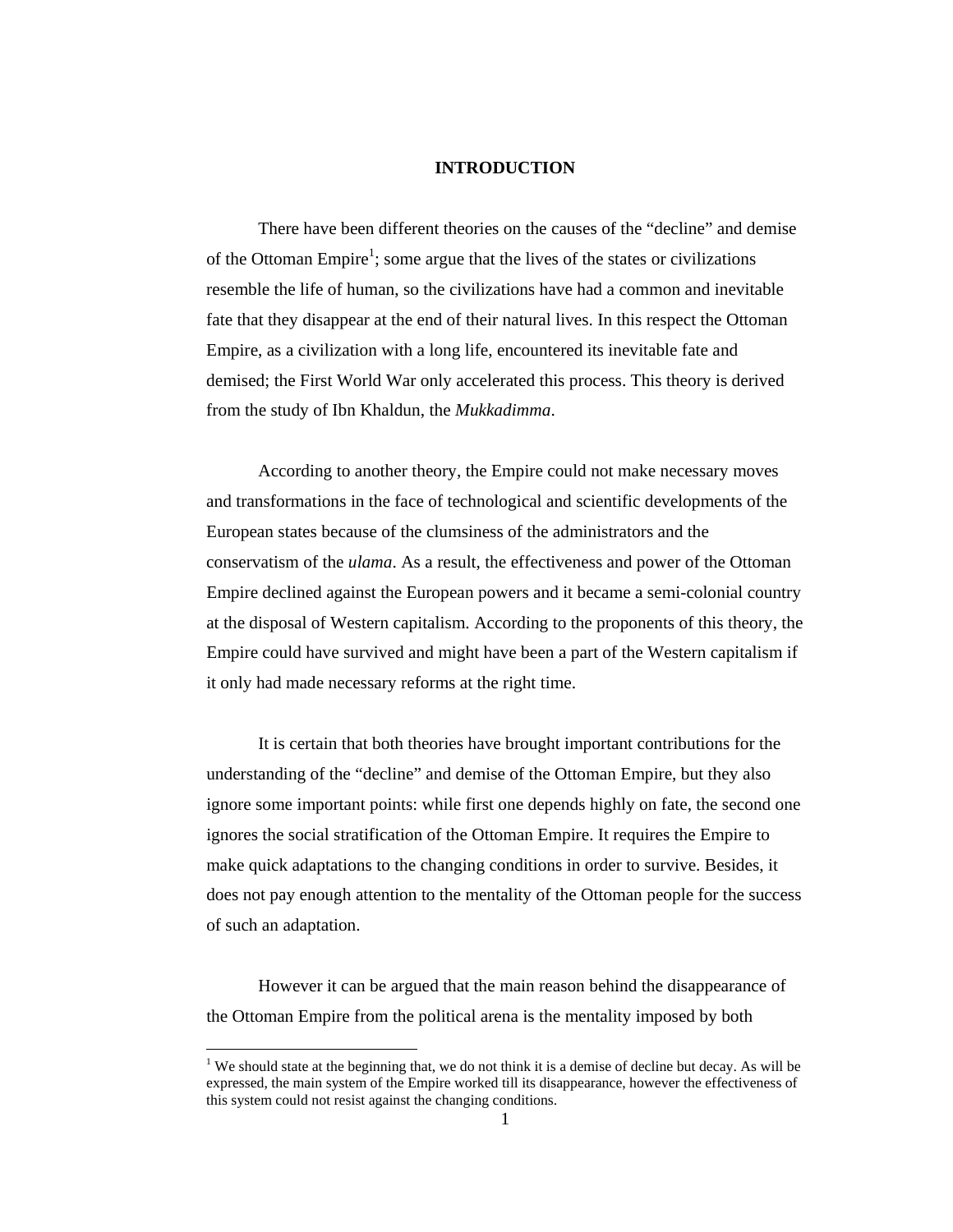Islamic doctrines and traditional order on the state, society and the ordinary people. This mentality did not stimulate the "elements"<sup>2</sup> of the Empire to act in the same way as the elements of European capitalist states.

 First of all, this mentality did not let the state apply mercantilist policies because the main duty of the administrators was the satisfaction of the basic needs of their subjects. Also the state could not pull away the subjects from their lands by force to create cheap labor for a probable capitalist class. Secondly, this mentality did not let the society challenge the state to obtain certain rights. Lastly, it did not let ordinary man concentrate on worldly affairs.

 When the elements of the Western countries were considered, a different picture would be seen. In those countries the state could use their subjects to satisfy the needs of the bourgeoisie. They also had colonial lands for the exchange of commodities and the supply of labor. Their societies were also dynamic and had the power to get political rights from the state. The individualism was also dominant; there have been furious, selfish and eager beings living for themselves in that particular geography.

 The comparison of these two different mentalities has been one of the main determinants of the analysis and understanding of the Ottoman and Turkish modernization. This is also true for this study, but we will try to avoid two main tendencies while approaching the issue. First one is the glorification and mystification of this mentality like both some Turkish nationalists and Islamists do. Such a tendency naturally bears its antithesis, because, first of all, the Ottoman Empire was not a state of Islam as Islamists praised, but an Islamic state. This means that it used Islam to legalize and legitimize its existence. The state has always been prior to religion. Second, the Ottoman Empire never let the dominance of one ethnic group or *Millet* in the society. To this effect, it even tried to keep the Turks away from politics. In addition to these the mentality of the Ottoman Empire and society

 $\overline{a}$ 

 $2$  Subjects of the Empire, the rulers and society (millets, communities, traditional orgnizations...etc.)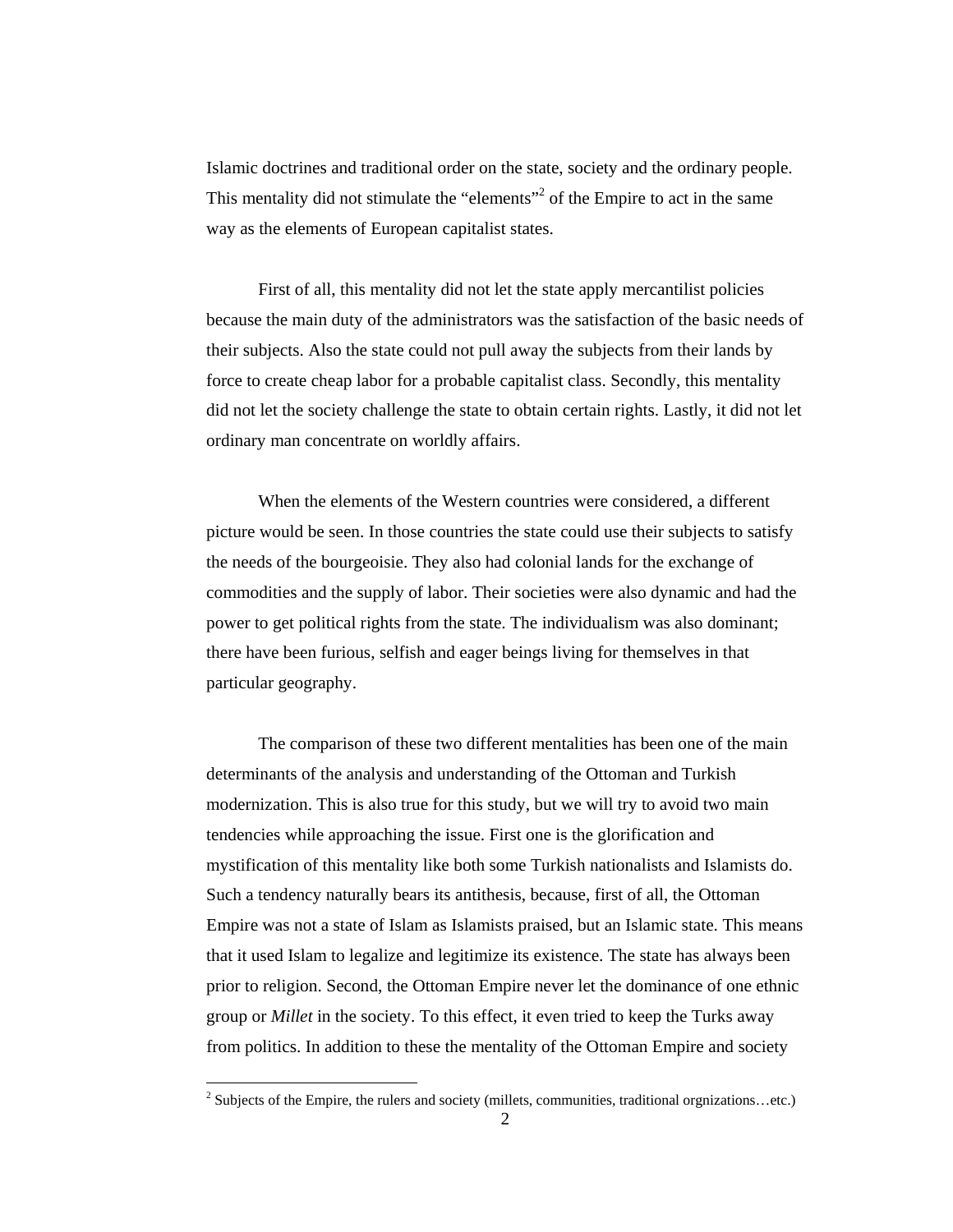do not represent any ideal type which should be applied today. It has many deficiencies and contradictions.

 The other tendency, which should be avoided, accepts the mentality of the Empire as essentially inferior. It is a determinist and positivist approach to the historical facts.<sup>3</sup> In this tendency, it is supposed that the mentality of the Empire was inferior compared to European liberalism and capitalism. However, if it were, the Empire could not stand against the assaults of the European powers. Besides, this tendency bears a belief that accepts the European culture and mentality as superior and ideal. However, such a tendency means the denial of the massacres and disasters caused by the European states all around the world.

 Anyway, in this study one of the issues focused on will be the mentality dominant in the Ottoman Empire. The ideal mentality imposed by the fundamental sources (Canonic and traditional) will be important for this study. It is well known that the realities had been different from theories, just as the abundance of the texts, written for advice to both administrators and ordinary man, are the proofs of the deviations from the ideal. Yet, the need for modernization of the Ottoman Empire started when the deviations could not be contained by the traditional and religious sources.

 The studies about the modernization of the Ottoman Empire fall into two main streams. In the first group the reform attempts of the Ottoman state are focused and the modernization of the Empire is attempted to be understood in terms of the effects of these reforms. The main tendency of these studies is to start the modernization of the Empire by the reform attempts of Selim III. Enver Ziya Karal (1995) follows the traces of the reforms and tries to show the repercussions of these

 $\overline{a}$ 

 $3$  This approach was dominant during the early period of Turkish Republic. According to the belief of the intellectuals and administrators of this period, Turkish nation could prosper if correct methods, which were not adapted by the Ottoman Empire at the right time, are applied. The criticism of the Ottoman Empire had been the main determinant of their methodology. The Empire collapsed because it could not adopt the mentality of the West. There have always been the represantatives of this philosophy until present day. The studies of Taner Timur (1998) can be given as examples of this tendency.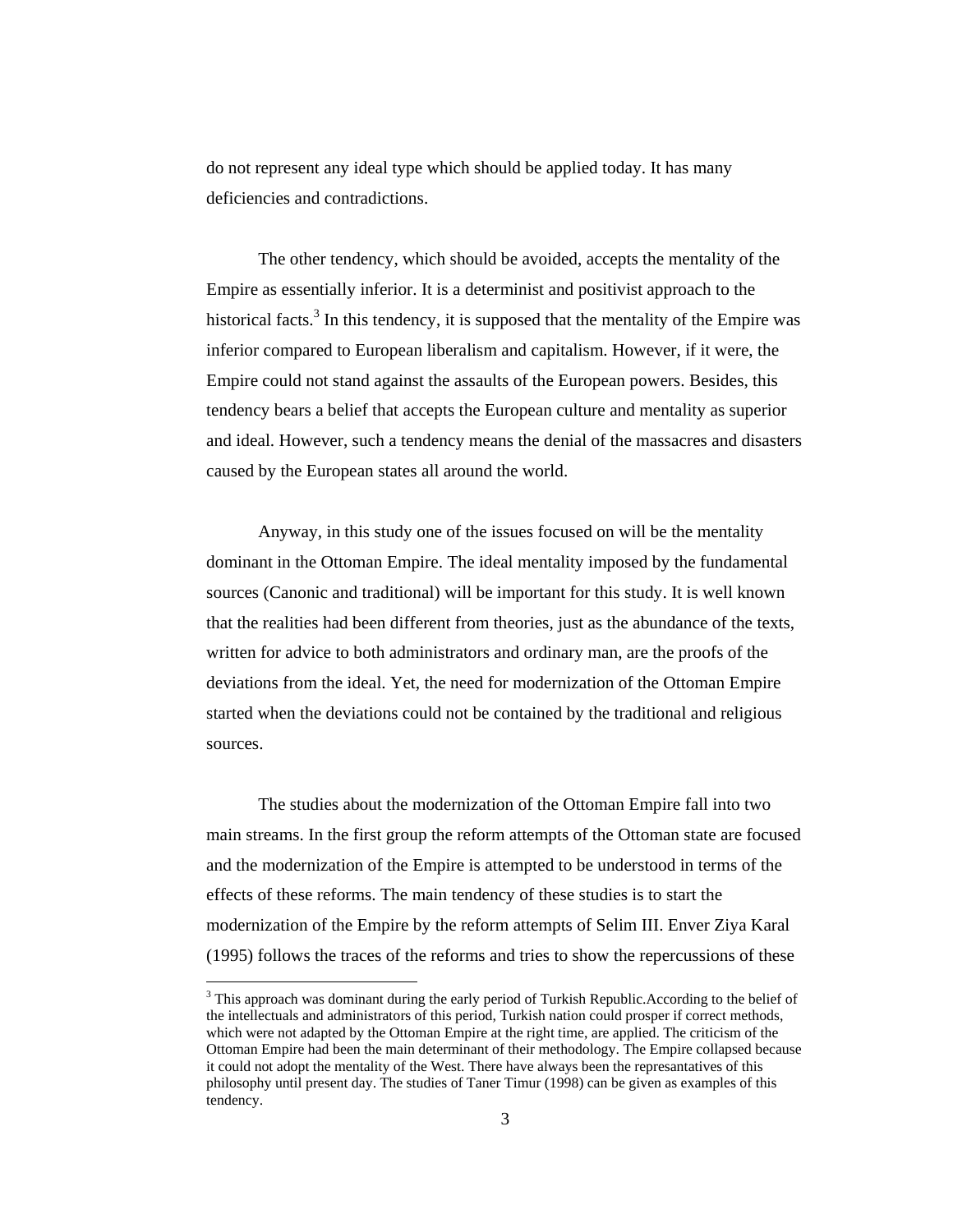reforms in Ottoman state and in its international relations. However the social dimension of these reforms is omitted by his studies: the effects of the reforms on the lives of the Ottoman people are ignored by him. Berkes (1964) also follows such a methodology. But his focus is wider than Karal. Berkes inspects the changes in the institutions of the Empire with the reforms promulgated by the state. He also tries to reveal the effects of the reforms on the society of the Empire through his focus on the institutional changes. However he does not pay enough attention to the effects of the modernization on micro lives. He is concerned with wider groups and institutions.

 The proponents of the second group claim that the research on modernization phenomenon needs wider perspective. It can be neither constrained within the period starting with the reform attempt of Selim III, nor understood only focusing on institutional changes. The Empire always adopted innovations of the Europe within its philosophy and mentality (Grant 2006). The scope of the effects of modernization was also wider than what the first group focused (Ortaylı 1995). Individuals felt the changing conditions in their micro life. This study will also try to use this wider perspective.

 The nineteenth century had been the period in which the Ottoman Empire tried to change its character; the society and subjects experienced on dilemma between the traditional and religious order and the success and influence of the West. The traditional sources started to be ineffective against the challenge of the European penetration, and a new voice represented by a certain group of intellectual and bureaucratic cadre was attempted to respond to the social and political problems.

 The rapid and multiple losses of lands in Europe and military failures caused Ottomans drop the belief in their superiority and forced them to observe and understand their European counterparts. The Empire started to see her survival in alliance with one or more European states. This led to the increasing influence of foreign office bureaucrats. These bureaucrats had contacts with Europe thanks to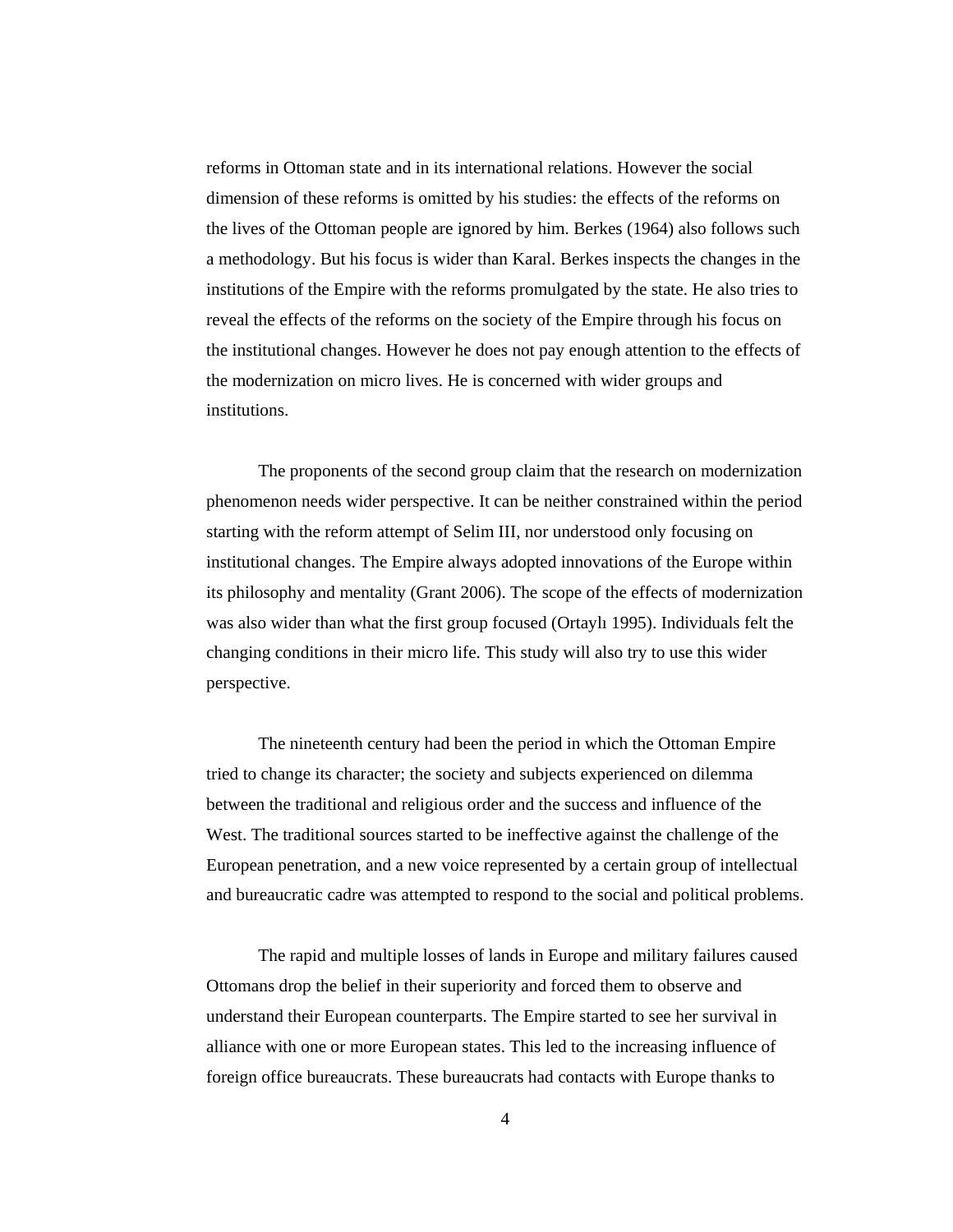either being an official in the Translation Bureau or being appointed to the embassies. They were influenced by the European civilization and prosperity of these states. They aspired their state to take part in modern civilization.

 Though they could not give up some basic notions of the Ottoman culture, they were different from the classic Ottoman bureaucrat and intelligentsia. What they tried to do was the synthesis of the concepts and mentalities of two cultures. Namely, they tried to remain Ottoman, but, at the same time, become modern and prosper as a European. We can see the members of this class while offering or applying reforms in the Ottoman state administration or while writing books and articles in newspapers expressing their proposals about the transformation of state and society.

 As is just said, this new type of intelligentsia tried to harmonize the concepts of the European Enlightenment with the concepts of the Ottoman tradition and Islam. However while bringing the European traditions they could not understand that they undermined the very bases of the institutions on which they themselves and the Ottoman culture stand. The aspects of the European culture contained the abandonment of the basic institutions and mentality of the Ottoman society and state.

Of course it was impossible for them to realize the probable consequences of their ideal in that time, but we may now see this transformation in retrospect. They tried to bring a different look to time, property, individual, nature, world…etc., and make the Ottoman Empire a member of the civilized world.

The members of this class of intelligentsia either held official posts or tried to express their views outside the governmental circle. In this study a group of intelligentsia, which can be considered in both categories<sup>4</sup>, will be the main actors to

l

<sup>&</sup>lt;sup>4</sup> The Young Ottomans were officials in origin. Their experience of publishing, for some time, went hand in hand with their official posts. The period, in which they were out of administrative circle, was their most productive times for the name of political agitation.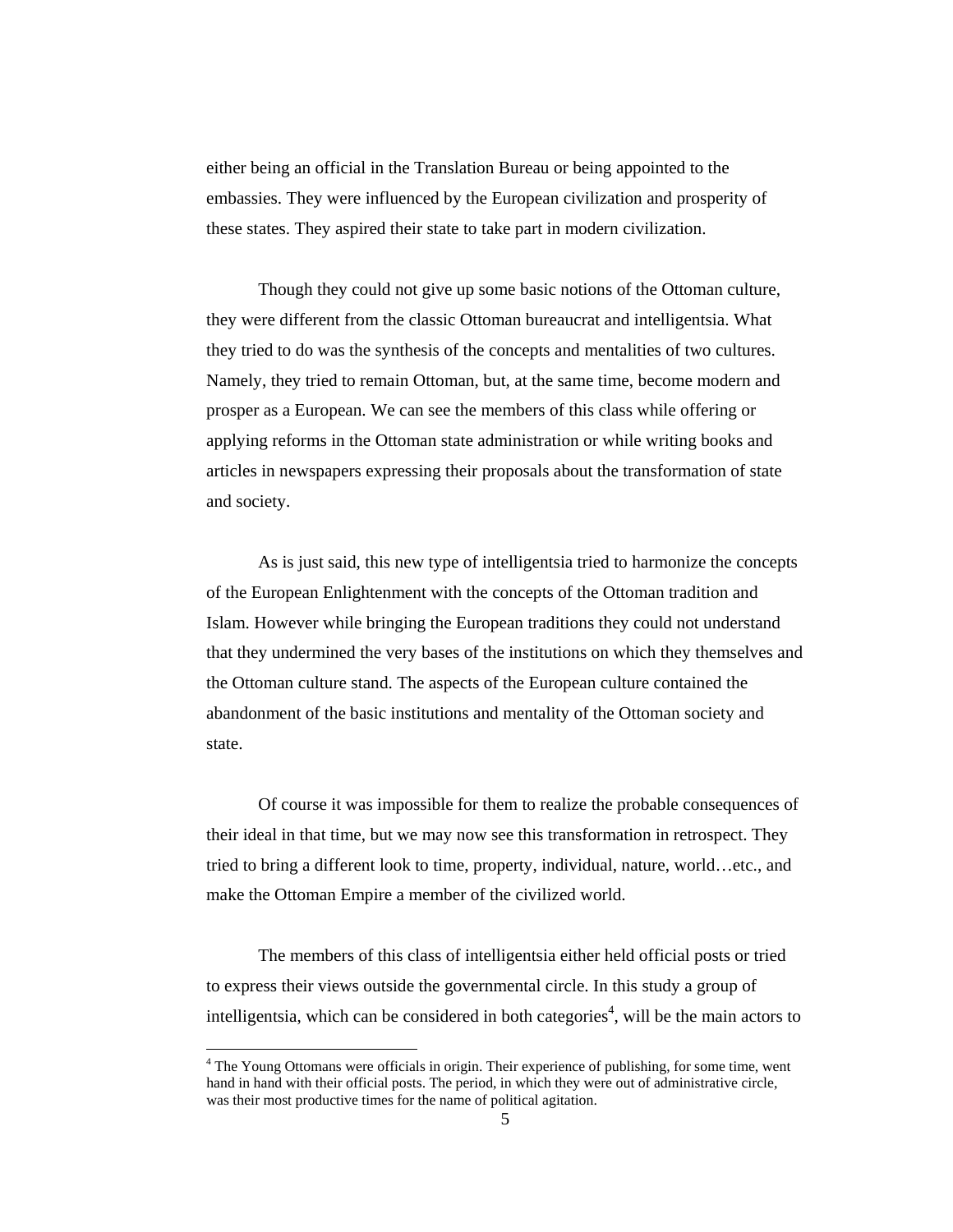be focused on. They are called the Young Ottomans in the history of Turkish modernization. We will try to evaluate their role in the transformation of the Ottoman traditional mentality towards a modernist one.

There are, of course, some certain reasons why we choose the Young Ottomans. First of all, they can be considered as the first modern systematic opposition movement in the Ottoman Empire. The Empire did ever experience before such a systematic opposition movement because the head of the state had been the Sultan. The Sultanate was adorned with traditional and religious sublimity. The Sultan was the shadow of God on earth, so the objection towards him meant the opposition against the religion and  $\partial r f^{\delta}$ . The Sultan could immediately execute any opposition attempt. Beside this, the administration of the state could be handled by the  $kul^6$  of the Sultan; there were no vacuum left for others to express their views. Because both financial and intellectual sources concentrated at the center, no one or no group managed to challenge the center. In this respect, the members of the Young Ottoman movement did not face with, at least, one of these obstacles, because with the *Tanzimat* and the increasing influence of bureaucracy, the administration of the state was transferred from the Palace to the Sublime Porte; that's the control of the administration was passed to the bureaucrats. Thanks to this, the Young Ottomans could target the administration by excluding the Sultan from their opposition.

Second, the members of this movement left behind important material for the researchers, so that one can understand their position, ideology and mood from their writings. Today we have articles poems, novels, etc. from which we can drive important information about them. Because they used their literary skills as an instrument to express their views and ideologies, the aspects of their standings can still be seen in their works. However two points should be clarified: First they did not concentrate on one field; they did not have thorough knowledge in specific fields; instead they dealt with every problem of the Empire. So they approached the

l

<sup>&</sup>lt;sup>5</sup> The traditions driven from Turkish state and society heritage.

 6 The subjects of the Sultan. They were also called *reaya* (the flock)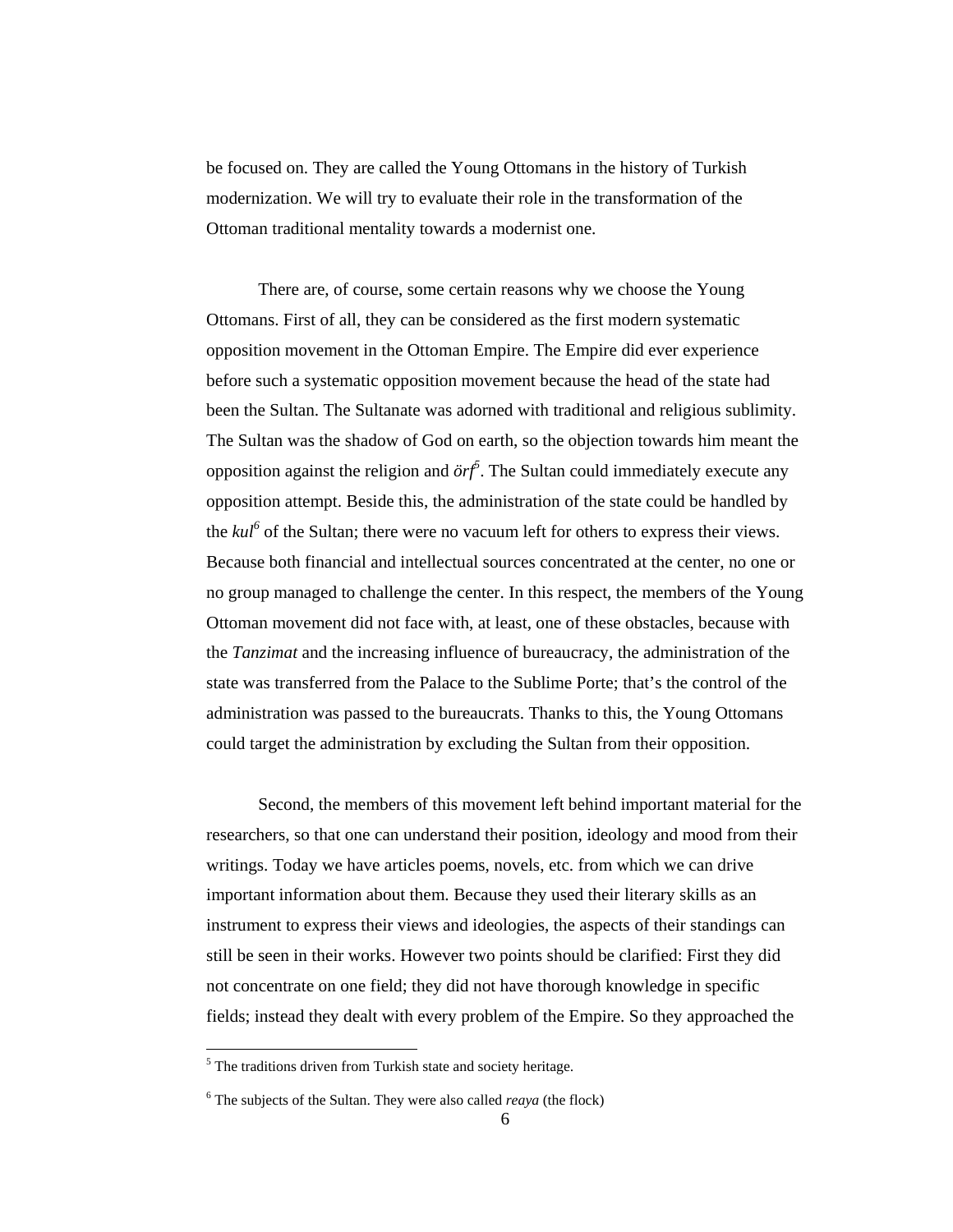science and philosophy pragmatically and learnt them superficially. Namely, they had an encyclopedic knowledge. They could not offer thorough information about economy, sociology, philosophy, politics, etc. and second, because they used mainly newspapers to inform the public, there had been controversies in their writings. The daily events sometimes affected their perspective. Nevertheless, thanks to their effort to inform the public, they left behind voluminous textual material.

The last reason is also the main reason in our choice. As we have already mentioned above, they were also the members of the new type of intelligentsia who lived between the old and the new. They were neither as conservative as the intelligentsia of the earlier periods nor as radical as the following generations, but they were crucial intermediaries for the transfer of new ideas. They were the initiators of the adaptation of the concepts of European philosophical heritage in the Ottoman soil. The "Young Turks" of the latter period became more radical and braver thanks to the license provided by the Young Ottomans (especially Namık Kemal). They were the individuals who lived the duality of the Tanzimat in their own existence and reflected this duality with their ideologies; the duality which would end in favor of the new. The Young Ottomans expressed Ş*eriat* and the Ottoman culture and identity as the bases of their ideology but the proposals they brought undermined these institutions, and opened new vistas.

A last point is that they were the first Islamist ideologists. What do we mean? As is well known, the Ottoman Empire always showed itself as the banner holder of Islam. The Empire exploited religion to legitimize itself. The main ideology of the Empire and all Muslims was Islam, but not Islamism. There was no challenge against Islam, so no need to be an Islamist. The glory and effectiveness of the religion filled every sphere of the community. However when the superiority of the Empire had been lost, the early proposals suggested a return to the order of the classical age. The basic institutions, the understanding of state, the society and the subject were not changed. But these new bureaucrats had a different attitude. They also accepted the superiority of Islam and Ottoman culture but at the same time they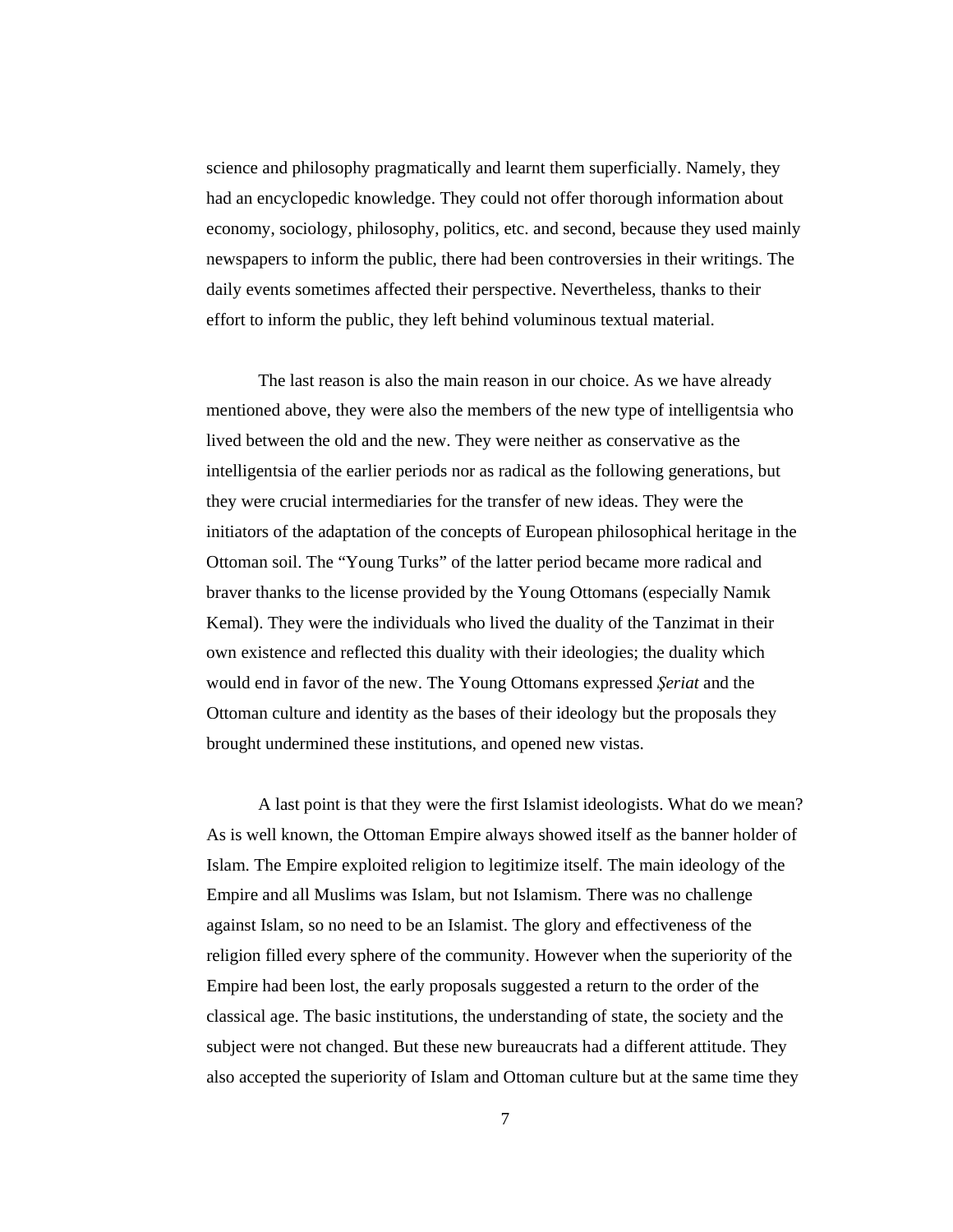tried to find the corollaries for European prosperity and development in the Islamic and traditional sources. This was in keeping with the common reflex of the communities outside the Western world. They could not see that their ideology would lead to a different mentality contrary to the one they tried to preserve. Shortly, they generated an Islamist ideology. They tried to reconcile Islamic doctrine with the Western concepts. However, because they took a defensive position against Europe, what they did became the adaptation of Islam to European philosophy. They created a hybrid philosophy which is not Islam anymore. While Islam has been a different ideology than capitalism and Western liberalism, this Islamism became an auxiliary ideology of capitalism.

When we talk about the Young Ottomans, mainly, three figures are prominent: Namık Kemal, Ziya Pasha and Ali Suavi. They were the most active and productive members of the movement, and made important contributions to the opposition movement with their literary skills. In fact there are important differences in their ideologies, and these differences increased in time, but they can be considered as a group of individuals gathered for the same purpose. In our analysis, Namık Kemal will be mentioned more because of his literary talent and, relatively, more thorough knowledge.

This group has always attracted the interest of the scholars studying on the modernization of the Ottoman Empire. The first study about the Young Ottomans belongs to an ex-member of the movement, Ebuzziya Tevfik (1973). However, the historical facts are, sometimes, sacrificed for a romantic description, and his sympathy towards Namık Kemal. The analysis of their ideology is also not the interest of this study. There are also studies focusing on only the most famous member of the movement, Namık Kemal. Mithat Cemal Kuntay (1946) is the prominent example in this trend. However his study gives the life of Namık Kemal like a heroic story. It is hard also in this study to find a through analysis. There are articles published by the scholars about Namık Kemal at the anniversaries of birth and death of him. They were the studies focusing on one dimension of the ideology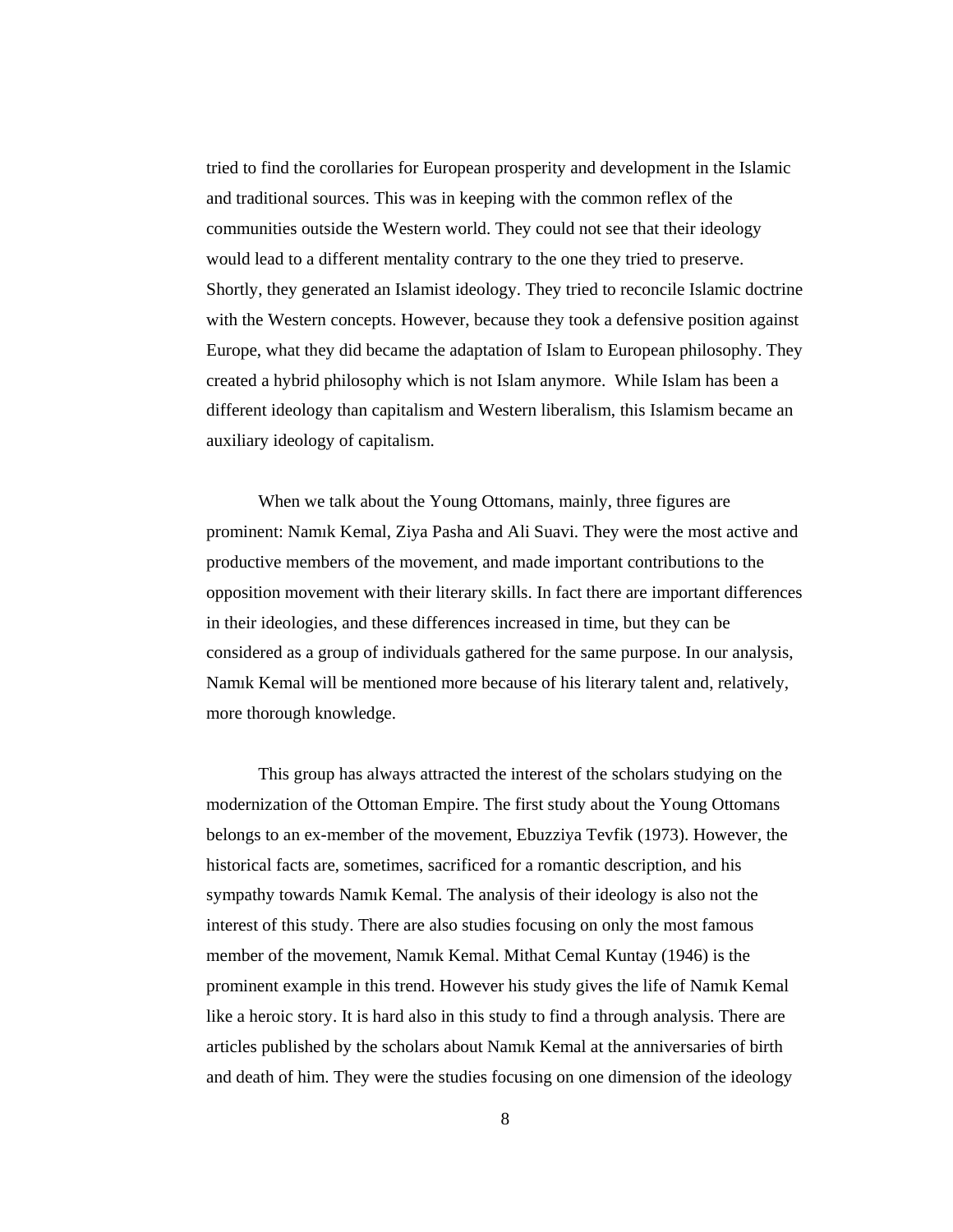of Namık Kemal<sup>7</sup>. Besides, the sympathy towards Namık Kemal is apparent in all these studies. (Buradaki son cümle çıkarıldı)

The article of İhsan Sungu (1999) is another study in the field. In his study, Sungu deals with the objections of the Young Ottomans towards the *Tanzimat*  administration. The study is mainly composed of the quotations of the members of the Young Ottoman movement. Their criticisms are represented by the study. We cannot find the analysis of the ideology of the Young Ottomans.

The scholars studying on the modernization of the Empire, inevitably, mentioned the movement. We can find important and illuminating ideas about the movement in these studies. For instances, Berkes (1964) names it as an important opposition movement against the authority of the *Tanzimat* administration. Bernard Lewis (1972) also emphasizes their importance in the modernization of the Ottoman Empire $8$ . However these studies focus rather on a wider picture, so it is not proper to expect more thorough analysis from these studies.

There are also studies which try to understand the modernization of the Ottoman Empire by analyzing the standings of the prominent figures in the Turkish philosophical history. Also the ideology of the Young Ottomans attracted the interest of these studies. Ülken (1966, 1999) is an important scholar in this trend. He sketches out the ideological standings of each member of the movement. His critical position is illuminative. He tries to reveal the philosophical perspective of the members with reference to the effects of the European thought on their ideologies. The main difference between Ülken's studies and this study is that Ülken does not mention the effects of the ideologies of the Young Ottomans on society and on the following generations. Also his study is not a mentality inspection. The aim is to analyze the ideology of the prominent figures in the movement.

 $\ddot{\phantom{a}}$ 

<sup>&</sup>lt;sup>7</sup> see Gökçün (1955), Fındıkoğlu (1939), Boran (1942), Berkes (1942), Banarlı (1947), Akşin (1988) and Aktaş (1936)

<sup>&</sup>lt;sup>8</sup> Also see Ortaylı (1995), Carter (1980), Karpat (2001, 2006), Mardin (2002) and Shaw (1985)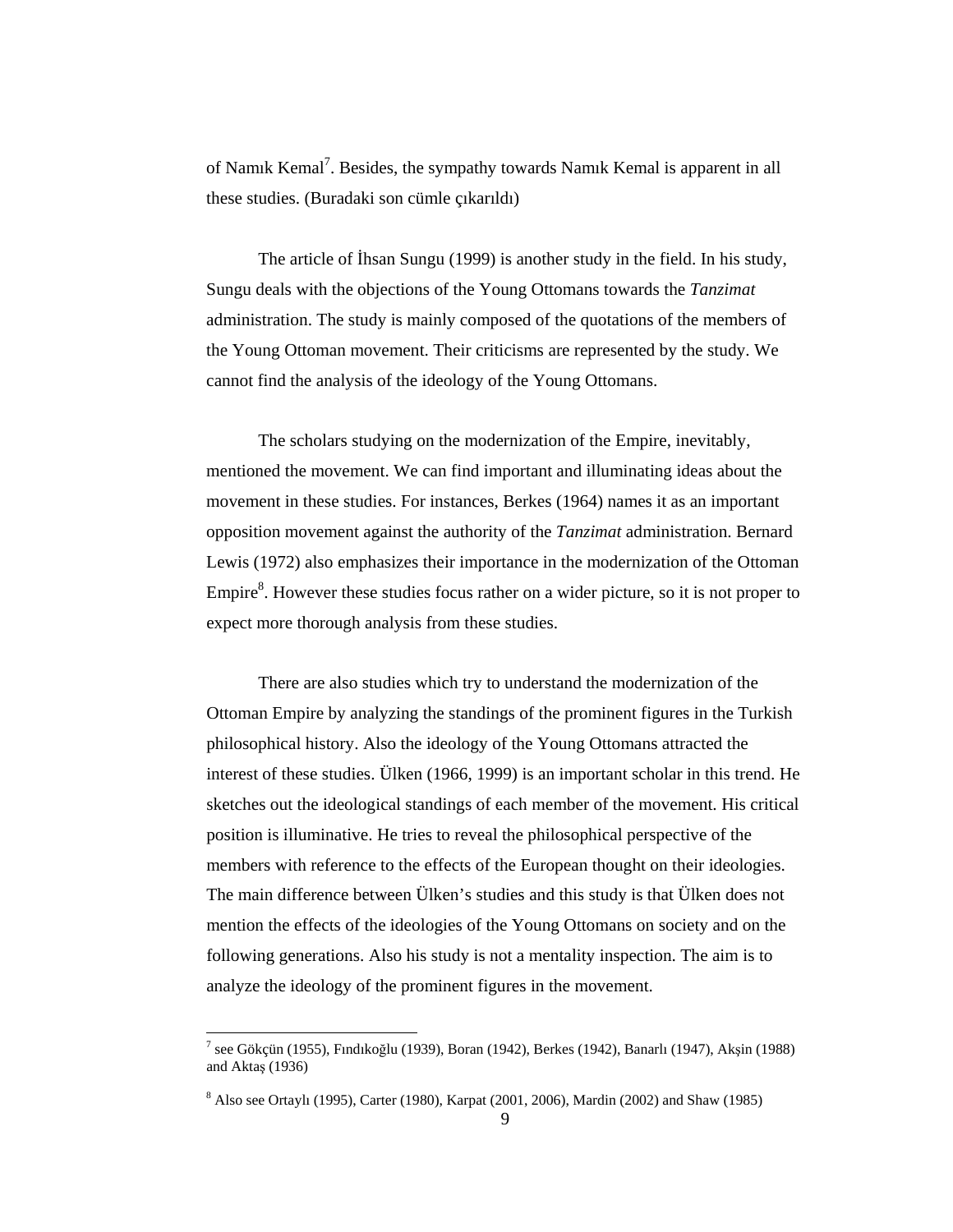In addition, Tanpınar (1985) evaluates the members of the movement not only from the perspective of their positions in the literature but also in terms of their ideological standpoints. His ingenious claims about the members of the Young Ottomans are beyond the history of  $19<sup>th</sup>$  century Turkish literature. His interest on the mentality of the societies and comparison between the mentalities of the East and West gives his work an outstanding value. He tries to reveal the traces of the mentality changes implied in the studies of the Young Ottomans. In fact what we will do in this study is to enlarge these allusions and try to see the traces of them on the state, society, individual and economy.

The most important and thorough study in this field belongs to Şerif Mardin (2000). This study specifically focuses on the Young Ottoman movement. He analyzes both the philosophical background inherited by the members of the movement and the intellectual atmosphere in which their ideologies flourished. The analysis of the ideology of each member of the movement consists of the main body of this study. He uses a critical methodology for his analysis. The study gives also the cultural background of the members. We can see how the members of the movement tried to match the traditional and religious institutions and beliefs of the Ottoman Empire with the philosophical notions of the West. Their contradictions and deficiencies are also shown in this study. However the aim of Mardin's study is not to show the repercussions of this contradictions and deficiencies for the mentality of the Ottoman state and society. As will be shown in this study, this contradictions and deficiencies meant some open ended claims which would be the bases for the ideologies of the following generations.

In this study, the historical realities (or context) will be the base on which the ideological analysis of these figures stands. We will try to show their effects and the importance of their activities and declarations within the period they occurred.

As is mentioned above, the aim of the study is to show the contributions of the Young Ottomans in the transformation of Ottoman mind from Ottoman ideal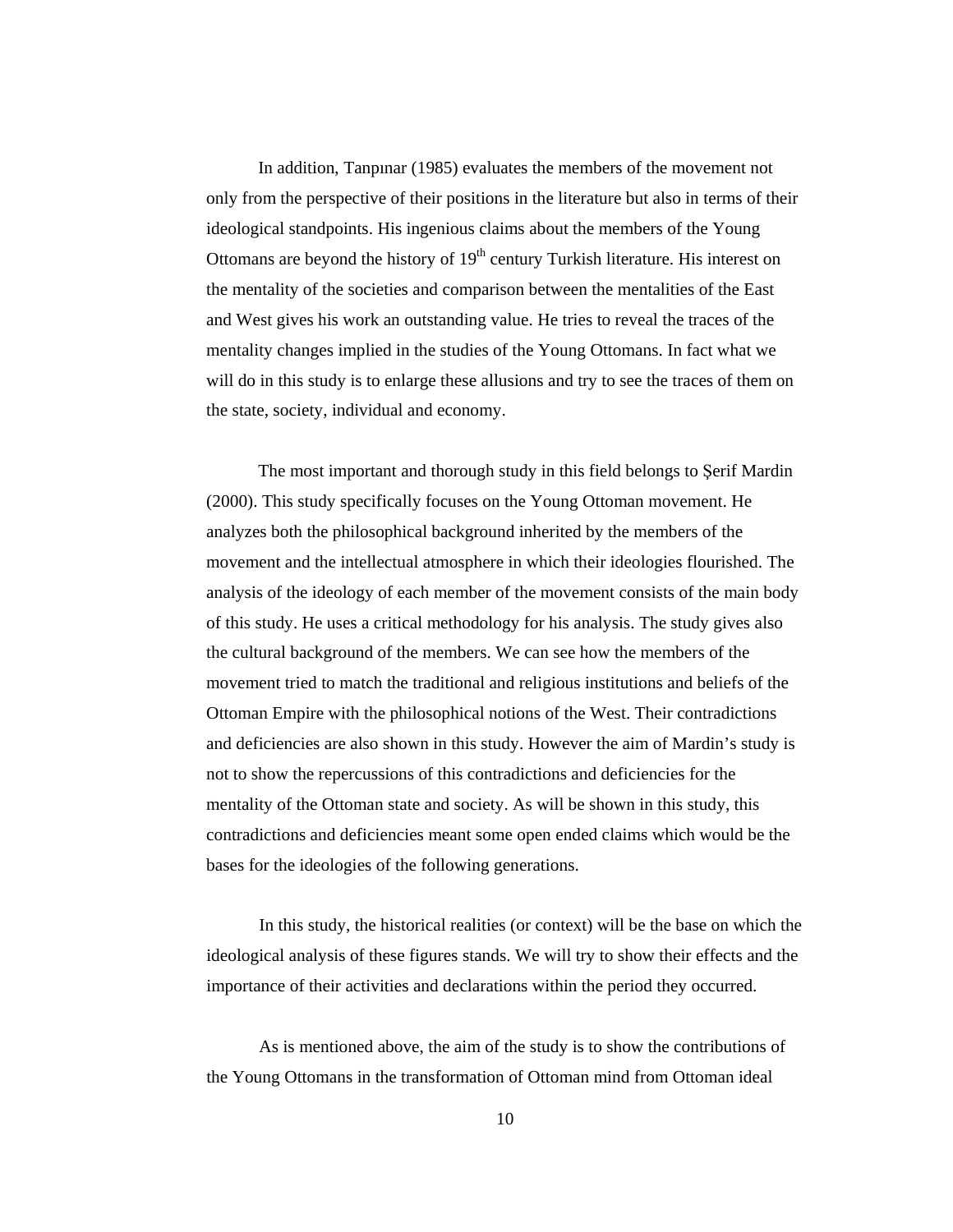type to more individualist, liberal and somehow capitalist type. Their attempt for generating Ottoman-Turkish modernity will be brought under scrutiny. But it should be stated that we do not claim that this transformation was initiated, accelerated or completed by these men. All we want to show is in what points these men opened ways for further changes. It is known that the latter Young Turks tried to legalize their movement with the arguments already used and introduced by Namık Kemal and his friends.

The body of this study will be composed of six chapters. In the first chapter the methodology of this study will be given. The Weberian approach of social sciences will be mentioned in order to clarify the two concepts; mentality and morality. They will be accepted as the main determinants in the behavior of the social actors. Besides, the similar studies in the field will also be mentioned in this chapter, and the difference of this study will be clarified.

Just after, the historical context of the period, between 1865 and 1876, will be given briefly. This period may rightly be labeled as the longest decade of "the longest century of the Ottoman Empire" (Ortaylı 1995). The repercussions of the two edicts (*Gulhane and Islahat*) mixed with the turmoil in European history and the Ottoman social harmony. The real face of the agitations of the Young Ottomans can be understood clearly under this atmosphere.

What is meant by Ottoman ideal must be explained properly; so in the third chapter the worldviews of the elements of Ottoman society will be the described. The atmosphere in which the mentality is shaped will be illuminated. This chapter also bears the phenomenon which implies that the transformation of the institutions mentioned prepares the disappearance of their essence in micro and macro levels.

In the following chapter, the attempt of the Young Ottomans to create a citizenry from *reaya* will be evaluated. They hoped that the emergence of free individuals with political rights would undermine the despotism of the Sublime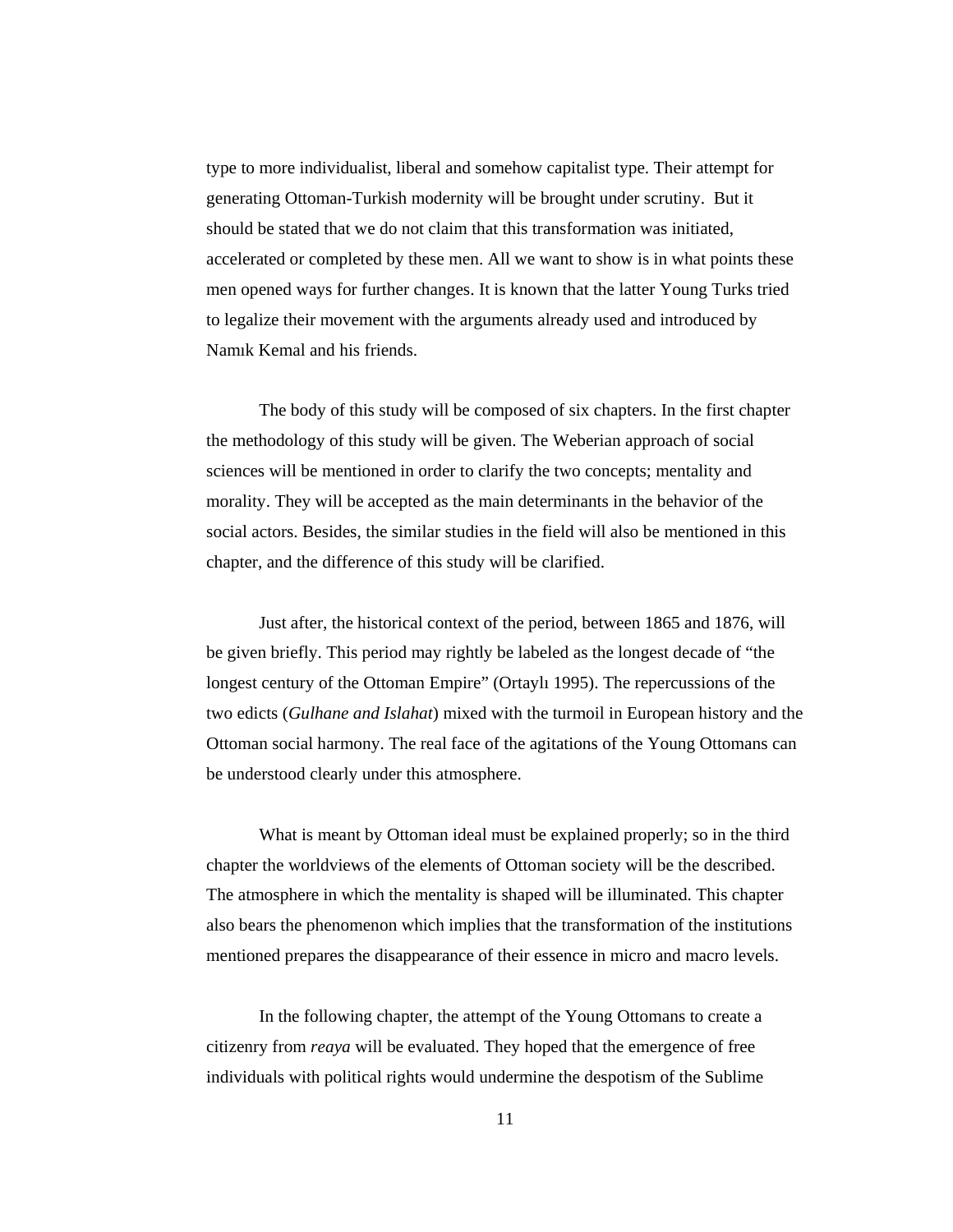Porte and they would become proponents of the reforms in the Ottoman Empire. In this respect, they conceptualized 'freedom' and emphasized personal rights. Their social contract theories also determine the scope of the state which was too norrow for the Ottoman Empire. They also questioned the basic institutions of the Ottoman Empire such as the Sultanate and the Caliphate. It will be seen that their proposals prepared the eventual dissolution of both institutions.

There will be two related concepts in the title of chapter five; secularism and nationalism. It will be seen that the main tool which led the Young Ottomans to secular notions was their emphasis on reason. When they suggested that the state must be administrated by reason, science and technology, they also criticized the traditional state understanding of the Ottoman Empire. Besides, their clear proposals about the distinction between worldly affairs and moral dimension contradict the unlimited scope of Islam. On the other side, the legal dimension of the secular proposals prepared the end of the *millet* system which had been the guarantee of the stability in the classical period of the Ottoman Empire.

The nationalism of the Young Ottomans also bore notions which contradicted the prevailing social structure of the Ottoman society. They claimed they are Ottoman nationalists and tried to gather the Ottoman nations under a common identity and flag. However, because of the lack of an Ottoman nation as such, they praised the Turks. This tendency helped the agitators of the communities in the way of dissolution from the Empire.

In the last chapter, the traces of the mentality transformation of the ordinary people will be analyzed. The changing conditions which affected the daily life of the people forced them to adapt new rules. They tried to reconcile their beliefs and traditions. In this respect the Young Ottomans had been their voice in this reconciliation. However, as will be seen, this reconciliation in favor of modernism and capitalism led to depreciation of Islamic belief and traditional understanding.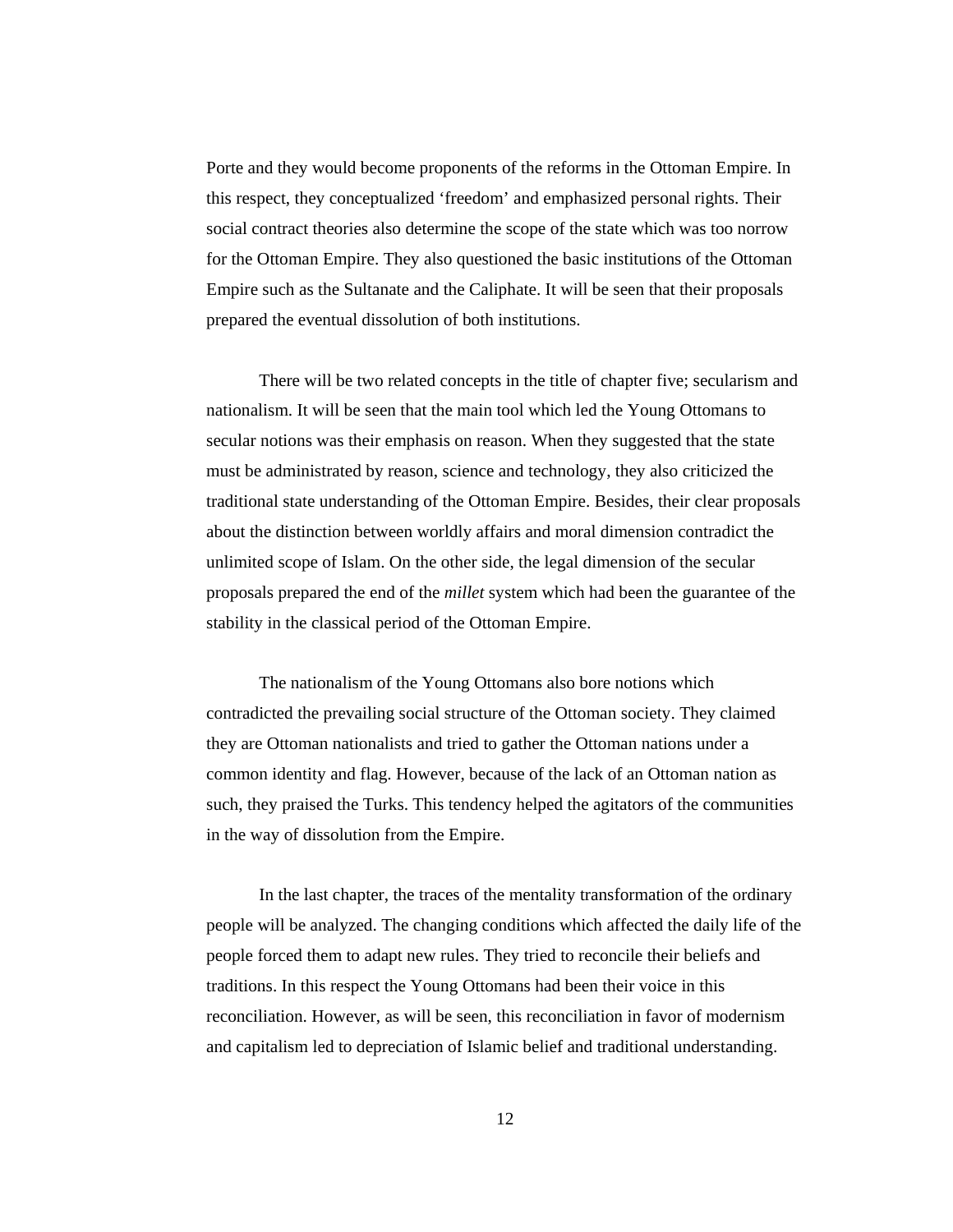Also as a result of this reconciliation, the world view of the people of the Empire was exposed to dramatic changes.

In this thesis, it is going to be argued that the ideational values of the Young Ottomans expressed a project for modernizing the Ottoman political and social structures while preserving their essence. However, this project, historically, represented the formidable contradictions between the project of modernization and the traditional Ottoman establishment.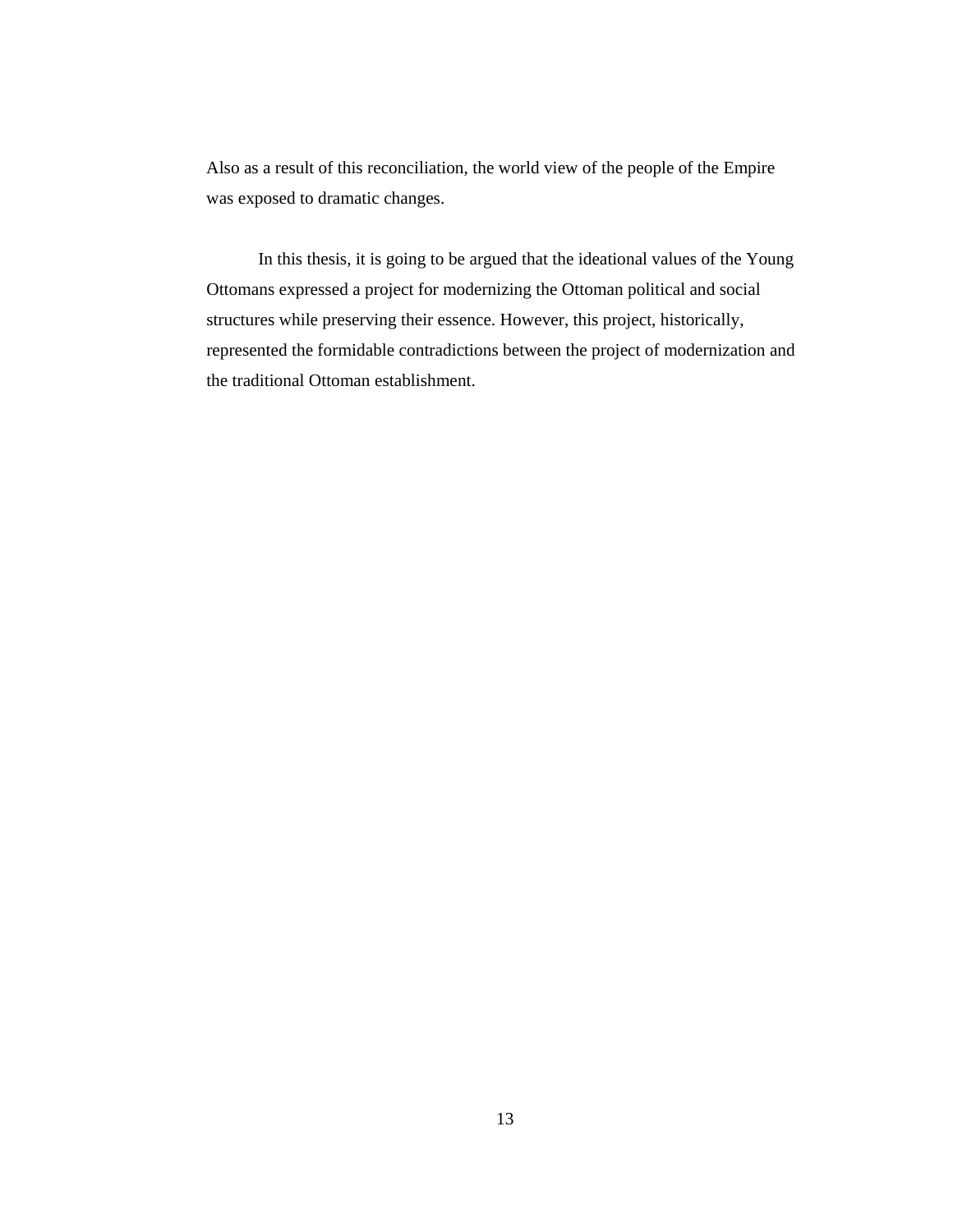### **CHAPTER 1. ON METHODOLOGY**

 The main aim of this study is to analyze the role and contribution of "a few men" in the transformation of the mentality of the Ottomans. Or, to be clear, it can be said that we will try to unearth how they tried to legalize a mental transformation by using both Islamic doctrines and Ottoman traditional concepts and understandings. In other words, the aim is to show how they tried to make the Empire accept the mental transformation. They addressed ordinary people, administrators and the Sultan to show the necessity of a mental transformation.

In order to handle such a study, two crucial concepts and their interrelationships must be explained properly. These are mentality and morality.

Mentality is the actual beliefs and attitudes towards the outside world in a society. It is the total description of the perceptions of the people. It is shaped by the political, social, economic, legal, religious, etc. institutions. There can be different mentalities in a given period in a society both colliding and conflicting among themselves. On the other hand, morality is the ideal beliefs and attitudes supported by norms, rules, sanctions. It is the determinant according to which the attitudes and beliefs (mentality) of the people can be legalized. It is mainly shaped by traditions and religious rules. Moralists (they can be clergies, intellectuals or the state itself) set the standards that every element of society is expected to obey. These moral values and norms, sometimes, are more effective than legal codes. The more mentality matches with morality, the more is it effective<sup>9</sup>.

Whereas mentality is the actual beliefs and attitudes morality is the ideal, or expected, beliefs and attitudes. It is impossible to expect that both match any time. We can even say that because of the nature of man, there has not been a time in which the mentality and morality matched completely; there have always been deviations. In order to be effective, morality should be supported by the authority.

 $\overline{a}$ 

<sup>&</sup>lt;sup>9</sup> mostly composed from the study of Ülgener (1981)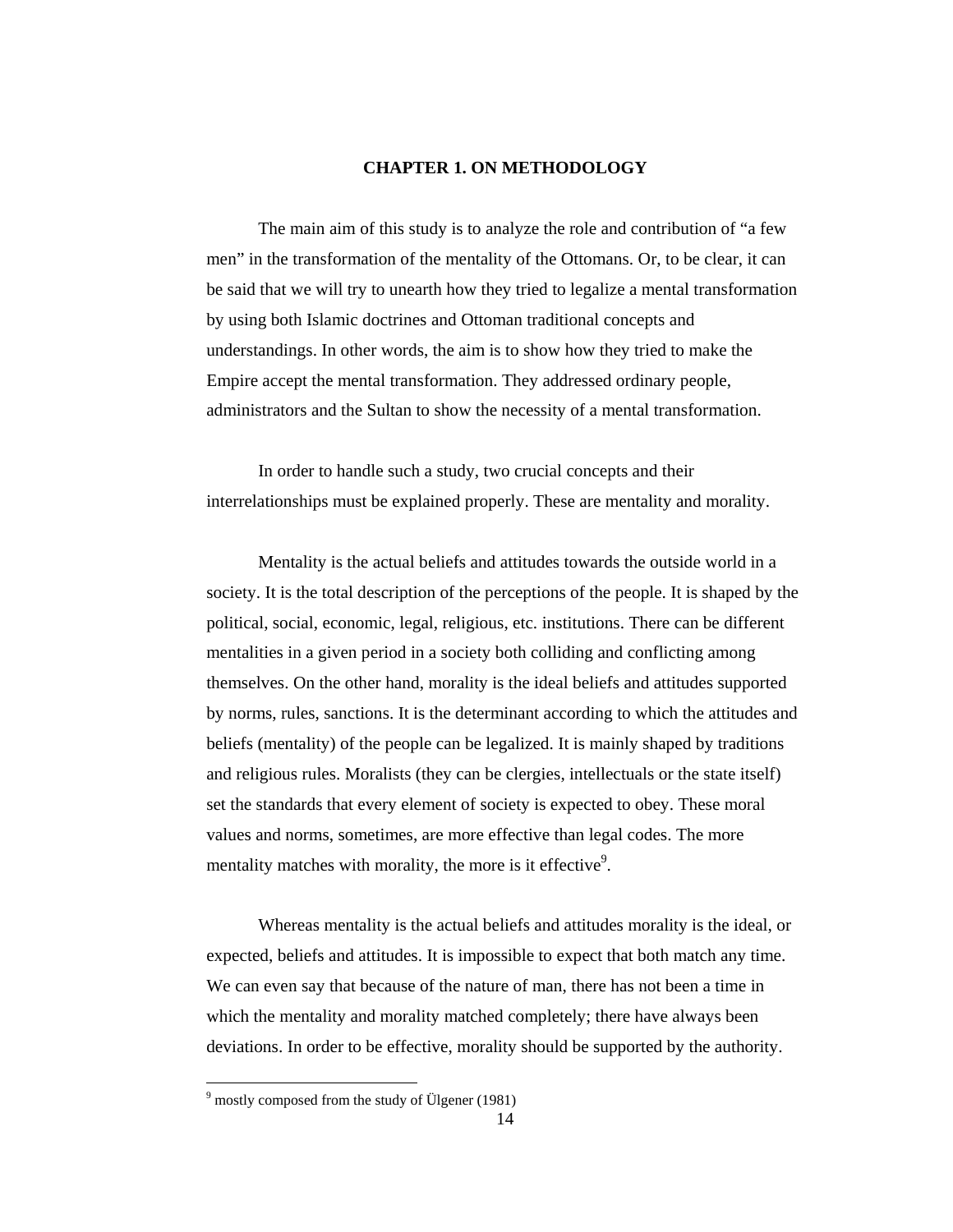The political body can either base its legal structure on moral values and norms<sup>10</sup> or regard morality as one of the stabilizers of society. Some moral norms and values can be put among legal codes.

However such supports from the authorities do not always suffice to maintain the effectiveness of the moral norms and values. The most important condition is the suitability of the moral norms with contemporary atmosphere. Because of their conservative nature, it is hard for these norms and values to adopt themselves to the changing conditions. In this case the deviations increase, namely the mentality and morality follow different paths. However, as soon as the standards are set by morality, the people feel oblige to legalize their attitudes according to predetermined norms and values. This situation leads, first, to the acceleration of hypocrisy, and second, to the depreciation in morality. The former is obvious, but the latter needs further explanation: When the people could not arrange their attitudes according to actual moral values anymore<sup>11</sup>, they try to adopt moral norms and values to their attitudes. Their relative flexibility permits such adaptations.<sup>12</sup> After this point a new and different morality starts to be shaped.

To sum up our thoughts, it can be said that mentality is more open to changes than morality. As soon as mentality, expected by morality, is dominant in a society, the effectiveness of the values and norms, proposed by mentality, will be safe. In this study the mentality, expected by morality, will be important, because it is mentality, which is a mixture of Islamic (both orthodox and heterodox) doctrines and Turco-Mungol traditions, which the Young Ottomans tried to transform.

 $\overline{a}$ 

<sup>&</sup>lt;sup>10</sup> Mostly in traditional and charismatic authorities.

 $11$  We do not mention religious values separately when we state moral ones, because religion is stated as one component of morality in the explanations. Of course, we do not mean that atheism does not have morality, but we thought that the subject and the society under investigation permit such negligence.

<sup>&</sup>lt;sup>12</sup> "For this reason, Islam has been exposed to different approaches and used to legalize both monarchy, dictatorship, democracy and republic" (Esposito 2002, 111)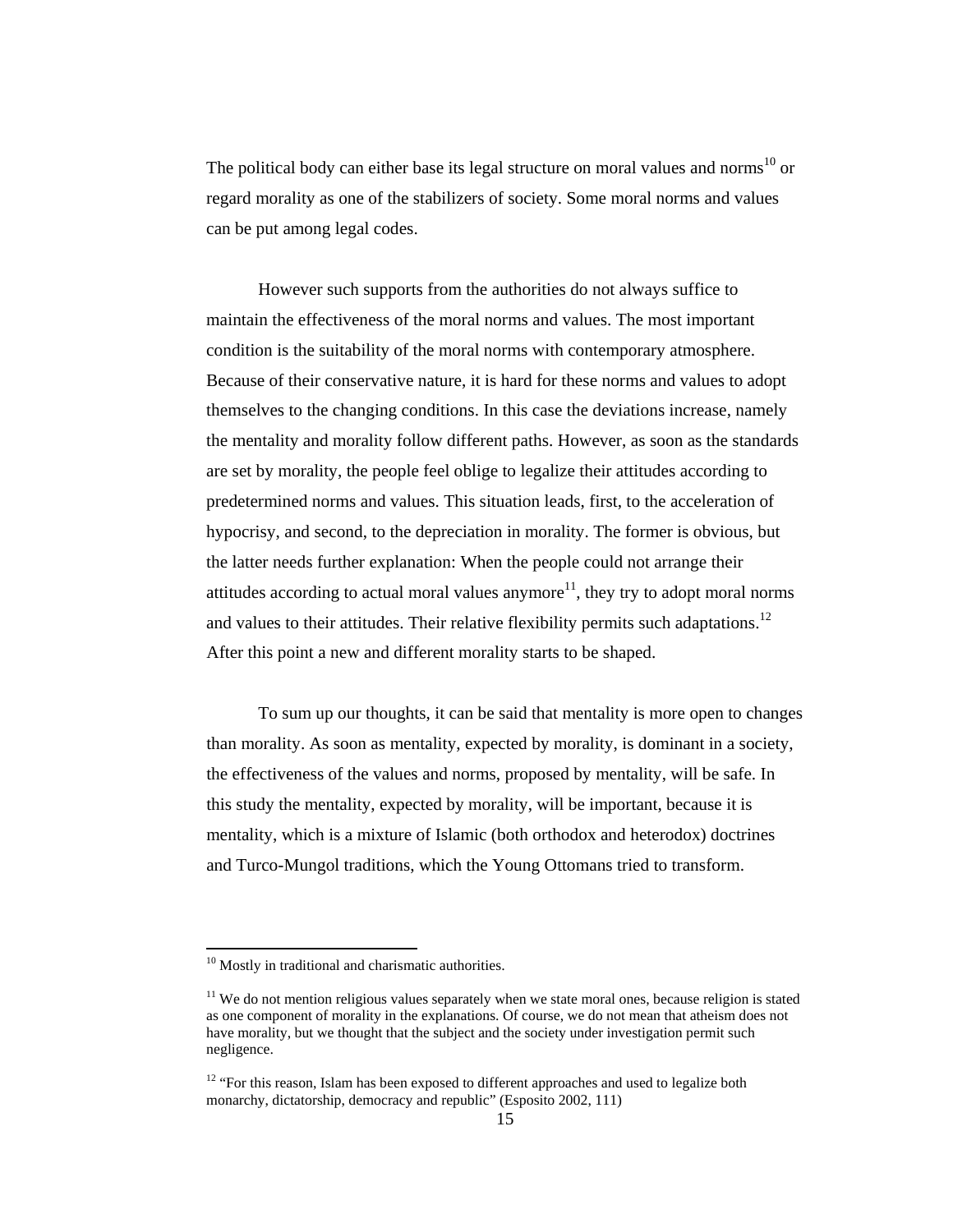In fact there were two different and complementary mentalities in the Ottoman social structure: above is the mentality of the protectionist, traditional ruler and administrators, and below is the mentality of the subjects. Although the former was exposed to some dramatic changes in  $19<sup>th</sup>$  and  $20<sup>th</sup>$  centuries, the latter had continued with little changes whose traces can even be seen today.

Because our concern is directed to ideal beliefs and attitudes, proposed by morality, more than the actual situation, we should construct ideal types in order to clarify what we mean about the mentality of two sectors of the Ottoman Empire.

…it is necessary for the sociologist to formulate pure ideal types of the corresponding forms of actions which in case involve the highest possible degree of logical integration by virtue of their complete adequacy on the level of meaning. (Weber 1978, 20)

 In order to construct such ideal types properly, the legal codes, moral values and norms, and the political applications of the Empire should be examined carefully. Such an examination can provide our ideal types with reflections in reality. Also because the Young Ottomans put these ideal types on their target boards, using such a method seem to be illuminative.

When we think about the Ottoman state and society, it can be observed that values and traditions played important roles. These values and traditions reflected in the attitude and behavior of the subjects, administrators and the Sultan himself. Because values and traditions were shared and owned by every element of the society, any attitude and behavior was performed with the expectation of certain repercussions or feedback from the others. For instance, when a wealthy person establishes a pious endowment or helps the poor, he/she expects prestige and appreciation in turn. Every action, performed by any member of the society, is attached a subjective meaning by that member. (Weber (1978, 4)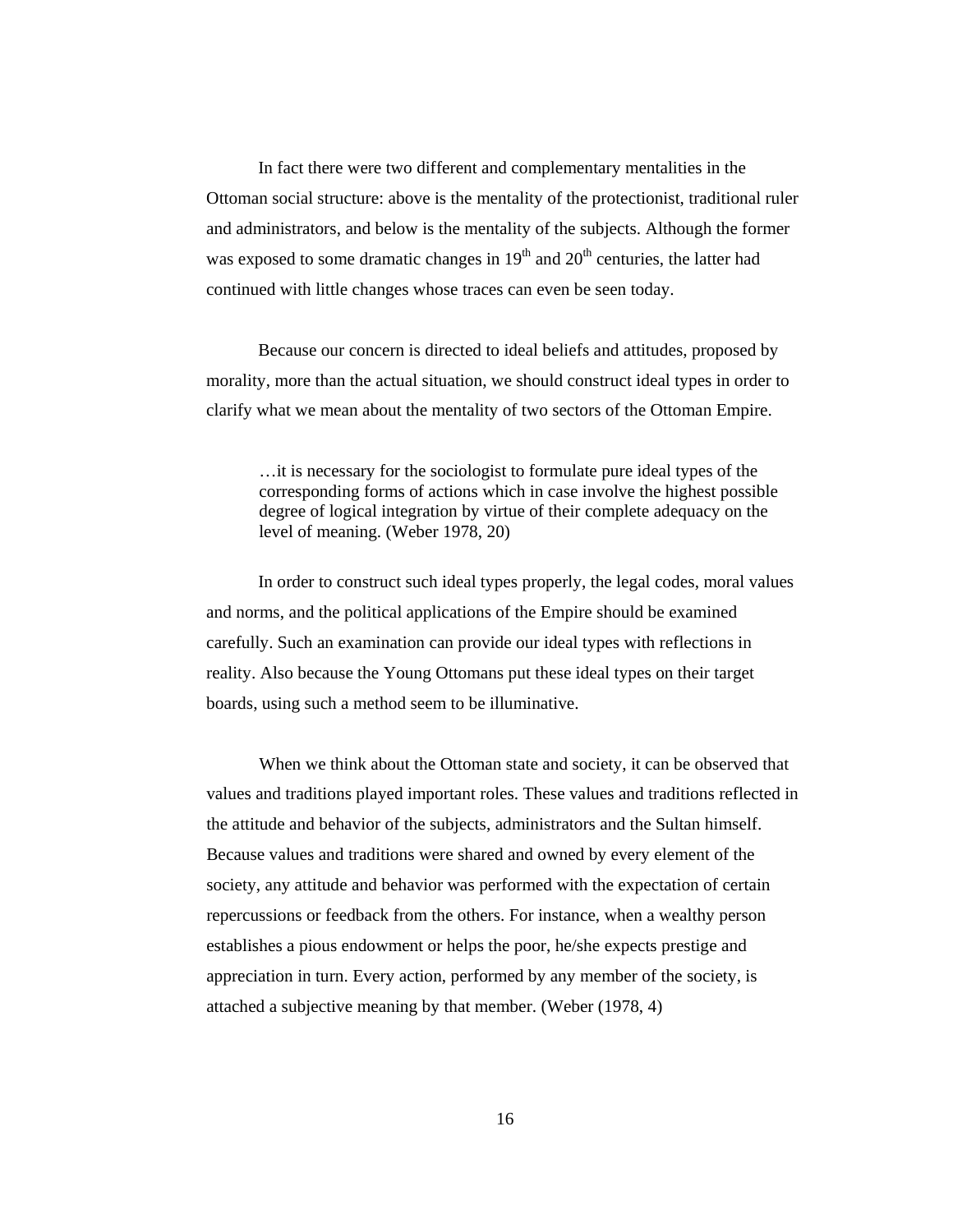According to Weber action is social insofar as its subjective meaning takes account of the behavior of others, and is thereby oriented in its course. He divides social action into four:

i) instrumentally rational, that is determined by expectations as to the behavior of objects in the environment of other human beings; these expectations are used as conditions or means for the attainment of the actors own rationally pursued and calculated ends.

ii) value oriented, that is determined by a conscious belief in the value for its own sake of some ethical, ascetic, religious or other form of behavior, independently of its prospects of success.

iii) effectual (especially emotional) that is determined by the actor's specific affects and feeling states.

 iv) traditional, that is, determined by ingrained habituation. (Weber 1978, 24-25)

Weber states that first one can only be seen in Occident as a result of Protestant asceticism which perceives the order in the world as an important religious doctrine for the salvation. The importance of work and ethic in Protestant sect leads the demand for a rational and legal order.

As a consequence, and although the enjoyment of wealth is forbidden to the ascetic, it becomes his vacation to engage in economic activity which is faithful to rationalized ethical requirements and which conforms to strict legality. (Weber 1978, 257)

According to him, the rational order is the uniqueness of the Occident. Although he believes that the asceticism also exists in the East, the difference between dervish asceticism and Protestant asceticism hinders the former to reach same results like the latter (Weber 1978, 556). The difference lies in their approaches to this world and worldly affairs. While the asceticism of Occident (Protestant asceticism) seeks the salvation in this world, the other seeks it in isolation from the world and worldly affairs. The members of this type of asceticism (Dervish asceticism) have a loose touch with this world. This difference makes the former to engage himself in this world that this leads to the desire for world domination (Weber 1976).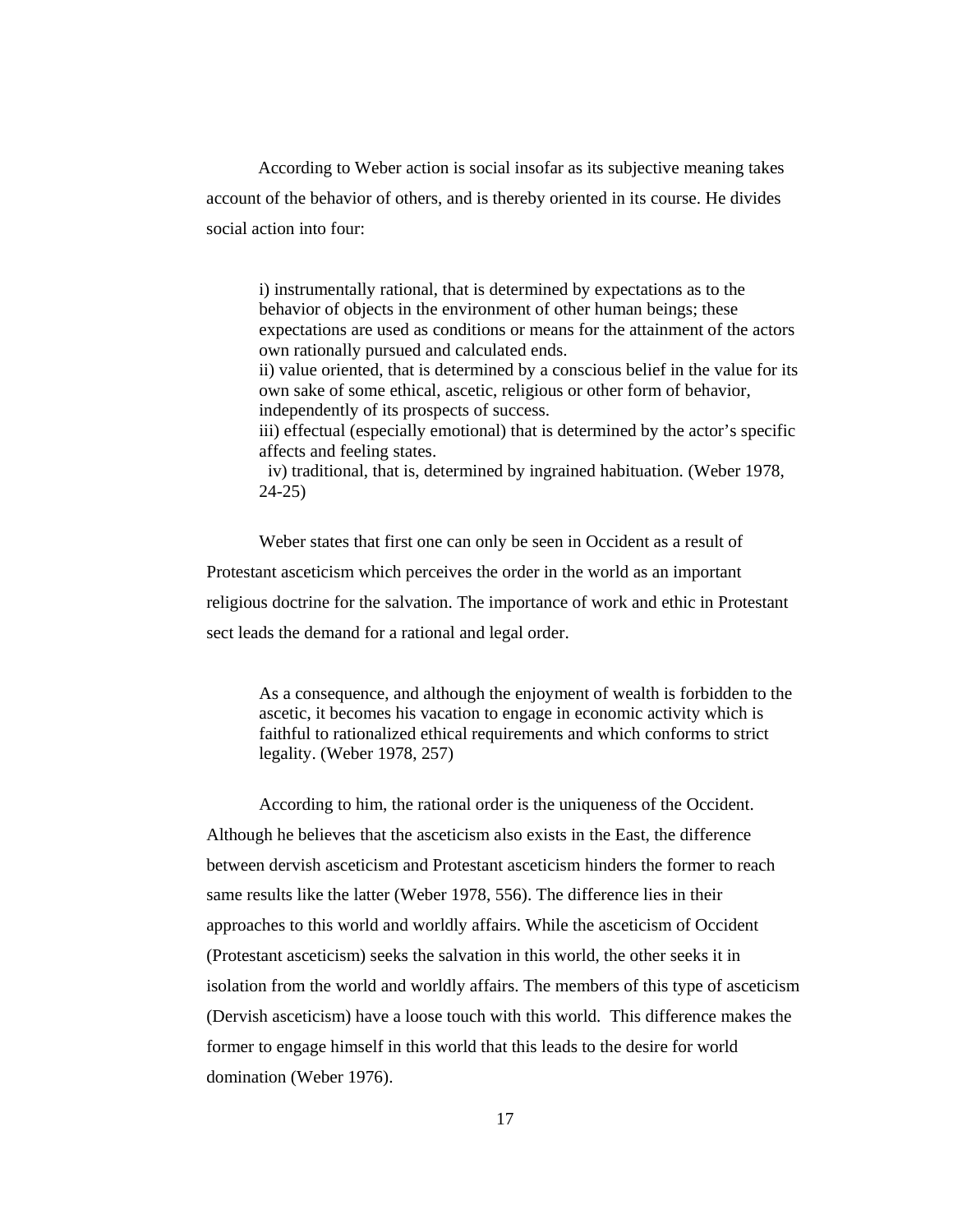The other social actions are common in a pre-capitalist social formation. Weber puts the Ottoman Empire in patrimonial administration category (Weber 1978, 228). For him, the two reasons of the irrationality of the Orient are oriental and Asiatic types of salvation religion and patrimonialism. Like the former, the latter (patrimonialism) does not base on rational thinking. Values and traditions play key role in the institutions of the administration. Instead of rational thinking and logical applications, rituals symbols, status and honor direct the social action. Because of the lack of any tendency toward rationality in the Eastern cultures, the Orient lagged behind in industrialization and capitalism. The lack of tendency towards world domination, for Weber, is the main obstacle for the Orient. Weber makes clear distinction between Oriental religions and Occidental (especially Protestantism) ones

The decisive historical difference between predominantly Oriental and Asiatic types of salvation religion and those found primarily in the Occident is that, the former usually culminate in contemplation, the latter in asceticism. (Weber 1978, 551)

 He claims that Oriental religions are based on mystical and magical beliefs and rituals, ignore worldly affairs and mostly look for salvation in the other world. On the other hand, asceticism of the Occident considers this world crucial and looks for salvation within the order of this world, it is important for the ascetics to work over and dominate the world. If we say the difference in one sentence, while the Oriental religions see the salvation out of this world, the asceticism of the Occident sees it through this world.

 However Weber looks at Islam from a different perspective. He states that the early Islam contained some puritan notions, no individual request for salvation, and no mysticism. The religious promises of it pertained to this world (Weber 1978, 625). However, after the warrior type appeared and took the control of the religion, this notion has changed; martyrdom, war and conquest became the most important rhetoric of the Muslims. With the advent of the cult of the saints and finally magic,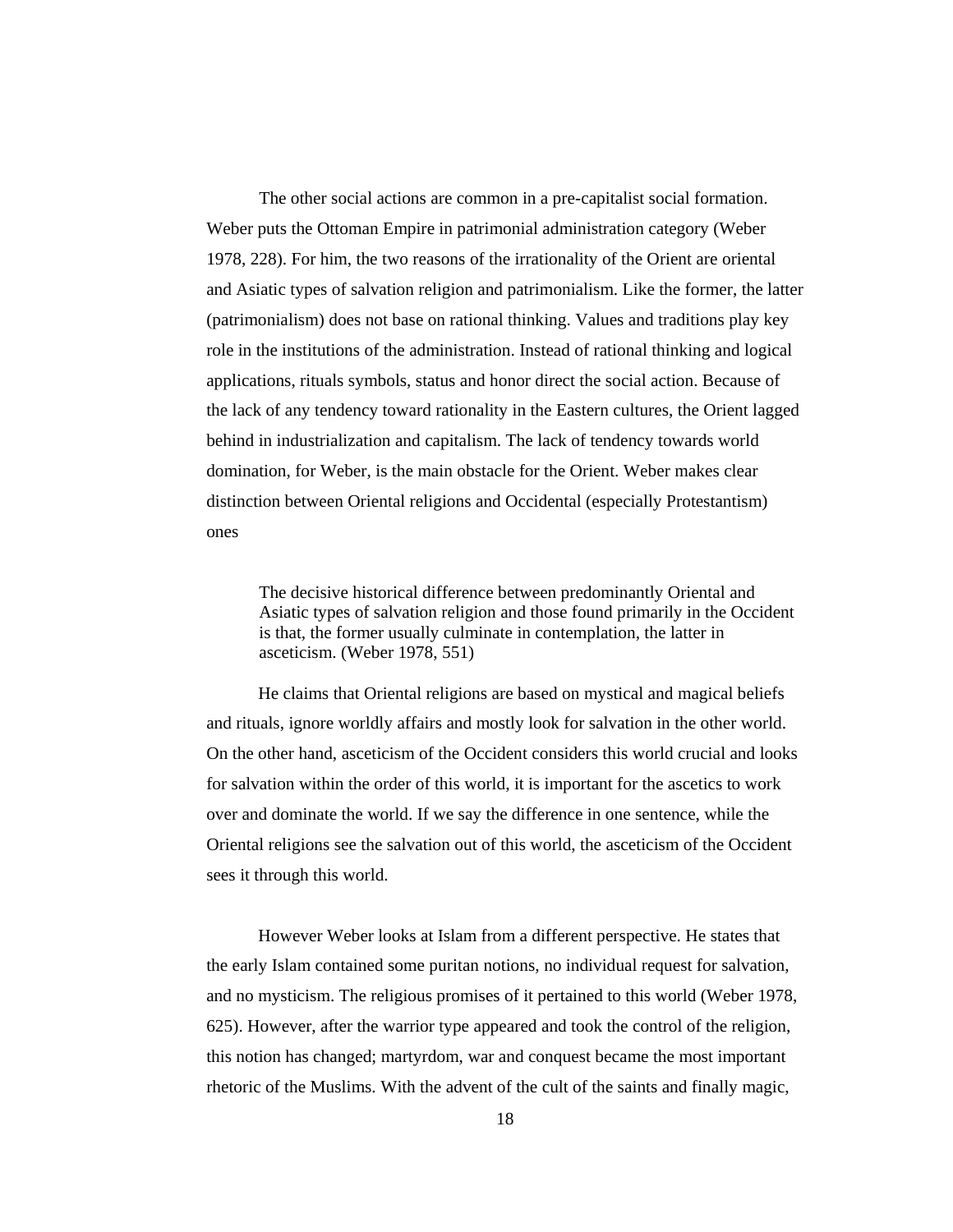Islam was completely diverted from any real methodological control of life (Weber 1978, 627)

Weber's perception of Islam contains an allusion that if Islam had preserved its early form, it would have adapted to capitalism and industrialization.<sup>13</sup> But it should be noted that it is impossible to disagree with Bryan S. Turner (1998) that Weber was affected by the atmosphere of  $19<sup>th</sup>$  century Western intellectual circles regarding his views about Islam. The details of Weber's views about Islam are not the subject of this study, but some important clarifications must be here.

As mentioned above, the claims of Weber about Islam contain an allusion that Islam, in its original form, bears suitable notions for a perception like Protestant asceticism, or in other words, it could have been conducive to modernism and capitalism. In *Economy and Society* he states:

Industrialization was not impeded by the Islam as the religion of individuals, but by the religiously determined structure of the Islamic states, their officialdom and their jurisprudence. (Weber 1978, 1095)

Weber was wrong in his perception of the Orient, but especially Islam, according to two important points. These are the main determinants of capitalism and modernism: individualism and domination of nature. Actually these two concepts, especially the latter, are fundamentally contrary to Eastern beliefs, not rationalism. In Islam there is obvious stress on reason and rational man. Belief is valid as soon as it is supported by reason. Stress on science is also the case in Islam. We can see same notions in Confucianism and Taoism. In these beliefs rational thinking is a gift given to human to understand the world and its order. However the notion of rationality in these beliefs does not lead to same consequences like in the West even if had they preserved their original form. Shortly, it is not the mere matter

 $\overline{a}$ 

<sup>&</sup>lt;sup>13</sup> which is claimed directly by Maxime Radinson (1968): "Islam is not a hinderance for the development of capitalism"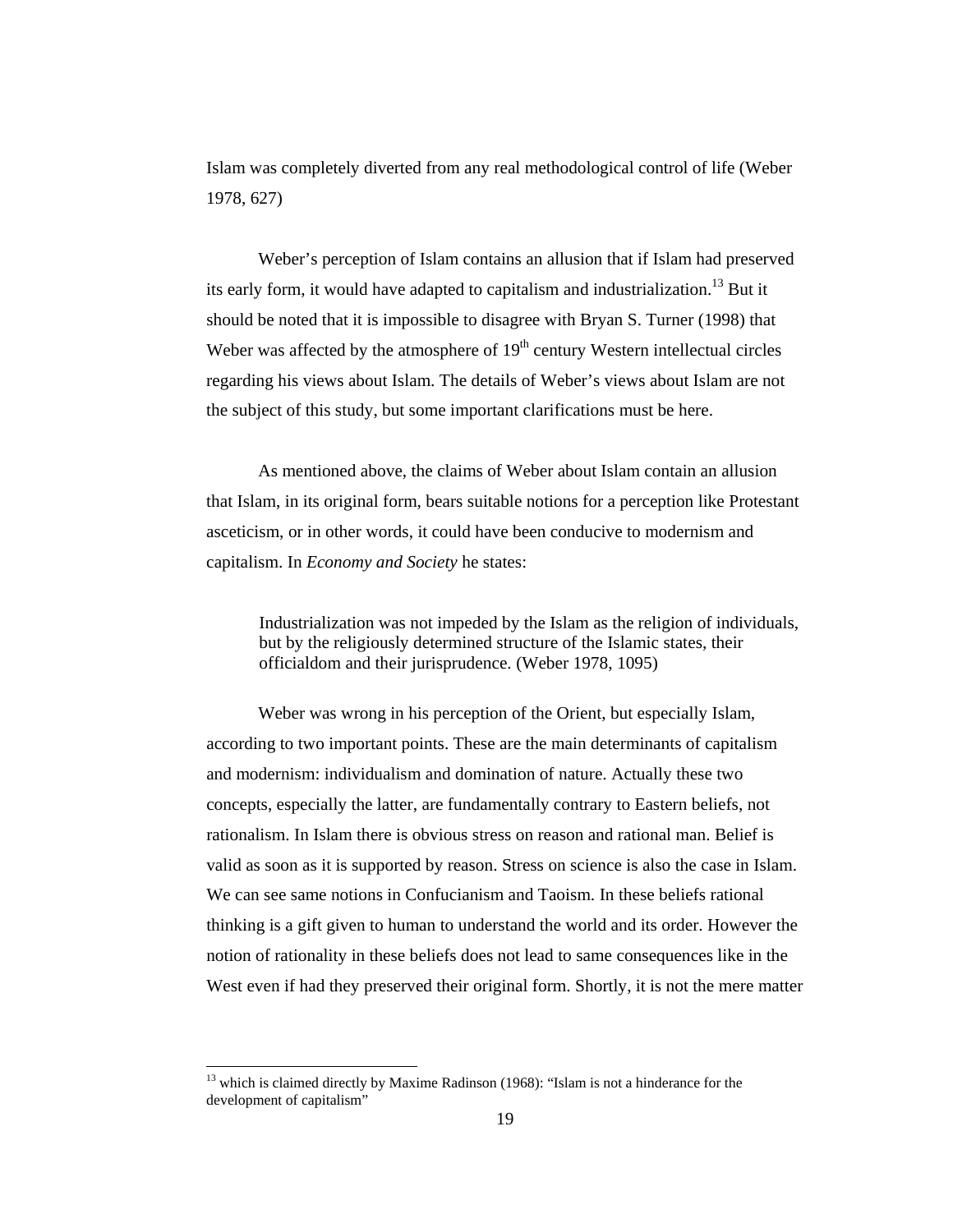of rationality; we should search for some other reasons behind the modernization and capitalism seen in the West.

Selfish and particularized individual has played a key role in the accumulation of wealth. The accumulated capital has been reinvested to get more capital. The mentality of the individuals in Western societies became totally different from the Eastern ones and all ties between the individual and feudal relations were swept away. Private property, political rights and economic freedom provided the realm of individual autonomy. As liberal tradition claims, individuals are worthy and successful as soon as they gain profit in the economic struggle. Protestant belief and its ethic also accelerated the process.

However the individualization owes much more to the Enlightenment, because most of the Enlightenment ideologies put the societies shaped by particular individuals as the main object of their philosophies. In Eastern societies and beliefs, the community has always been more important than the individuals. The interest of individual has been seen as sacrificial for the stability and confidence of the community. The wealth has also been accepted as the common property of the community and wealthy persons have always been expected to contribute to charity, found pious endowment, help the poor, etc. The wealthy persons also used their wealth as a social mean to gain appreciation and confidence of the people or as an 'investment' for the other world. Individuals have not been particularized in Islam (even in its original form) as the supporter of these relations. In this respect, Islam could not lead to capitalism. It may have some ascetic characteristics like the Protestant sect such as the prohibition of luxury, condemnation of extravagance and the appreciation of the property gained as a result of one's own labor, but the wealth, according to doctrine, must be spent in the name of Allah, distributed among needy and shared with others.

Beside individualism, Enlightenment and developments in technology and science have led the emergence of a belief in people's mind that human can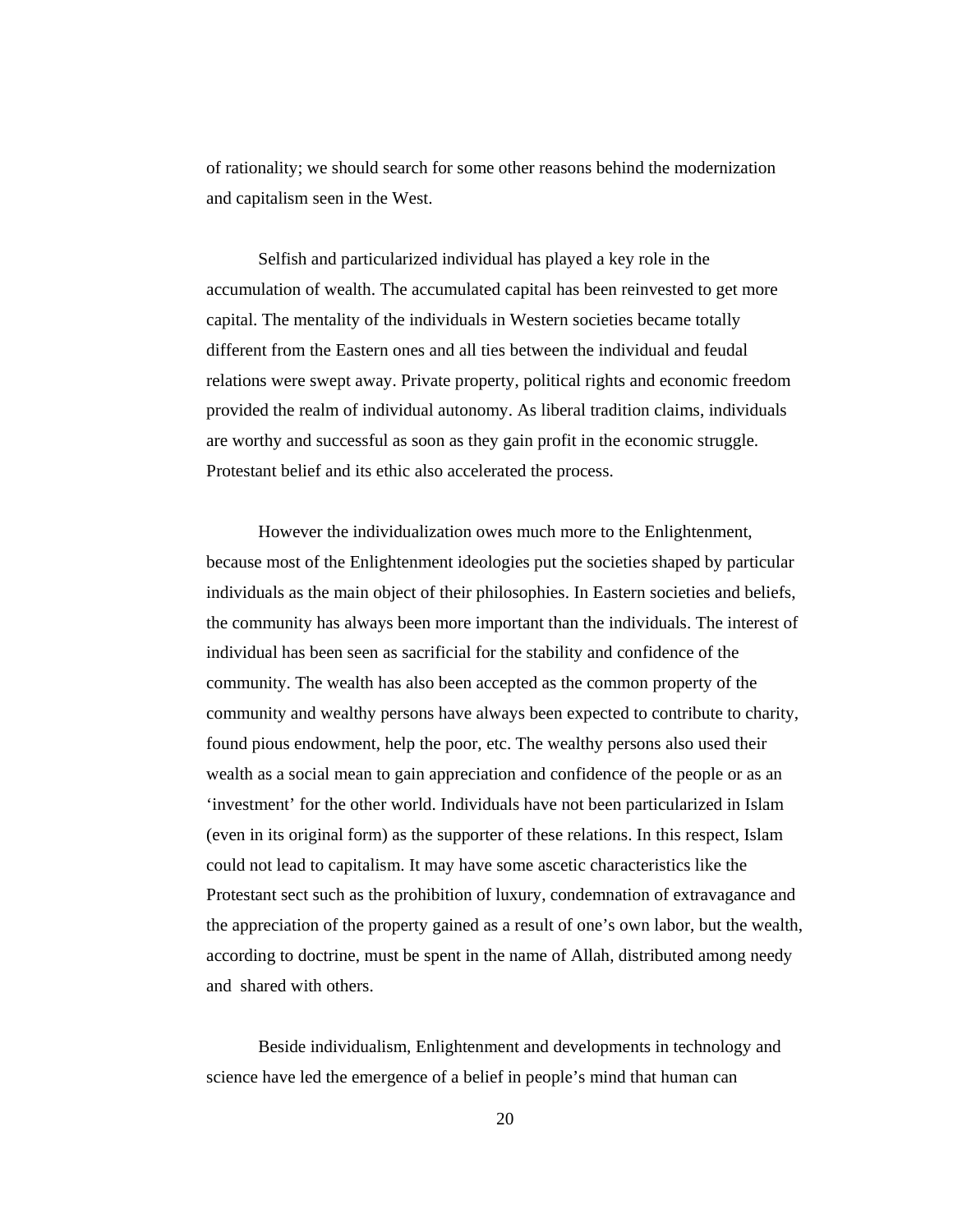overcome nature and in fact dominate over it. With the Enlightenment, the Western people could be rescued from the domination of the Church. The rationality provided them to save themselves from further burdens. They thought that rational thinking could solve all human problems. Beside this moral domination of the Church and moral values, nature was another obstacle to be overcome.<sup>14</sup> Every scientific and technological progress has been announced as another victory over nature. The exploitation of nature has been legalized and seen necessary for the development of humanity. The natural objects reshaped, changed, deformed, etc. in order to make them usable for the people. This freedom of action led to the abundance of the products and accelerated the spread of capitalism. On the other hand, in the Orient, nature and human being have been seen inseparable. As a part of the nature, man should respect it and benefit from it without extravagance. For instance in Islam, the nature is accepted as given in trust to the human by God. Shortly, the Orient could not find the right to exploit the nature: "Orient accepts the object as it is …. Occident always changes its form." (Tanpınar 1961, 132)

Under the light of these points, it can be seen that any attempt in the name of "modernization" of the non-European societies is an Occidentalization process. In this respect, the aim of the Young Ottomans, directed towards the modernization of the Ottoman Empire, was not a return to the original form of Islam and the classic age of the Ottoman Empire as they claimed, but a new perspective, a new vision, or actually, a new mentality for the Empire. In other words, it was, unintentionally, the Occidentalization of the Ottoman people. It was a process which demanded fundamental changes in the perspective of every subject of the Empire. Shortly, it is not a simple rationalization process but a different look at time, space, nature and the world. In this respect, our methodology will be unearthing the traces of this projected mentality transformation.

 $\overline{a}$ 

<sup>&</sup>lt;sup>14</sup> In fact, fight with nature has been the main subject in Western mind starting with Homer. West has always faught with nature and searched ways to dominate it.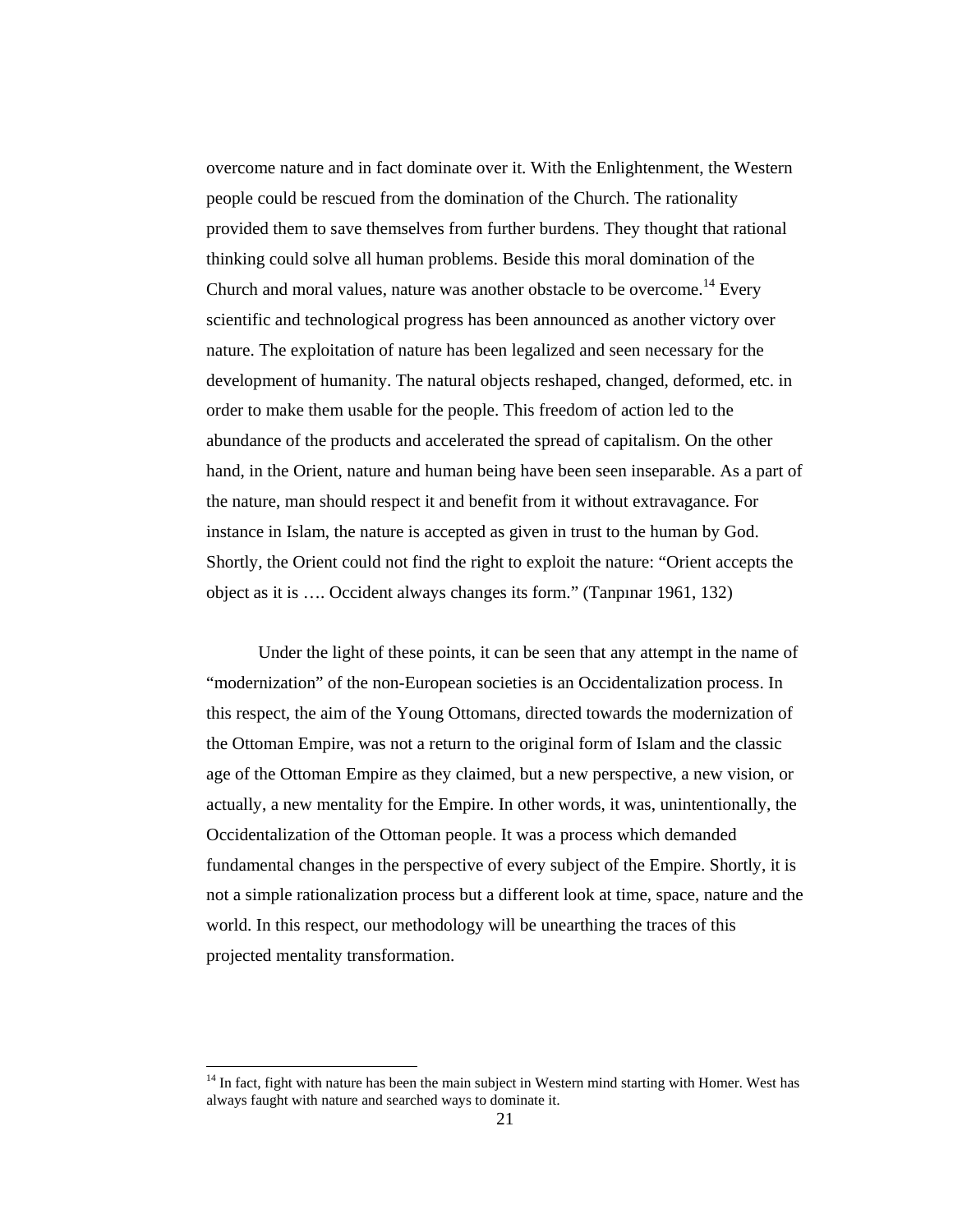Of course this study is not the first in this field. It owes much to the studies of Ülgener (1981) and Mardin (2000). It can be said that Ülgener dedicated his academic career to understand the mentality of the Ottoman people. His studies give a different perspective about the Ottoman world. His studies cover a broad period of the Empire and he uses poems to understand the mentality hidden behind the words. He analyzes the mentality of the people with a Weberian methodology. Ülgener determines two different mentalities as it is proposed in this study, but he puts to the stage a good and evil play. While he evaluates lower stratum, the subjects, sympathetic and sees them all the time exploited, he evaluates the upper one as extravagant and exploiter. However this is a misleading approach to the Ottoman state apparatus. As İnalcık (1973) states, and will be discussed in the following chapter, the Ottoman state philosophy is a mixture of Islamic, Turco-Mungol and Byzantine state traditions. According to this philosophy the state is responsible for the maintenance of the basic needs of the subjects, and the Sultan is the protector of the subjects against any abuse. He is also the provider of justice. Because of this, the Ottoman Empire could not follow mercantilist or despotic policies. Namely mentality of both strata was a result of the basic structures that shaped the Ottoman state and society. Lastly, the periods investigated in this study and in the studies of Ülgener are very different. He is, as if, surfing in time. One can find the poem of a  $14<sup>th</sup>$  century poet in one page while a  $19<sup>th</sup>$  poem was mentioned in the following one.

Mardin (2000) has an important study on the Young Ottomans: *The Genesis of the Young Ottoman Thought*. As the title implies, this study analyzes the ideology of the Young Ottomans in the intellectual tradition of the Empire; the intellectual sources they utilize and main points of their ideologies are the main topics of it. However for our study, not every single thought of the Young Ottomans is as important, but the ones which reflected their concern with the transformation in the mentality of the Ottoman elements.

In addition the study of Nevin Yazıcı (2002) should also be mentioned. The content of the book, unfortunately, does not provide what the title promises: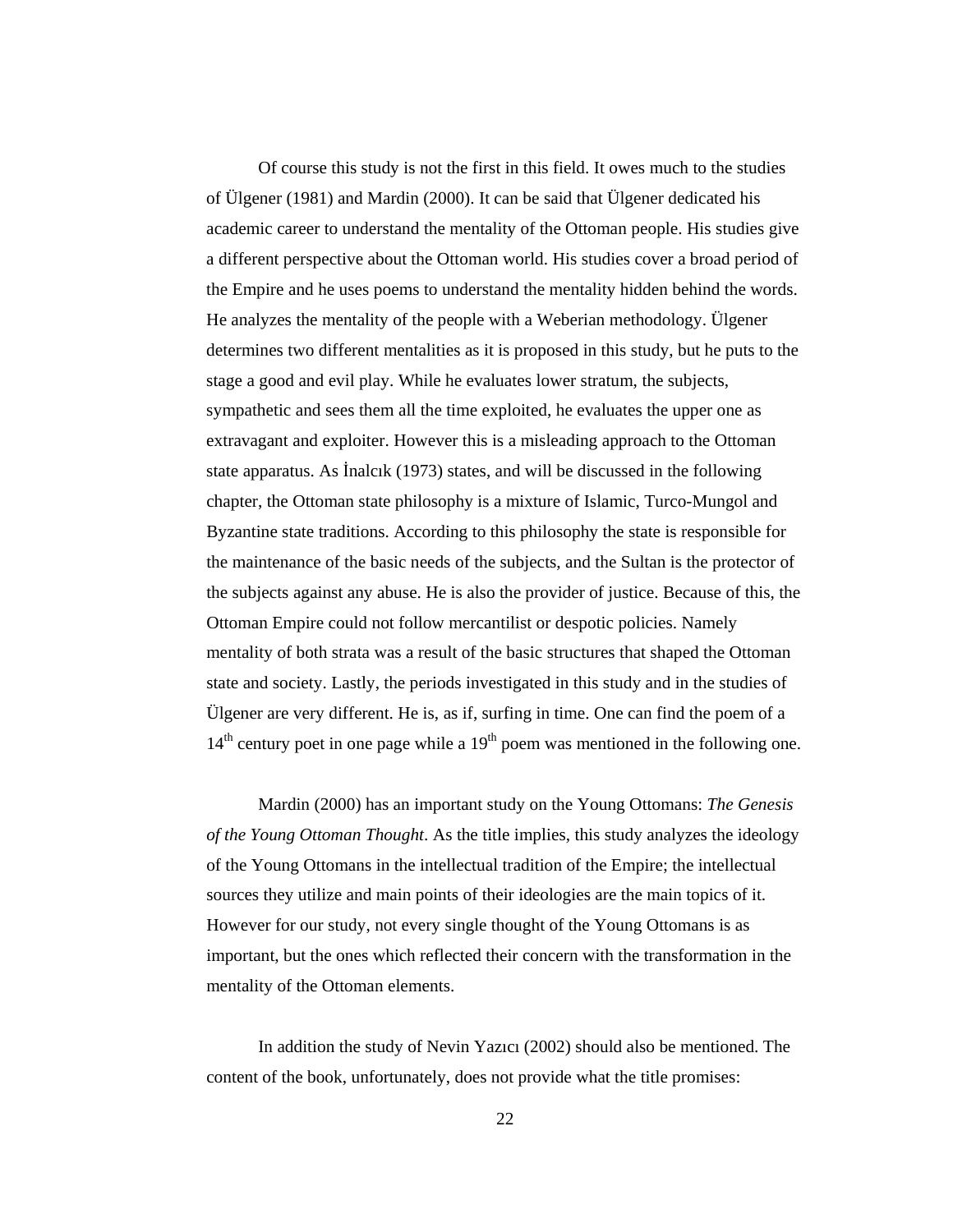*Osmanlılık Fikri ve Genç Osmanlılar Cemiyeti (The Idea of Ottomanism and the Young Turks Organization)*. The book was composed of the quotations from the eminent scholars of the field and the Young Ottomans. It is hard to find thoughts of Nevin Yazıcı from these quotations.

Tanpınar (1961, 1985), Ülken (1966) and Berkes (1942) also notice such a mentality transformation, but they either do not give further details, or prefer to study more concrete data. In the following chapter the characteristics of the two mentalities will be analyzed for the two sectors of the Ottoman Empire.

In conclusion, the methodology of the study is given in this chapter. In the next chapter the historical context of the period, in which the effects of the Young Ottoman movement were seen clearly, will be discussed.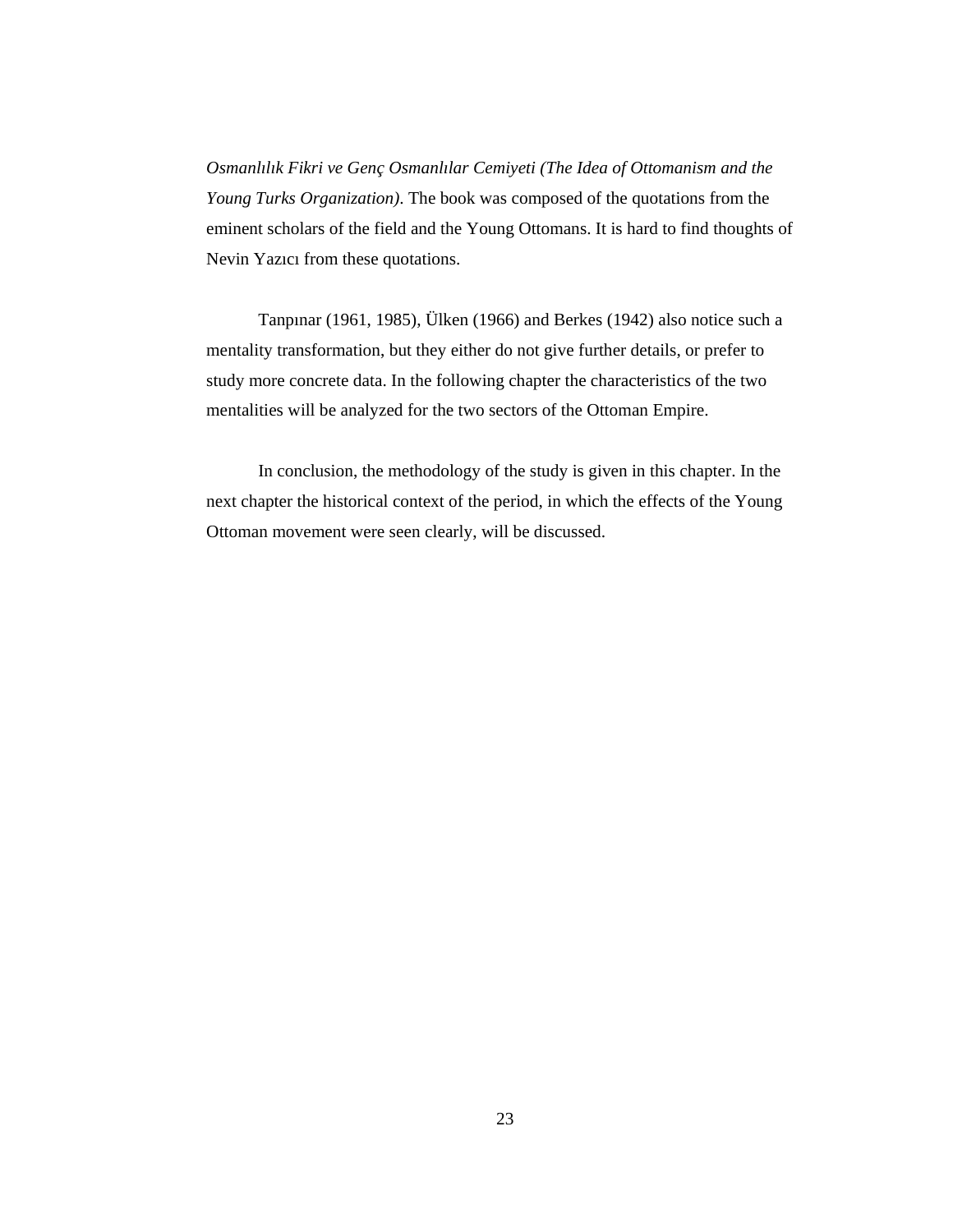### **CHAPTER 2. THE HISTORICAL CONTEXT**

This chapter will focus on the period between 1865 and 1876. Before 1865 the main incidences in the Ottoman Empire were the promulgation of Gülhane Edict (*Tanzimat Fermanı*) and the Reform Edict (*Islahat Fermanı*). The Gülhane Edict was promulgated in 1839. With this Edict the protection of life, property and honor of the subjects was guaranteed by the Sultan. The scope of the Edict covered all subjects, disregarding their religion, *millet* and sect. This Edict was the first shock in the eyes of the Ottoman millets which threatened the harmony in the Empire. The process accelerated the dissolution of the social bonds in the Empire contrary to the expectations.

After sixteen years from the promulgation of the Gulhane Edict, the Reform Edict was promulgated in 1856. This Edict expanded the scope of rights given by the Tanzimat. As a result of this Edict the position of the "minorities" had been strengthened. The Embassies in the capital shouldered the protection of each of these minorities. As soon as the members of these minorities obtained the passport of a foreign state (which is not that difficult), they became exempted from many taxes, arrestment...etc. Shortly, they could obtain the same rights given to the citizens of the states concerned.

The aim of the rulers while they promulgated these reforms was to give an end to the economic backwardness of the Empire. However, despite these reforms the economic condition of the Empire worsened year by year. The loss of lands also did not stop. First foreign debt, borrowed under the reign of Abdulmecid, accelerated the discomfort among the Ottoman subjects (but especially among the Muslims).

The administration of the Empire was held by two leading figures, Ali and Fuad Pashas, from 1843 to 1871 (excluding short interruptions). In this period it was these figures, but not the Sultans, who were in charge of the administration. It was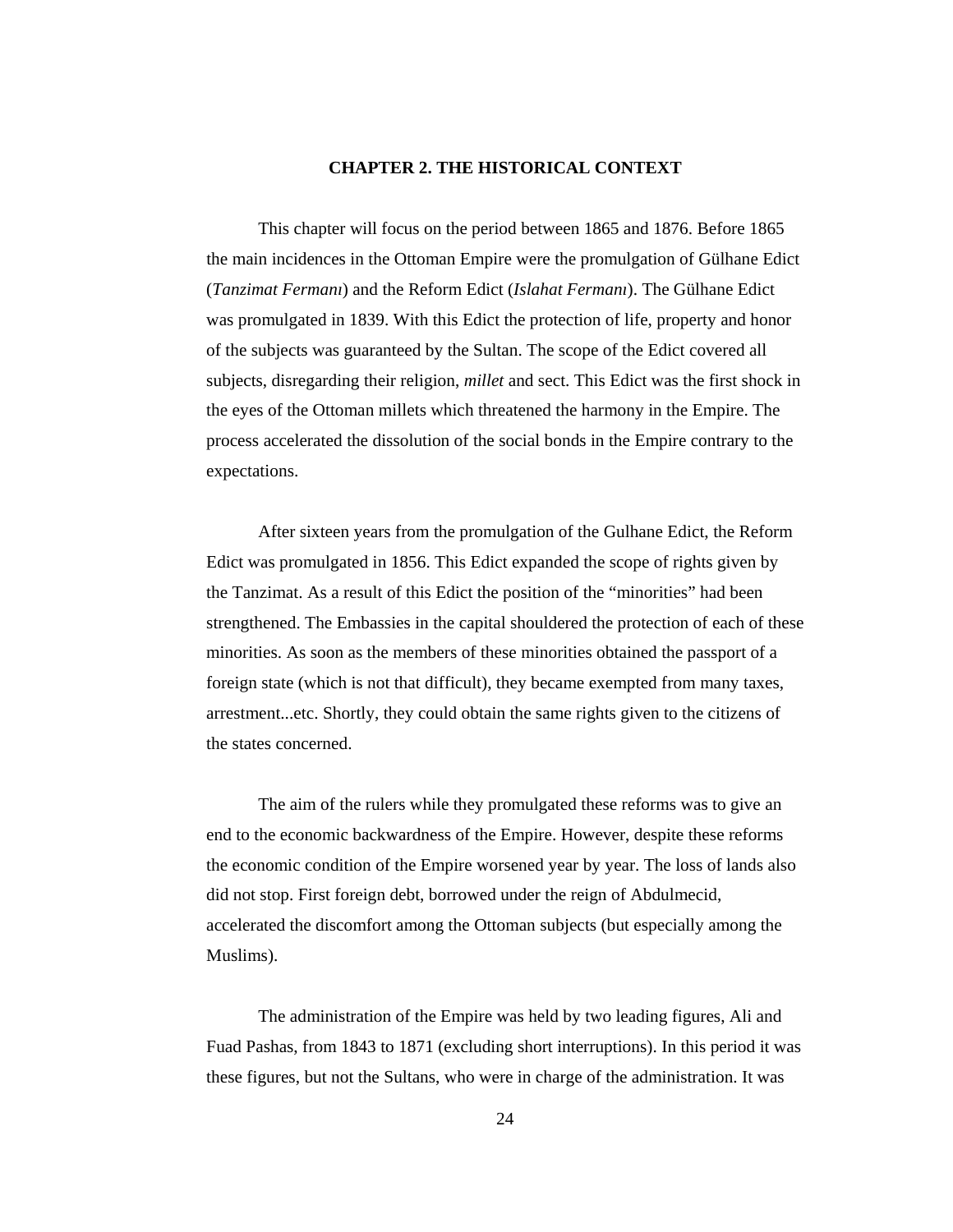the time of the Sublime Porte. The two pashas administered the state without accepting any interference in their affairs. This situation led both the jealousy against the pashas and also fawning for them. This two edged sword always kept the tension high in the politics of the Empire.

On the other hand, the economic penetration of European capitalism increased day by day and the local producers of the Empire started to suffer from the unfair competition of European products. The Ottoman administration in lacked enough economic and political power and ability to challenge these assaults on its domestic market. The regime of the two Pashas was also insufficient to suppress the revolts all around the country and the Empire lost many lands under their rule. Because their positions depended on the atmosphere of the international relations of the Empire, they could not take necessary measures against these revolts. This "poor" situation of the Empire and the submissive attitude of the rulers inevitably led to some opposition. The Kuleli Revolt<sup>15</sup> (1859) was the first signal of the impending danger. The conspiracy was not successful but the attempt itself showed the discomfort among the intellectuals, some bureaucrats and military officials. Probably after the failure of this attempt the opposition became more cautious. In this respect the meeting of some young intellectuals, who were sad and mad about the situation of the country in a picnic in the Forest of Belgrade (which is even further away from the city center) in 1865 to discuss the ways to bring remedies for the recent problems of the Empire, is interesting. According to Ebuzziya, who is the first author to write about the Young Ottoman movement, first fire of the Young Ottoman movement was ignited in this picnic.<sup>16</sup>

 $\ddot{\phantom{a}}$ 

<sup>&</sup>lt;sup>15</sup> It was a conspiracy against the Sublime Porte. It is an interesting conspiracy because of the composition of the men involved in it. There were the members of ulema, military and bureaucracy. There are not clear documents about the revolt but what is known is the members were arrested before they took any action. One thing interesting in this revolt is that the men involved were forgiven by Sultan Abdulmecid.

<sup>&</sup>lt;sup>16</sup> We have to trust Ebuzziya (1978) about the picnic incidence but we have further information about the following circumstances.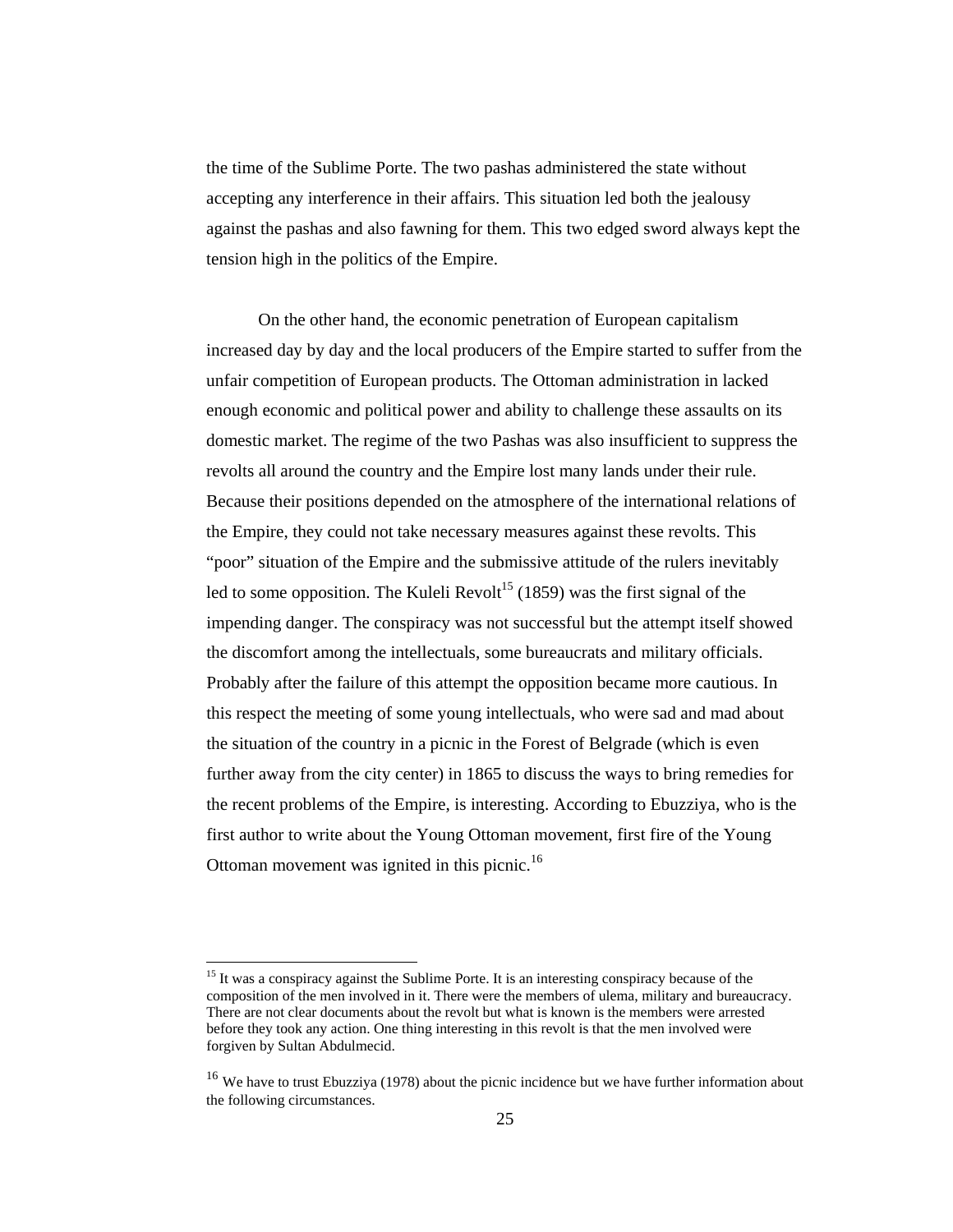The organization of the movement was imitated from the Italian nationalist movement *Carbonari*. According to this cell type organization, every cell would be composed of seven members. The ordinary members would only know the other members of his cell. According to allegations many high ranked officials were among the members of the movement besides some low ranked ones, military personnel and intellectuals. The active members of the so-called movement were Namık Kemal, Ziya Pasha and Ali Suavi. They were, mainly, seen as columnists in the newspapers of the capital during this period. They led the opposition against Ali and Fuad Pashas from their columns. The newspaper of Namık Kemal was *Tasvir-i Efkar<sup>17</sup>*. Ali Suavi used the *Muhbir<sup>18</sup>* for his agitations. However these two newspapers have always been under threat of Ali Pasha government. Because of this reason they had to be cautious in their criticism.

The year 1867 was a turning point for both editors of these newspapers (we mean Namık Kemal and Ali Suavi) as well as the movement. The Cretan crisis and the insolvency of the government against it were highly criticized by the newspapers. However the most effective attempt was Ali Suavi's private charity organization for the Cretans who had been driven out of their homes. Such a private organization meant the declaration of the insolvency of the government in public eye. Ali Pasha noted this move as a minus grade for Ali Suavi. After one month Ali Suavi wrote a bitter criticism about the Porte's relinquishment of the fortress of Belgrade. It was the right time for Ali Pasha to close the *Muhbir* and exile Ali Suavi.

*Tasvir-i Efkar* responded to this measure of the government by printing the order closing *Muhbir* and a protesting commentary of the Filip Efendi (the owner of the *Muhbir*). When the article of Namık Kemal, protesting the European interference in the Cretan revolt, was added to this protest, the inevitable end came for Tasvir-i Efkar. Now the leading figures of the movement were deactivated by the

 $\overline{a}$ 

 $17$ Tasvir-i Efkar (The description of the thoughts): It was a private newspaper in the capital city. The owner of the newspaper was Agah Efendi.

<sup>&</sup>lt;sup>18</sup> Muhbir (informer, news reporter): It was owned by Ali Suavi. It was famous for its harsh criticism against Sublime Porte.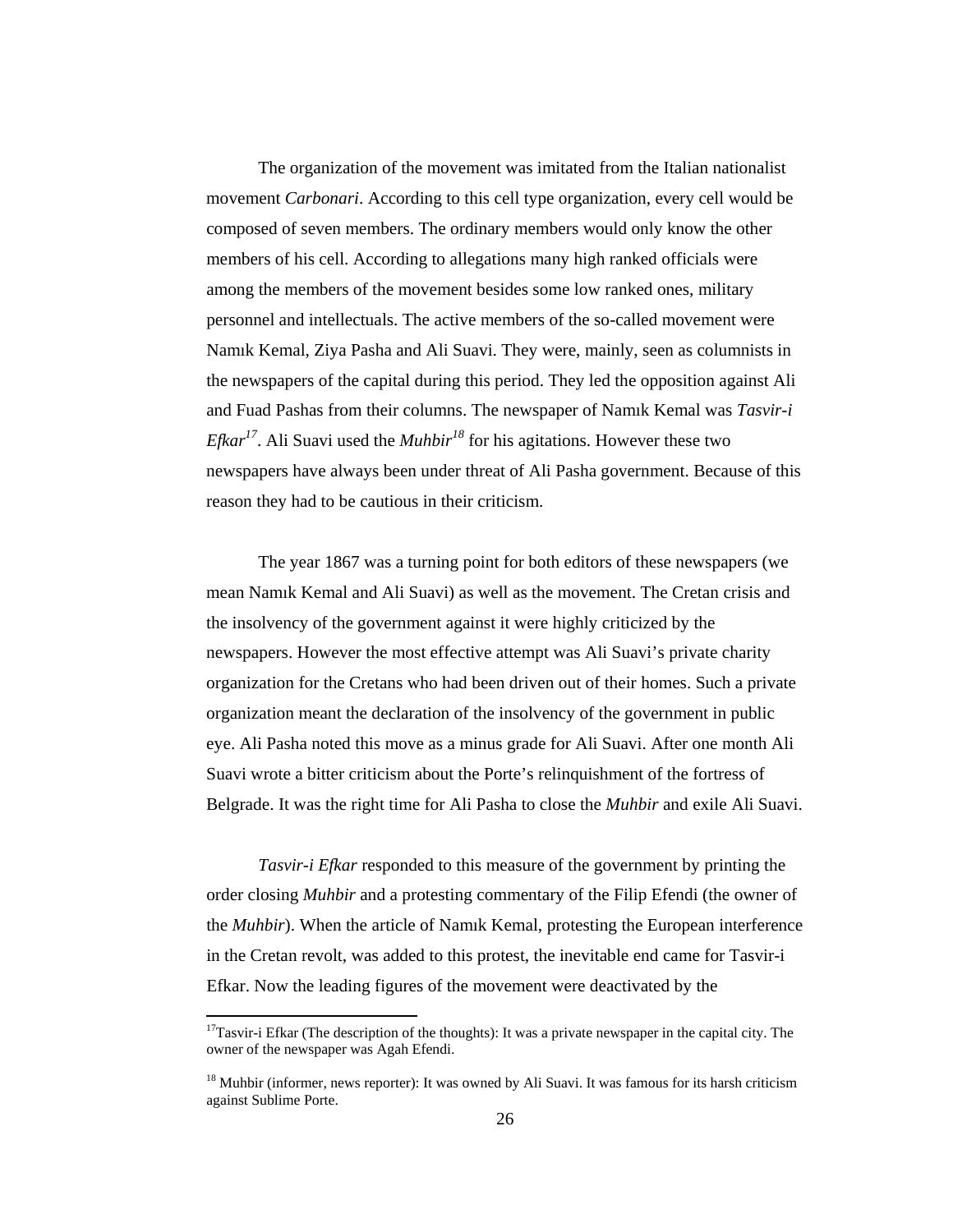government; Ali Suavi was arrested and exiled to Kastamonu and the newspaper, which Namık Kemal and Ziya Pasha expressed their views, was closed. It seemed that the political atmosphere of the capital calmed down in favor of the government. However the opposition was already beginning.

Mustafa Fazıl Pasha (then would be the financier of the movement) was the descendant of Mehmet Ali Pasha who captured the administrative hold of Egypt from the Ottoman Empire. The governors of the Egypt were called *khedive.* The administrative right of Egypt passed to the elder member of the family. At that period the governor of Egypt was the brother of Mustafa Fazıl Pasha, Khedive Ismail. Mustafa Fazıl was raised in Istanbul and held important posts. However his ultimate goal was to ascend to the throne of Egypt. Being in the capital and obtaining important posts were only means for this goal.

While he was holding one of these important posts, he committed a "crime" which was totally contrary to his aim: criticizing the financial policies of Fuad Pasha. As a result of his this criticism he was asked to leave the capital within twenty four hours. He left the capital for Paris. He was further away from reaching goal. On the other hand, Ismail, now, became advantageous against his brother. His plan was getting approval of the Sultan in order to transfer the administration of Egypt to his own descendents. There was only one solution for Mustafa Fazıl: degrading the government which left the door open for Ismail to realize his plans.

His first attempt was the declaration of his leadership of the movement named the Young Ottomans. It was criticized, even mockered, by some European newspapers like *Nord*. According to this newspaper, Mustafa Fazıl was a forger who uses people to reach his ultimate goal of obtaining the throne of the Egypt. First Namık Kemal responded bitterly to this criticism, and then Mustafa Fazıl replied the allegations. In the following period Mustafa Fazıl issued a letter addressed to the Sultan about the reform proposals of the Young Ottomans. The arrival of the letter coincided with the closing of the *Muhbir* and *Tasvir-i Efkar*.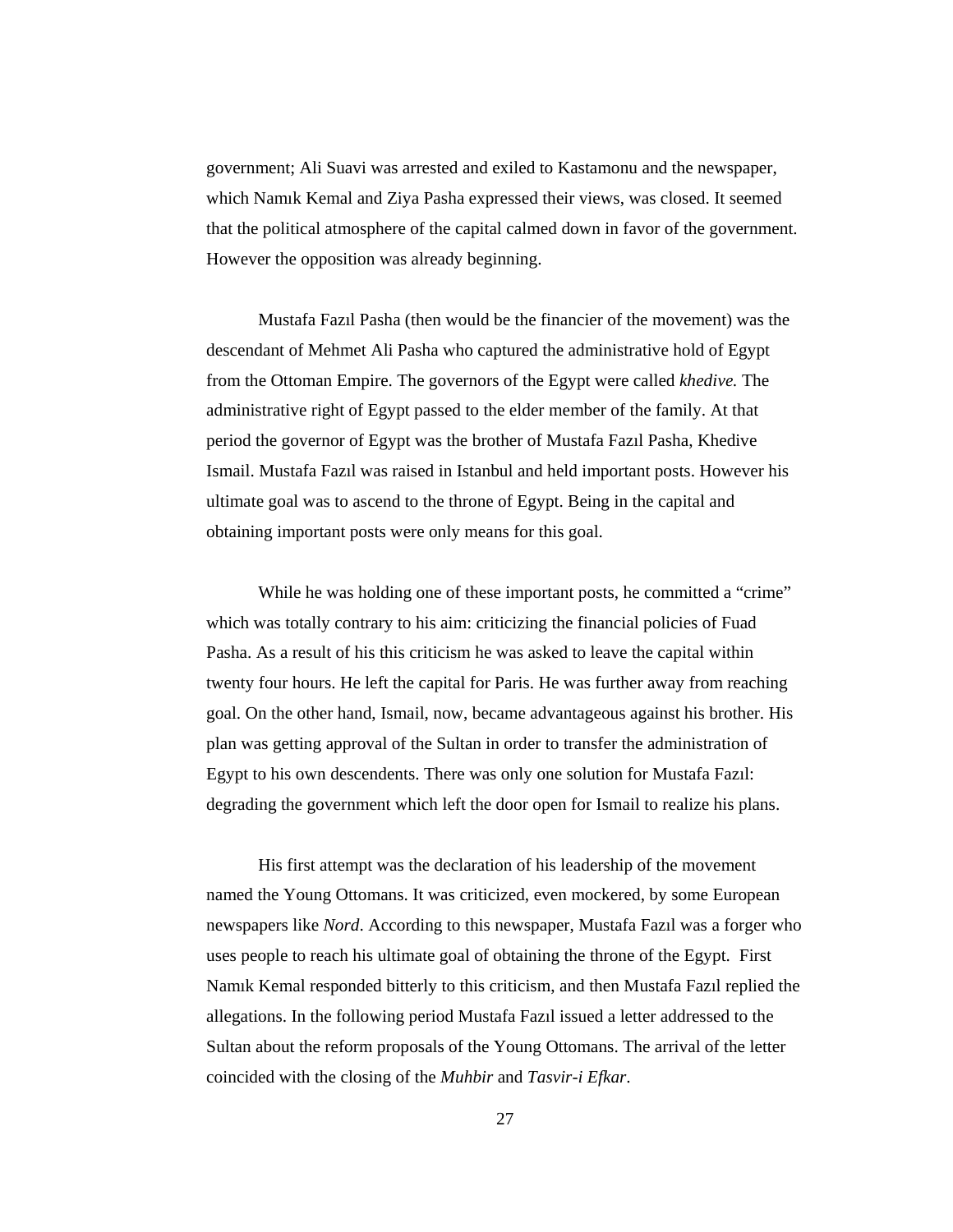The letter was immediately translated and 50.000 copies of it were distributed in the capital. The turmoil, accelerated by this letter, caused the exile of the opposition movement. Ali Suavi was already exiled and he was forced to go *Kastamonu*. Namık Kemal was appointed to *Erzurum* as assistant governor while Ziya Pasha to Cyprus as the Council of Judicial Ordinances. However thanks to their good connections Namık Kemal and Ziya Pasha managed to postpone their appointment.

At this time Mustafa Fazıl invited them to Paris to generate an opposition front. Namık Kemal, Ziya Pasha and Ali Suavi accepted the invitation and fled to Paris secretly to organize the opposition. The figures, gathered in the residence of Mustafa Fazıl Pasha, were promised the financing of their activities. Mustafa Fazıl deposited a certain amount of money to the bank in the name of Ziya Pasha and their salaries were paid by the Pasha. At the first meeting Ali Suavi demanded to publish *Muhbir* in London. They agreed on this proposal, but they decided to initiate the publication of a new one in the near future.

However the visit of Abdulaziz to the European countries changed the fate of the movement. In Abdulaziz's visit to Paris, Mustafa Fazıl was invited to the presence of the Sultan and he was advised to return to Istanbul. He was also promised a post. He accepted this offer and returned to Istanbul even before the first issue of *Muhbir*. He told the members that he accepted to return to Istanbul in order to make the necessary reforms. However his main intention was different. When it was realized that his return did not bring any progress the tone of the *Muhbir* in its approach to the government, in which Mustafa Pasha was involved, became harsher. This was a break between Ali Suavi and the other members of the movement.

When *Muhbir* took a different side, Mustafa Fazıl ordered Namık Kemal to establish a newspaper urgently. As a result the famous *Hürriyet* emerged in 1868. However, the more Mustafa Fazıl got involved in the politics of the Sublime Porte,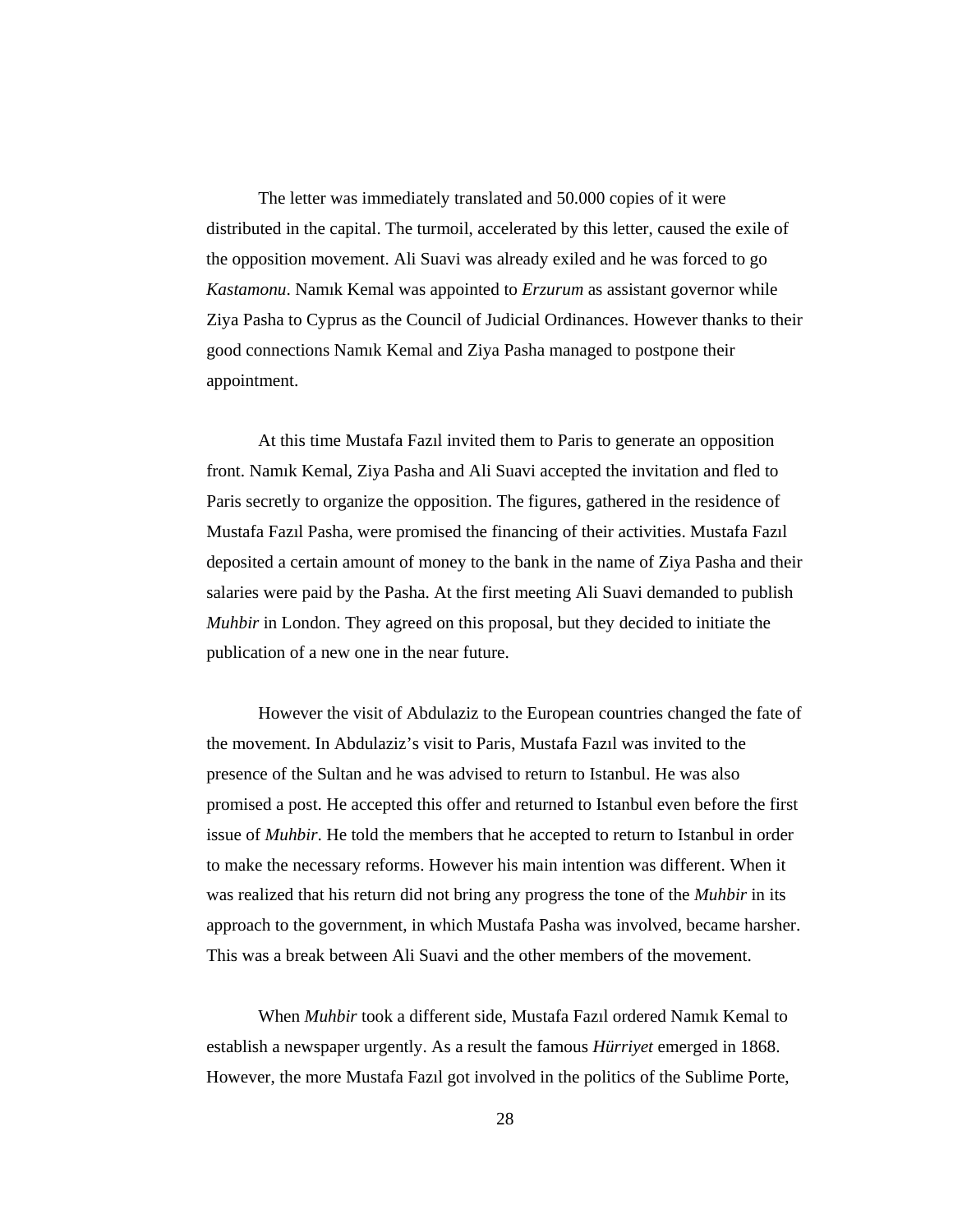the more distanced he became from the critical stand of *Hürriyet* about the policies of the government. He demanded smoother criticism from Namık Kemal and Ziya Pasha. Such orders inevitably led the members to question their positions. In addition to these, the financial support of the Pasha shrunk in time to such an extent that Namık Kemal could not meet the publication costs.

In the following period, the leading figures of the movement, Namık Kemal and Ziya Pasha, diverged into different camps because of the ongoing orders of Mustafa Pasha to Namık Kemal to dissociate himself from Ziya Pasha. Namık Kemal obeyed the order at the end, and left *Hürriyet* and declared his dissociation from the newspaper. Now Ziya Pasha was left alone. He wanted to continue publishing but he had no financial sources. But there appeared one who needed such a platform to use for his aims: Ismail, the khedive of Egypt.

Meanwhile, Mustafa Fazıl was back in Istanbul and founded good relations with the Porte. He had only one goal in his mind which inevitably disturbed his brother Ismail. Ismail feared the probable circumstances in the Porte and saw Ali Pasha and his brother in alliance. In order to abolish this alliance and hinder his brother capturing the throne of Egypt after him, he decided to use Ziya Pasha and *Hürriyet* for an anti-Ali Pasha propaganda. Ziya accepted the offer and followed the order of his new financier.

However the continuity of financial support of Ismail depended on his relations with the Porte. Just when he reached his goal in 1870, he cut off his support. Now Ziya Pasha was deprived of both money and staff. In addition to this the British authorities started a lawsuit against him for the article of Suavi advocating the assassination of Ali Pasha. Under these conditions he fled to Geneva and continued the publication of *Hürriyet* under difficult conditions.

On the other hand, Namık Kemal stayed in London for a while then returned to capital in 1870. He was promised to be safe in capital by the government. In 1871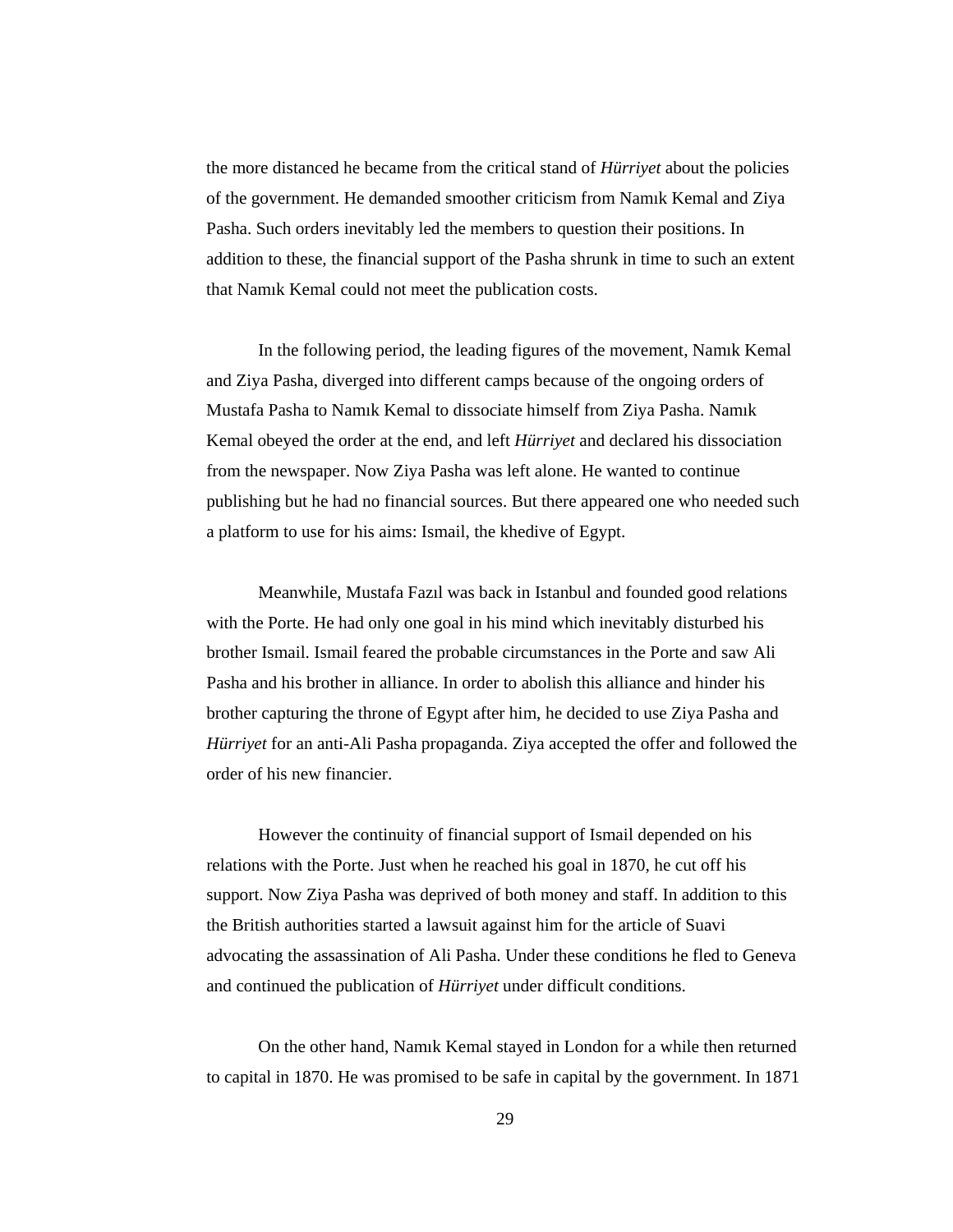Ali Pasha died. The Young Ottomans always thought the most important obstacle for the modernization of the Empire had been Ali and Fuad Pashas. Now the last member of this coalition had died<sup>19</sup> and was succeeded by Mahmud Nedim Pasha. The other members of the Movement came back to the capital with great hopes after the general amnesty of the Grand Vizier. But the coherence of the Movement almost disappeared. Ziya Pasha, also returned to Istanbul and took and important political post in the government. Namık Kemal and his friends started to publish the newspaper İ*bret<sup>20</sup>* .

To sum up, the Young Ottomans could not find what they expected from the new government. The despotic reign of Abdulaziz was completed with the clumsiness of the Grand Vizier soon after. They remembered the regime of Ali and Fuad Pashas with yearning. The freedom promised was not delivered; the publication of their newspapers was suspended many times.

However the worst was yet to come. As a result of a conspiracy, the İ*bret*, the leading voice of the opposition, was closed and its stuff was exiled to different ends of the Empire. Although their enthusiasm and expectations were refreshed in 1876 by the deposition of Abdulaziz and promulgation of the constitution, new Sultan Abdulhamid, soon found a way to close the parliament and suspend the constitution.

In the following years the last ashes of the Young Ottoman Movement disappeared. Abdulhamid II was keen to eliminate any opposition against his regime. He first exiled and executed Ahmet Mithat Pasha. After a while Namık Kemal and Ziya Pasha were exiled for official posts in rural areas of the Empire. The autocracy of the Sultanate was built up by Abdulhamid II and the first opposition movement of the Empire came to an end under his rule.

<sup>&</sup>lt;sup>19</sup> Fuad Pahsa died earlier.

<sup>20</sup> İbret (lesson learnt through a misfortune)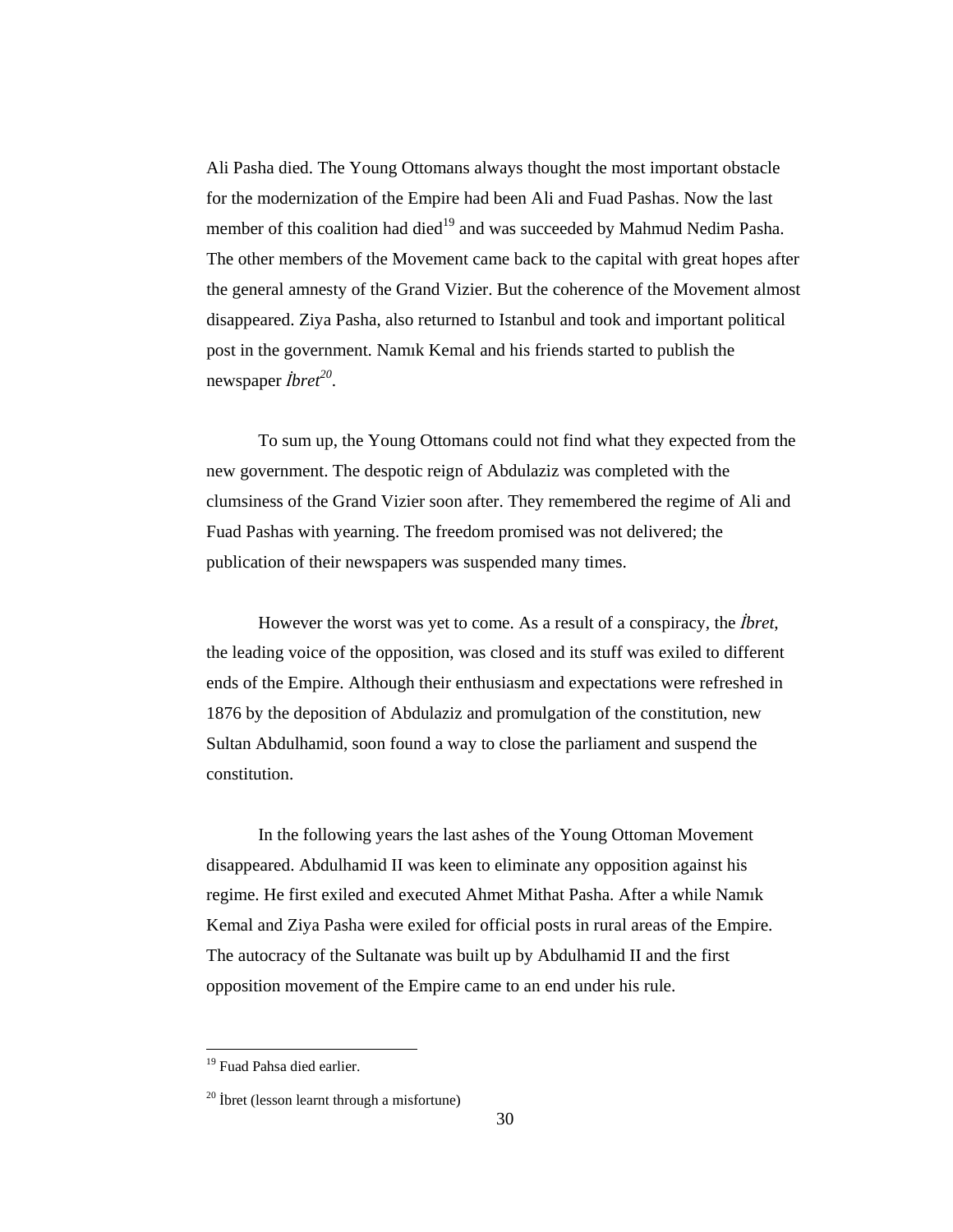At the end, none of the opponents reached their goals; Ismail got approval from the Sultan to transfer the throne of Egypt to his own descendants. Mustafa Fazıl was forced to content himself with money which was enough for his extravagant life and gambling habit. Ali Suavi was killed in a coup attempt to bring Prince Murad to the Sultanate. Namık Kemal and Ziya Pasha died in great poverty where they were exiled.

In fact this complex set of occurrences was the reflection of their standings. They were not autonomous like European intellectuals. They were bureaucrats and stayed as such till the end of their lives. As we said above, they lived the duality of the Tanzimat through their lives. They neither totally rejected the past nor accepted the whole process of modernity and European civilization. However the door they opened became a point of entry for the more radical movements.

The historical context is important to understand the philosophy of the intellectuals. The atmosphere in which the intellectual thinking flourished should be kept in mind to comprehend the real effects of their philosophy. In this sense, in this chapter the history of the movement and the period mentioned has been given briefly. In the following chapter, an ideal Ottoman type will be described in order to be able to comprehend the effects of the aspired mentality transformation in the Ottoman social body.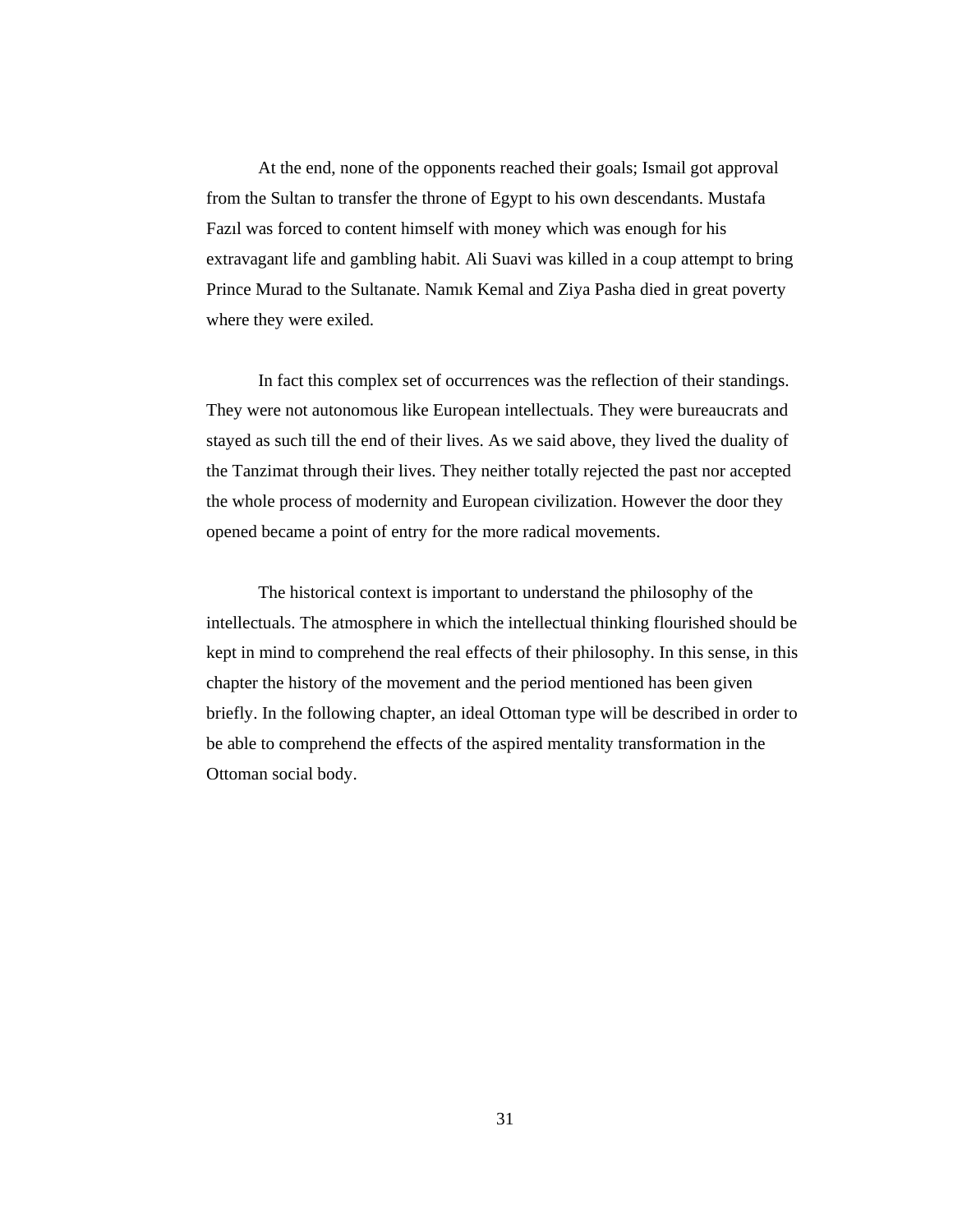## **CHAPTER 3. THE OTTOMAN IDEAL**

The Ottoman Empire is a synthesis between Turko-Mungol (including Sasanid), Islamic and Byzantine state and social traditions. Despite similarities between with either one of them, it's hard to put it into one of these categories. Only thanks to its cultural heritage, experiences and geographical position, it could create a unique state and society model. Especially in its classical age, it strengthened its state structure by avoiding the mistakes of previous Turkish and Islamic states, and put the dynasty and the state above everything in order avoid any dissolution attempt. In the Ottoman Empire there had been only one noble entity: the Ottoman family. Although *Sheria* had been the main jurisdiction body, the Sultans and the state did not abandon the jurisdiction power completely to it. In fact, many times the jurisdiction power of the Sultans came over the *Sheria*. Shortly, the stability of the state was over everything. As Ocak (1998) puts it correctly, that in the Ottoman Empire everything was for the state; also the religion itself. Namely, here, what we will do is to describe a unique state and society model, understand the main characteristic of it, or in other words, "the official ideology" of the Ottoman Empire will be examined in order to understand how the transformation of it into a modern structure, to the extent that it could be transformed, had been a difficult process.

Before we proceed any further, it will be illuminative to cite Ocak's description of the official ideology of a state.

Official ideology of a state, shortly, is a completion of its manner of perception and understanding of itself, the land it reigns, the people living on this land and other states, and its world view, mentality, and the values it praises. (Ocak, 1998, 72)

Under the light of this explanation we can detail our analysis. First of all, the Ottoman Empire was a precapitalist traditional state and society. Because of this, the division of ruler and the ruled was made carefully and the way, each should behave and approach each other, is described in detail. The ruled, *reaya*, was expected to stay in his compartment and not to interfere with the administration task. The rulers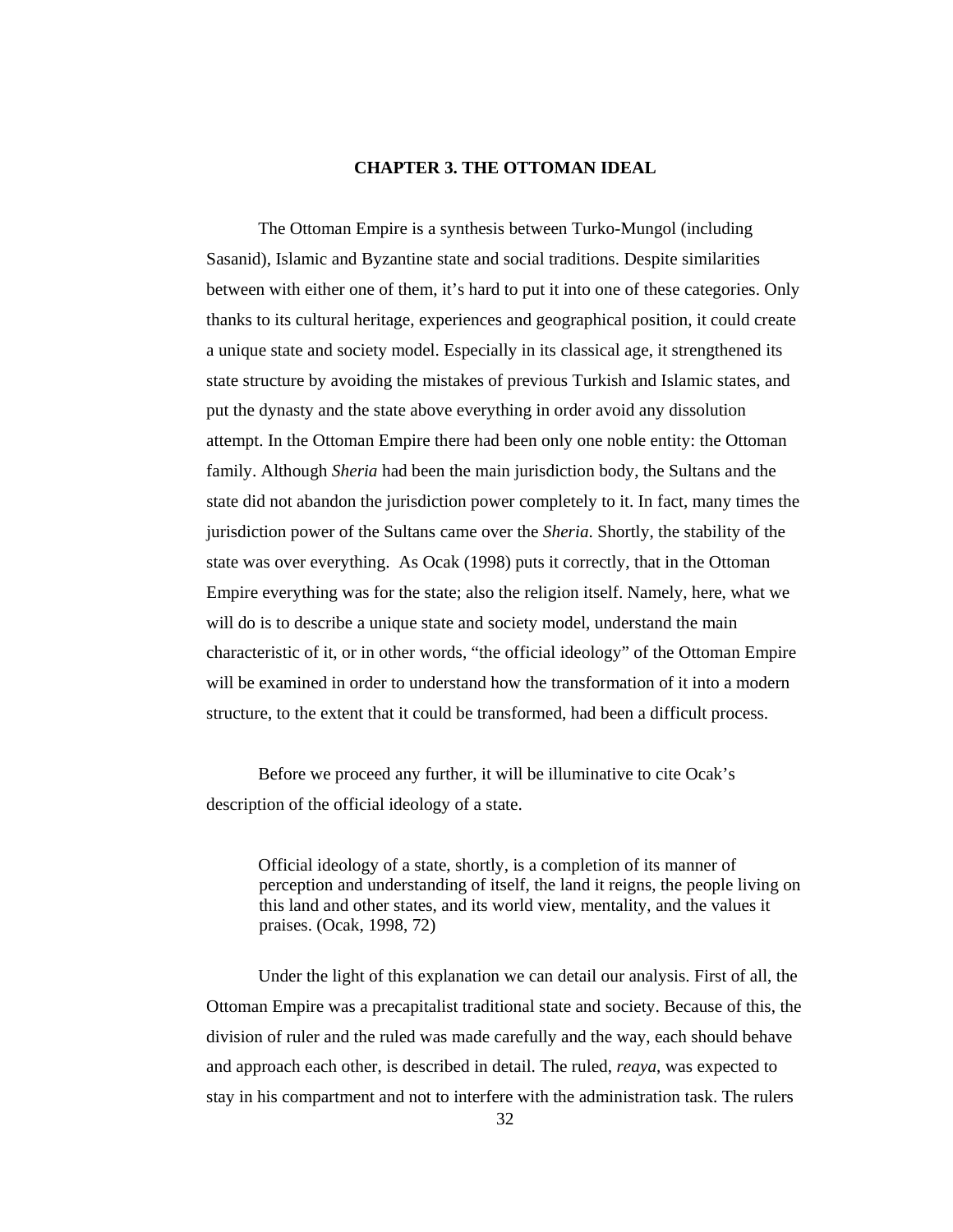created a different and high class and perceived themselves totally different from the ruled. Given these, it is important to divide the Ottoman society into two main sectors and analyze each of them separately. Firstly, the ruling class will be discussed and later the *reaya 21* .

As noted, the Ottomans avoided the main deficiencies of the past Turkish states which caused the dissolution of them. It had been because of the preservation of possession and sovereignty rights of the tribal chiefs (*beys*) and the warrior leaders on the lands they conquer. This right caused the continuation of nobility in society and an ongoing threat against the central authority. The first Ottoman rulers, although they were one of the tribal chiefs under Seljuk state, ignored the right of their warlords and gathered every piece of land under their suzerainty, with the expansion of the state through Anatolia. They abolished the nobility of the tribal chiefs and offered them only a rank in the Ottoman body of administration. Besides, the Sultans paid attention to keep the members of these tribes away from the central administration in case of any rebellion. With the dismissal and execution of Çandarlı family by Mehmet II, the last remnants of high ranking Turkish administrators were removed from the center. Their successors were the administrators educated and trained through the slave system.

 The "*dev*ş*irme*" system was used by all Near Eastern states, but reached its zenith under the Ottoman control. Murat I was the initiator of the system. He used the war captives and trained Christian boys in the Janissary corps. In latter period the system was expanded and the periodic collection of Christian boys became the main source of the system. These boys were divided into two main groups according their appearance, talent and intelligence and the most able ones were taken for the inner (*Enderun*) section of the Palace. *Enderun* was the education and training institute of high–ranking administrators of the empire. The boys were raised with a complete obedience to the Sultan. Their legal position was also different from the subjects. They were the slaves (*kuls)* of the Sultan and their fate was depended on

 $21$ <sup>21</sup> the subjects of the Sultan. Its simple meaning is flock where the shepherd is the Sultan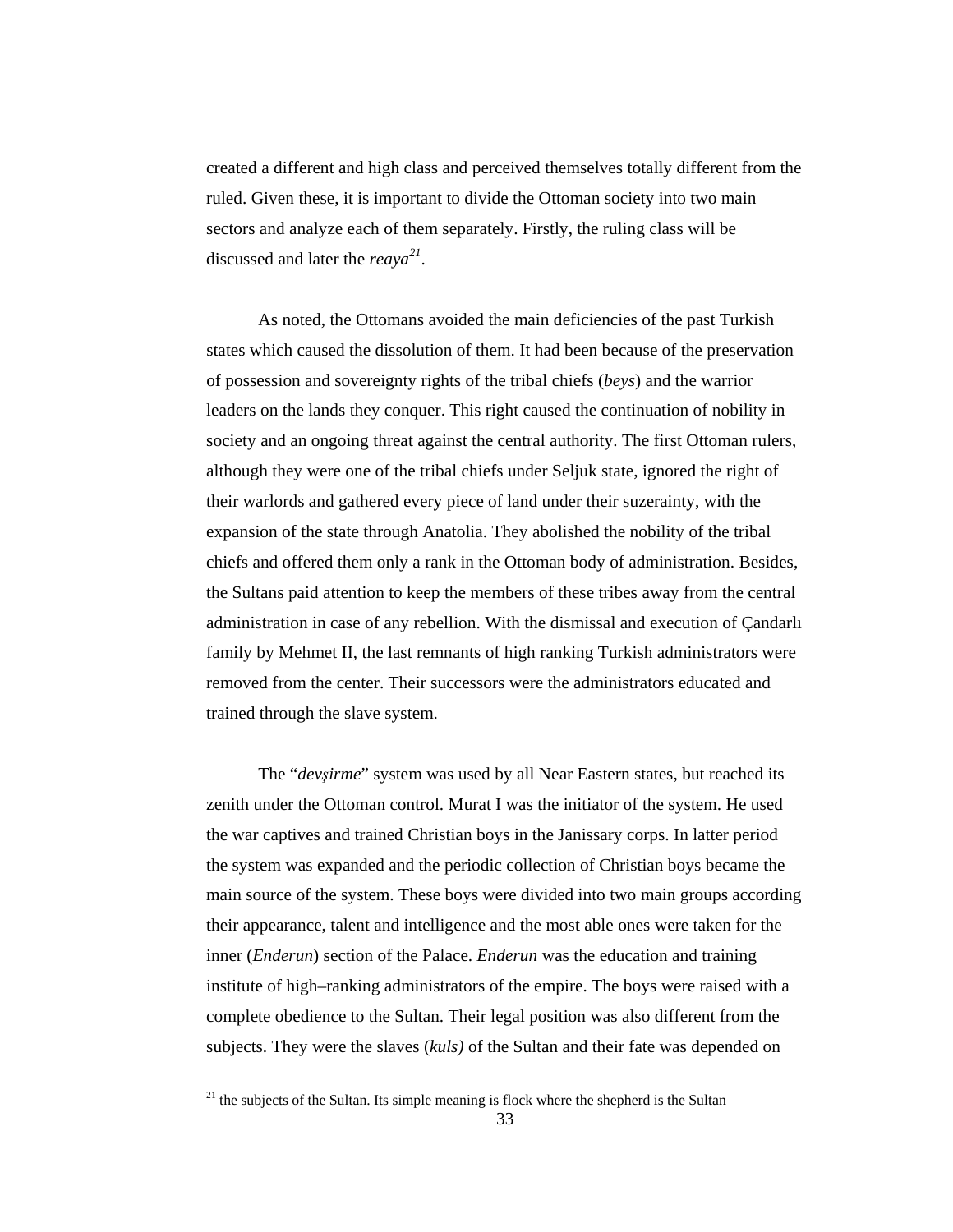the Sultan. They were also raised in complete isolation from the outside world. In this close system their only duty was to serve the Sultan, and the state. When their education was completed, they were either sent to provinces as governors or placed to a post in the Palace.

Beside these, there was *ulema* class which was shaped by educated Muslims under the supervision of Ş*eyh'ul–Islam*. They were mainly educated with religious sciences and appointed as  $mufti^{22}$  and  $khadi^{23}$  to the provinces,  $mideri s^{24}$  to the *medreses* or official under the control of Ş*eyh'ül–Islam.* The last administrative unit involved the provincial rulers. They were either leading figures (*e*ş*raf*) or exgovernors of the region who were appointed by the central authority to collect the tax as effectively as possible. Namely they were the ones who were essential to keep the preferred *status quo.*

These are the men who were called the Ottomans. Namely the Ottoman identity does not include all the people of the Empire but the rulers. "It is not an ethnic but a political description of an identity transcending all ethnic social and economic identities… the identity of the ruling class." (Köprülü 1984, 39). The members of this identity were expected to know Ottoman Turkish language which is composed of Arabic Persian and Turkish language elements, and shared the same values, perception, taste and culture; a high culture involving the most refined elements of living, art and knowledge. They were aware of the same codes which were important for the administration of such a large Empire. They were at the same distance towards all ethnic communities of the Empire. The only aim of them was the preservation of the ongoing order. The changes and innovations were perceived suspiciously and the preservation of the exiting order was always preferred.

 $22$  executive of the religious affairs in provinces.

 $23$  responsible for the judicial affairs in provinces.

 $24$  professor of the medresses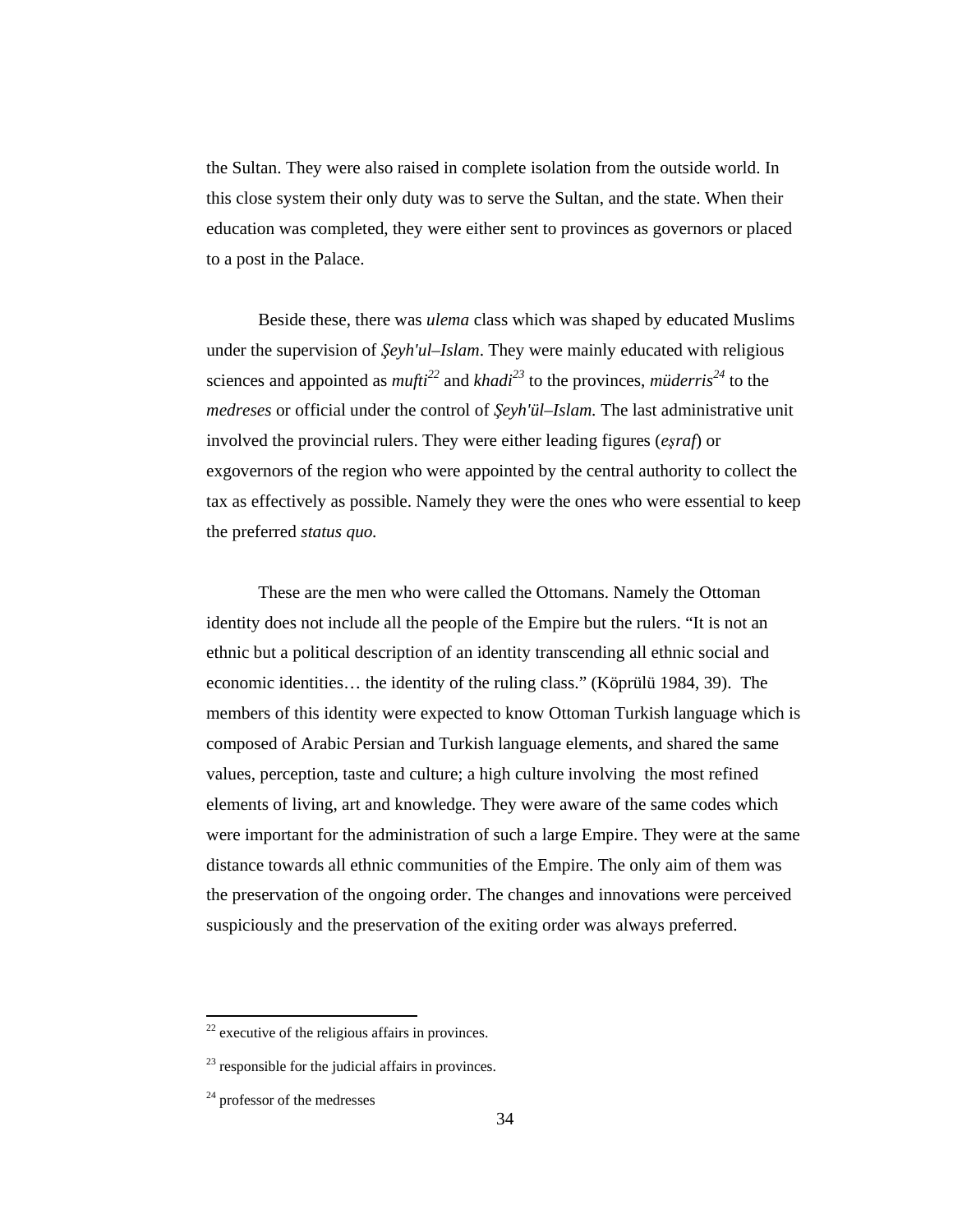The preservation of the existing order highly depended on the preservation of justice. Justice had been the main backbone of the Middle Eastern states. The prestige of the Sultan was always related with the justice he set on his land. Ottoman Sultans also saw justice as the main issue for the stability of their state. The main function of the state was ruling its subjects justly. Justice is also the main element of one of the most important doctrines of the Turkish states: the circle of justice. "According to it, to control the state requires a large army, to support the troops requires great wealth, to obtain wealth the people must be prosperous, for the people to be prosperous the laws must be just." (İnalcık 1973, 14). Justice was so important for the Ottoman state that the *divan*, main administrative organ of the state, was also used as a court to deal with every application and complain made by ordinary people.

As is expressed in circle of justice schema, justice is a must to obtain the wealth. However wealth was not perceived by the Ottoman rulers in the same way as was perceived by the mercantilist European states. To begin with the rulers, the wealth came in the second place after obtaining a post in the higher administration circle. The trade of post, as Mardin (2002, 210) states, was the distinguishing feature of the Ottoman system. The officials used their wealth to distribute to the poor, or found pious foundations to gain the confidence and sympathy of the people, or to ascent to higher ranks. Both were related with obtaining power. Besides, the security of the wealth they obtained depended on the preservation of their posts. Because they were the slaves of Sultan, their properties were confiscated after their demise or dismissal. They could not transfer the wealth to their heirs. Because of these reasons, wealth was a temporary possession of something which can be dispensed for the above goals. When we consider the Islamic notion (especially its humble form) the unimportance of wealth and the people's perception about it can be understood more clearly. The picture, concerning the state (treasury) and the Sultan, appears different.

Muslim rulers were expected to be generous for their subjects. Their prestige was mostly determined by their charity activities, distributing presents in ceremonies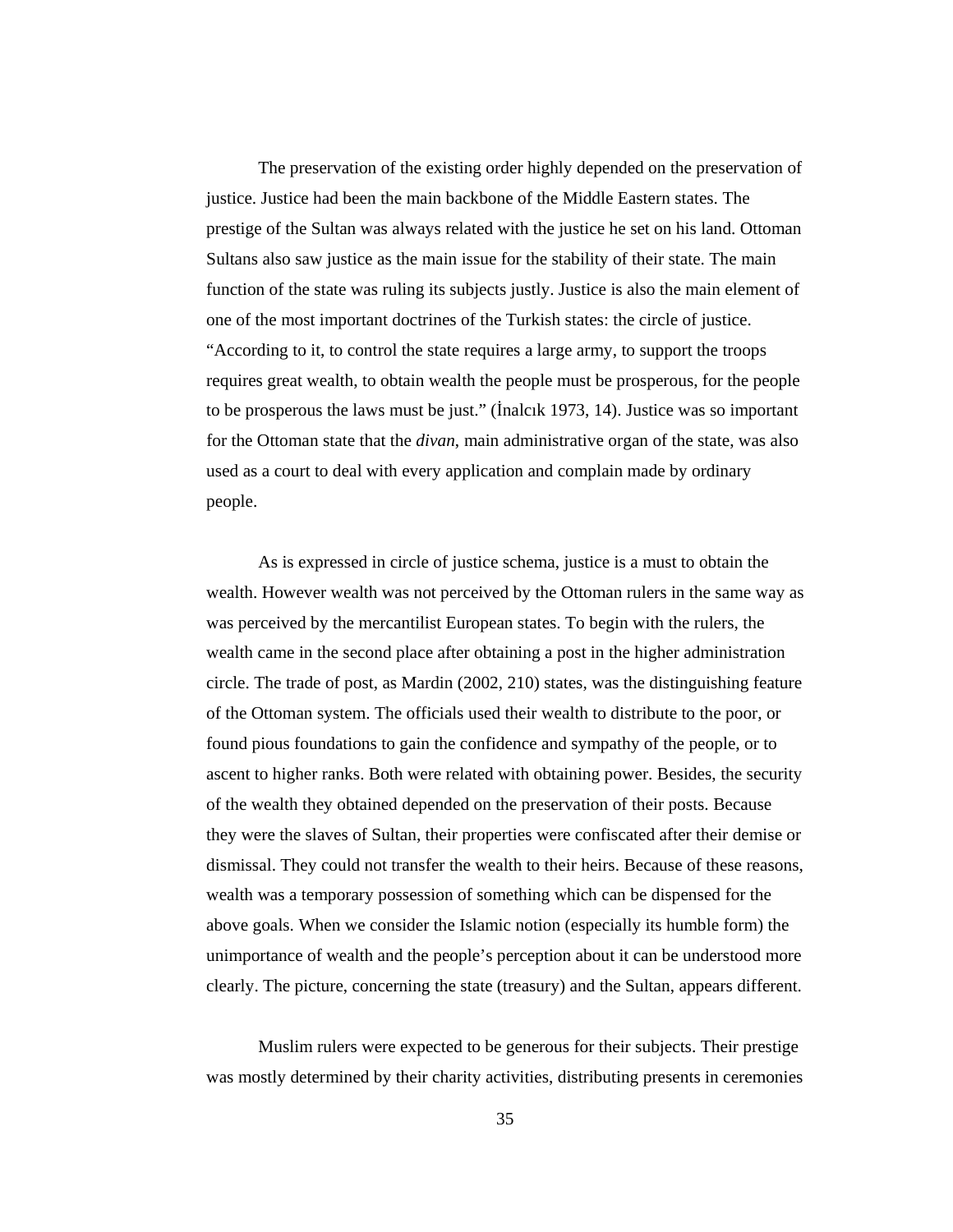and appointments, organizing feasts for everyone, etc. The accumulating and keeping of wealth in the treasuries by the Sultans had been a shame for them and condemned by both ancient sources of Turko-Islamic traditions such as *Siyasetname, Kutadgubilig*, and by the numerous Ottoman chronicles. The abundance of coin in circulation was also another indicator of the prestige of Sultans. It is believed that the more coin in circulation, the wealthier the state and its subjects. That is the mentality of the Ottoman treasury. As Immanuel Wallerstein stresses, the Ottoman Empire was a world empire:

A world-empire and a world-economy are two very different kinds of social systems in terms of their politics, their economics and their cultural expressions. A world-empire is defined as a single social economy (division of labor) with an overarching, political structure. A world-economy is defined as a single social economy containing multiple state structures. These two systems have different modes of production. A world-empire uses a redistributive/ tributary mode in which capital accumulation is not maximized, and in which the basic redistribution is a function of political decisions. A world-economy uses a capitalist mode in which capital accumulation perse is the controlling consideration of social action, and this objective is pursued through the market, which is however at most only partially free from political and social constraint. (Wallerstein 1981, 117)

This quotation summarizes why a world-empire, like the Ottoman Empire, could not seek to achieve what the mercantilist states did. Besides, the attitude of the Ottoman Empire against the export and the import trade was another indicator of their traditionalist character. The Ottoman rulers paid attention to the abundance of product in the market and satisfaction of basic needs of their subjects. In this respect, they saw import positively and export negatively since the import provided the flow of products and satisfaction of market, and export meant the withdrawal of products from local bazaars.<sup>25</sup> They did not seek the accumulation of silver and coin in state treasury.

The other and most important tool of the Ottoman rulers for controlling the local market was the "*narh*" system. According to this system, the prices of the basic

<sup>&</sup>lt;sup>25</sup> For further information see Faroqui (1997, 2003) and Pamuk (1988)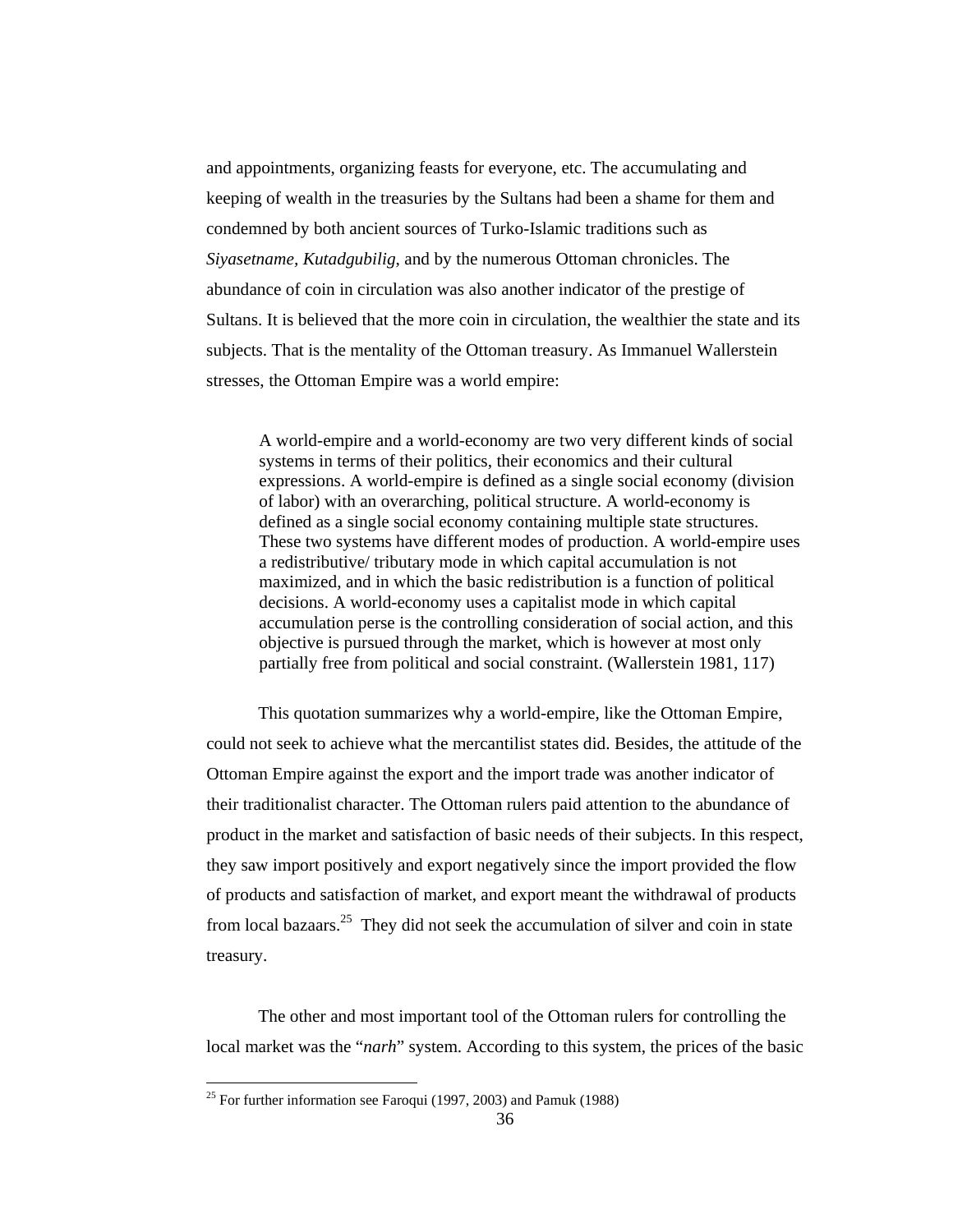products (in fact it included almost everything except luxury products) were determined and strictly controlled by the agents of the state. The products could only be supplied between maximum and minimum prices determined by *khadi* in provinces and central administration in capital by consulting with the merchants and producers. The main aim of this system was the protection of the subjects from the scarcity and abundance of the goods. The guild system is also a component of the system. In addition to the price determination, the number of the artisans and craftsmen deployed in every guild was also fixed by the agents of the state.

Besides, the increase in tax rates was disliked by the administrators and chronicles of the Empire (Akdağ, 1974). It was perceived as a setback for the welfare of the subjects. In fact, all above measures and applications were done for for the sake of a fair system, for justice. Justice is for the protection of the *reaya* from abuses. In this respect, tyranny (*zulüm*) was a very important concept in the Ottoman justice system. "'*zulüm*' according to Ottoman law, is the application of the bad innovations (*bid'at)*, which are approved by neither *örf* nor *Sheria*, by the officials on the *reaya."* (Mumcu 1972, 9). The Sultan had to protect *reaya* from such abuses of his *kuls* and provide the security and confidence of the subjects. According to Near Eastern state tradition, the *reaya* is given in trust by God to the Sultan (İnalcık 1973, 67). In this respect, any subject had right to apply to the *divan* in case of any abuse. *Divan* and the Sultan had to take these complaints into consideration and listen to the *reaya*. In early times even the Sultan himself, was called to the court as a defendant.

 However, although the confidence of the subjects was essential for the Ottoman administration, the subjects had no political commitment right to the administration of the state. In fact all these measures were taken to keep them away and avoid any discomfort which can turn into a political upheaval. According to Ottoman official ideology, the ideal *reaya* is the one who:

i)is obedient to the order of the Sultan, ii)does not demand any political right in the administration,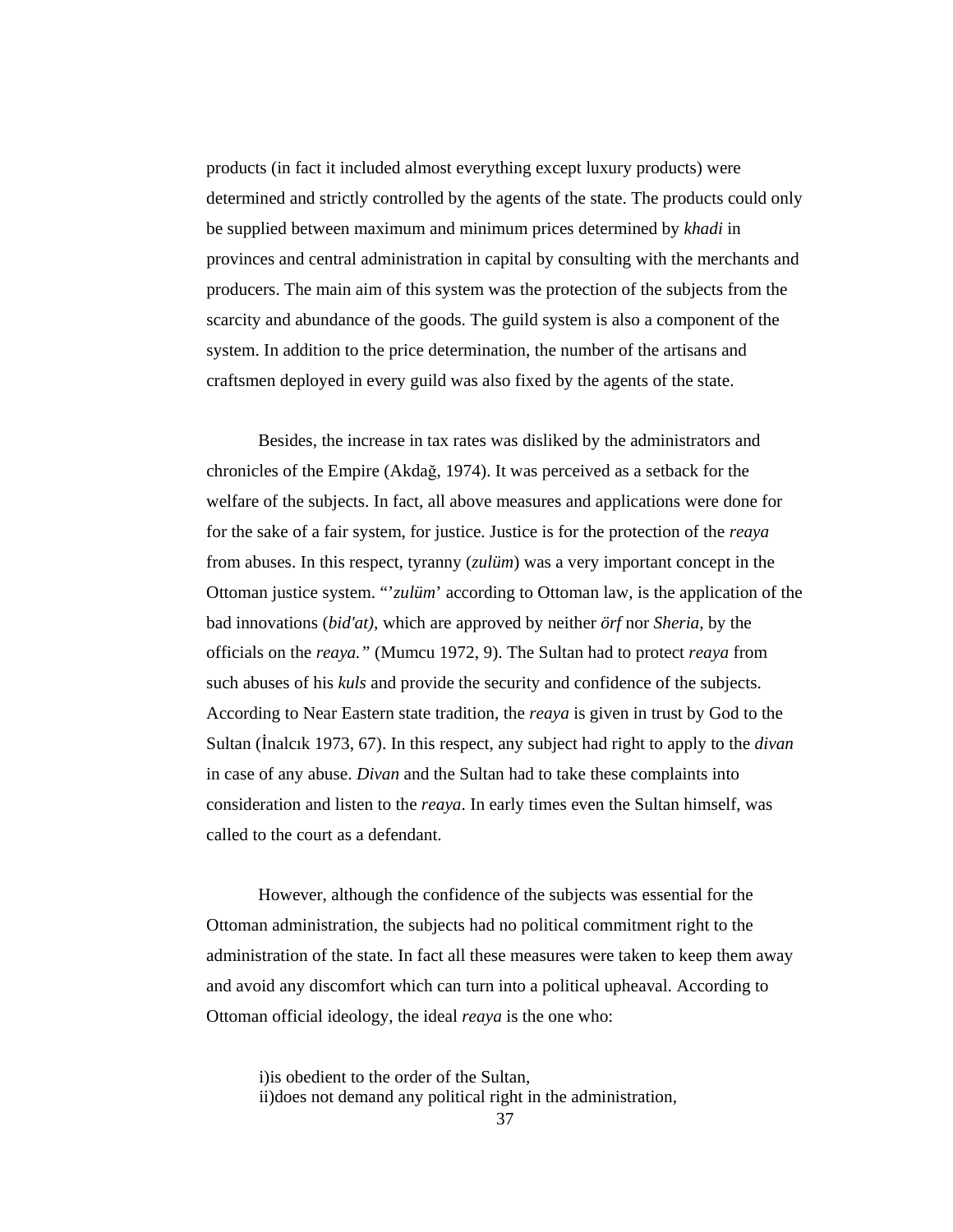iii)does not resist in any condition against the state stability, iv)does not leave his place and comportment be belong to, (Ocak 1998, 92) v)does not change his *reaya* situation [For a man to pass from *reaya* to military status was considered a breach of the fundamental principles of state. (İnalcık 1973, 69)]

The subjects were organized according to an order onto which the protectionist, interventionist and absolute state notion could fit. On the economic level, the state expected *reaya* to be contained with few and adopt the livelihood economic conditions. The basic needs of the subjects were provided by the state, so demanding more and luxury items were seen as a threat against the stability of the society and the state. The taxation system of the Empire gives clear evidence about this mentality such as surplus, from which the tax is taken, is accepted as the amount above what the peasants needed to feed, cloth themselves and maintain production. (Owen 1981, p.11)

These are the main features of the upper sector of the Empire. Some other comments will be added in the end of this part after analyzing the situation of the ruled, *reaya*.

The subjects were divided into communities on the basis of *millet system* according to their religions. There were three main communities: the Christians the Jews, and the Muslims. Each of them were applied their own religious laws and directed by their own religious authorities. In the cities each community were accommodated in their own compartment, in different regions of the city, but this division had never caused any problem in their interrelations. In fact, as a traditional society, this separate order was desired by each of them. Because in case of a mixture, the non-Muslims could have faced the *Sheria* law and the Muslims could have suspected about the religious character of their state. The administration tolerated the religious beliefs and customs of the non-Muslims because the stability and security had been the main concern of the rulers.

38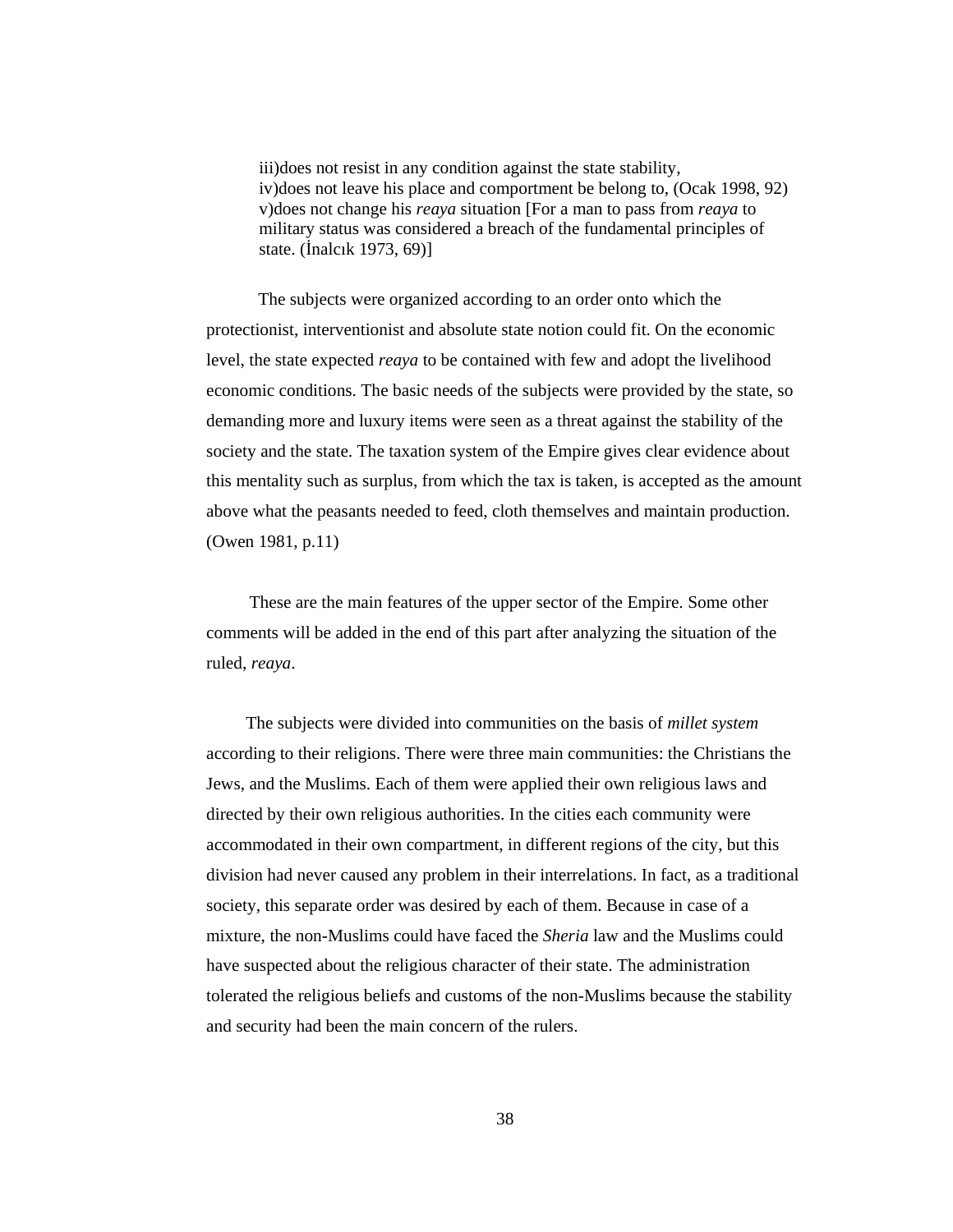For the Muslims, the Sunni belief was the determinant; the other sects were perceived as deviations from the *Sunni* orthodox tradition. However the members other sects were categorized under the Muslim sector. There was not any national sentiment among the subjects in the classical age but the religion was the critical point in their perception of the other. The religion was not an obstacle to access the sources (except for being *ulema* or joining the *askeriyya* class) of the Empire.

According to "the circle of justice" the state needs tax and this depends on the welfare of the *reaya*. The *reaya* was very important for the state because he was the main tax unit. The *reaya* was expected not to change this situation, for instance by becoming a soldier. The main part of the subjects was composed of peasants working on the arable lands. The other categories were the merchants and the craftsmen. As the transfer of *reaya* from his status to military was not approved by the administration, the transfer among these categories was also not approved and the administration always tried to block ones who tried to change their economic category; the peasants fleeing to the cities were forced to return, the craftsmen were forced to preserve their position, etc. Even the members of these categories complained about their colleagues changing their status. For instance the craftsmen complained to the authorities many times about the ones who decided to be merchants. Like the state, society itself was intolerant to the changes; the members of society preferred the existing order.

In fact, the social mobility had been rare as soon as economic and political stability set in the Empire. While the state expected certain manners from the subjects, the ruled also had some expectations and demands from the ruler. Firstly, the state should provide enough goods for the market, the raw materials should be available for the craftsmen and the security must be set in the Empire. Apart from these, the subjects were aware of their obligations to stay away from any demand participating in the administration of the state. In Middle Eastern state tradition, there is a hierarchical order. The subjects of these states saw the state as a sublime power providing their needs in return for full obedience. It's impossible to reach and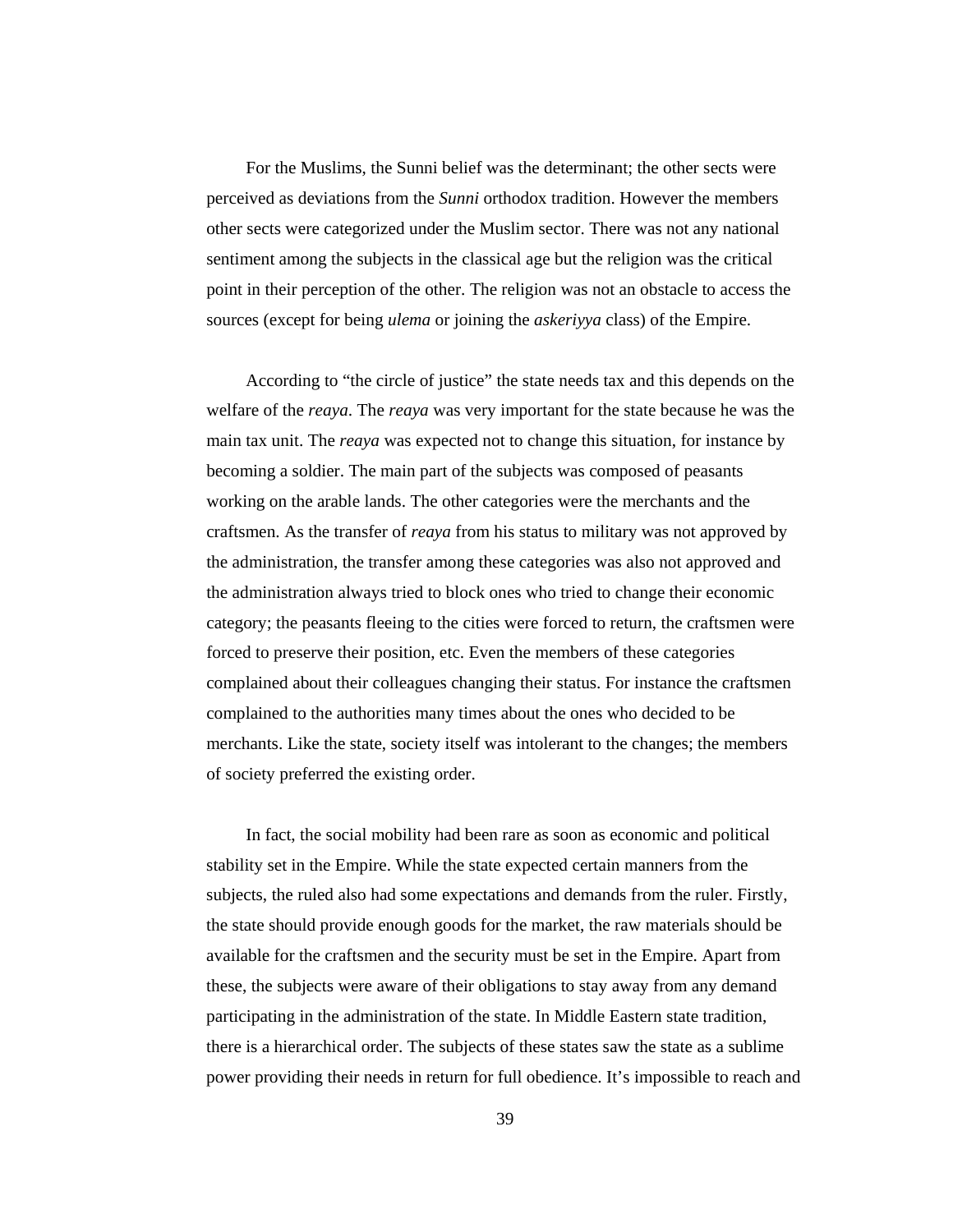touch it. The ruler is the one chosen by God (*zil'ullah fi'l-arz<sup>26</sup>*) and administration of the state was monopolized by the able and educated people; the cultural and sociological position of the subjects was accepted as unfit for the administration. Shortly, from both Islamic and traditional point of view, the subjects perceived the state as a different notion from their daily lives, sublime and provider of the order. We can exemplify it by expressing revolts resulting in the dethroning of some Sultans: Although the Sultans, Grand Viziers and some high-ranking officials were dismissed by the rebellions, any change in dynasty or the administration style never came to the agenda. Another member of the Ottoman family was ascended to the throne and let the ongoing administration style was continued.

The policy of the upper strata, ruler, and the mentality of the lower one, the ruled, was complementary. Namely, while the state set and protected the order, collected the taxes as much as it could, and impose a modest livelihood to the subjects, the ruled, sure of his living and satisfaction of his basic needs, lived and worked without endeavoring and forcing himself too much. One of the policies of the state, to keep the subjects within the modest standards was leaving the moral and religious area to the dervish order and heterodox beliefs (especially *tassavuf*) while for itself the *Sunni* orthodox belief was the main doctrine. The state let the otherworldly Sufi orders flourish in society in so far as they did not threaten the public order. The ruler even supported them by donating lands to their pious endowments. Some Sultans joined Sufi orders and conversed with their sheikhs.

With the penetration of these mystic orders into society, people became more humble, other-worldly, inactive, etc. The *Bayramiye, Mevleviye* and *Bektashi* orders were the main groups. These heterodox beliefs shaped the people's perception of time, place, property and material. The main doctrine of these beliefs was their ignorance of property, material and this world for the moral happiness of the man. For these, this world is a place to make preparation for the eternal life. The man becomes wise (or human-*be*ş*er* becomes man-*insan*) if he suits out himself from

<sup>&</sup>lt;sup>26</sup> the shadow of God on earth.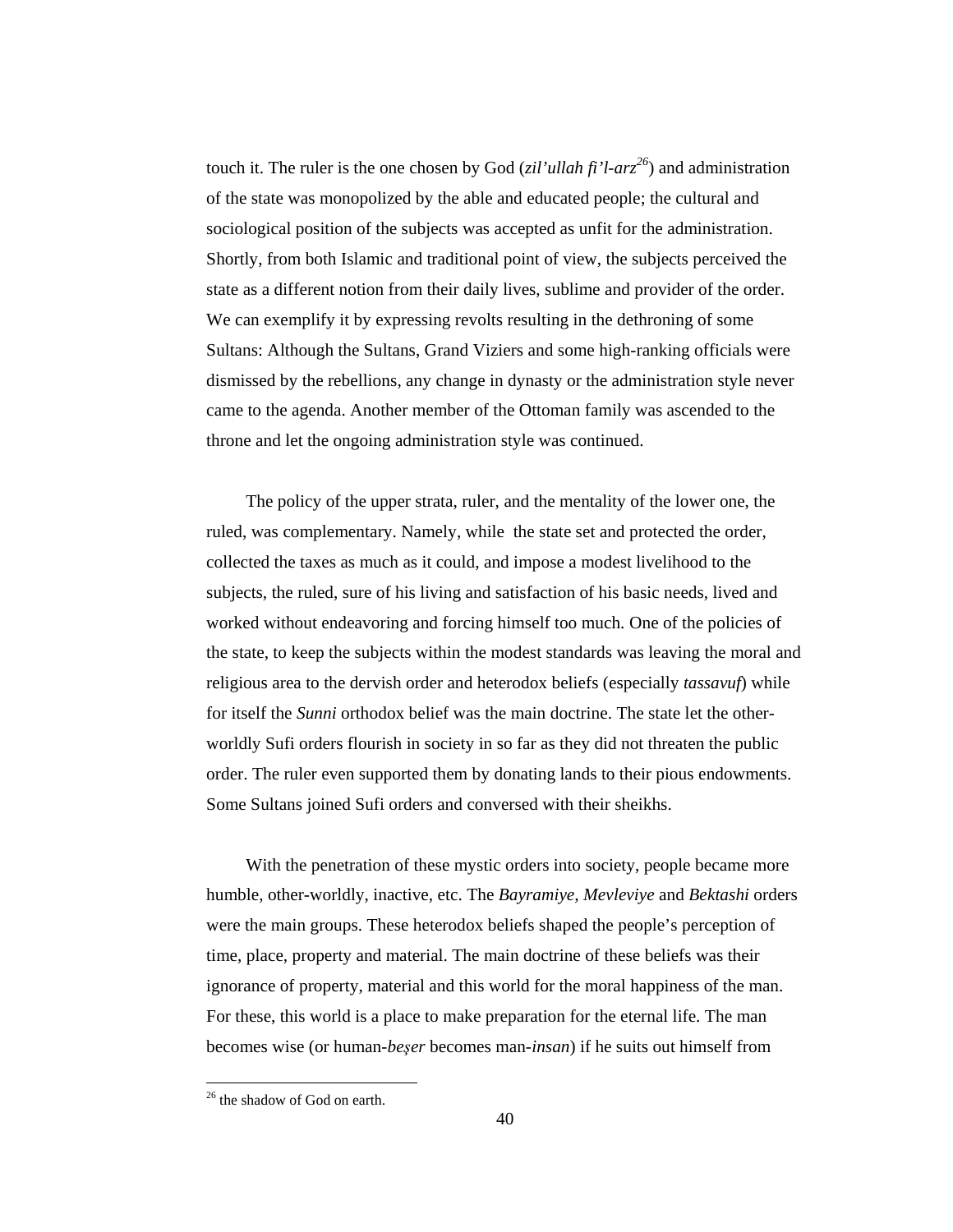material needs. Because of this, the Ottoman people put long distances between them and the property, they did not think to evaluate it, or break into pieces or analyze its component...etc. As Tanpınar states "the East accepts the material as it is or as the changes it gave it at first contact." (Tanpınar 1961, 132). Because of this, the Ottoman craft made only partial changes on the raw materials.

Nature is another object which remains away from the heavy contact of the Eastern people. In Eastern beliefs, the nature has never been an object with which the people should fight and dominate. The big religions of the East like Buddhism, Hinduism and Islam accepted the nature as an element of the world with which the human shares life. In Islam, nature is given in trust to the man, and man's obligation is to save it in its original form. In Sufi orders every object in this world repeats (*zikir*) the name of God, so their exploitation or damage is a sin.

These orders also recommend people a livelihood economy; working and examining too much are wasteful activities which block the man thinking Allah. For instance in *Marifetname* one advice is:

It's wise to deal with worldly affairs as much as needed... the wise man is the one who does not worry about his body (*nefs*) and life and work too much to own the day and does not work too much to hinder himself from pray and contemplation. [quoted from Ülgener (1981, 10-11)]

The scientific activity should also be dedicated to understand the order of God, it's a way to reach to the divinity. This order puts belief, moral values and contemplation in the place of speculative and rational thinking (Sayar 1986). Namely, every attention was diverted to the other world. In this respect, the wealth was a social function. The money was a mean, not the object, to gain regard of the people by giving charity and almsgiving and for a good investment for the other world. The riches, even today, have been expected to build a mosque or contribute to charity, and help the poor and needy. Famous expression "Shroud does not have pocket" summarizes all above.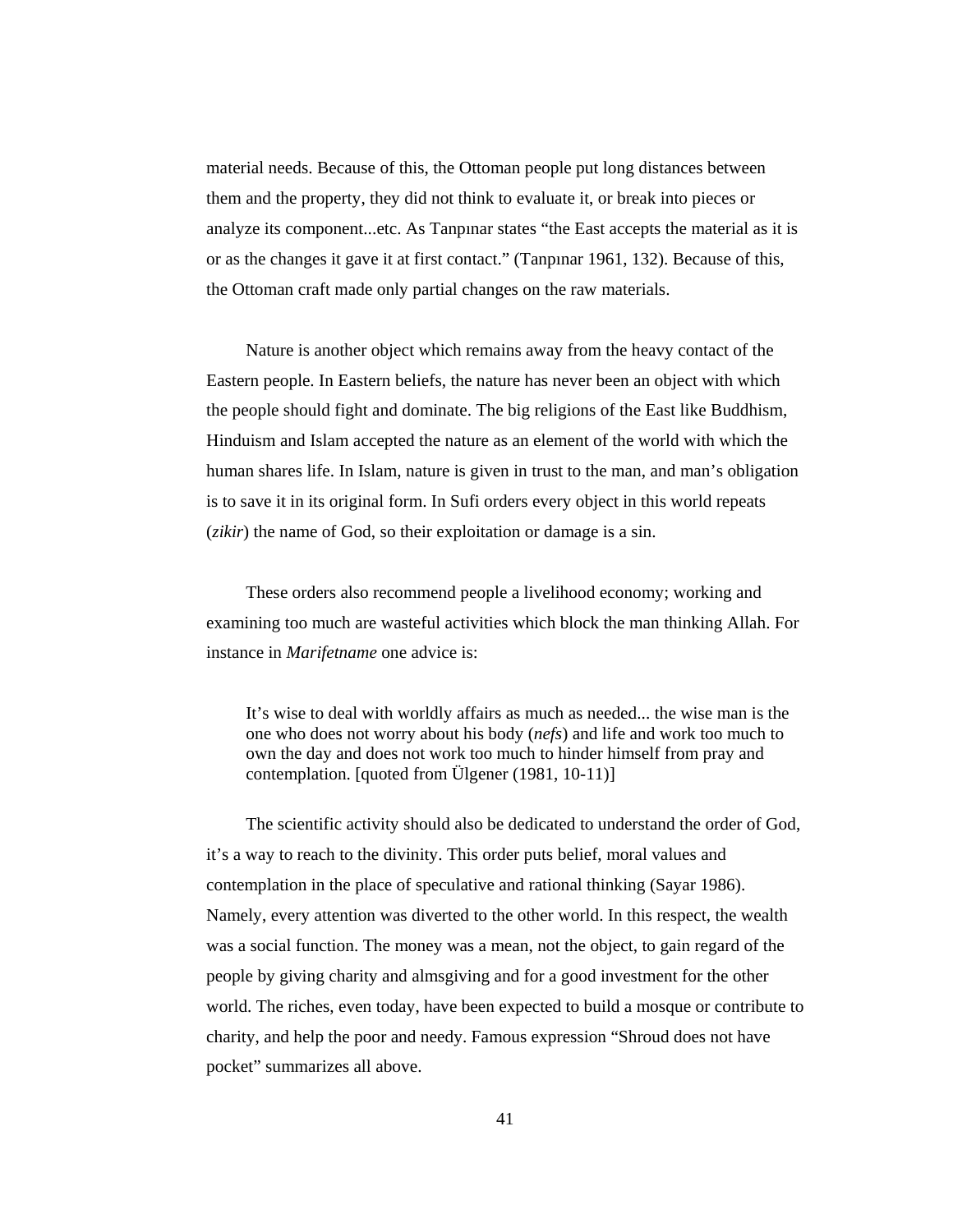According to one of the main doctrines of Islam, every one has a predetermined fate and it's impossible to escape from the decisions of the creator. Working too much and investing for the future are wasteful activities because the future is only known by God. In this respect the earnings should be daily, and tomorrow should be considered tomorrow. The word "*rızk*" which refers to earning means earning of one day. It is unwise to demand more since one earns his *rıık* for the day.

The guild organization of the Empire, also, sharpened the situation. Guilds are the organization of the artisans and craftsmen in which the number of people deployed, working conditions and regulations to be obeyed were determined strictly. There was a hierarchical structure in the guilds and appointment to a higher rank and establishing a new business were subject to ceremonies and approval of the masters. The apprentice-master relation was the key element in appointments and apprentices were expected to be in full obedience to their master's personalities. Every guild was headed by a spiritual sheikh and words were strictly obeyed by the guild members. *Futuwwaname* is the constitution of the guilds and it contains the direction and orders of the sheikh. "According to *Futuwwa* ethic, the perfect person is the one who is generous, self-sacrificing and obedient to his superiors." (İnalcık 1973, 151). The amount of product and which goods would be produced and sold by which artisans or craftsmen were fixed carefully. Within the extent of protection of the *reaya*, the abundance and scarcity in the market was avoided by the state and it is imposed on guilds. Avarice and competition were considered as shameful behavior among the guild members.

This is the general atmosphere in which the mentality of the Ottoman people was shaped. It has really been a difficult task to transform this mentality into modern, individualist and capitalist one. The endeavor is still going on, but we can say about the Ottoman Empire that the lower strata almost preserved its traditionalist character until the demise of the Ottoman Empire and transfer it to the Republican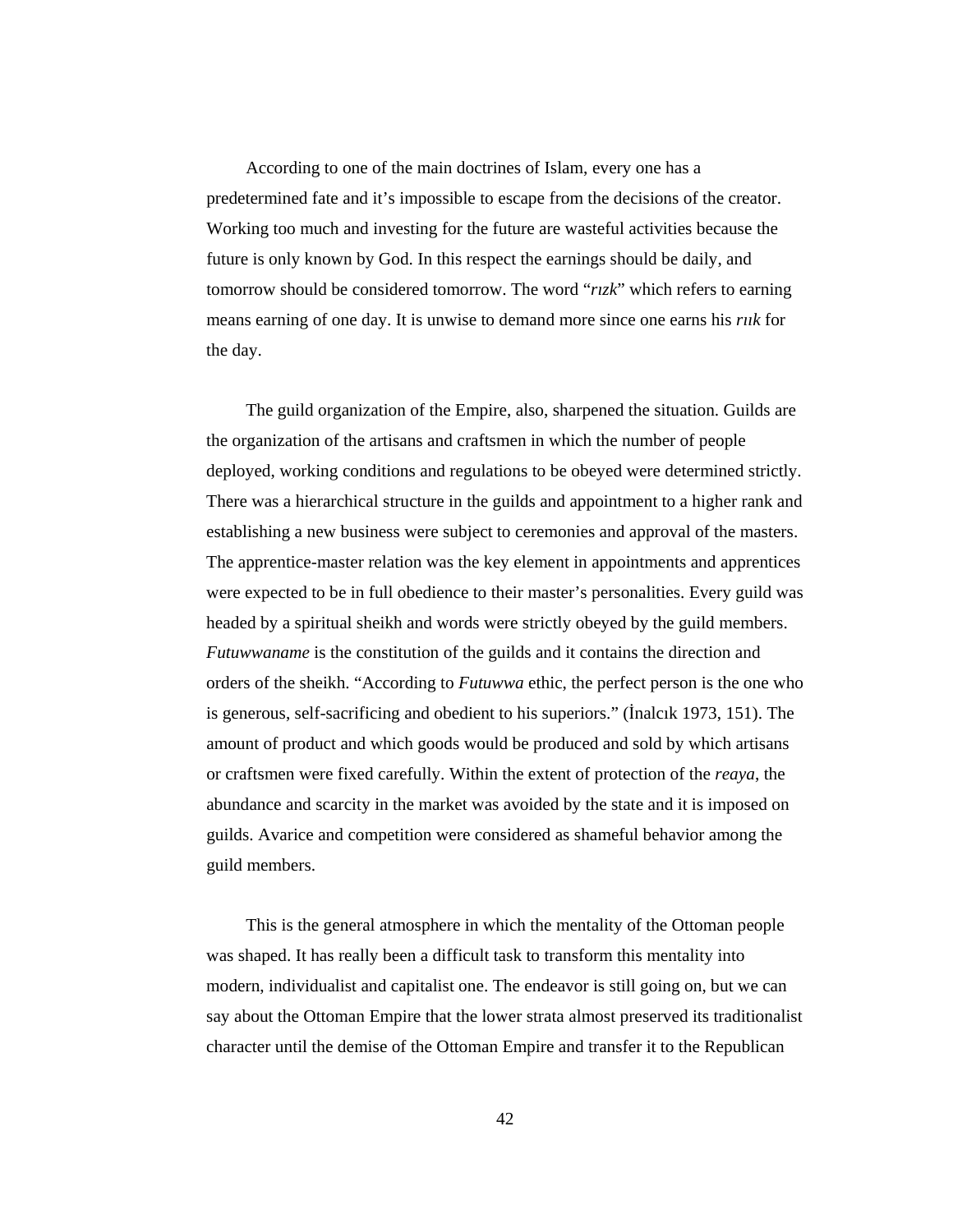Turkey. On the other hand, the upper strata achieved partial modernization, and bifurcation in education and justice system went on until its disappearance.

The following three chapters involve the main body of the study. In these chapters the traces of the transformation of the mentality within the Ottoman society and the role of the Young Ottomans in this process will be discussed. In the next chapter the interchanges in the citizenry and the notion of state of the Ottoman subjects (ruled) and the administrators (ruler) will be given respectively.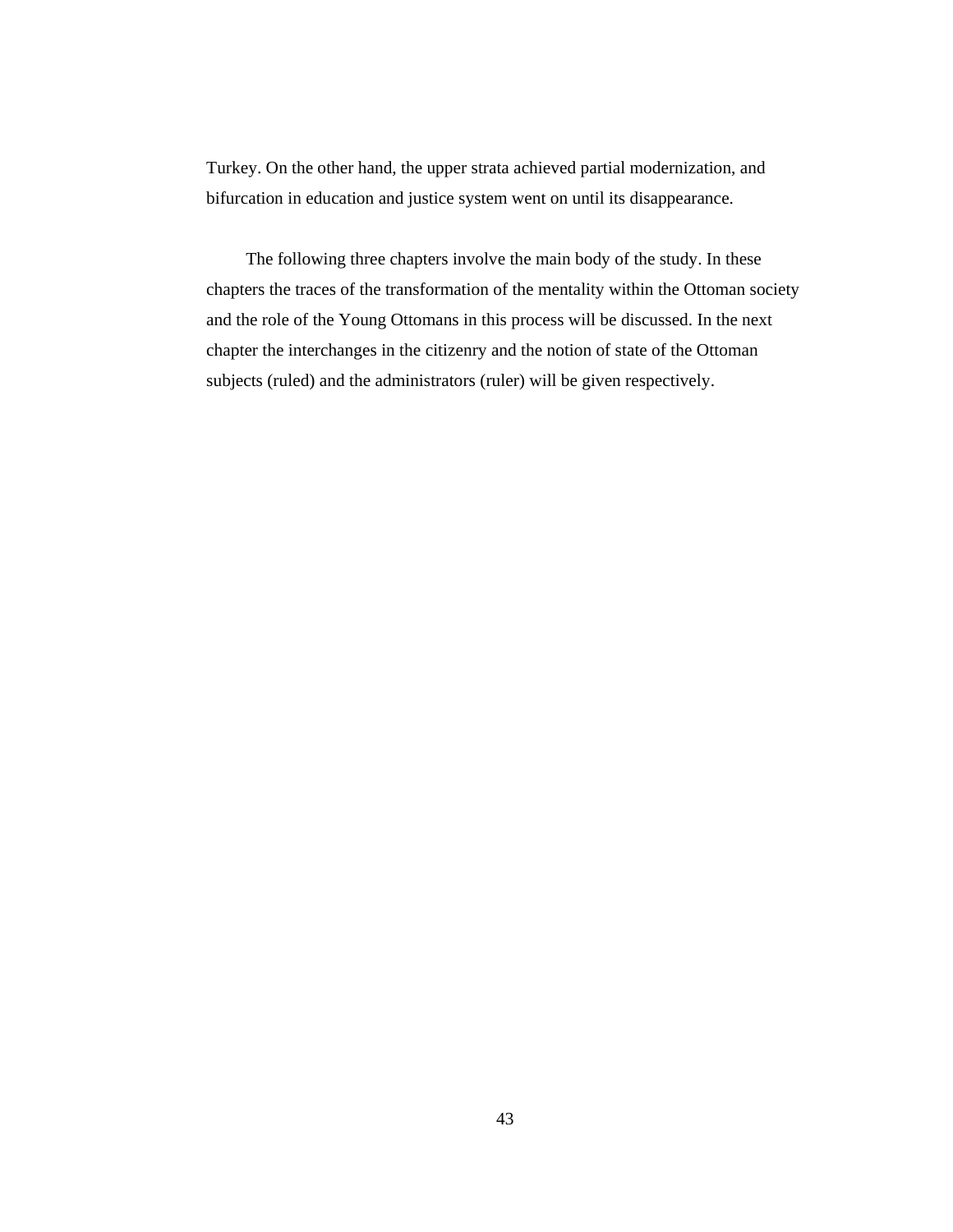## **CHAPTER 4. MAN AND THE STATE**

 When one starts to analyze the European Enlightenment and modernity, one can easily see that the individual is put as the main actor of both processes. Unlike the traditional orders, which evaluate the status of the individuals in the extent of their belongings to a community or a class (not the class in the modern sense), the new era needed individuals, enhanced with activism and enthusiasm, acting freely and selfishly. Because the theory has been that the collection of such individuals will automatically take the societies and humanity further on the way of prosperity and freedom. In order to create such individuals ancient institutions and beliefs had to be shaken, reformed and if they resisted, destroyed. Just as the monarchies were shaken, the Christian beliefs were reformed, and the feudal system and bonds were destroyed. The individuals, emancipated from these bonds, revealed the incorrectness of the superstitions, traveled the world; got richer thanks to the inflow of bullion and increasing commerce, and most importantly, stood against ancient regimes for democratic rights.

 In this side of the world, there had, both vertically and horizontally, been different structures, but there were traditions and beliefs that classified the man according to their membership to a community. As is described in the previous chapter, being Muslim, member of a guild, sect or order put the individuals to certain departments which cannot be changed by their personal efforts. In this respect a Muslim is the worthiest creature of all. It is a blessing given to him by God; he is worthy because of his belonging to Muslim community. (Aktaş 1936)

 However what the Young Ottomans had in mind was different. They were aware of the importance of the term individualism. Especially for Namık Kemal, the individual is very important, because of the political rights he must hold.<sup>27</sup> In order to create such men, they also put the ancient bonds under critical scrutiny, and tried

 $27$  In fact what his aim is to create an identity for a simple Ottoman subject. He always addresses to the Ottoman people and tries to activate them with his writings.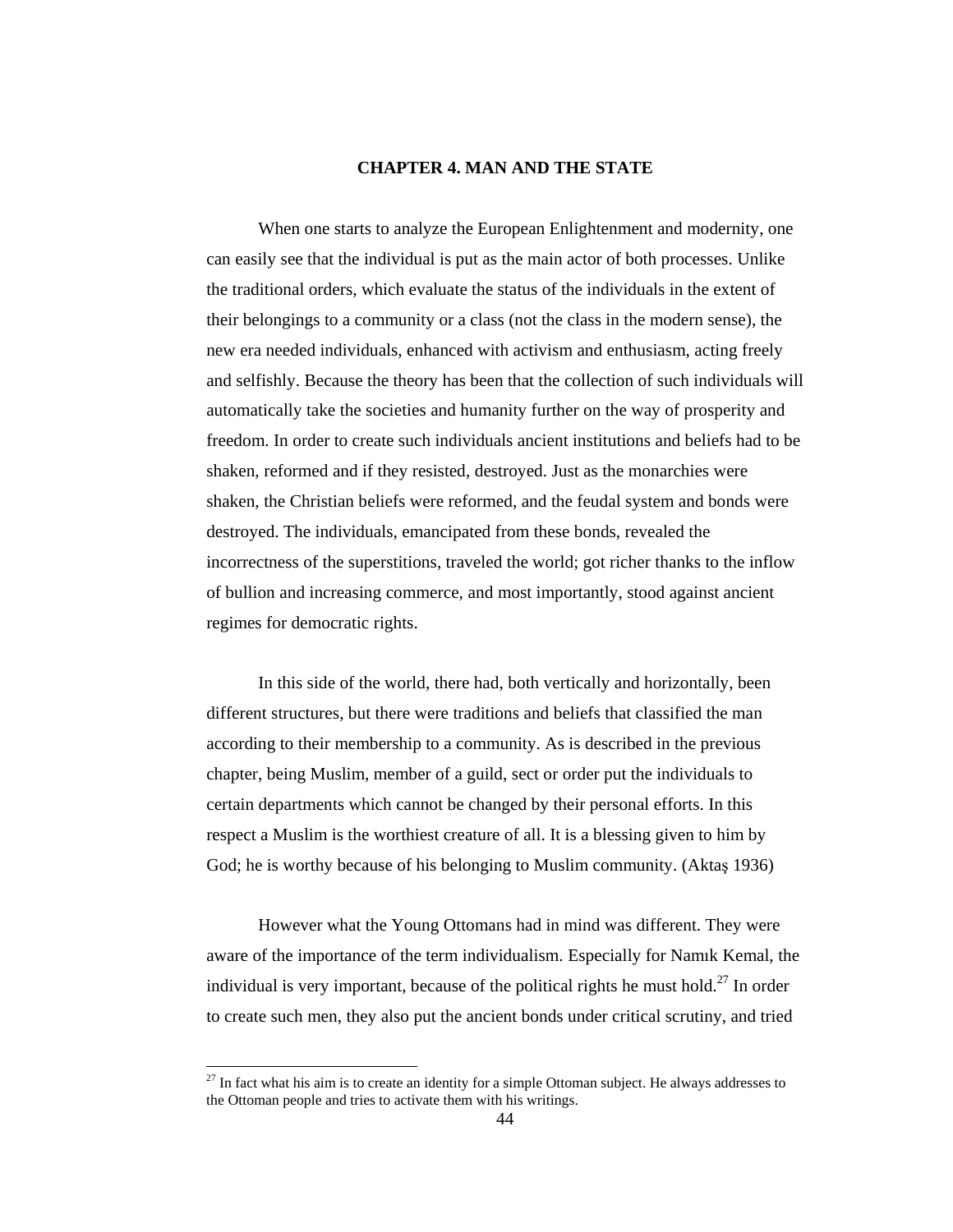to free man from them: The guild system was criticized because it hindered the personal improvement, the religious orders were criticized because they imposed indolence and humble lifestyle to their members, and the Ottoman state system was criticized which divided the society among the rulers and ruled and decrease the ruled to a subordinated position (flocks of the Sultan) and applied slave system for the officials. The common concept of all their criticism (especially Namık Kemal's) had been freedom (*hürriyet*).

 If we name Namık Kemal as the first banner-holder of freedom in Turkish political history, it will not be a wrong expression. As being a loyal libertarian, he accepts the freedom as a natural right of every human being; it is not a gift granted by a superior, nor can be correlated with a rank or duty. The man is free because of his very existence.

 In this respect, it can easily be grasped that for Namık Kemal, the individual rights are more important than the public rights. The freedom of the individuals can not be limited in the name of the safety of the public, because what is good for society is the collection of the satisfactions of individual needs. Two quotations from Namık Kemal will be helpful to illuminate this issue:

 If the creature of the past and the future gathered and picked a hair from the head of an Abyssinian boy without his consent, it would be cruelty like a man committing homicide.<sup>28</sup> No one has right to attack to the freedom for the sake of public benefit. Everyone is the sultan of his world. $^{29}$ 

 Especially last quotation depicts the clear contrast between the standing of Namık Kemal and the Ottoman traditional order, as well as Islam. Because, starting

<sup>28</sup> "*Alemde gelmi*ş *gelecek ne kadar mahluk var ise bir yere toplanarak en aciz bir Habe*ş *çocu*ğ*unun rızasını istihsal etmeksizin ba*ş*ından bir kıl koparmaya te*ş*ebbüs etseler hareketleri aynıyla bir adamın ifnaya kalkı*ş*ması gibi bir zulm-i sarh olur."* [Bazı Mulahazat-ı Devlet ve Millet, quoted from Özön (1938)]

<sup>29</sup> "*Umum namına o istiklale taarruz etmekte hiçbir ferdin kat'a hakkı olamaz. Her kimse kendi aleminin padi*ş*ahıdır."* [quoted from Aktaş (1936, 6)]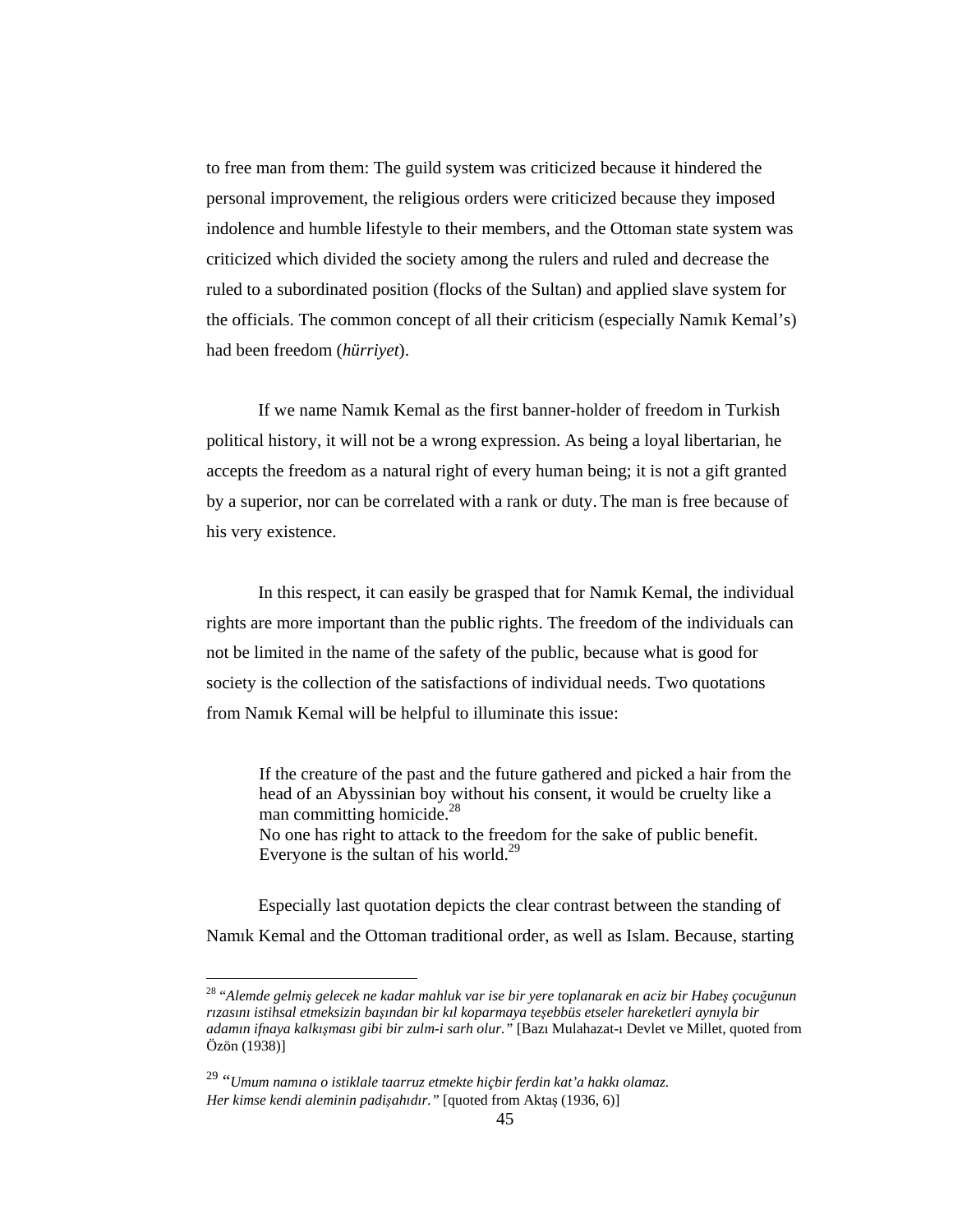from the latter, in the history of Islam first war<sup>30</sup> between two groups occurred because of the disagreement about the priority of the individual rights or the public rights, and the proponents of the latter won the battle and the Islamic state tradition flourished on this philosophy. The Ottoman Empire, as the follower of this tradition, put the safety of all as the main target, and did not hesitate to kill thousands for the sake of public benefits. The right given to the Sultan to eliminate his brother is another example of the understanding of the Ottoman administrators.

 While the source of the freedom is the very existence of individuals, they can realize this by way of their reason. From this point of view, reason becomes the main tool in comprehending the world in contrast to a traditional Ottoman subject who tries to open his "eye of the hearth" (*kalp gözü*) to realize allegedly the 'real' side of occurrences. Thanks to reason, the individual can attain knowledge of his existence and freedom. Namely he brings down the Truth to the material world. This is a "bit" too much in extending the limit of reason according to Islamic thought. Anyway, his emphasis on freedom is clear:

 Man is free because he has will to act, he has will to act because he has reason…If one's head is even smashed with stones, is it possible to change his mind? Or his heart is cut into pieces with knives, is it possible to change what he believes to be correct? So every idea is free and natural. If it is changed, it won't be accomplished by force but will of the person.<sup>31</sup>

 Namık Kemal uses Western liberal tradition to support his idea and tries to reconcile it with Islam to found his hybrid philosophy. However this natural right

 $30$  Camel Incidence: It is the first big conflict between two Muslim groups. The main cause of this was the assassination of Caliph Osman. The first group was led by the successor caliph Ali and the other by the wife of Prophet Ayşe. Ayşe claimed that the right of Muslim is more important than the community, so the murderer of Osman should be found urgently. On the other side Ali claimed that the stability of the community is more important so the assassin should be found and executed after the establishment of stability.

<sup>31</sup>"İ*nsanın hürriyeti, muhtar oldu*ğ*undan, ihtiyarı ise sahib-i fikir bulundu*ğ*undan gelir….Bir adamın velev ta*ş*larla beyni ezilsin, fikrince kanaat etii*ğ*i tasdikatı tagyir etmek kabil midir? Velev hançerle yüre*ğ*i paralansın, vicdanınca tasdik etti*ğ*i mu'tekadatı gönlünden çıkarmak mümkün olabilir mi? Demek ki nakli, akli, hikemi, siyasi, ilmi, zevki her nev'i efkar zaten serbest, zaten tabiidir. De*ğ*i*ş*irse kimsenin icbarıyla de*ğ*il, tabiatın ilcasıyle de*ğ*i*ş*ir*." [Hürriyet-iEfkar, quoted from Kaplan (1974, 203)]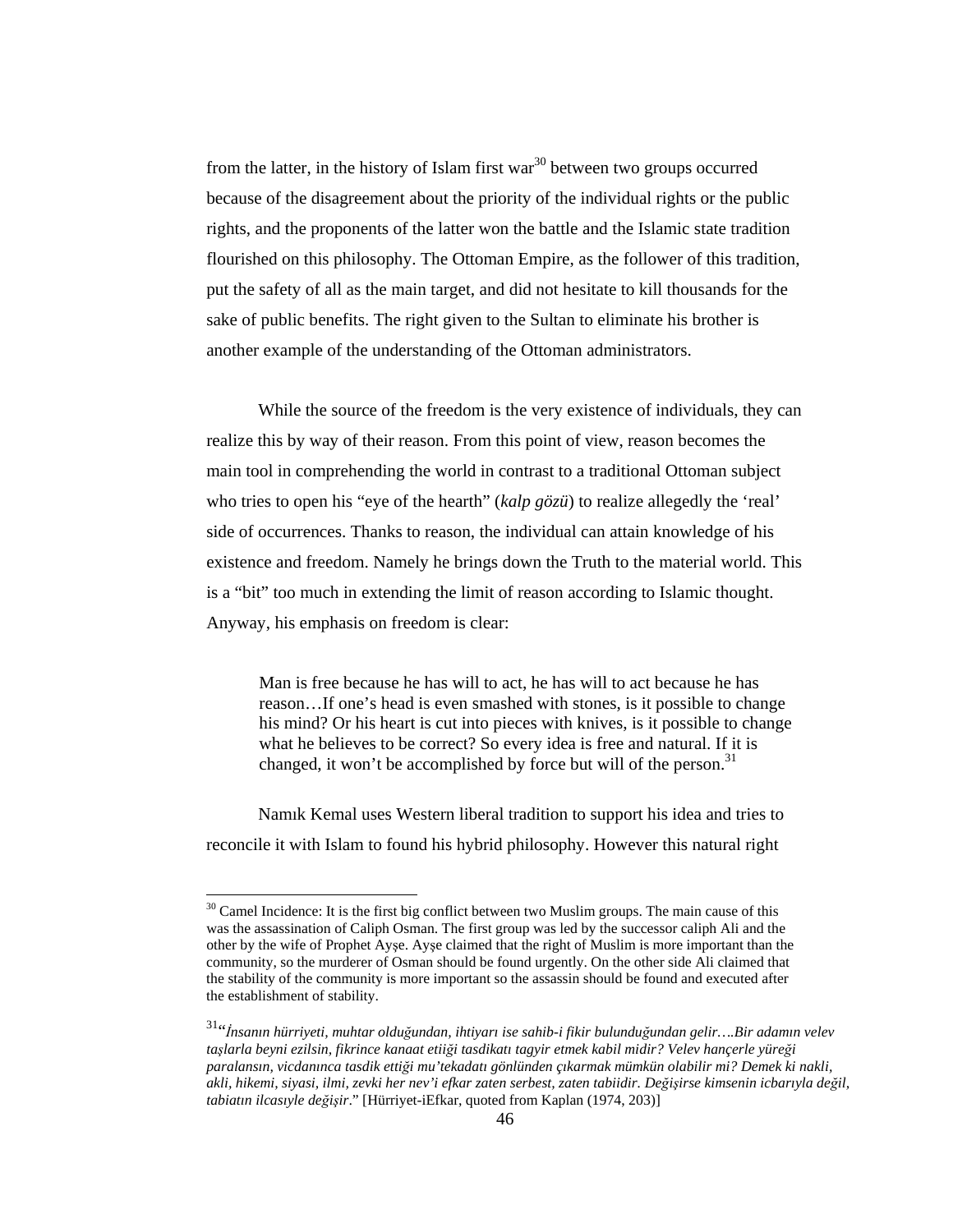notion is problematic for the Islamic point of view. Firstly, Western thinkers attained this notion by releasing political philosophy from association with theology (Mardin 2000, 316). Namely, they built another domain for their play. According to this philosophy, which Namık Kemal aspires, the law of nature can be known by the light of reason, and the reason can attain knowledge of the natural law through sense experience. "This assumption automatically leads to the point that the binding force of law of the matter does not lapse even at God's own command."(Mardin 2000, 318). As is seen, Namık Kemal, while supporting this philosophy, unintentionally, gives the control of the occurrences to natural law. Furthermore, if reason can attain the knowledge of it, it may also control it. This maybe what Namık Kemal was looking for, but one thing is certain; he found it in a very different source. Because, according to Islam, God is the main commander of the natural occurrences. The *kaza<sup>32</sup>* and *kader<sup>33</sup>* understanding gives partial control and understanding to human. There are always some points and distances which human reason cannot attain. They are the hidden proofs of the glory of God.

 Very shortly, Namık Kemal is a member of the individualist tradition. He laments on the tradition and customs which hinder the freedom of people. The freedom of every man, normally, brings the equality among individuals to the agenda. Namık Kemal's answer to the following question "How can an order be founded among individuals who are equal and have same rights?" leads to the state philosophy of the Young Ottomans.

 Loyal to the libertarian tradition, Namık Kemal states that the scope of the freedom of an individual is limited with another individual's freedom. Individuals can enjoy this right as long as they do not interfere with another's scope of freedom. Here, the reason is again at the stage to set the order among individuals.

<sup>&</sup>lt;sup>32</sup> destiny, predestination

<sup>33</sup> fate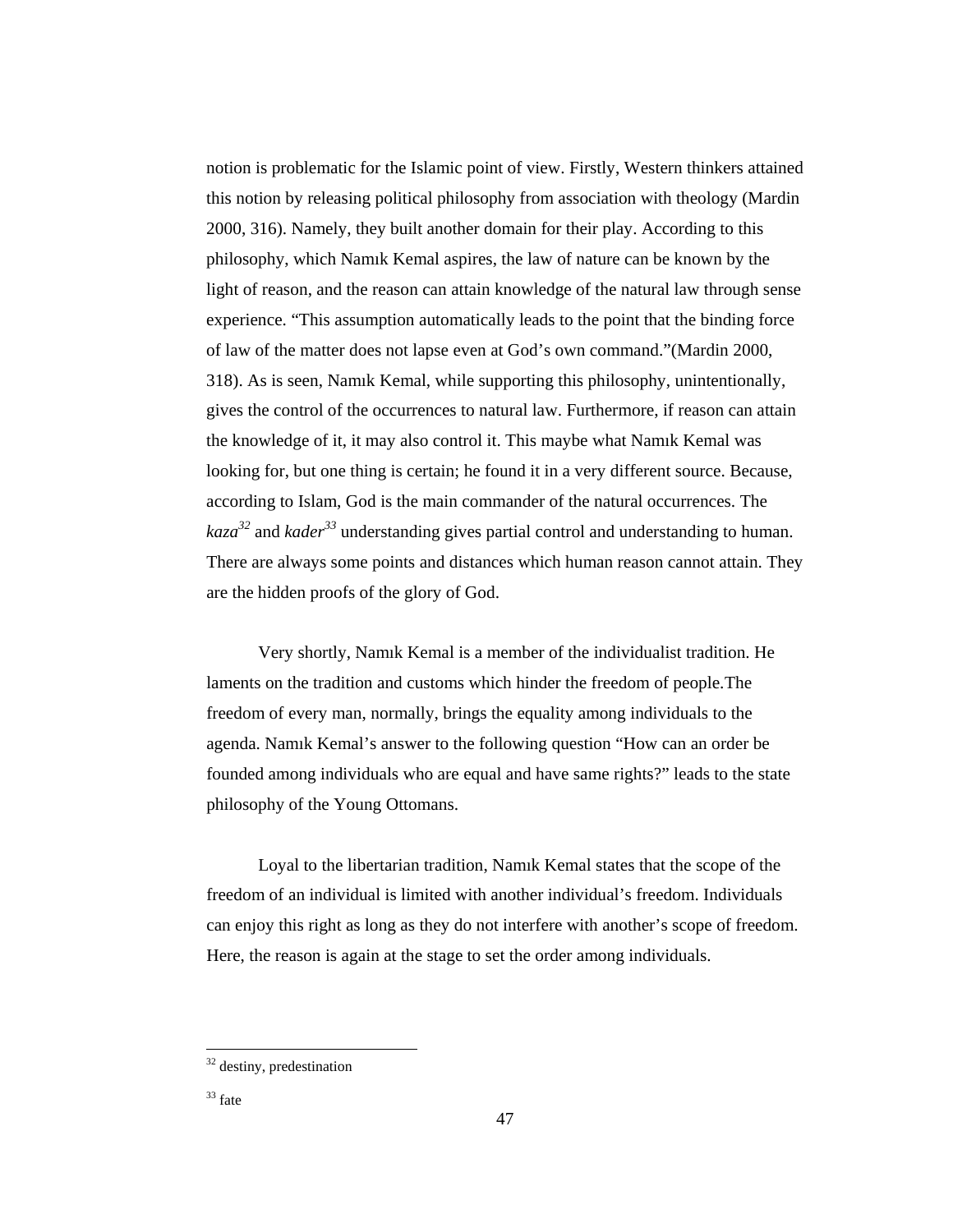A power is needed for the sake of the individual benefit in order not to let anyone go beyond his freedom and interfere with another's scope of freedom. The one that is responsible for setting this power is not the divinity or any secret superior but reason.<sup>34</sup>

 Freedom is very important for the Young Ottomans, because freedom will give the Ottoman subject political rights against the Ottoman administration. In order to understand the importance of freedom, social contract theories of both Namık Kemal and Ziya Pasha should be analyzed.

 For Namık Kemal, society is the collection of the individuals who hold freedom and the will to act. As the above argument implies, at the very beginning the individuals decided to found an order, in order to block any instability or chaos, by their reason. Namely there was a peace (as Locke states) at the beginning among individuals, and what they did was the preservation of the existing order.<sup>35</sup> This agreement neither abolished individual rights nor created a public law. Just as he insists that "There is no public law but law of individuals." [quoted from Fındıkoğlu (1941, 211)]

 For him it is even absurd to state such a law. What society (or public) consists of is only the individuals who have rights of their own. Namely, any law that ignores personal rights is invalid.

 In the following step, these individuals made a contract among themselves and appointed a person as the administrator. But, this is not a transfer of sovereignty, because the sovereignty belongs to each individual. In this respect, the Sultan, or anyone, who is appointed by the agreement of these individuals, is only a trustee. The agreement of the individuals can withdraw this appointment anytime in case of any unjust administration. Again the transfer of administration does not create a

<sup>34</sup> *"hakk-ı hürriyetinin haricine çıkarmamak için cemiyet içinde bir kuvve-i galibenin vücudu, selamet-i be*ş*erin levazım-ı zaruriyesindendir…kuvve-i galibe koymaya yetkili güç ne ilahidir, ne de gizli bir güçtür. Akıldır."* [Namık Kemal, Hukuk, quoted from Aktaş (1936, 6)]

<sup>&</sup>lt;sup>35</sup> This claim contradicts with Islamic theory which accepts the God as the order giver of the troublemaker humanity.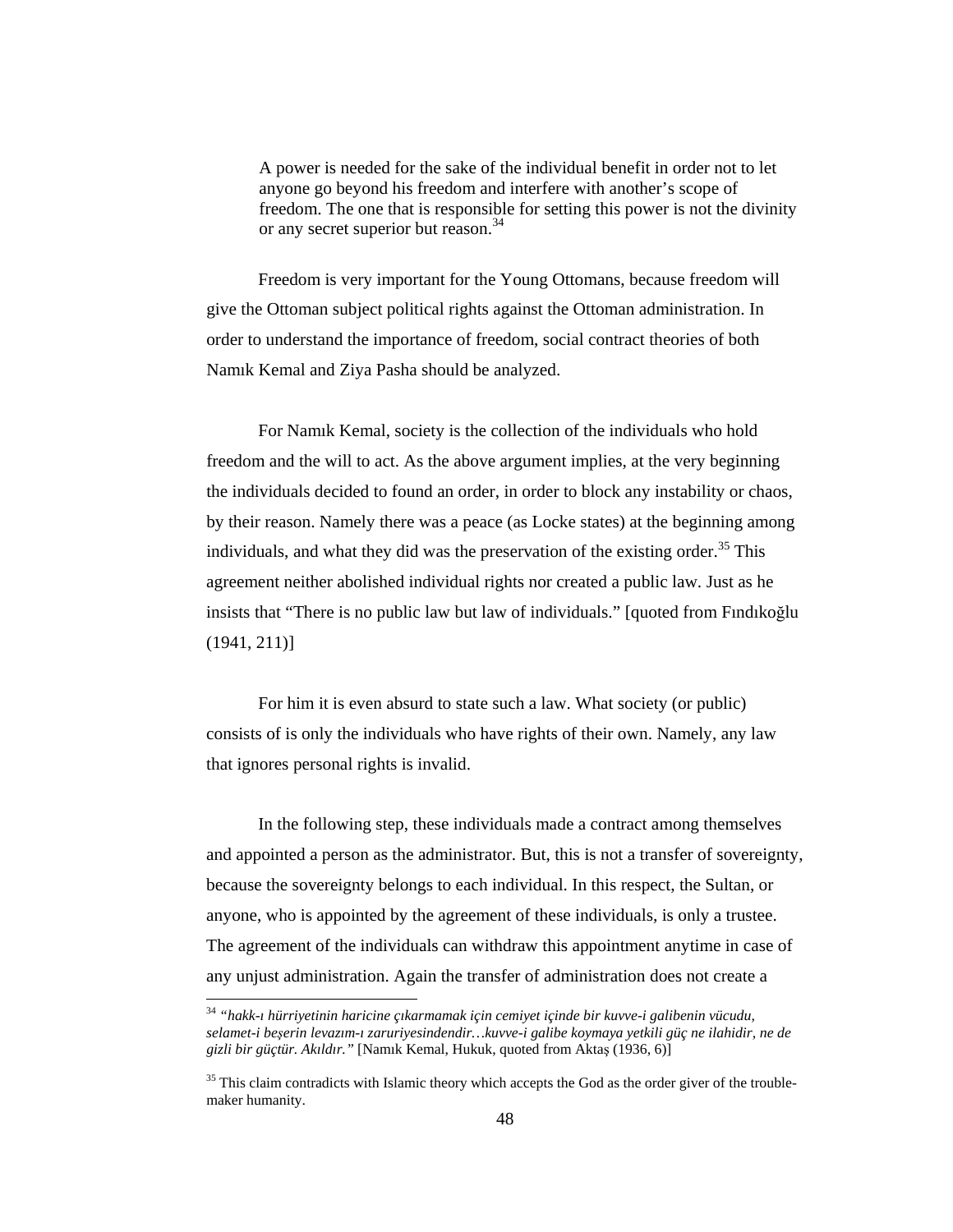different legal body. The right of the individuals always exists and there is no need to create a different structure. According to him, such a distinction (individual rights on one side and the public rights (*hukuk-u siyasiye*) on the opposite side) is the main reason behind chaos in a society.

 Firstly, what Namık Kemal does, which contradicts with Islamic philosophy, is that, for the satisfaction of liberal understanding, he reverses the Islamic state theory by changing the trusteeship notion. In Islam it is God that gives governor the right to rule, not the individuals. According to the theory God appoints the wisest person among believers, in order to continue the order set up. However Namık Kemal omits God and gives the individuals the right to appoint whom they want. Besides, sovereignty does not belong to all, in Islam, but to God only.

 Second, the state is described as an invention of the people by him. It is an artificial institution and the law exists to protect personal rights. However the state, according to Islamic state philosophy, is the instrument to continue the divine order, and the law, namely the *Sheria*, is not for the protection of the personal rights but for he sake of preserving the divine order.

When the claims of Ziya Pasha about the origin of the society and state are considered, it can be comprehended that he also labels the state as an artificial institution. To understand the claims of Ziya Pasha, the following, long quotation is needed,

 If one ever brings the fashion in which society arise and which in turn gave rise to tribal origin and governments, reason leads one to the following explanation: at first a few families were roaming completely naked through the mountains, remaining on an elevation in summer and living in lower parts in the winter, inside caves and feeding on wild fruits. With the establishment of contacts between families, this roaming was undertaken (by a few families) at one time. The single families, who saw two or three families gathered in one place, joined them, and a new form was evolved and the community progressively came into being**.** However, ambition, greed and the desire of the victories to subjugate the defeated being congenital tendencies of human character, the result of daily intercourse between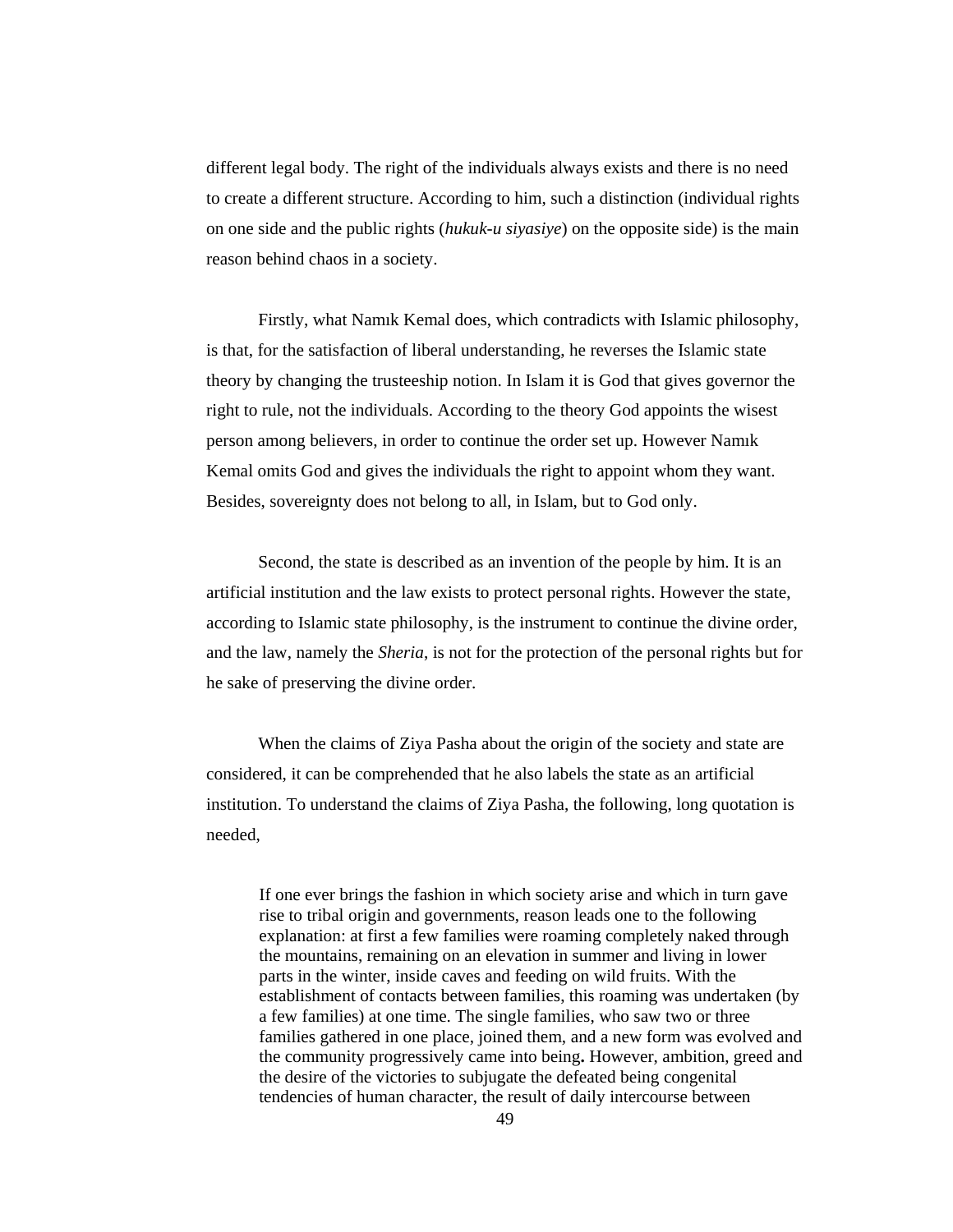families was the rise of dispute and enmity. To settle these disputes a principle became necessary. Thus the wisest and oldest (man) among the families was chosen and these words were said to him: 'because of your superior qualities, the members of the community have agreed that you be brought to the office of government. You shall serve them by taking care of such and such a matter. Since you consequently will not have time to gather nourishment like others, as long as you occupy this function everybody or every family shall give you this much victuals everyday. If you do not fulfill your duty satisfactorily, they shall find somebody to replace you.' In short he was brought to this office with the words, 'You shall be a paid servant of the community.' When with passing of the time, the community grew and houses and villages were built and other families began to gather in various places in a similar fashion and were shaped into a society, and when disputes began to arise between them and the judge, who had been chosen to settle the disputes, was not sufficient any longer, the need was felt for a superior chief to protect the community from the attacks of the enemy and to enforce the execution of the orders of the judge. Thus, again, the one person, who was best known among all families for his ability and material spirit, was again brought to the executive office of government with a salary.<sup>36</sup>

 As is seen, unlike Namık Kemal, Ziya's contract was made in case of a war among people. But there were also similarities, such as: Ziya Pasha's contract was made between people and the administrator. But it is certain and a strict belief that first contract was made between people and the God before the creation of the world. Ziya Pasha also reverses this notion and creates an artificial contract between man and the "judge".

 What is interesting in Ziya Pasha's theory is the description of the ruler as the paid servant of the community. Claiming such an argument means criticizing the very existence of the Sultan as the ruler. His status is decreased to a position of an officer appointed by the people with a payment, and the only way to preserve his status is to rule fairly. However according to Ottoman state understanding, the Sultan is a blessing of God for the community. The ruled are his flocks and they are given to him by God.

<sup>36</sup> quoted from Mardin (2000, 341-342)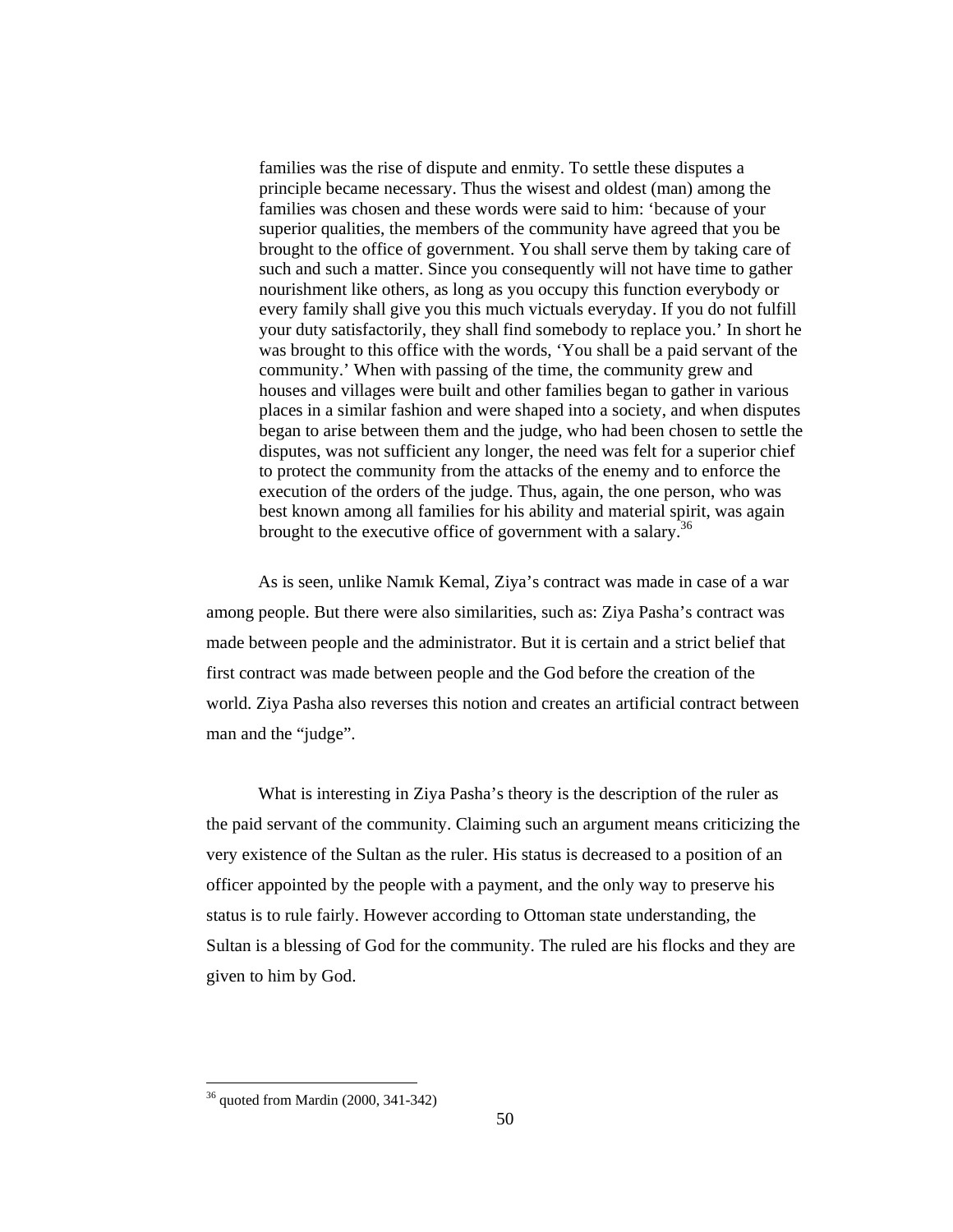When the arguments of both Young Ottomans are analyzed carefully, the notion of the modern state theory can be found even though they try to stay loyal to Islamic thought. Just as, Namık Kemal insists on a modern state understanding when stating: "Never doubt that the state is neither the father, teacher, executor, nor the tutor of the people." $37$ 

 When they tried to legitimize their liberal standings towards the state concept, they emphasized on the purist form of the Islamic administration. They, once again sounds the glory of the Era of Happiness (*Asr-ı Saadet*) where the sovereignty belonged to God, and no rank or status made one superior over the others. The administrator is responsible to God for the happiness of each citizen of the community. Just as Caliph Omar states: "If a shepherd's sheep dies in the Sinai desert, God asks its explanation from me"

 There should be a state, but the existence of this state must be dedicated to the happiness of the citizens. According to the liberal tradition, the state should not interfere with the freedom of citizens. Every one is equal before the law. In its purist form, Islam accepts every one as equal in the application of the law of God. To be a ruler or rich does not lead to a preferential treatment. Even to be a ruler is a burden because he will be responsible not only for himself and family but also for every citizen of the city. Shortly, the undermining of the monarchies by the liberal tradition and the purist version of Islam provided the Young Ottomans with a means to reconcile both in their ideologies.

 However their emphasis on this issue shakes the very philosophical foundation of the Islamic states, because from the time the control of the caliphate as an institution passed to the control of dynasties, they "reformed" Islam to legalize their sovereignty by reconciling it with their ancient philosophies of administration. In this respect, the Sultan was given a superior position over his subjects, and his

<sup>&</sup>lt;sup>37</sup> "Hiç şüphe edilmemek iktiza eder ki hükümet halkın ne babasıdır, ne hocasıdır, ne vasisidir, ne lalasıdır." [quoted from Ülken 1966, 151)]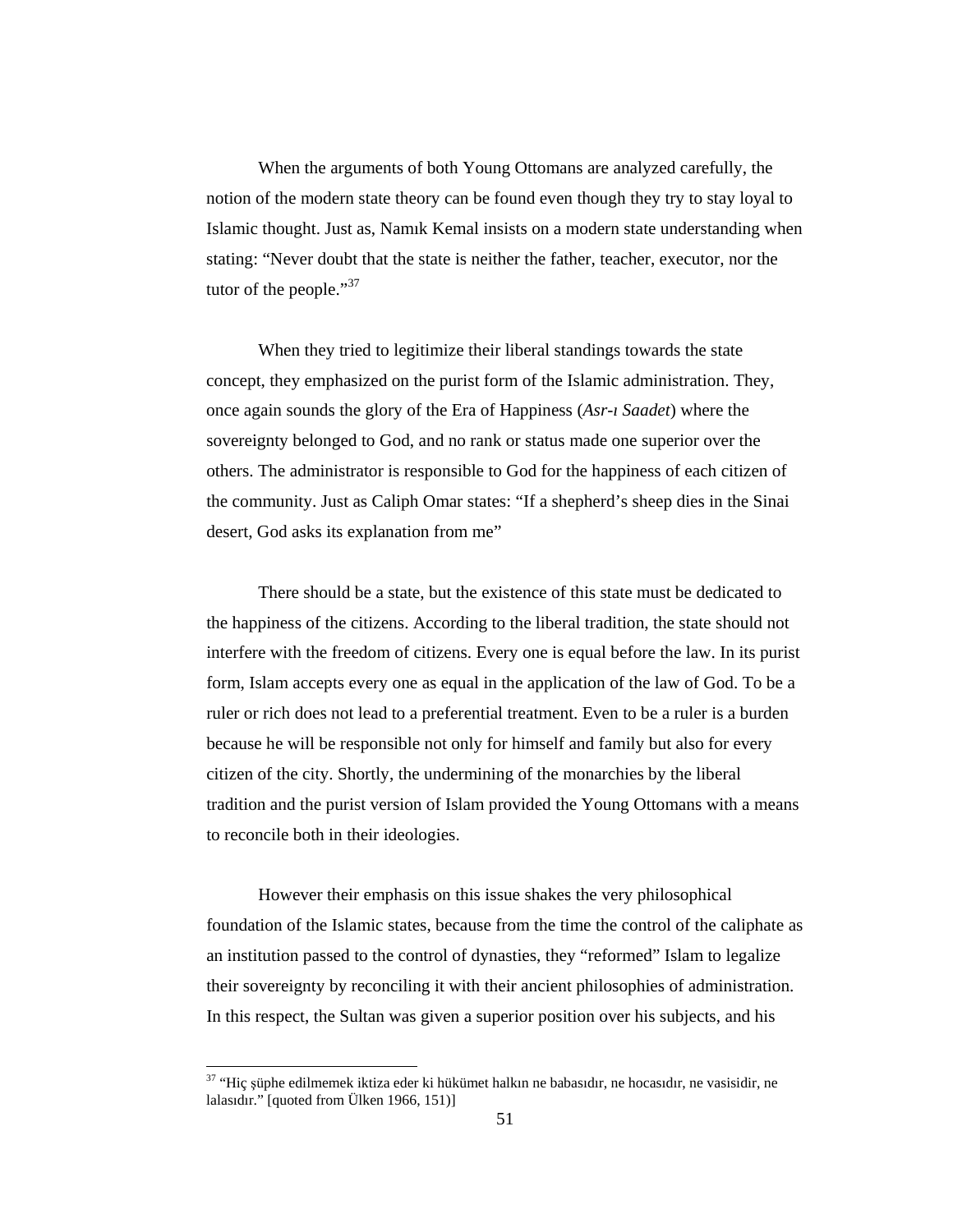position was enhanced with the dogma that he is the shadow of the God on earth. But, this dogma (the superiority of one over the others) is the main criticism point of the Young Ottomans. Just as Ali Suavi states:

There is no sovereign but God. There is no sovereign among people and no Sultan either. Namely no one has the right to execute, assault on others….namely no one is the slave of the Sultan. Yes there is a governor but he is not the Sultan but only a trustee<sup>38</sup>

 Ali Suavi goes further and investigates (frankly denies) the legality of the caliphate institution. According to him there has never been such an institution, but it is the invention of so-called Islamic states:

 Isn't it awkward to accept the Sultan as a Pope or Islamic state as the state of divinity?

 Now on, we can bravely and unhesitatingly claim that no one, even if he is called caliph, imam, sultan, or whatever, is the successor of the Prophet. The claim 'The Sultan sits on the post' is a kind of illiterate expression and has no concrete proof. Even the first four successors (*Hulefa-yı Ra*ş*idin*) had never used the term caliph for themselves, how could the other snotties use  $it?$ <sup>39</sup>

 Each of the leading Young Ottomans tried to decrease the status of the ruler to improve their arguments that the sovereignty belongs to all and everyone is equal. Anyone, whoever analyses the arguments of the Young Ottomans, probably cannot hold himself from thinking that what they had in their subconscious was the idea of a "Republican regime". They were loyal to the sultan in the beginning, and thought the Ottoman society was not ready for a Republic, but with the increasing inconsistency of Abdulaziz and the despotism of the *Bab-ı Ali*, they started to praise

<sup>38</sup>"*Hakim ancak Allahu tealadır.* İ*nsandan hiçbir ferd hakim de*ğ*ildir, insandan hiç fert sultan de*ğ*ildir. Yani kimsenin kimse üzerinde tasallut ve kahr ve tegallübe hakkı yoktur... Evet bir padi*ş*ah vardır, lakin padi*ş*ah emirdir, ecirdir, nazırdır*." [quoted from Çelik (1994, 557)]

<sup>39</sup> "*Padi*ş*aha hakim-i ruhani Papa gibi bakmak ve hükümeti* İ*slamiyeyi ahkamı ilahiy-i sırfa üzre müesses bir hükümet-i ruhaniye gibi müteala etmek abes kalmaz mı?"* 

*Artık kemal-i cesaretle ve bila-tereddüd hükmederiz ki halife, imam, padi*ş*ah, hasılı her ne nam ve unvan ile olursa olsun hiç biri Peygamberimizin kaimmakamı veya vekili de*ğ*ildir. (Padi*ş*ah Peygamber postunda oturuyor) makuli cahil sözüdür, bir asl-ı* ş*eriye müstenid de*ğ*ildir. Riyasete geçtik de Peygambere vekalet manası Hulefay-ı Ra*ş*idin'in bile hatırlarına gelmedi: Nerede kaldı ki sonra gelen sümüklülere!"* [quoted from Danişmend (1942, 25)]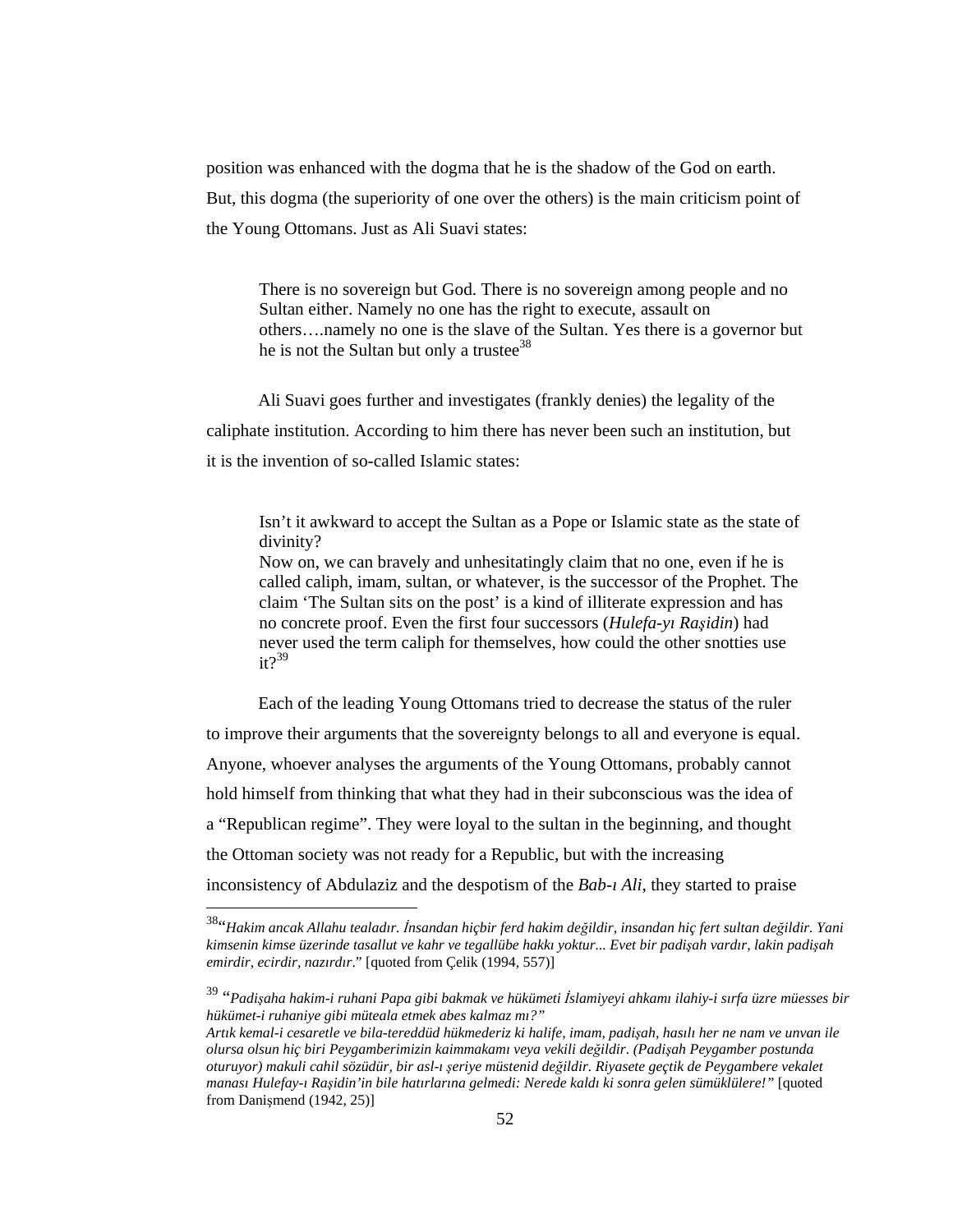the Republican regime by using mostly allusion in their writings. For instance Namık Kemal states that: "It is a wrong belief among Europeans that the Monarchy is peculiar to the East while the Republican regime is for the West $140$ 

 However, sometimes, they cannot avoid expressing themselves by going beyond the allusions, and reveal what is in their subconscious. In these writings they, unhesitatingly, express that in proper conditions the best regime is the Republic:

 Isn't it a must to confess that the people have right to demand Republic when it is approved that the sovereignty belongs to all? What does confession mean? Who can deny that right? Was not Islam a kind of Republic at the beginning? $41$ 

And Ziya Pasha argues:

 $\overline{a}$ 

 In Republic, there is no sultan, emperor, Grand Vizier. The Sultan, the Emperor, The Grand Vizier… of the country is the people In Republic, no corvee is used for timber and rope needed for the dockyards. If administration needs them it pays for them. In Republic, the newspapers do not owe praise to the government, but have right to criticize it within the limits of law. In Republic, there is a National Assembly whose members are elected by the people of that country<sup>42</sup>

<sup>40</sup>"*Evellen:* ş*urasını bilmek lazımdır ki "suver-i hükümetten Cumhuriyet, ve hükümet-i ba'z suretlerine dair efkar Garb'a mahsus olup,* Ş*ark mine'l evvwel ile'l-yevm hükümet-i vahid (monark) fikriyle ya*ş*ardı" diye Avrupa'da mevcud olan bahis yanlı*ş *bir meseledir.* Ş*ark'da mine-kadim bu efkar malumdur."* [quoted from Kaplan (1974, 535)]

*<sup>41</sup>" Halkın hakimiyete hakkı tasdik olundu*ğ*u surette cumhur yapma*ğ*a da istihkakı 'itiraf olunmak lazım gelmez mi? Demek ne demek? O hakkı dünyada kim inkar edebilir?* İ*slam ibtida-i zuhurunda bir nev-i cumhur de*ğ*il miydi?"* [Namık Kemal, Usul-u Meşveret Hakkında Mektuplar quoted from Aktaş (1936, 13)]

<sup>42</sup>"İ*dare-i cumhuriyede padi*ş*ah, imparator, sadrazam, hariciye nazırı falan yoktur. Memleketin padi*ş*ahı, imparatoru, kralı, sadrazamı hep ahali-yi memlekettir.* 

İ*dare-icumhuriye'de Tersane'ye lüzum olan kereste ve halat için ahali angarya kullanılamaz. E*ğ*er idareye kereste ve halat lazımsa, parasını verir, ahaliden satın alır.* 

İ*dare-i cumhuriyede gazeteler hükümete müdahene etme*ğ*e borçlu olmayıp hükm-i kanun dairesinde her türlü ta'rize mezundurlar.* 

İ*dare-i cumhuriyede bir Millet Meclisi olur. Bunun azasını ahali intihab eder."* [ quoted from Kaplan (1974, 78-79)]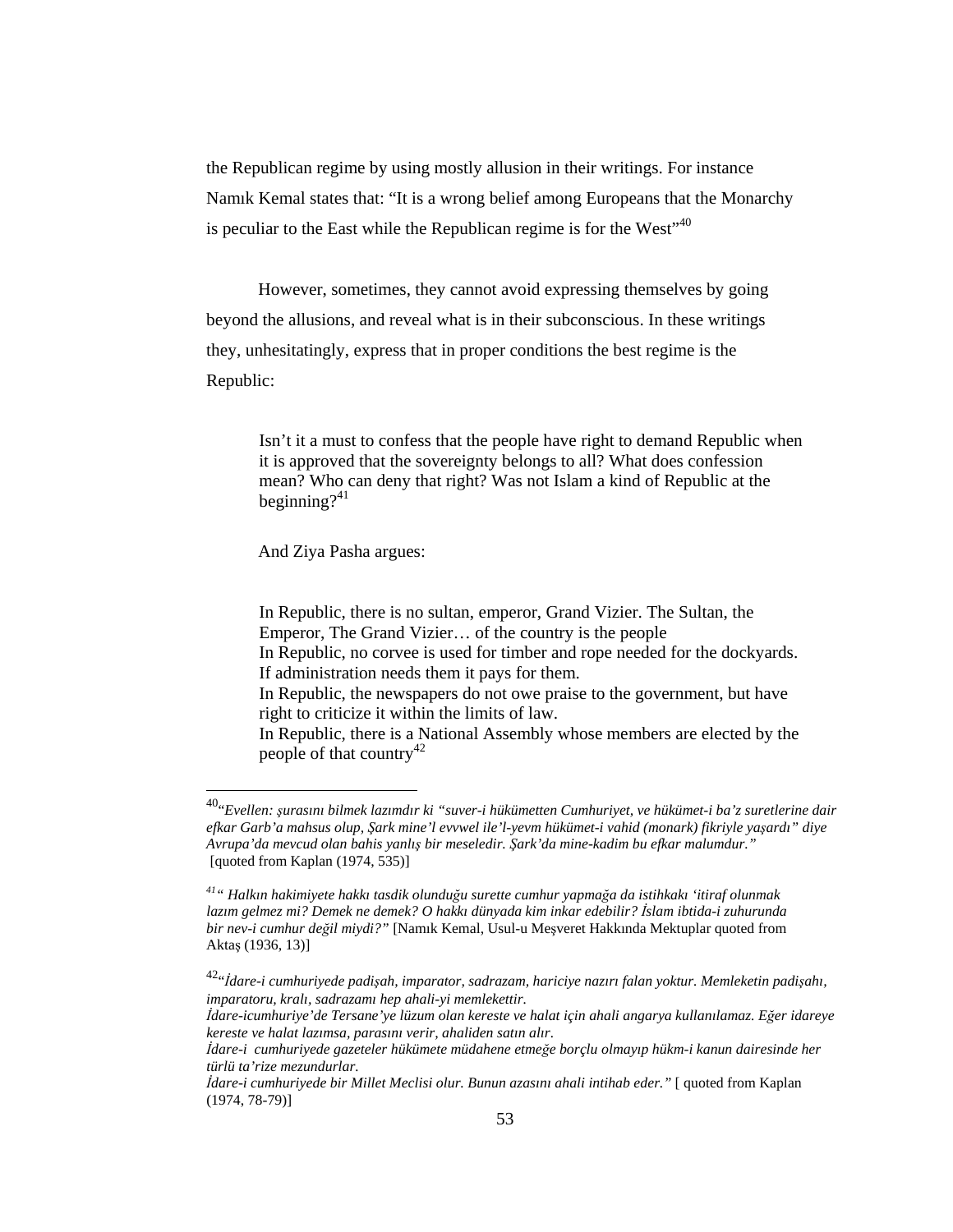Shortly, it can be argued that, under proper conditions, the Young Ottomans would be the prior banner-holders of the Republic. In this respect the tone of the dreams of both Namık Kemal and Ziya Pasha is interesting and important. In their writings both of them depicted the monarchy as dark and horrifying while freedom and Republic as bright; a prosperous and happy life is promised to the people under Republican regime.

 A careful eye can also grasp some revolutionary notions in the writings of each Young Ottomans. Except for Ali Suavi, even though they said they were against any coup d'etat attempt, they sometimes used some provocative words. For instance in Namık Kemal's play, Gülnihal, the dialog between the servant of Muhtar Bey, Zülfikar, who arrange a flight for his master and Muhtar Bey, who is jailed as a result of a fake allegation, and decided to kill his half-brother who is responsible for this allegation, is interesting:

 Zülfikar – My Lord, murdering is not a punishment for the cruel, a state cannot be saved by killing a man! My Lord, people are fed of and want to get rid of the trouble. Muhtar Bey – If they want why do they not do it? Why are three hundred thousand men trembling from a man like the insane who is afraid of his own shadow?<sup>43</sup>

 Ali Suavi, as the most active member of the Young Ottomans, uses clearer words:

 O people! How long are you still going to believe that a Mahdi shall appear and save you? ….do you think that emirs, who are in charge and who are free of question and responsibility, will abandon what profits they draw out of you and begin favor you?<sup>44</sup>

*<sup>43</sup> Zülfikar – Zalime katillikle ceza olunmaz. Beyim, bir adam öldürülmekle bir memleket kurtulmaz! Efendim, halk canından bizar olmu*ş*, halk üzerindeki belanın defini istiyor. Muhtar Bey –* İ*stiyor da niçin def etmiyor? Niçin üç yüz bin ki*ş*i, gölgesinden korkan deliler gibi, bir adamdan titriyor! Benim neme lazım?"* [Namık Kemal, quoted from Kaplan (1974, 422)]

<sup>44</sup> quoted from Mardin (2000, 378)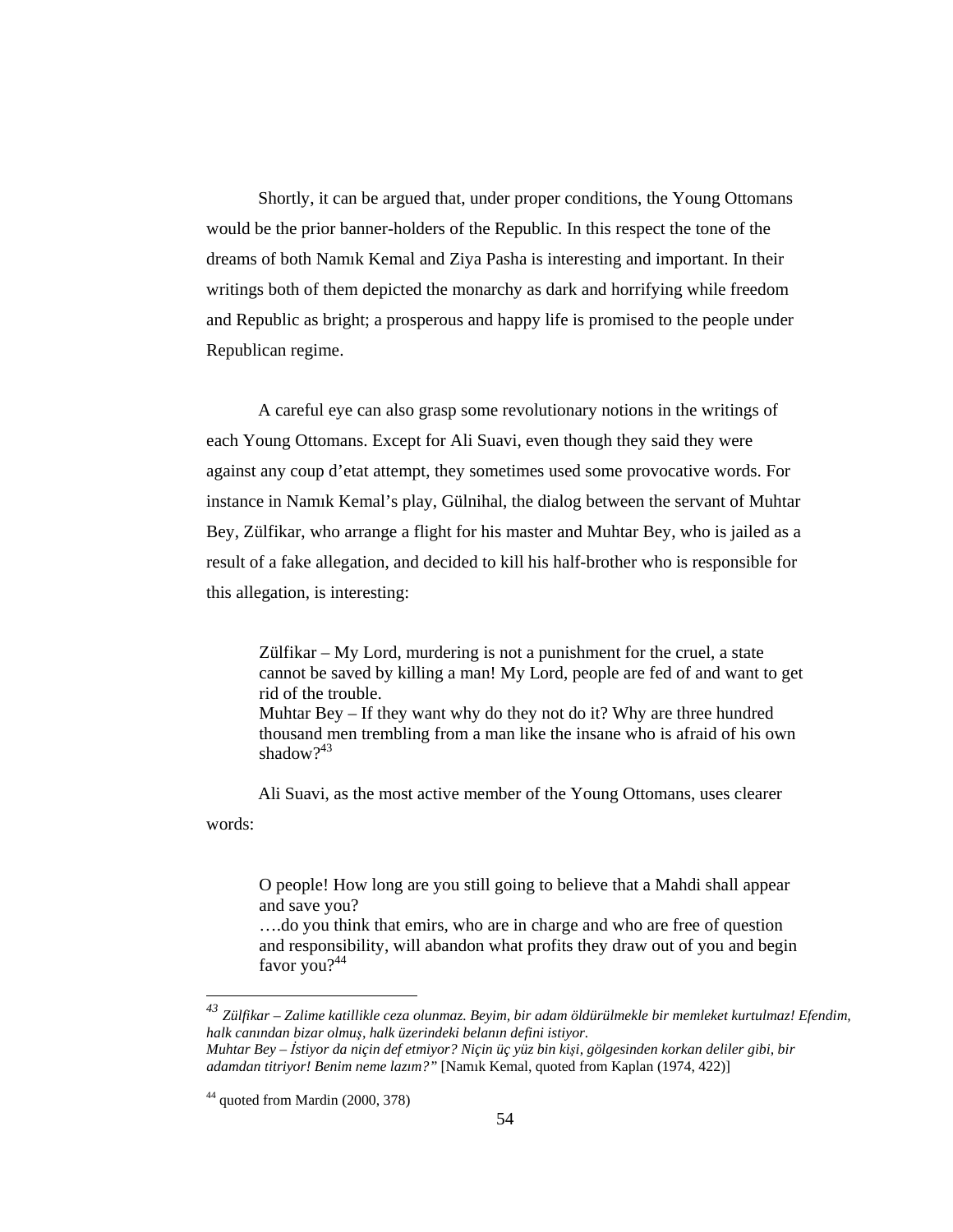Lastly, the Young Ottomans have things to say for the officials of the Ottoman Empire. It is clear that they are against the slave system which contradicts their strongest claim that everyone is equal. As is noted above, the Sultan as being only the governor of the state does not have the right to have slaves. The Young Ottomans demanded that the officials, in modern sense, serve the citizens of the country with the reason. Besides their main aim must not be the satisfaction of the Sultan's demand but the satisfaction of the era's and people's need.

In this respect they accept the officials as the servant of people:

Just as the official is the servant not the tutor of the people, the criteria for his appointment should be talent, not his sect or identity. [Namık Kemal, , İmtizac-ı Akvam; quoted from Kaplan (1974, 214)]

 The second part of the sentence reveals another, different standing of the Young Ottomans. When they propose to change the criteria for appointment, they are also changing the main condition of Islam which describes the one who is to be obeyed. In Islam, the Muslims are ordered to obey to the one who is also a Muslim. In this respect, a non-Muslim governor, attorney…etc. is totally out of a Muslim's mind.

 The main evaluations are saved for the last chapter (conclusion), but the below arguments for Ali Suavi and Namık Kemal, respectively, will give clear indications about their impact on the following generations:

This creature from fire (Ali Suavi) dreamed about secularism during theocratic era, republic during the Monarchic era, Turkish nationalism in the era of Ottomanism, he tried to interpret them and lastly died while trying to realize them.<sup>45</sup>

 The dominant thesis of that Era was theocratic and monarchic. Kemal stated an antithesis, against monarchy with the idea of freedom and against

<sup>45</sup>*"….bu ate*ş*ten mahluk (Ali Suavi) Teokrasi devrinde Laiklik, Mutlakiyet devrinde, Cumhuriyet ve Osmanlılık devrinde Türklük ve Türkçülük rüyaları görmü*ş*, bu rüyalarını tabire çalı*ş*mı*ş *ve nihayet gene bu rüyalar u*ğ*runda* ş*ehit olmu*ş*tur."(* Danişmend 1942, 5)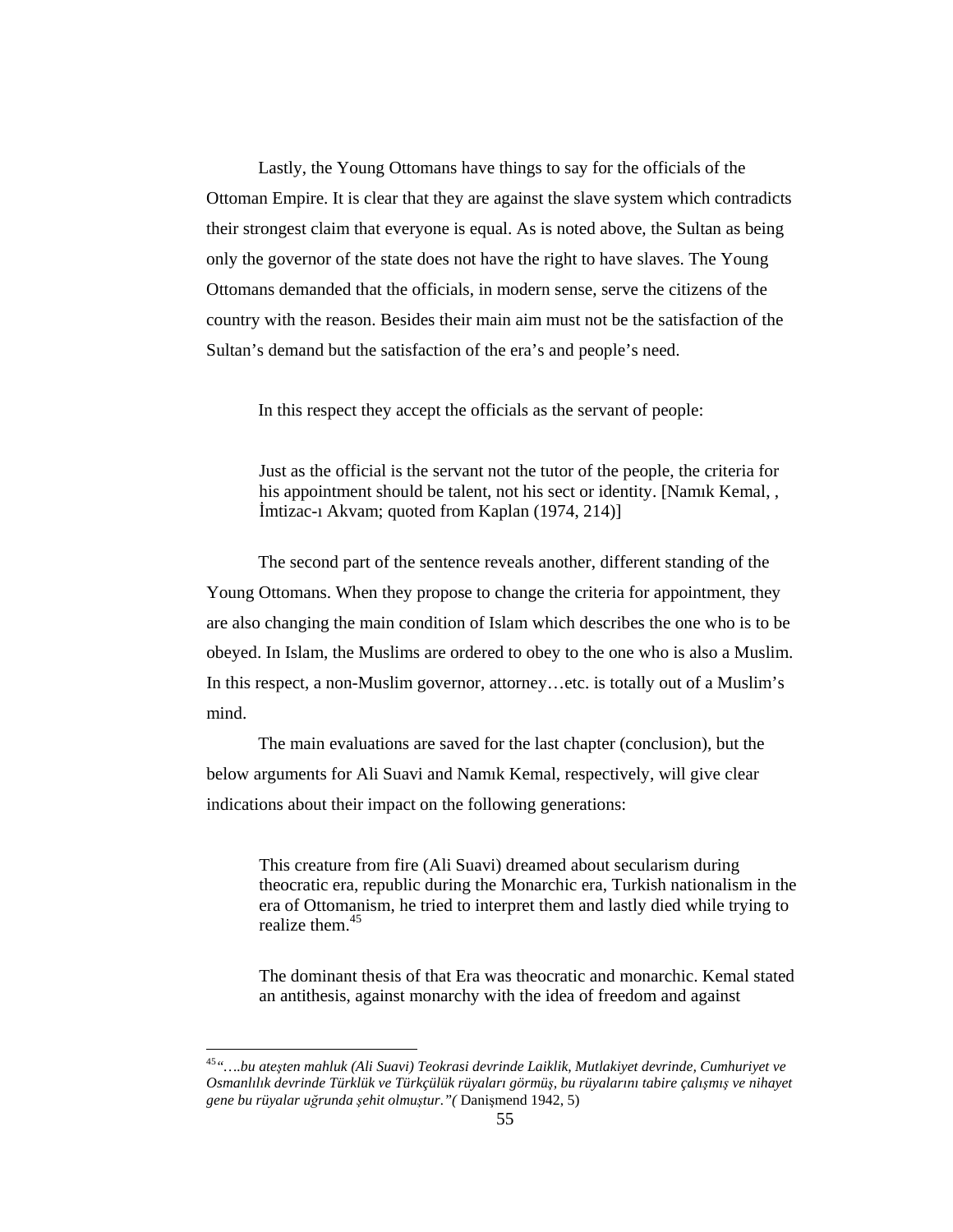theocracy with the idea of motherland, which will reach to a synthesis with the foundation of the Turkish Republic. $46$ 

 In this chapter we tried to reveal the efforts of the Young Ottomans for the transformation of the mentality of the Ottoman subjects. This projected transformation encompassed both the subjects as individuals, and the Ottoman state apparatus (including the Sultan and the officials). There was a clear tendency towards the modernization of the state administration. In the following chapter we will try to go a step further and discuss their thoughts on the social stratification of the Ottoman Empire.

 $\ddot{\phantom{a}}$ 

<sup>46</sup> *"O devirde henüz Türk cemiyetinde* ş*ekil bakımından konulmu*ş *olan tez monar*ş*ik ve teokratik mahiyetteki idare idi. Kemal hürriyet fikri ile monar*ş*iye, vatan fikri ile de teokratik idareye kar*ş*ı bir antitez vazetmi*ş *böylece, ancak istiklal harbinden sonra kati bir sentez haline gelebilen demokratik cereyana* ş*uurunu vermi*ş *oluyordu."* (Karatay 1941, 11)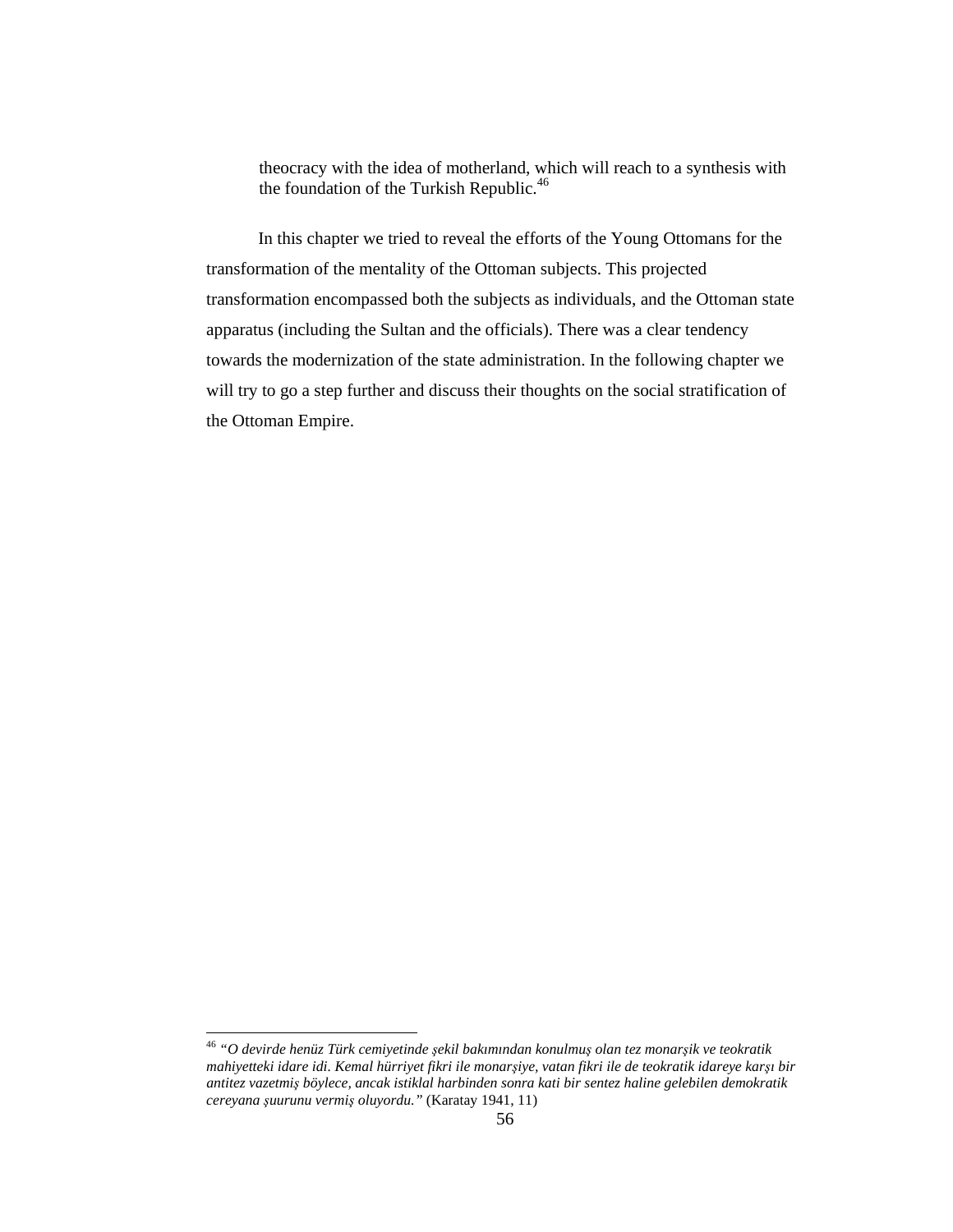#### **CHAPTER 5. THE SOCIETY (or THE COMMUNITY)**

In this chapter two concepts will be emphasized; these are secularism and nationalism. It is necessary to point out that the Young Ottomans brought new and radical ideas onto the agenda of the Ottoman intellectual circles. It is debatable whether they could make the ordinary people hear their voice but one of the functions of the intellectuals in a society is their ability to name and describe the changes effecting the social structures and life. The Young Ottomans might not drag the people to the political arena as easily as they expected but they drew the picture of a man who is trying to understand what is going on and reflected the panic and flurry of a man who is trying to take necessary measures against the changing conditions which effect every segment of his life.

 In this respect they felt that something must be done very urgently and, by reserving the basic institutions of the state and society, some adaptations must be brought from the West for the problems which could not answered by the present intellectual milieu. At this point it has to be said that, by way of their encyclopedic and superficial knowledge, they could well understand that Western progress owed much to the abolition of the hegemony of the religious institutions on intellectual thinking. However what they could not realize was that the same process in an Islamic state and society mean the depreciation of the values and institutions which they tried to preserve.

 Another important notion in Western progress is the invention of the nationalism. It began as a project in almost every country. The modern state had to be involved by the people who speak the official language, have a motherland vision and sympathy to their country men. The scope of the modern state had to be wider than the traditional state regarding the masses which will be motivated for the prosperity of the nation and the state. If modernism would be the case for the Ottoman Empire a re-imagination of the people as a nation was to be expected. The Young Ottomans envisaged this thought and tried to motivate the subjects of the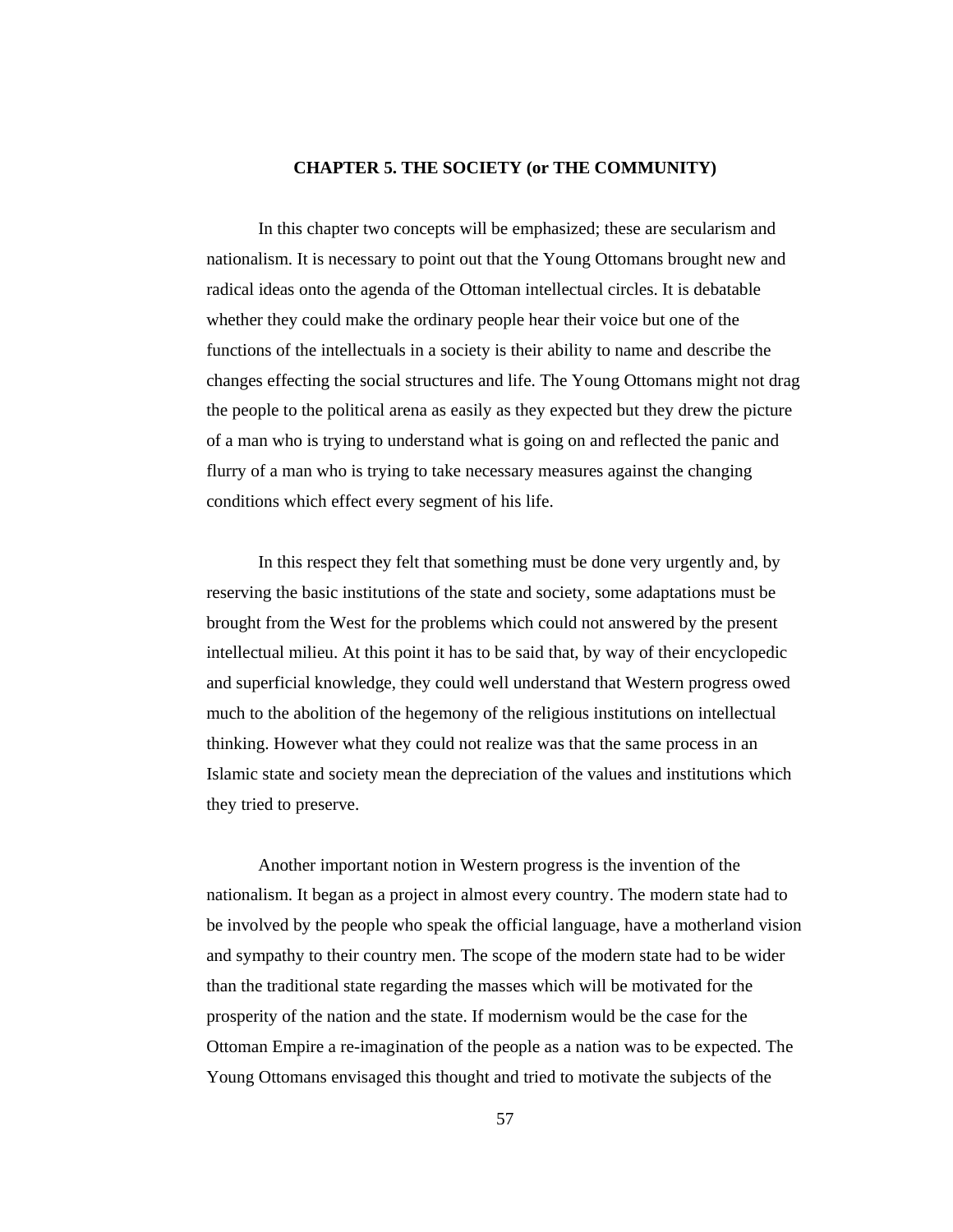Empire gather under the flag of the Ottoman state. However such a tendency, inevitably, was a threat for the *millet* system which was regarded to be the guarantee of the harmony and stability of the Empire.

 In this chapter secularism and nationalism will be the challenging ideas focused on.

# **Secularism:**

Secularism was the attempt to turn the attentions of the people to this world. It was the program of bringing back the ideal and the Truth to this world. It has been a project to rescue humanity from the yoke of religion and dogma with the light of reason and knowledge; shortly being more this-worldly in social and individual level.

 In the beginning it is useful to remember the thoughts of the Young Ottomans about the Caliphate. First of all, according to them the state should be for the protection of the basic individual rights. The political and social rights of the citizens should be secured and the state should let everyone enjoy their rights. In addition to this, they, especially Namık Kemal, did not accept any right (*hukuk*) other than individual rights. If his social contract theory is remembered, he accepts that the community or the state as the collection of the individuals who have freedom. Such a collection does not mean a different legal body. At this very point there is a critical position held by the Young Ottomans that because the caliphate is the successor of the Prophet and responsible for the continuation of the divine order, he has to have a legal standpoint of his own. Namely disclaiming the legacy of any institution or structure other than the individual implies a rejection of the ultimate authority of the Caliphate. Even if they did not say explicitly, their ideas bear the arguments that there is no Islamic society or state either.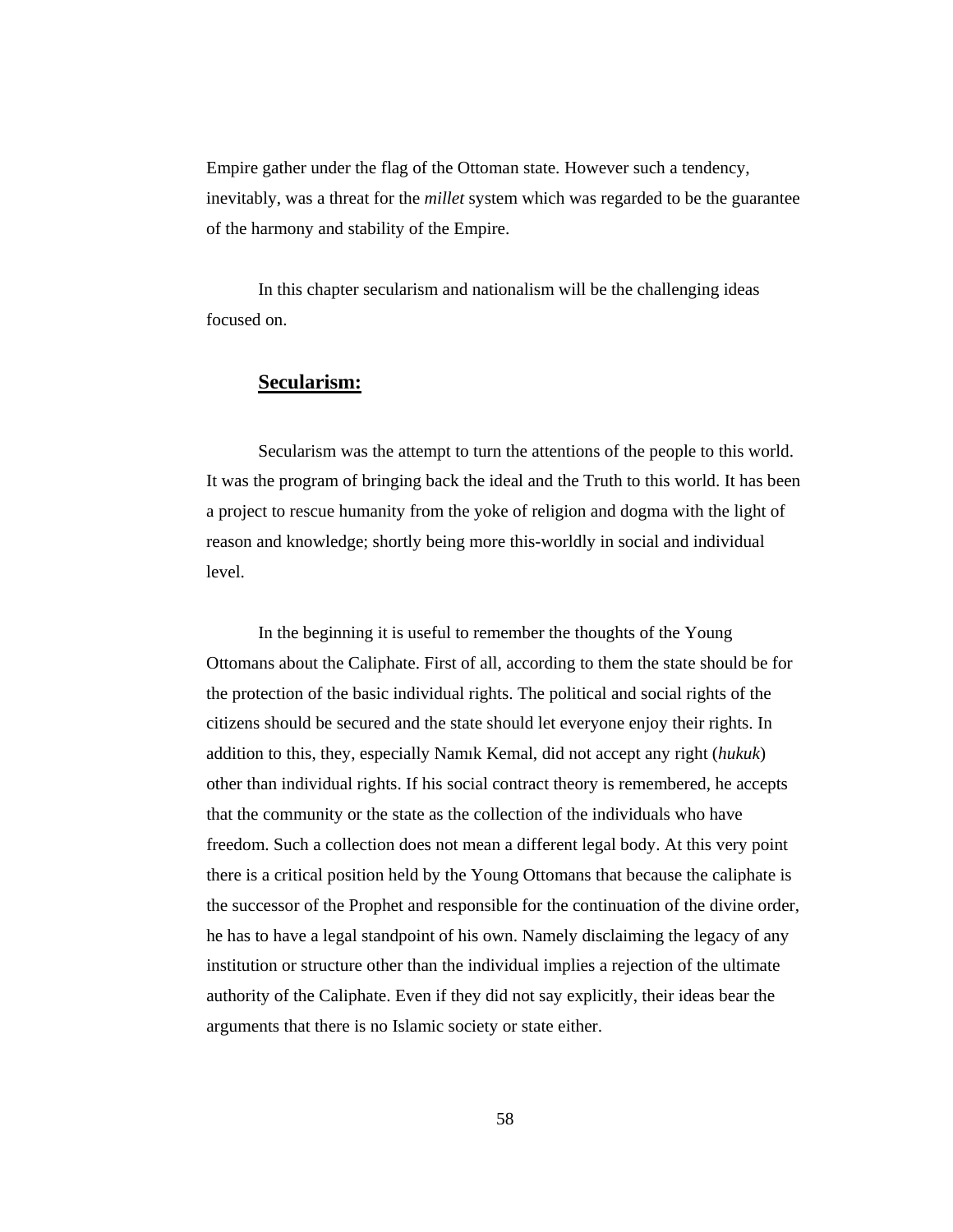Let's be clearer. In Islam the notion of community is very important; it is supposed by Islam that the ideal society is the community of the Muslims which shows the glory of the divine order on earth. There is some worship which Muslims must perform with or in the community; for instance the *Cuma* pray, *zekat* (almsgiving), even pilgrimage. The *ummet* does not refer to the addition of single Muslims but to the community. Yes, there is a rule which expresses that everyone is responsible for his own act, but this does not mean the individualism as understood by the West. The individual can earn heaven as soon as he satisfies the need of his family, relatives, community, etc, help the poor and the needy, etc.

 State is somehow debatable, because some Islamic philosophers claim that the state itself does not have to be a state of Islam as soon as it lets the believers worship freely, while others insists on the state's role as the representative and banner-holder of the divinity. However the Young Ottomans insist on the continuation of the Ottoman Empire as the representative of Islam. But as is seen above, there are contradictions in their thoughts. They omit that the state and religion are believed as two inseparable brothers (*din –u devlet*) the disappearance of the one means the demise of the other for the Ottoman understanding.

 While Namık Kemal and Ziya Pasha, unintentionally, undermined the Caliphate and Islamic state and society, Ali Suavi did it openly. As is stated in the previous chapter, he is neither the opponent nor the proponent of the demise of the Caliphate, because for him there had never been such an institution for the Muslims (Danişmend 1942, 25). He believes that the caliphate is an invention of the Eastern monarchies to legalize their existence and continuity.

 When the Caliphate and the Islamic state "reality" are disclaimed then the law, moving side by side with these institutions, is opened to the criticism automatically. The *Sheria* had always been the basic law for the Islamic states, although they composed it with their traditional laws (*örf, adet*). In these orders the dogmas imposed by these channels have priority against reason. Although Islam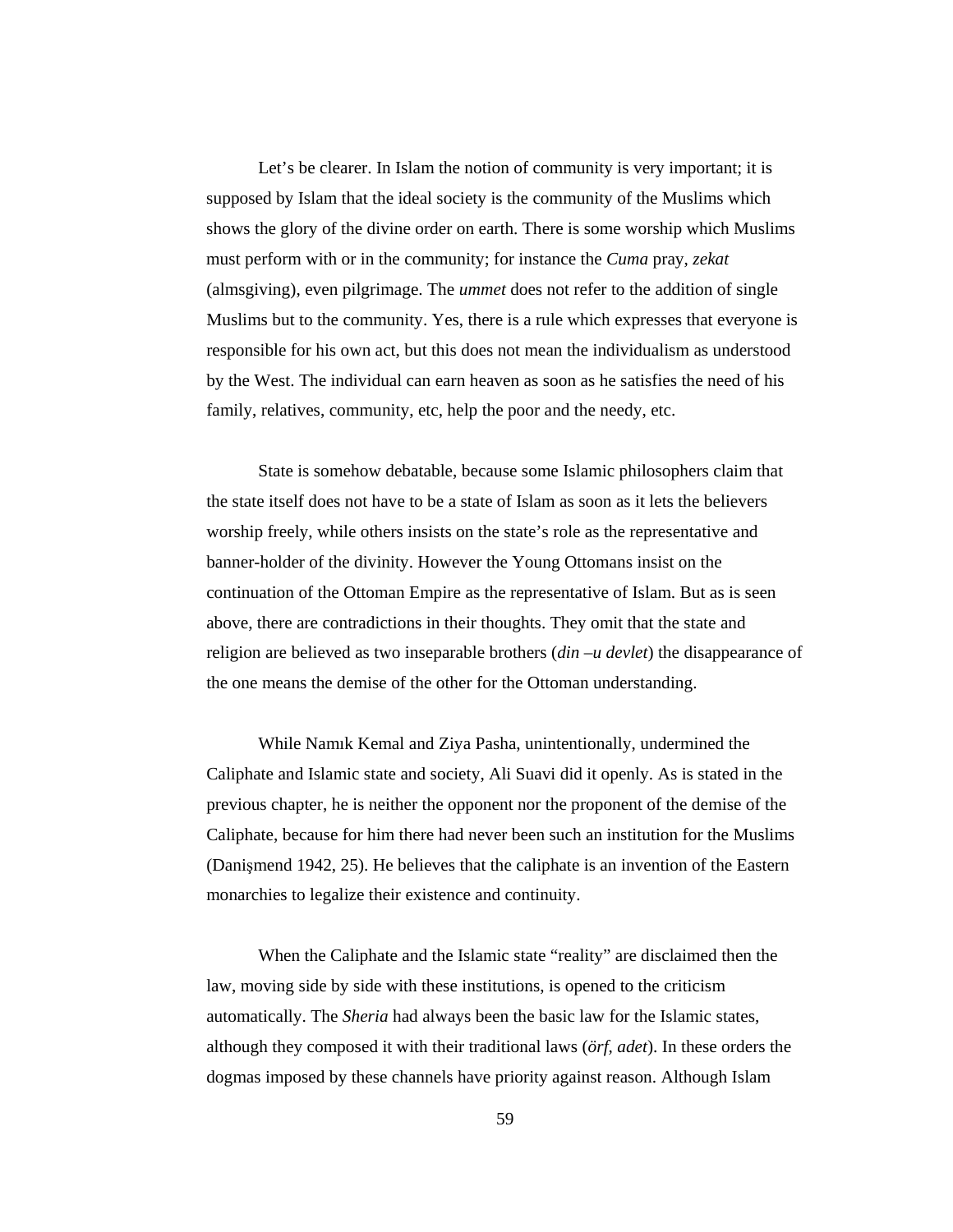addresses the people who have reason, the belief must be approved by the hearth (*kalp-gönül*). In this atmosphere, the reason has a limit and is insufficient to understand the Truth wholly. The doors of the Truth are opened according to rank determined by the sincerity of the belief of the Muslims. The Prophets are the ones who are allowed to know more, the others' ability to know comes after them $47$ . Shortly, ordinary men can not know the result of his decision completely; they have to obey the discretion of God who knows the good and bad for the people. As a result, the human is deprived of comprehending the world.

 However, as is stated in the previous chapter, and will be stated in the following chapter in detail, the Young Ottomans believed that the human can attain the knowledge of natural law with his reason. To make the long story short, they argued that in the administration of the state reason must be used instead of traditional beliefs. The science and technology must be the essence of the decisions taken by the state: "The essence of the political science is not the *Sheria* but Geography, Economics and Morality."<sup>48</sup>

 It is very clear that they demand the *Sheria* be constrained within the private sphere. Namık Kemal and Ziya Pasha insist on the application of the *Sheria* but it must be stated that what they want is the reformed form of *Sheria*. Just as in the letter, which was sent by Mustafa Fazıl Pasha to the Sultan, some clear messages are given about the issue:

 But my Lord, you, of course, know better than me that the religion and sect address to the soul and promise us the moral blessings; it is clear that what limits and determines the law of the nations is not the religion or sect. If religion does not keep its position as the Truth, namely, interferes to worldly affairs, it will destroy all and itself also.<sup>49</sup>

 $^{47}$  In this respect Mirach is the revelation or presentation of the Truth for the Prophet by God

<sup>48</sup> "İ*lmi siyasetin esası* Ş*eriat de*ğ*il, Co*ğ*rafya,* İ*ktisat ve Ahlaktır."* [Ali Suavi quoted from Danişmend (1942, 24)]

<sup>49</sup> *"Ancak Padi*ş*ahım Efendim, Zat-ı* ş*ahaneniz benden ra'na bilirsiniz ki, din ve mezhep ruha hükmeder ve bize ni'am-ı uhreviye vaad eder;* ş*u kadar ki milletlerin hukukunu tahdid ve tayin eden*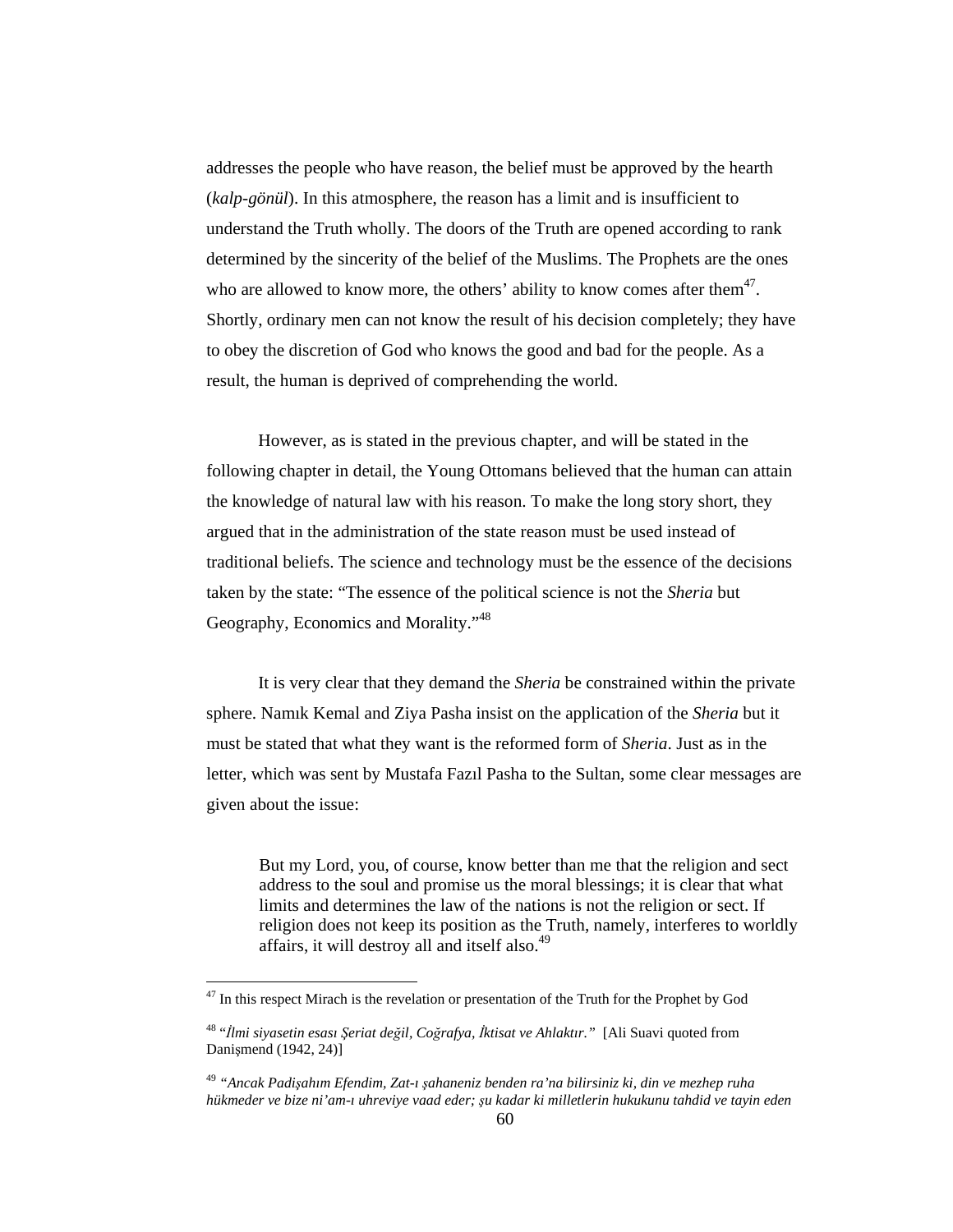Or Ali Suavi states:

Reform in alphabet is a good reform (*emr-i hasane*). In such subjects it is better not to mention *bid' at*. Because *bid' at* means to propose what does not exist in religious terminology. Issues, such as this, are about the worldly affairs, not the affairs of the divinity. We have to change and reorganize our worldly affairs according to our needs.<sup>50</sup>

…otherwise, what we call the political science is not a thing donated with miracles and extraordinary powers which cannot be attained with reason.<sup>51</sup>

 If a comparison was made among the Young Ottomans to determine which one was the most radical, the winner would be, unhesitatingly, Ali Suavi. His zealot character (as named by Şerif Mardin) shaped the tone of his writings. In addition to his thought about the Caliphate and the secular state administration, he is also the one who argued that worship can be performed in Turkish. To voice this idea is extremely controversial even today he insists on the usage of Turkish in worships by quoting the arguments of leading Islamic philosophers and leaders. According to him the verses can be translated into Turkish, the *hutbe*, in *Cuma* prayer, can be addressed in Turkish and the prayer can be performed in Turkish. $52$ 

 It should not be assumed that Islam ordered that Arabic is the language of the religion because *Quran* was sent in Arabic. It is not true; just as is not he (İmam-ı Azam Ebu Hanife) the one who announced a fatwa for the non-Arabs to use their own languages while praying? $53$ 

*din ve mezhep de*ğ*ildir. Din hakayık-ı ezeliye makamında durup kalmazsa, yani umur-ı dünyeviyeye dahi müdahele ederse, cümleyi itlaf eder, kendisi dahi telef olur."*[Mustafa Fazıl Pahsa quoted from Kaplan (1974, 10)]

<sup>50</sup> *"Islah-ı hat emr-i hasenedir. Böyle meselelerde bidat tabiri karı*ş*tırılmasa iyi olur. Çünkü bidat ıstılah-ı* ş*erde dinde olmayan bir* ş*eyi peyda etmek demektir. Böyle hat gibi meseleler ise umur-ı diniyyeden olmayıp, umur-ı dünyeviyyemizdendir. Umur-ı dünyeviyyemizi iktiza-yı mesalihe göre tebdil ve tagyirde muhtarız.."[*Ali Suavi quoted from Kaplan (1974, 521)]

<sup>51</sup> *"Yoksa ilm-i siyaset dedi*ğ*imiz insanların aklı ermeyece*ğ*i avaid-i fevkalade üzre mucizat ile tertip olunmu*<sup>ş</sup> *gibi bir* ş*ey de*ğ*ildir."* [Ali Suavi quoted from Kaplan (1974, 530)]

 $52$  which means the verses can be read in Turkish while praying.

<sup>53</sup> *"Sakın zannolunmasın ki fil'asl Arabi olan* ş*u lisanın amme-i* İ*slama lisan olmasına Kur'anın Arabi olu*ş*u ve adem-i tercemesi cebretmi*ş*tir.* İş*te bu da böyle de*ğ*ildir; zira (*İ*mam-ı Azam Ebu Hanife) de*ğ*il midir ki Arap olmayanlar için Kur'anı kendi lisanına terceme ile namazda bu tercemeyi okuma*ğ*a fetva verdi?"*[Ali Suavi quoted from Danişmend (1942, 34)]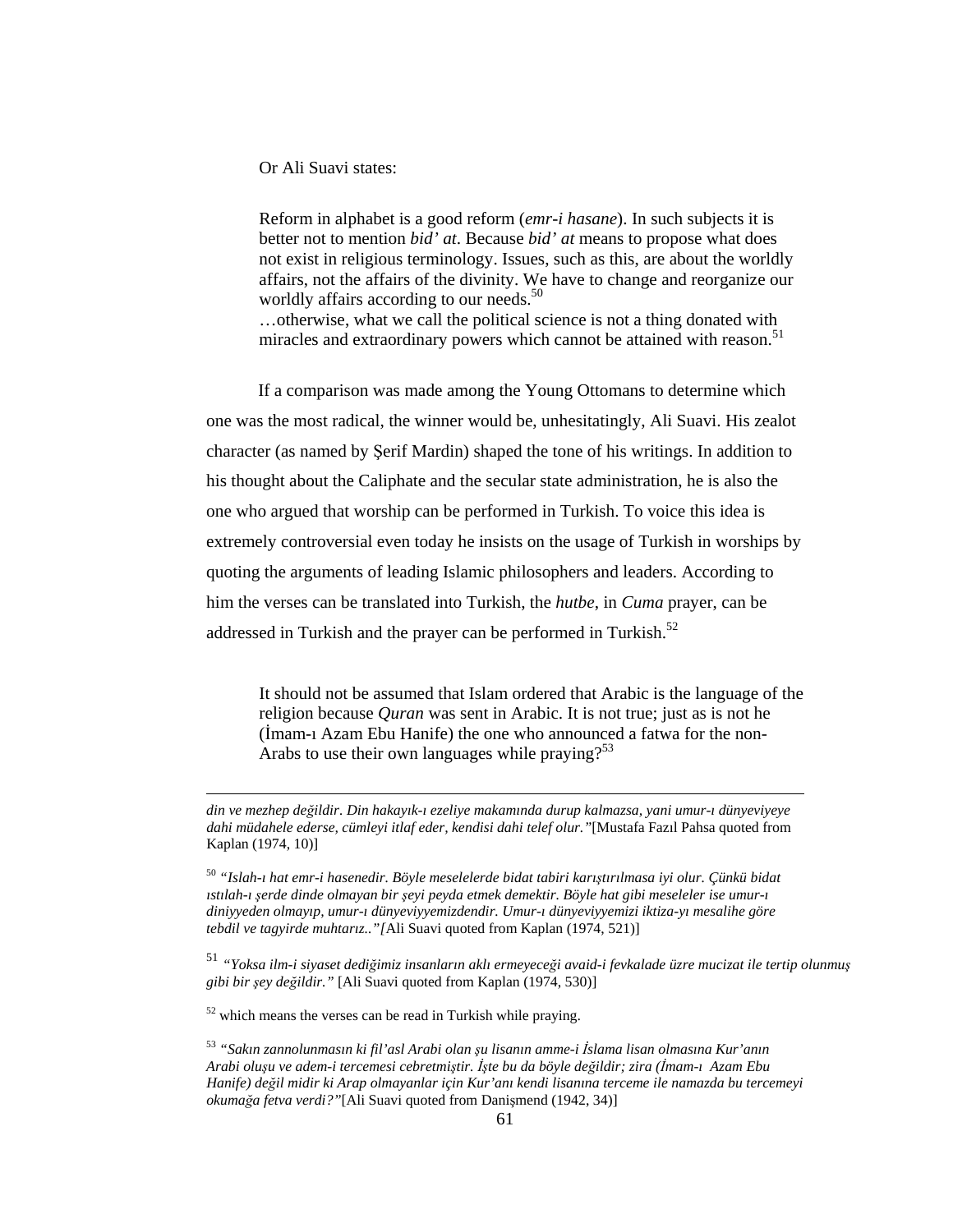So if this is the case, why are our people forced to read Arabic version of the commentary on Quran like Khadi Celaleyn and Ebu-suud? How will we mean this? Do you say it is tradition? Do you say, because they do not have a Turkish version of the commentary on Quran, they read the Arabic version? It is wrong, because there are Turkish versions. $54$ 

 What all above meant for the people of the Ottoman Empire is clear. The mentality shaped by morality and religion was forced to change; the social structure shaped according to traditions was shaken. The mentality, proposed by the Young Ottomans, leads the hesitation for the people about the things which they know and believe as the truth.

# **Nationalism:**

 $\overline{a}$ 

 Most of this section will be shaped by the thoughts of Namık Kemal about Turkish (even if he prefers to say Ottomanism) nationalism. H was a sincere Ottomanist, however his followers accept him as one of the founders of Turkish nationalism. In this part the dilemma of the Young Ottomans that they faced while they were trying to offer a nation building project, will be discussed but firstly it is necessary to understand the ideas of Namık Kemal about nationalism and the motherland (*Vatan*).

 As is mentioned in the third chapter, the motherland meant for an Ottoman subject, the place where he was born. He was characterized by the people of another region according to his birthplace (*memleket*). He, also, felt himself as stranger outside of his own place. Turkish folk music is full of such feelings one feels when he is out of his town. However this was for the micro lives. In the big picture, for a Muslim, the world is divided into two sectors: one is the land of Islam (*dar-u'l Islam*) and the rest is the land of infidels (*dar-u'l Harp*). But the owner of both is God. What Muslims are expected to do is the Islamisation of the land of infidels.

<sup>54</sup> *"Hal böyle iken yine halkımızın camilerde medreselerde Kadı ve Celaleyn ve Ebusuud gibi Arabi Tefsir okumaları ne içindir? Buna ne mana verece*ğ*iz? Görenek mi dersiniz? Bu görenek ne içindir derim? Türkçede tefsir yok onun için Arapçadan okuyorlar mı dersiniz? Yanlı*ş*tır. Zira Türkçe tefsirlerimiz var."* [Ali Suavi quoted from Kaplan (1974, 516)]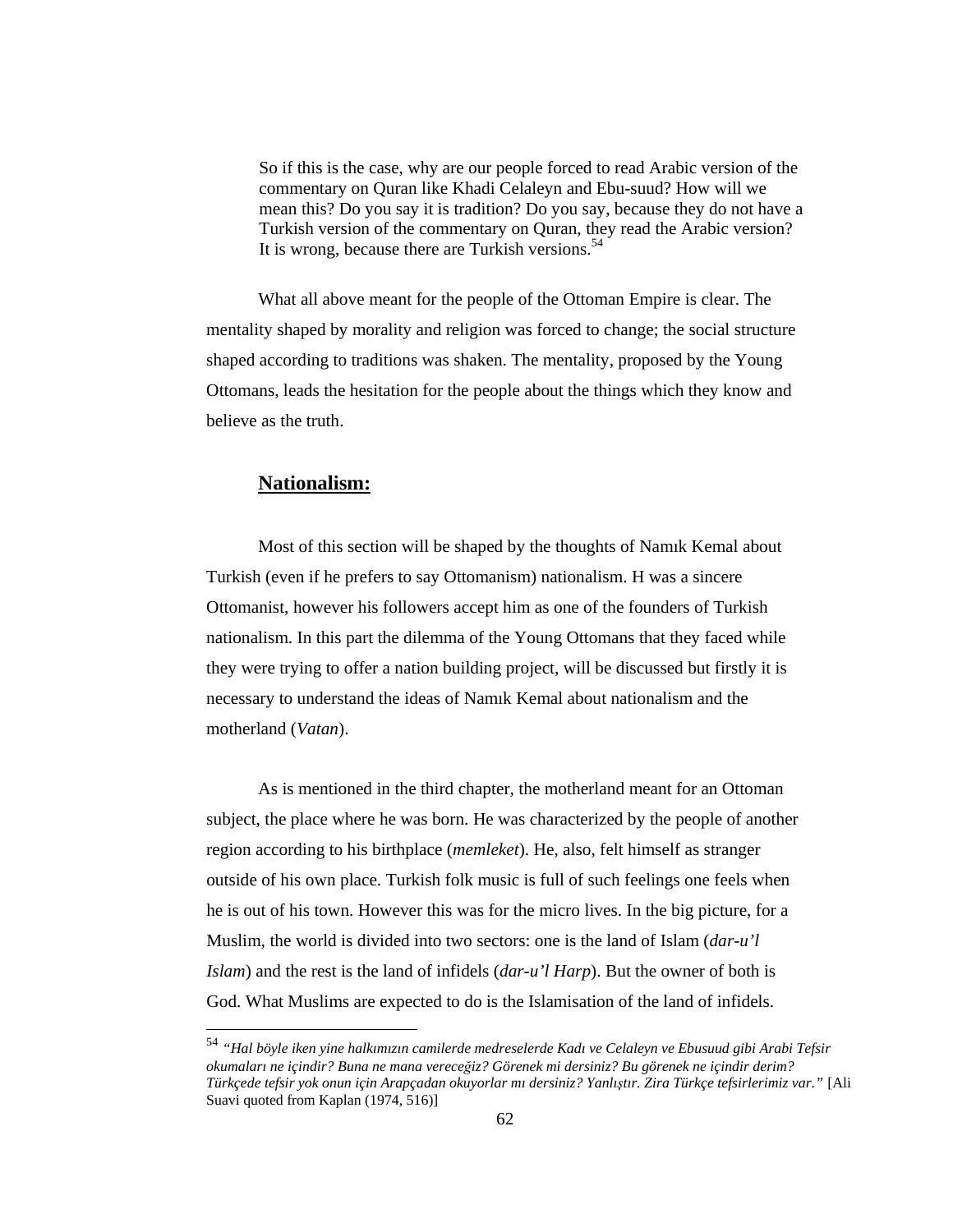Namely, for a Muslim there cannot be a concrete, predetermined place which is encircled with boundaries. In Ottoman reality, like other Islamic states, first (micro) was for the subjects, the realization of the second one was transferred to the state by the Muslim subjects while delivering the suzerainty right.

 In micro level, there was no need for sharing the same goals among neighbor villages or towns. Everyone was allowed to live on his own land and any interference was forbidden by the state. The borderline of the "motherland", for those people, starts and finishes within their birthplace. Of course, such an understanding cannot be accepted by the modern nation state which Namık Kemal had in mind.

 For this reason, he had to challenge both micro and macro understanding. In micro level, he tried to create a motherland vision for the subjects of the Empire. This was an attempt of enlargement which goes beyond the "motherland" vision of the traditional perspective. He offered a motherland which refers to the lands of the Ottoman Empire. He addressed all the people, disregarding their compartmental position, in millet system, to gather under the flag of the state and defend their motherland. The main tone of his plays and poems was the praise of the nation and motherland.

 In the macro level, an opposite attempt was made by Namık Kemal which can be called the constraining attempt. According to this vision, the state is proposed to concentrate on the land and people within its borders. It has to improve the prosperity of the Ottoman nation. Namık Kemal tried to limit the tendency of the Ottoman administration, towards keeping the interest of the Muslims all around the world as the preserver of faith. In this respect, it is interesting to note that the Young Ottomans did not have any writings which criticized the assault of the Western countries against the Muslim lands. Ziya Pasha even appreciated the British Empire for her annexation of India thanks to her patience and effort in the way of progress.

63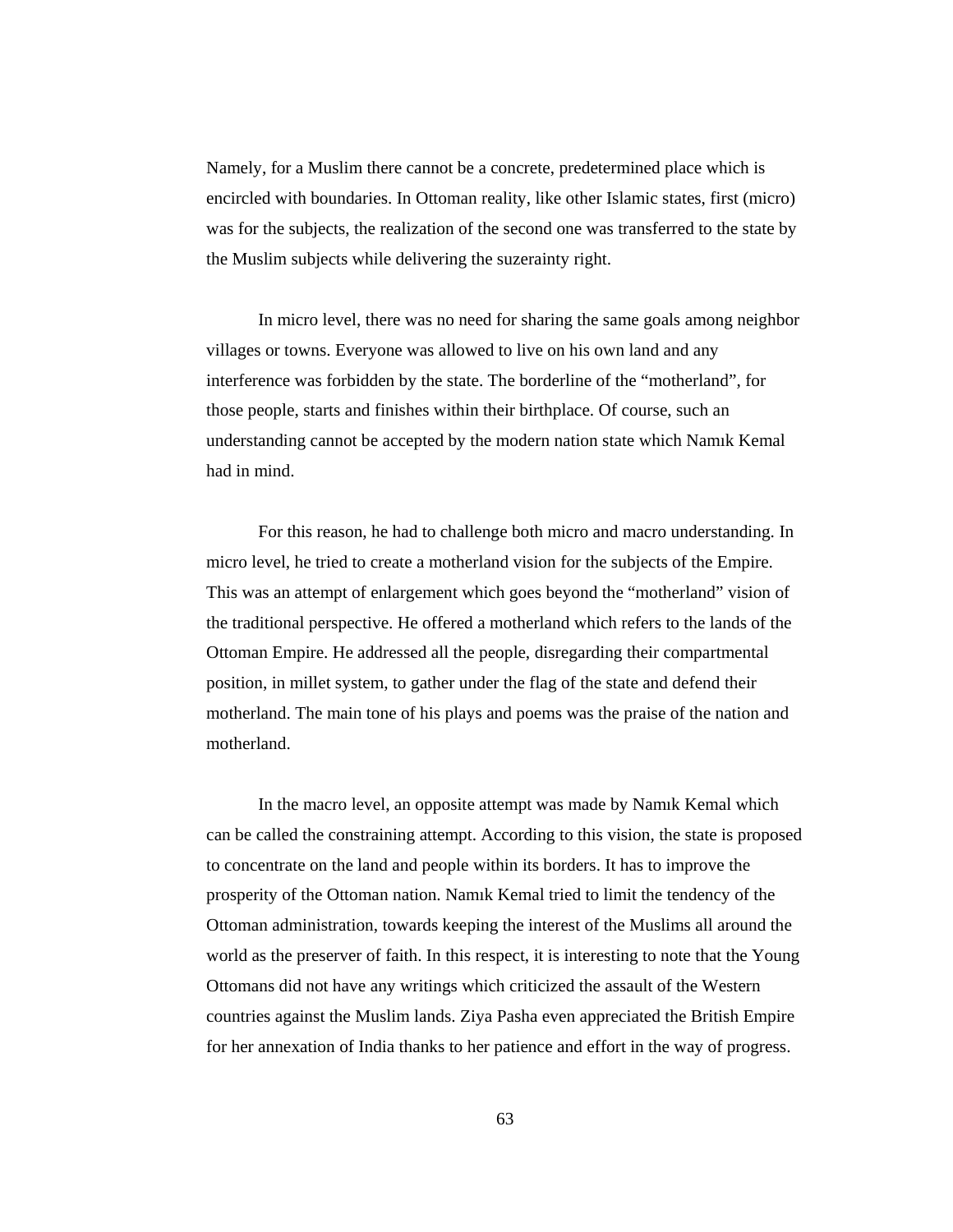[Hürriyet, N.40 quoted from Kaplan  $(1978, 101)$ ]<sup>55</sup>. Besides, the state is, also, proposed to apply same law for the subjects irrespective of their religion and sect.

 The subjects, now citizens, of the Empire were called to gather under the flag of the Ottoman Empire and work for the prosperity of their nation. The glory and harmony of the Ottoman society was praised by the Young Ottomans, namely a nation living in the motherland for the same goals.

 Up to this point everything is proper for a classic nation building. Namely what they tried to do is Ottoman nationalism. But the ideas borrowed from the West and their confused consciousness did not let them create a nation and motherland on which all of the Ottoman millets desired to live. In Western nation states the centralization and modernization forced the people of the countries to use official language, sometimes believe official religion, and obey the rule of the central authority. When the Young Ottomans borrowed the idea of the Western thinkers about freedom, monarchy, nationalism and modernity, such applications would inevitably, come after. Of course these requirements intensified their confusion and while they tried to announce Ottomanism, they offered the Turkish as a common language and the Turks as the glorious.

 If we turn back to the discussion mentioned at the beginning, the Young Ottomans realized the necessity of creating a nation from the communal structure of the Ottoman Empire. They accepted the national state model of the West as the ideal and tried to determine the main determinants of being a nation. In this respect, Ottomanism was a political nationalism project. It is absolutely an "imagined" nation<sup>56</sup> which was tried to be created by the Young Ottomans<sup>57</sup>. Because, as is

<sup>&</sup>lt;sup>55</sup> Ali Suavi's criticism about the Khive Khanate should have to be stated but it should be remembered that the interest of Ali Suavi towards this country was about their nationality not religion.

<sup>&</sup>lt;sup>56</sup> It was the expression used by Benedict Anderson; (1991)

 $57$  The same process had been seen in the Habsburg Empire. As an Empire including many ethnic communities, it tried to create a vision for its subject in the way of creating a nation.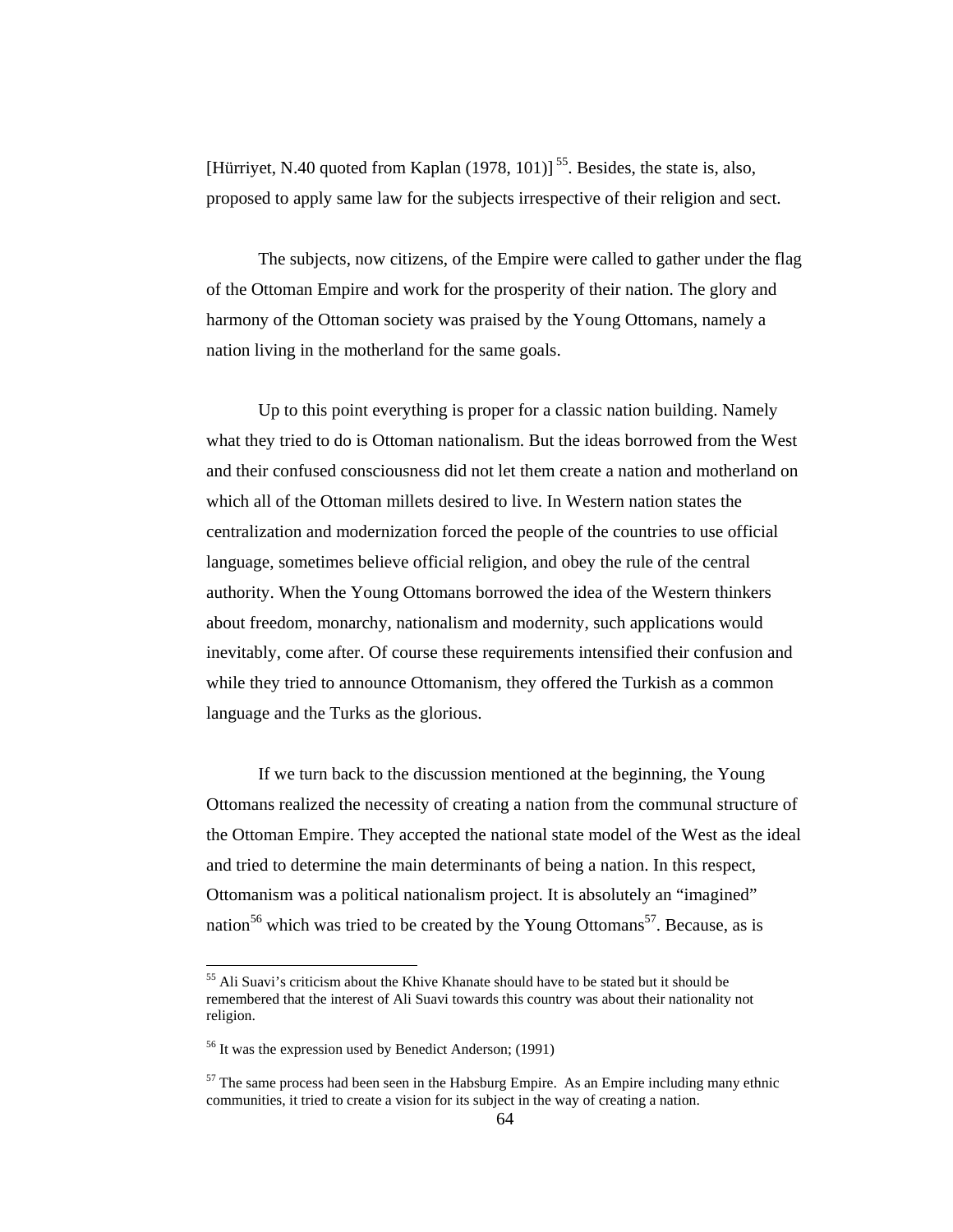stated in Chapter III, Ottomanism had never referred to an identity of any *millet*  within the Empire. It was the identity of the rulers. Expanding the scope of this identity and making it the identity of the Ottoman people, firstly, required a change in its meaning. In fact, the goal of the rulers, for some time<sup>58</sup>, was to gather all of the subjects under the name of Ottoman. The Young Ottomans accepted the model of the *Tanzimat* and used the expression "*Osmanlı milleti*" to refer the citizens of the Ottoman Empire in their writings.

 In the second step, a common language must be put aside for the citizens of the Empire in order that they could communicate with the state and other citizens. The classical Ottoman language was not suitable for this purpose. A more simple language should be used for official writings and education. There was an attempt for the name of using simple language before Tanzimat; it was in the first official newspaper, *Takvim-i Vakayi*, published under the reign of Mahmud II. The language used in this newspaper was, relatively, simpler.<sup>59</sup> Also the Young Ottomans tried to use a simple language in order to be able reach their readers easily. But this is not a simple marketing tactic, they insisted on the usage of a simple and common language for official writings, education and daily communication. They tried to integrate the subjects of the Empire both politically and socially.

 However, their confused consciousness, mentioned above, and the peculiar situation of the Empire did not let them offer clear proposals. First of all, the identity of the Ottoman became very wide when it is used for the entire range of subject. Even the Turks hesitated to be named as Ottomans. To be clearer, the Young Ottomans were in lack of a subject which can be called Ottoman. However they needed one to build a nation so they emphasized the Turks to name the nation they

<sup>58</sup> Begining with the Tanzimat

 $59$  It should be stated that the newspaper was not published only in Turkish, but the copies in different languages of the communities of the Empire, such as Arabic, language of Armenians..etc. were also printed and circulated. This shows that , in that time, the Otoman state was far from a nation building project.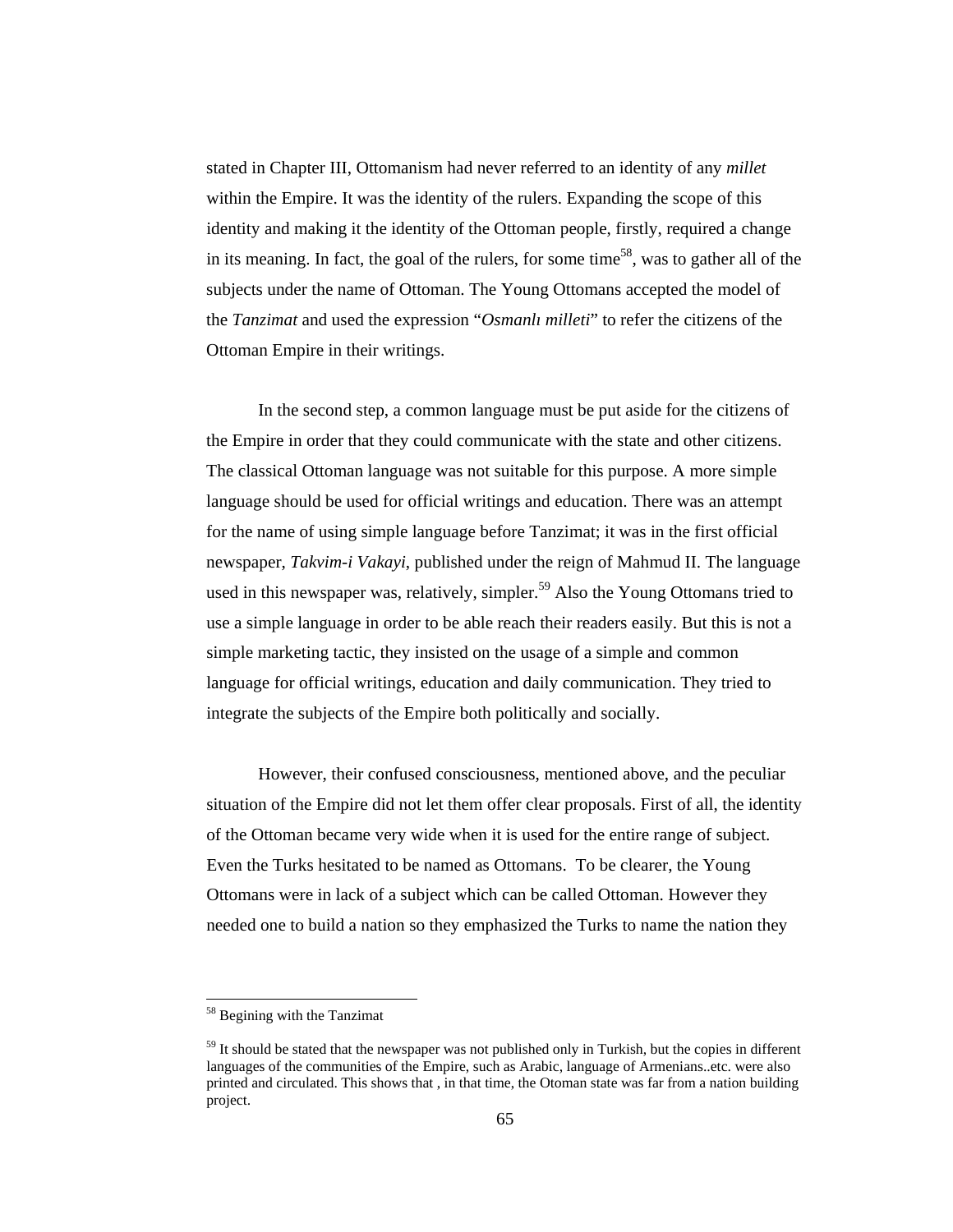tried to create. "Among the Ottoman community Turks, thanks to their glorious talent, features and population, earn the prior status."<sup>60</sup>

 Their emphasis on Turks caused some hesitation about their Ottomanism vision. However apart from this, the ideology of nationalism among ethnic communities of the Empire revealed a different conclusion. Mutual emphasis on ethnic identity (even the real intention of the Young Ottomans was Ottomanism) accelerated the process.<sup>61</sup>

 In conclusion we have to state, once again, that the Young Ottomans were sincere Ottomanist. The process described above was totally different from the ideal in their mind. They always worked for the unity of the Ottoman state and society. They did not intentionally emphasize Turks and Turkish in order to construct a Turkish nationalism. However their open-ended claims let the proponents of different ideologies of the following generations interpret them differently. Following two quotations are illuminative to show the repercussions of their thoughts on the following generations:

 Kemal's most important and glorious inheritance is the love of the motherland, it was once a moral love, and with the appearance of him it became this-worldly (Tarhan 1955, 105)

We commemorate him (Namık Kemal) because he is one of the first showing us the Western thought. He is the greatest ideologue of us. He is the precursor of the present. He is nationalist, patriot… (Gündüz 1955, 105)

Secularism and nationalism are two important concepts of modernization. They targeted the traditional state formations which depended on the religion (or traditions) and the glorification of the imperial center. The Ottoman Empire had always tried to avoid the disintegration of the harmony in the Empire that had rested

<sup>60</sup> *"Osmanlı camiası içinde gerek nüfus kalabalı*ğ*ı gerekse kabiliyetleri itibariyle birinci mevkide "vüsat-i havsa, itidal-i dem" tahammül ve sükunet gibi mümtaz meziyet ve sıfatlara malik bulunan Türkler i*ş*gal etmektedir."* [Namık Kemal quoted from Kaplan (1974,..229)]

<sup>61</sup> See Karpat (2001, 320)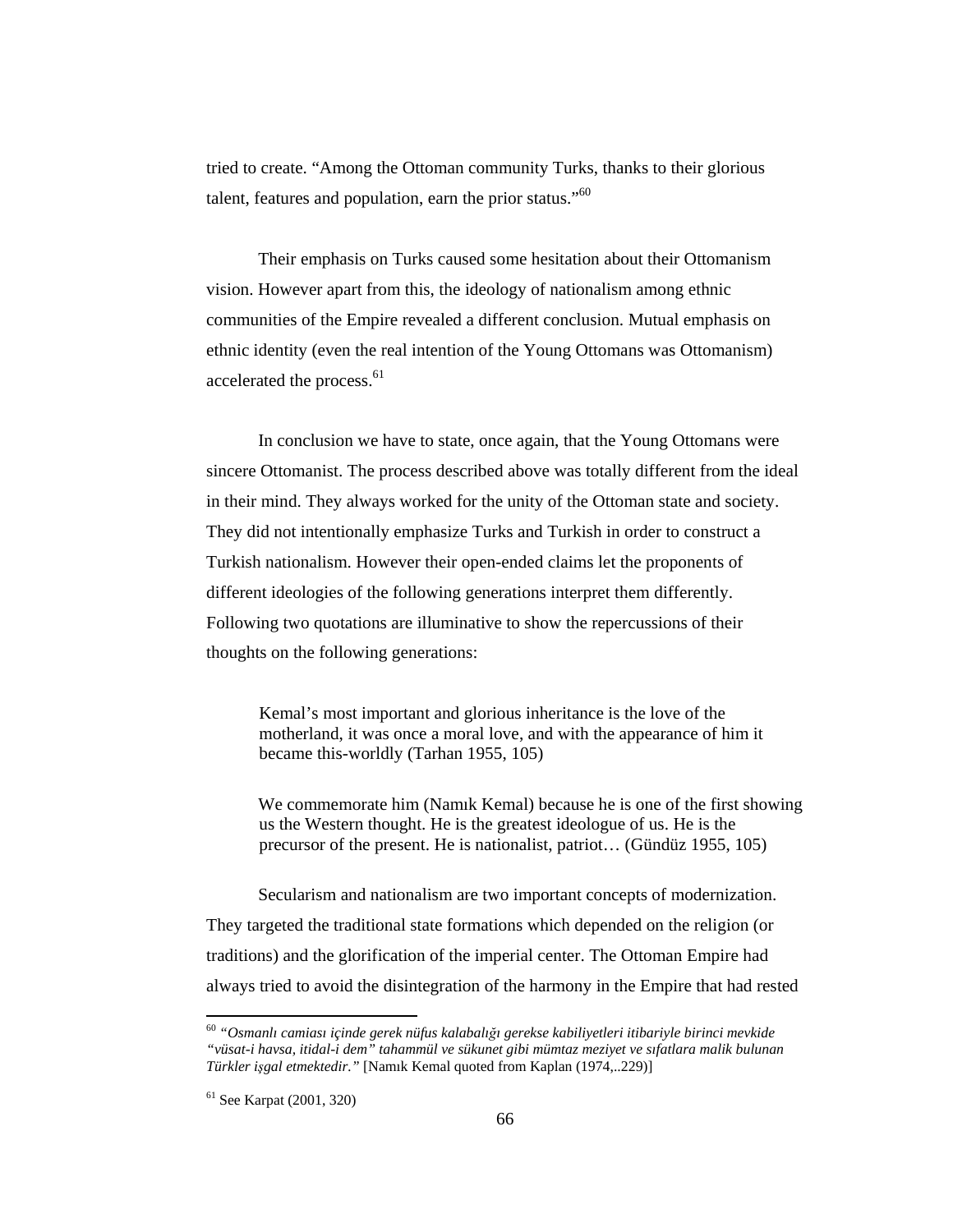on the *millet* system. The Young Ottomans also demanded the continuity of this order but the unavoidable consequences of their proposals<sup>62</sup> were in contradiction with the very basis of this idealized order. In this chapter we tried to discuss their proposals and their probable consequences. In the following chapter (which is the last chapter of the main body) the changes in the world view of the ordinary Ottoman man will be evaluated.

 $62$  we should once again repeat that they are neither the initiator nor the sole cause of the destruction of the harmony mentioned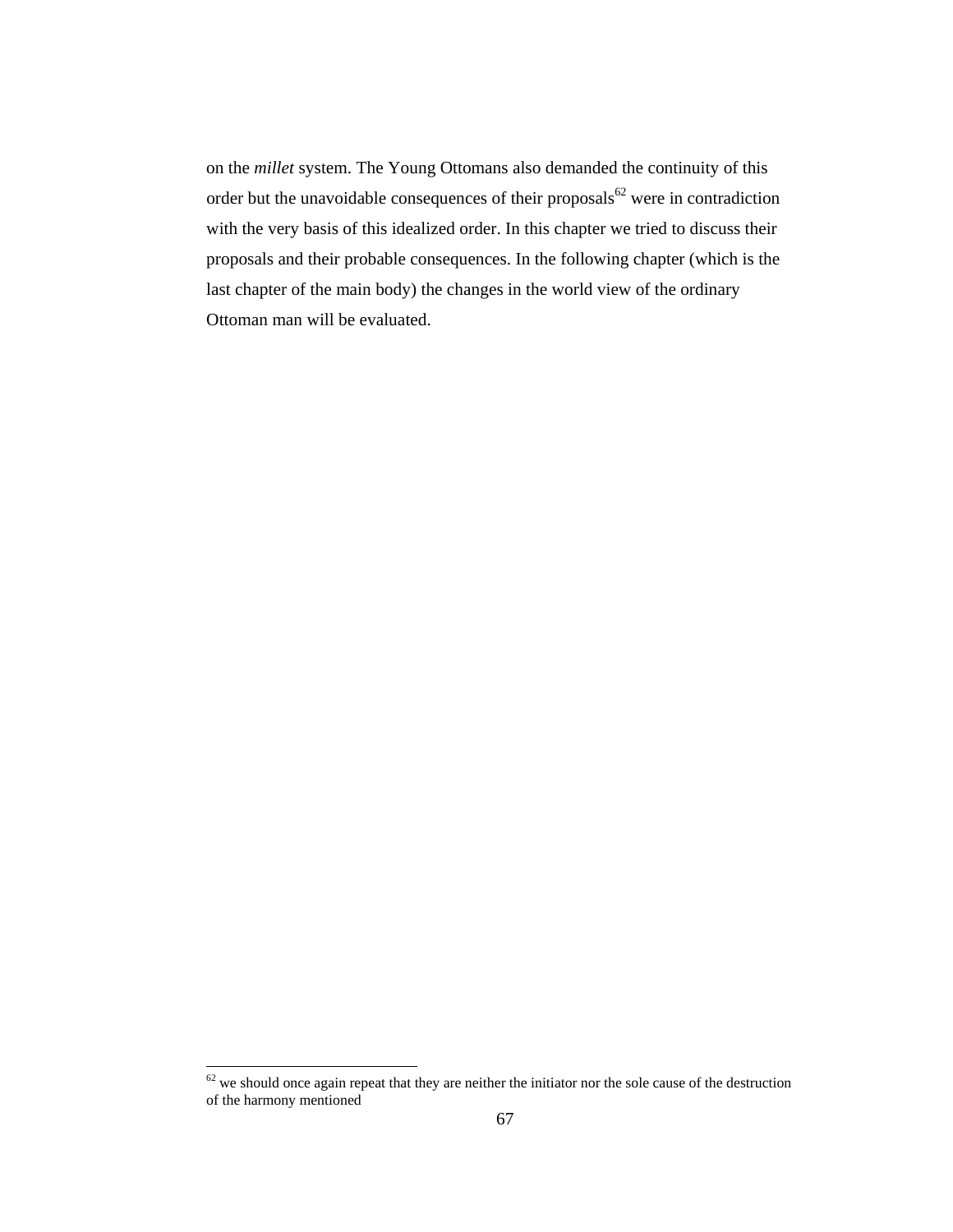## **CHAPTER 6. THE MENTALITY OF THE ORDINARY MAN**

 In this chapter the most elaborate dimension of the mentality transformation will be handled: the transformation of mentality of the ordinary man who felt the effects of the changing environment deeply, the deep effect of modernization in beliefs and perspective. His understanding of time, space, economics and this-world was forced to change. He had to find ways to survive under the new conditions. In this respect the deviation from the morality set by the traditional doctrines was most observed in this dimension. Namely, the mentality followed a different way to position itself in new conditions. Besides, because the morality of the traditional order did not disappear swiftly, the most dramatic bifurcation<sup>63</sup> emerged in the lives of the ordinary man; while he tried to or pretended to obey the traditional order, he adopted new rules in his life in order to continue his livelihood.

 The thoughts of the Young Ottomans were, actually, the reflection of this dilemma in intellectual level; they were the voice of the Ottoman subjects who tried to redefine their position. In fact their emphasis on the concept of individual was an exit from this dilemma. The individual, enhanced with reason and ability to comprehend the law of nature, could show enough resistance to the difficulties of the new conditions. In this respect, their conception of individual is not only important at the political level; the economic dimension of it should be kept in mind. The enthusiastic and selfish human being has been the main actor of modernization process, and the Young Ottomans showed that they well understood the importance of this concept.

 As is mentioned above, the individual is enhanced with reason and ability to understand the law of nature. Namık Kemal stated that the human dominates the world with reason. Because he has the ability to understand the law of nature and can attain the knowledge of the Truth with reason, he can dominate the world.<sup>64</sup> If

<sup>&</sup>lt;sup>63</sup> More dramatic than the bifurcation of Tanzimat as expressed by Berkes.

<sup>64</sup> See Hikmet-i Hukuk quoted from Kaplan (1974, 207)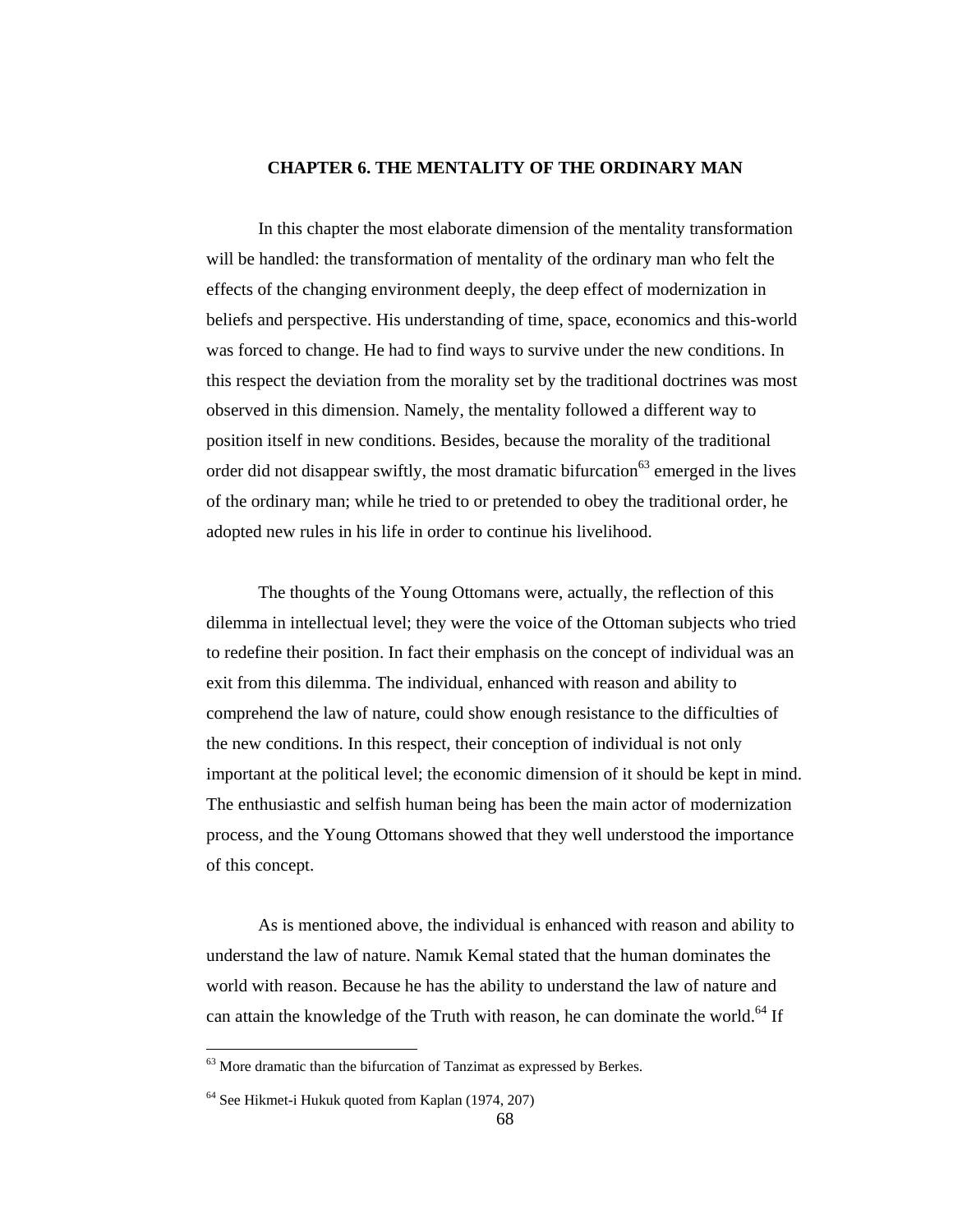this argument is analyzed carefully, it can be understood that it will lead to an understanding that the Truth belongs to this world, not to the eternal world as expressed by the Islamic doctrine. So the effort must be searching it in this world. Namely, like Protestant belief, the eternal happiness can be gained through this world.<sup>65</sup> Then isn't it reasonable to work for this world? The answer of Namik Kemal to this question is a clear "Yes":

 Although human is a mortal being he has to work as if he is immortal. Otherwise, if everyone concentrates on only his time of existence in this world and everyone arranges his effort according this time, humanity can not last. There is a *kalenderane*<sup>66</sup> mentality which claims that everything is done by God only, labor and effort are all useless. Whereas, in this world the property is accumulated, and this occurs as a consequence of work. In order to guarantee the future, it should be earned twice but spent once. $67$ 

 The achievement of such an understanding among Ottoman identities would need a big shift in their economic mentality. In every traditional society, subsistence-minded economic understanding had been dominant. In the Ottoman and the Islamic understanding, because the owner of the property is god and he gives *rızk* to his kuls according to measure he predetermined, the result of the endeavor can not be foreseen by anyone. In *tevekkül* understanding, the final decision is expected from God for the result of the human endeavor.

Besides, the accumulation was accepted as a bad habit by society; spending money for almsgiving, founding pious endowment, organizing feasts…etc. were the

<sup>&</sup>lt;sup>65</sup> In this respect, it is meaningful that Ali Suavi was called as "Protestant Suavi" by the Istanbul newspapers. (Atay 1954, 104)

<sup>66</sup> the expresion '*kalenderane*' used for the people who almost cut his material bonds with this world. They drink wine and establish loose connections with daily life. It can not be used for all members of heteredox beliefs in the Ottoman society. However Namık Kemal's tone implies that the expression also involves the orders who prefer an "ascetic" life style

<sup>67</sup> *"*İ*nsan fani oldu*ğ*u halde yine ebedi hayata mahzar olacak gibi çalı*ş*malıdır. Yoksa herkes sayini müddeti hayatı nispetiyle tahdit ederse ömrü daimi olan insaniyet baka bulamaz. Bizde kalenderane bir zihniyet vardır; her ne yaparsa Allah yapar; emekler saiyler hep beyhudedir, diyorlar. Halbuki dünyada mal ıtlak olunur ne varsa hepsi çalı*ş*mak ile vücuda gelir. Müstakbeldeki hali emniyet altına almak iki kazanıp bir yemekle mümkün olur."[* Say, quoted from Özön, M. Nihat, (1938, 221)]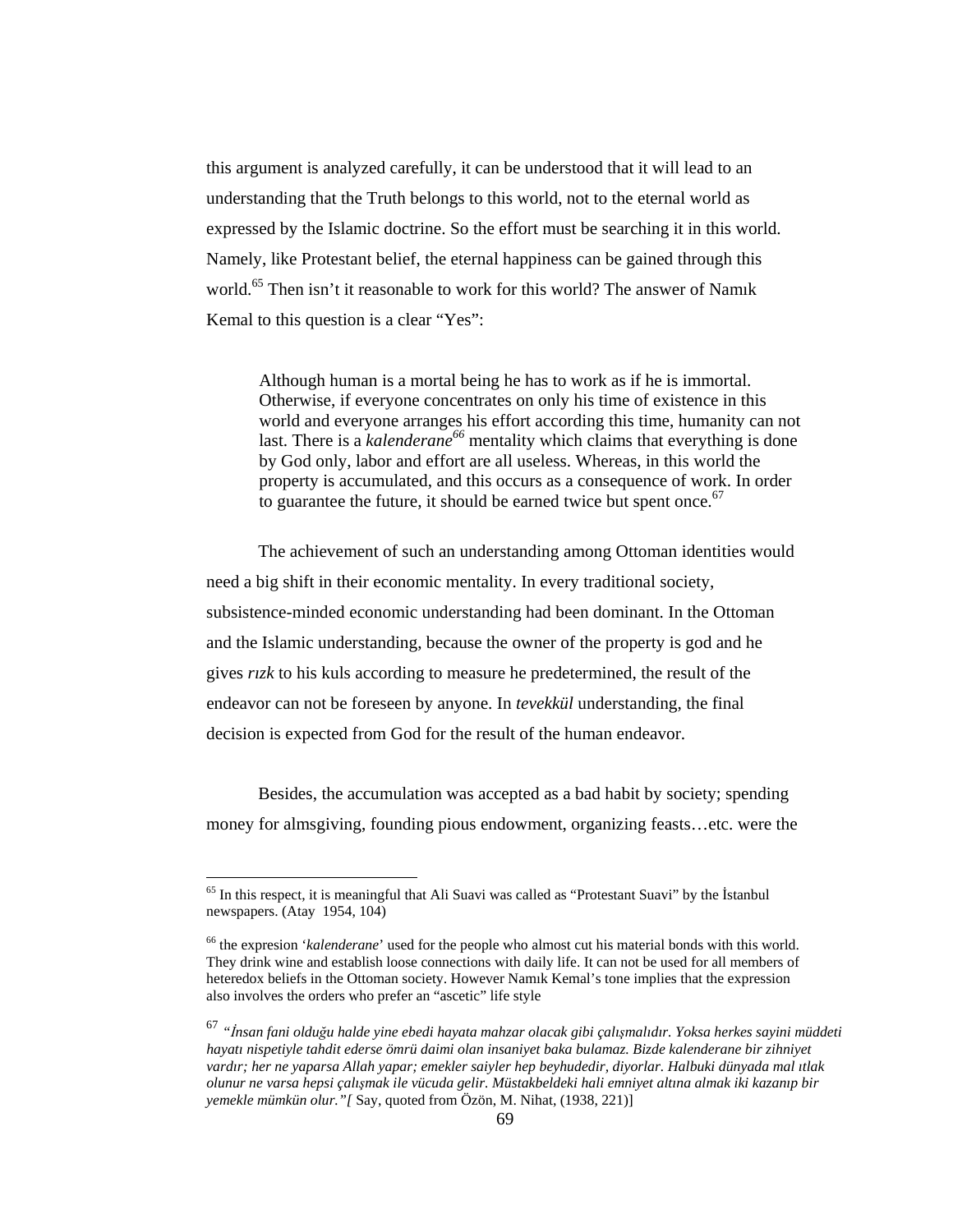signs of welfare, not the money one holds. Shortly what is important for such societies was not production but consumption.

Such an atmosphere, normally, led to a bohemian life style which the Young Ottomans could not accept. The humble, passive human had to be turned into a furious and energetic one who has ideals about this world and one who is enthusiastic to have the richness of this-world. However, firstly, the human must be reminded that he has will to act and he can control his own action:

I do not care even if I am told that I have no freewill and what I know as freewill is only the result of some successive occasions. Since I definitely know I am free to write or not to write these lines when I get the pencil in my hand and do not feel any outside effect determining my intention about writing, I, of course, know I am free. $68$ 

Namely, the control of the human act is taken from God and given to human himself, so human is given two certificates by the Young Ottomans, first understanding that praises the labor for this world, second the freewill. Thanks to these two certificates human could be braver, reasonable, he could make analytic projections and will try to realize his very existence in this world. In fact what the Young Ottomans tried to do was imposing the Ottoman subjects self-confidence. They lamented the sluggish type imposed by the religious orders. In this respect, the basic characters of Namık Kemal's plays and novels are furious, energetic and selfconfident.

What do we have in our hand? Are not they totally a mind and a heart from a piece of meat and a few drops of blood? But what did we do with this mind and heart? What are we still doing? We gathered a few pieces of wood and built a ship, put some trees on it and attached a piece of linen to these trees. Thanks to these, we can travel all around the world and dominate the earth. Air brings what power it has; winds from that side uproots the trees,

<sup>68</sup> *"bana istenildi*ğ*i kadar sende fi-nefs-il emr ihtiyar yoktur.* İ*htiyar zannetti*ğ*in ahval birbirini takip ederek gelmekte olan bir takım esbabın netayicinden ibarettir denilsin dursun. Ben madem ki kalemi elime aldı*ğ*ım zaman* ş*u satırları yazmakta veya yazmamakta muhtar oldu*ğ*umu ilmel-yakin, aynelyakin biliyordum ve bana yazmayı istemekte veya istememekte hariçten hiçbir sebebin tesir eyledi*ğ*ini göremiyorum, elbette kendimi muhtar bilirim."* [Namık Kemal, Hukuk, quoted from Özön (1938, 63)]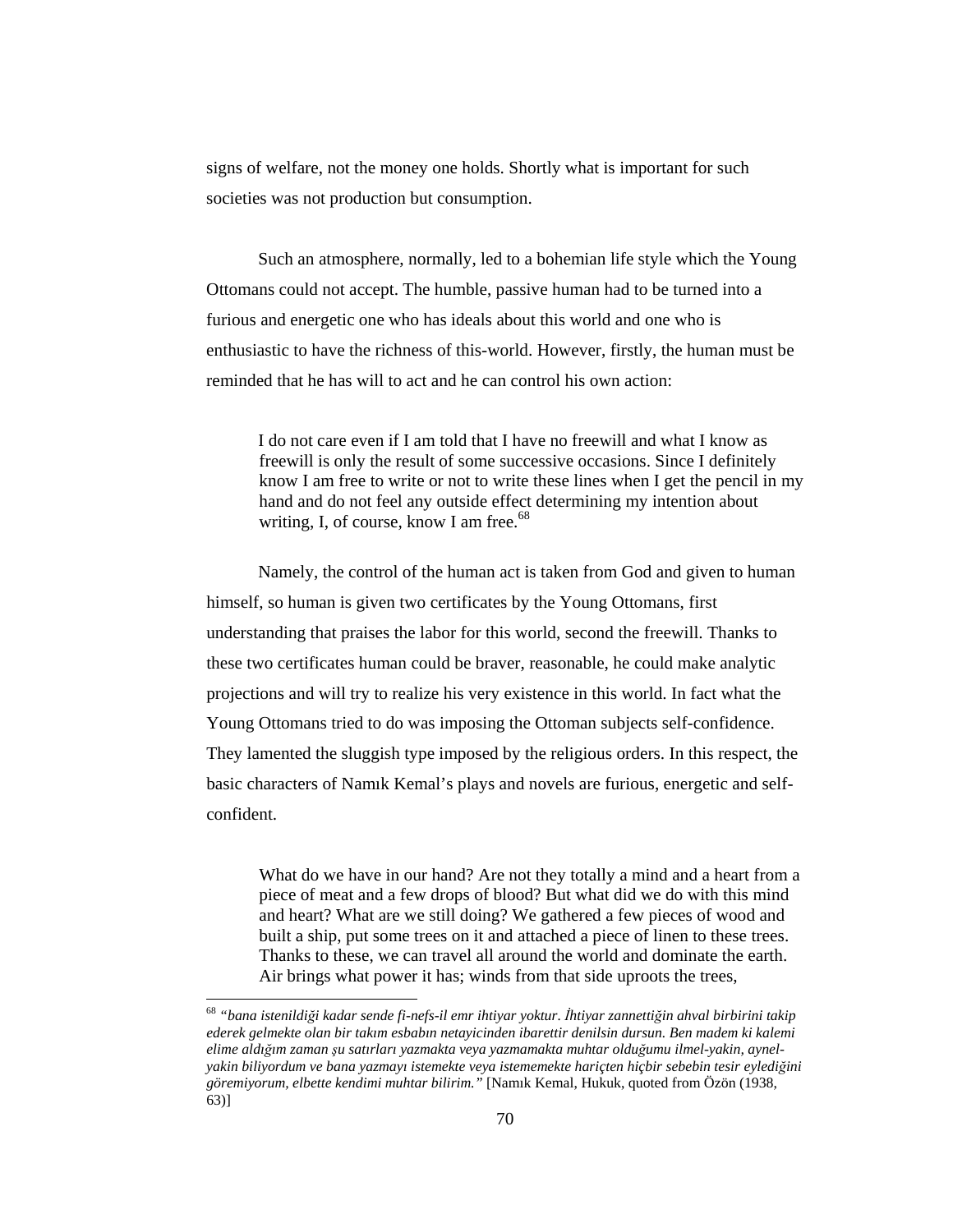collapses the hills to each others; air drags the sea, mixes the deep of the seas and reveals the stones of the bottom of the seas to the surface. It seems as if it will swallow everything on its way but we, still, challenge it with those trees and linen. We struggle again and again; wind gets tired but human does not. He demands another storm, another enemy to challenge.<sup>69</sup>

What is expressed in this quotation is the next phase of the human who takes the control of his action; fighting with the blockades on the way of progress. In western progress, first step was the emancipation of the human from the traditional and ancient bonds. He had been given an identity as an individual. Then the hegemony of the religion on knowledge abolished. Thanks to this achievement, the ordinary man (layman) realized the truth and forced the dogmas. Every progress increased the self-confidence of the humanity. Human with reason, as the main actor in this progress was praised and it is expressed that human can learn and know everything with reason. If he can learn and know he can also control and dominate it. Namely mental achievement should be completed with physical one. Shortly, the nature, which is both a laboratory and obstacle for the human progress should be controlled by humanity. As seen above, Namık Kemal does not draw a different picture. He praises the achievement of humanity against natural obstacles and labels nature as the enemy. "In the countries, called civilized, humanity almost totally dominates the nature."<sup>70</sup>

As is well known, this domination has not been an innocent control. It bears exploitation which cannot be accepted by many Eastern belief systems. However

<sup>69</sup> *"Elimizde ne var? Ne oldu*ğ*u bize meçhul bir akıl ile bir kaç lokma etten, birkaç damla kandan yapılmı*ş *bir gönül de*ğ*il mi? Ya biz o akıl ile bu kalp ile neler yapmı*ş*ız? Neler yapıyoruz? Birkaç tahtayı bir yere toplamı*ş*ız, bir tekne haline koymu*ş*uz, üzerine birkaç a*ğ*aç dikmi*ş*iz, kenarlarına birkaç ar*ş*ın bez ba*ğ*lamı*ş*ız o sayede su gibi bulundu*ğ*umuz dünyanın dört yanını tutmu*ş*, haya gibi oturdu*ğ*umuz kürenin her tarafını ihata etmi*ş *iki mehip kudretin ittifakına galip geliyoruz. Hava ne kadar kuvveti var ise meydana çıkarıyor, mesela* ş*u taraftan esiyor, a*ğ*açları kökünden söküyor, tepeleri birbirine çarpıyor, denizde ne kadar su varsa önüne katıyor; ona da kanaat etmiyor, deryanın ka'arını karı*ş*tırıyor, rast geldi*ğ*i ta*ş*ları toprakları su yüzüne çıkarıyor, bu tarafa do*ğ*ru sürüyor. Önüne her ne tesadüf ederse yutacak gibi görünür, biz yine a*ğ*aç kırıklarıyla, o bez parçalarıyla kar*ş*ısına, zıddına gidiyoruz. U*ğ*ra*ş*ıyoruz, u*ğ*ra*ş*ıyoruz; rüzgar yoruluyor,*  ş*iddetinden kuvvetinden kalıyor, insan yine yorulmuyor, bir fırtına daha istiyor, çarpı*ş*acak bir dü*ş*man bekliyor."* [Namık Kemal, Akif Bey quoted from Kaplan (1974, 428)]

<sup>70</sup> *"Memalik-i mütemeddine dedi*ğ*imiz yerlerde tabiat-ı be*ş*er baya*ğ*ı tabiat-ı aleme tahakküm etmi*ş*"* [Namık Kemal, Terakki quoted from Kaplan (1974, 199)]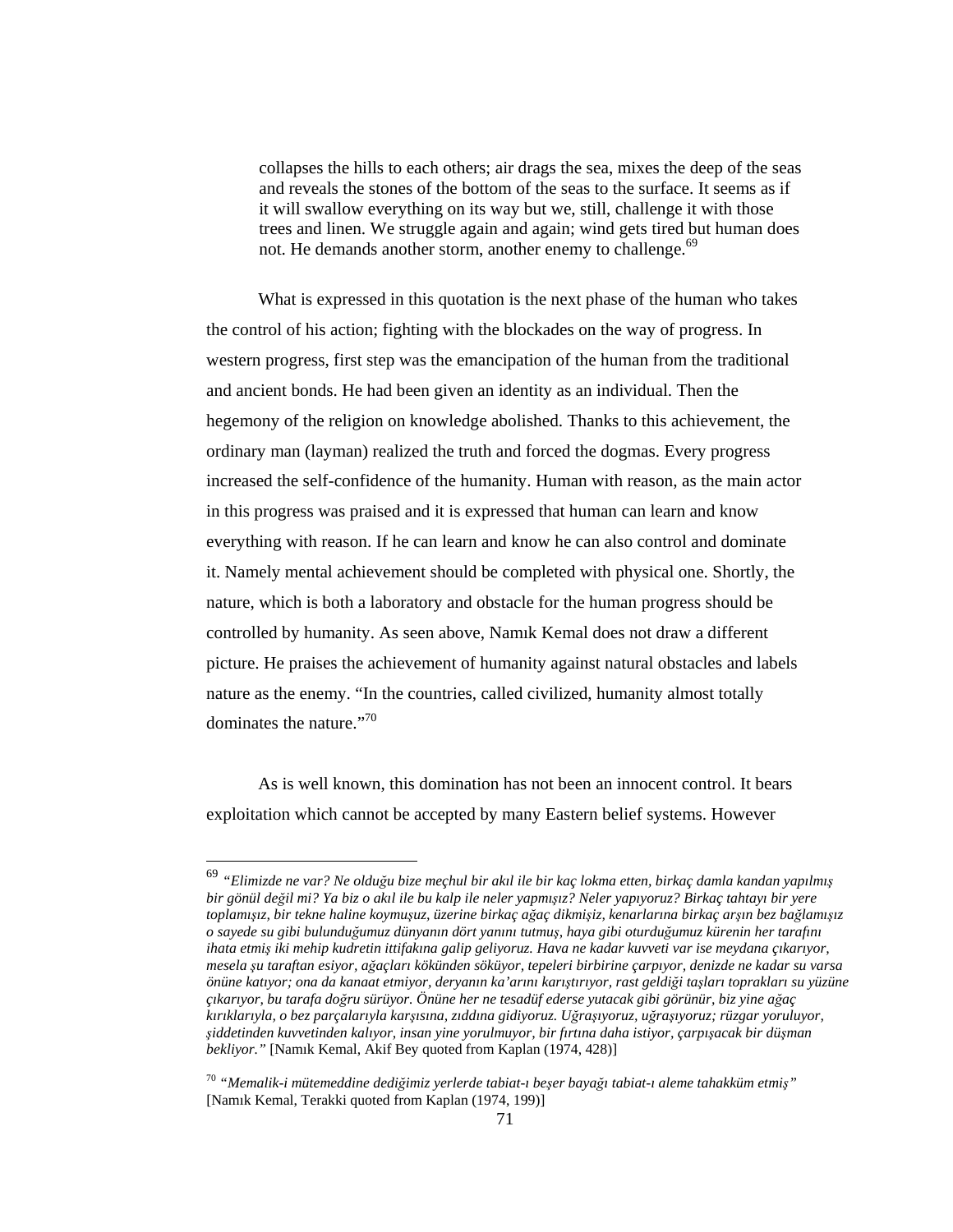this domination has always been tried to be legalized by its addition to the welfare of humanity. Frankly, the Young Ottomans did not have time to discuss the negative effects of this domination. They dealt with the result much more than the process. They demanded modernization, individualization and welfare very urgently. Isn't it Islam that orders working? So the Ottomans must also work harder. Isn't it Islam that orders Muslim be powerful? So the state should set its order to progress…etc. If the answers of such questions are given superficially who can say that they must be "No"? Actually, no one. However a thorough analysis will reveal the reality that a dramatic shift was needed for the Ottomans to accept this process.

In fact, even the result would not attract the Ottomans because of the humble life style. Just as Namık Kemal, harshly, assaulted on this mentality.

Modesty, which means satisfaction with the things one earned as a result of sufficient labor, is attributed a different meaning. When one owns a cloak and a morsel, he felt himself as the owner of an inexhaustible treasury. Also it becomes a merit to rest in his residence without doing anything. As soon as these thoughts are dominant among people it is impossible to find any surplus rebounded from the amount spent from the livelihood of anyone or any stone building from one's ancestors. $^{71}$ 

From a different perspective, this quotation summarizes the mentality of the Ottoman subjects. Because this world is the temporary residence of Muslims, extra effort is meaningless when one earns his livelihood. The buildings were also the reflection of this mentality, so they were very modest and feeble against time; timber and brick were the main materials of the buildings. Namely every object and atmosphere reminded people that this-world is temporal and extra effort is meaningless (even sin) which made people too much involved with worldly affairs.

<sup>71</sup> *"Elden gelen sa'yi fi'ile getirdikten sonra müyesser olan kisb ile iktifa demek olan kanaat ba*ş*ka manaya hamlolunmu*ş*. Bir hırka ile bir lokma nasib oldu mu, bir kenz-i layüfnaya malikiyet zehabı hasıl olarak tenperverlik peygulesinde yan gelip zevke bakmak sevap hükmünde tutuluyor...Halkta bu fikirler mevcud iken hemen hiç kimsenin çekmecesinde havayic-i zaruriyesini idare edecek miktardan ziyade ve belki o kadar para bulunabilmek ve hemen hiç kimseye ceddinden –tamir ihtiyacından vareste- bir kargir hane kalmak ihtimali yoktur."* [Namık Kemal, Terakki quoted from Kaplan (1974, 201)]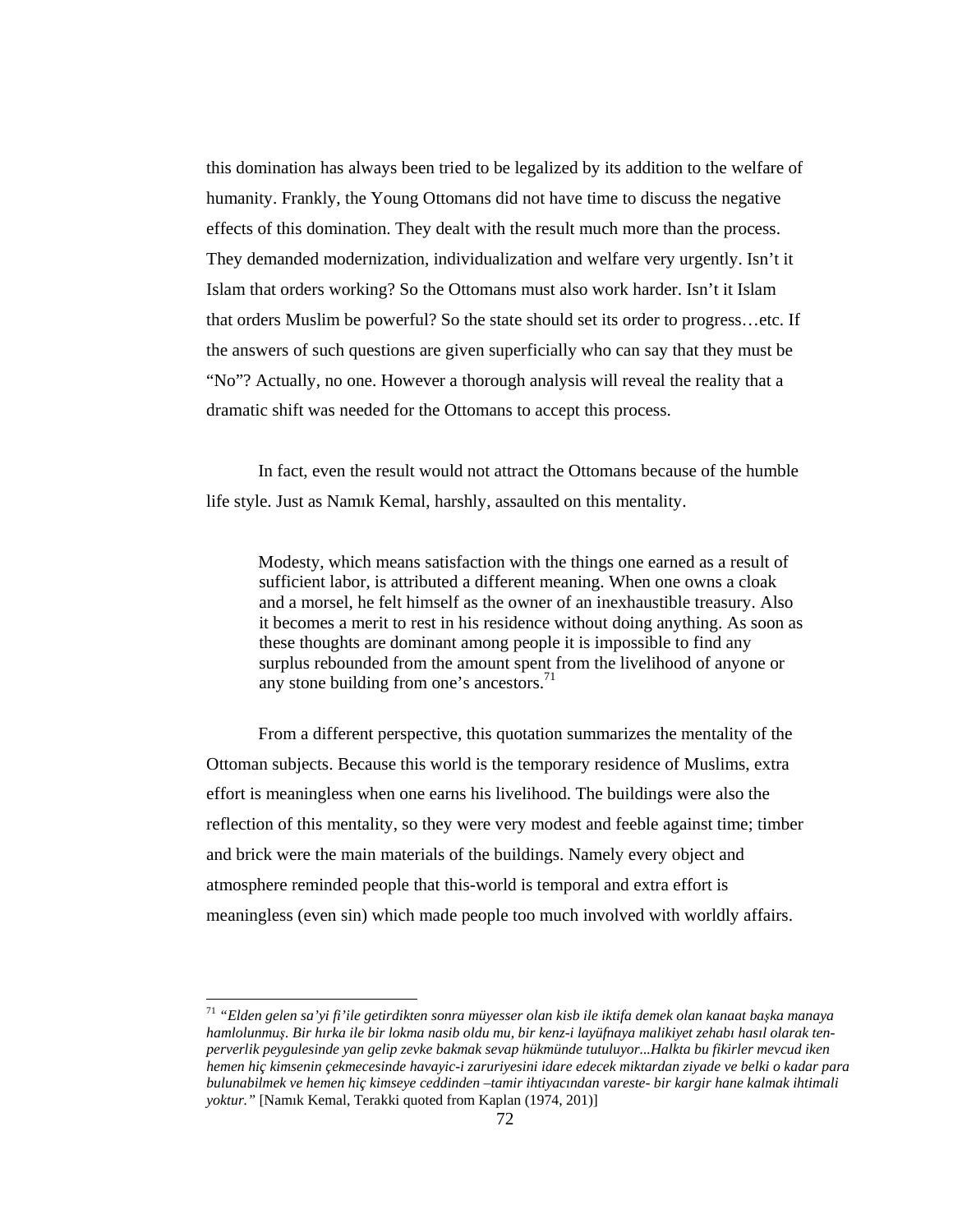Both *divan* and folk literature supported this mentality. Firstly, the subjects and objects of the *divan* literature were always abstract; the concrete issues were told with allusions and abstract metaphors. Besides the style of the literal works were accepted more important than the subject itself. The content was usually sacrificed for the sake of style. Second, both *divan* literature and folk literature dictated the mentality that extra effort for this world is meaningless. The d*ivan* literature did this by proposing extravagancy and excess entertainment. Joy, wine and luxury had been the main theme for this literature.

In folk literature there had been two main currents. The one, under the control of religious orders, used the modesty and proposed people be modest and content with what God gave them. The second currency was more "this worldly", it expressed the joy of life, natural beauties and love as its main theme. However even this tendency had never been too much "this worldly". People are recommended to enjoy this world because it is a temporary existence. It is, again, dominant in this type of folk literature that the effort devoted for this life is meaningless. Beside this, according to both currents, justice will be set in the judgment day; so it is wise to let the judgment to God prevail.

However, the Young Ottomans' effort had been for this world. Because of this, they criticized the main style of the *divan* literature and claimed that the idea or meaning is the essence of the literature.<sup>72</sup>

In our literature the meaning is sacrificed for the style that contemplation becomes excessive. It is excessive that, sometimes, it is unclear if there is an idea given.<sup>73</sup>

The concept of time is also flu in both literature and lives of the people. What is important for the people was the time they live; past was only a memory, it was

<sup>&</sup>lt;sup>72</sup>See Namik Kemal, Talim-i Edebiyat quoted from Kaplan (1974, 381)

<sup>73</sup> *"Edebiyatımızda mana sanat u*ğ*runa feda oluna geldi*ğ*inden vüs'at-i tasavvur o derece ifrata varmı*ş*tır ki, bazı kere tahayyülde eb'ad-ı mutlaka dahiliye bile kanaat olunmaz."* [Namık Kemal; Lisan-ı Osmani'nin Edebiyatı Hakkında Bazı Mülahazatı Şamildir, quoted from Kaplan (1974, 186)]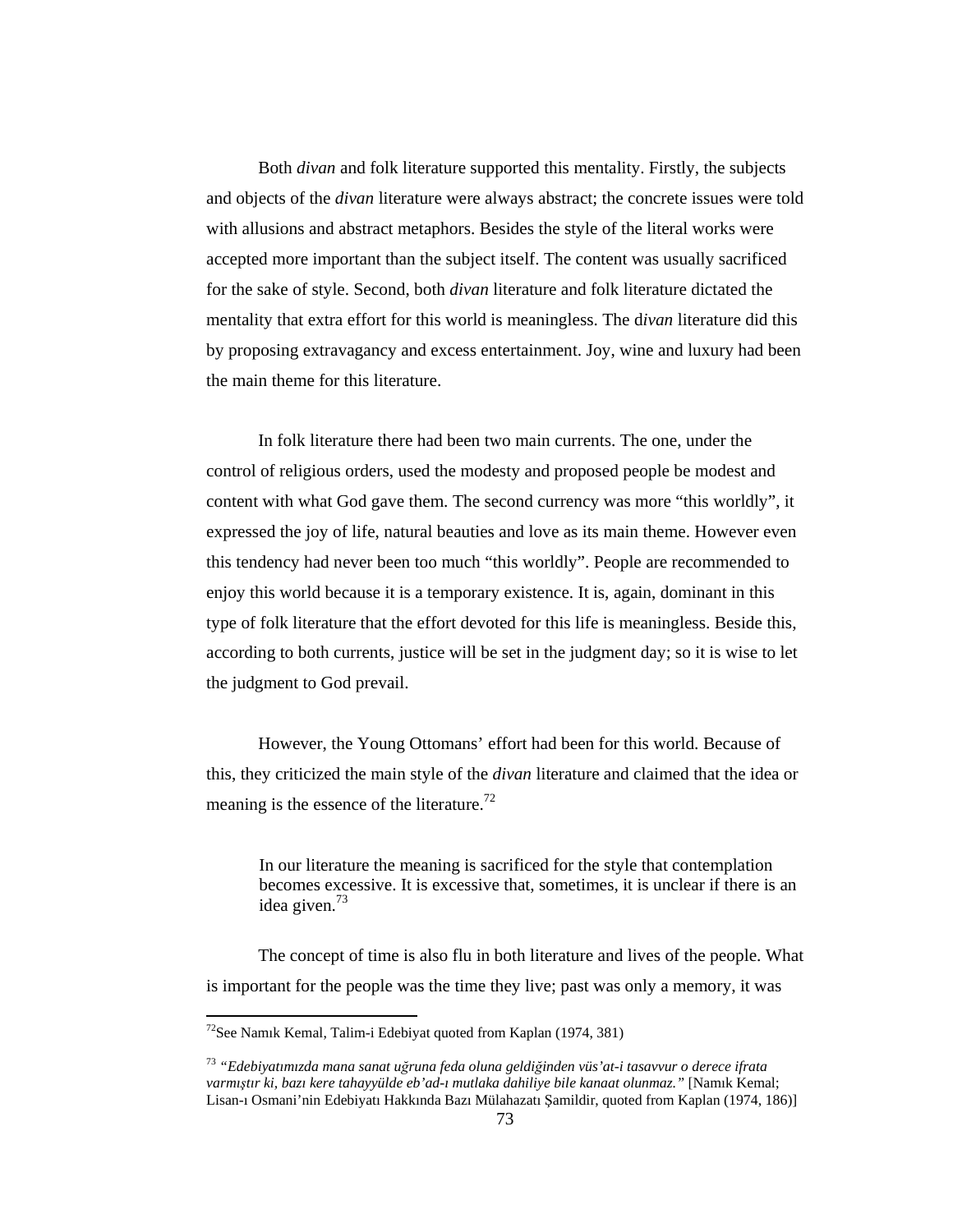remembered with stories and tales; the analysis of the past events were rare; it was even meaningless for the ordinary man. Future was unclear for the human because it can only be known to God, so making plans and projections on it meant interference of God's domain. However the modern man need to know what future may bring, and make forecasts about the future to make preparations for the probable consequences.

Let's think freely. Does not the life of the people consist only of future? What is past? A death...What is present? It is a last breath. Both for individual and societies what is the benefit of the past events even they were full of glory and happiness? And what will be left for the future event even if the present is fine.<sup>74</sup>

Shortly the advantages of the modernization are always praised by the Young Ottomans. While doing this, they criticized the mentality of the traditional order which, for them, dragged people to laziness, sluggishness and unawareness about the civilization. In this respect Namık Kemal, in '*Medeniyet*' article, compares two types of human, while one lives according to traditional order, the other enjoys the modernity:

…is the security of the man who is accustomed to eat dye-bread and sleep on the earth less comfortable than the man who eats delicious meals and sleeps in bed?...What is the superiority of the French woolen cloth over *aba* in case of warming the body?

Civilization offers people millions of gold. Does gold increase appetite? Or does it lengthen life?

 Civilization offers palaces from marble. Do such building block the death? Or do they abolish illness?

Civilization offers light in the streets at night. What is the benefit for the man wandering around on the street instead of spending time with his family after the sunset?

Civilization offers ships and trains. Why does a man need to travel up to three hundred hours and stay five to ten days on seas, when it is enough for him to have a hut and two acres of land for his livelihood?

 $\ddot{\phantom{a}}$ 

*<sup>74</sup> "Layıkıyle dü*ş*ünülsün insanın hayatı yalnız istikbalden ibaret de*ğ*il midir?Mazi nedir? Bir mevt-i ebedi. Hal nedir, bir nefes-i va-pesin. Gerek fert için gerek cemiyet için mazi mesut imi*ş ş*anlı imi*ş*, bu güne ne faydası görülür, hal rahat imi*ş*, emin imi*ş *yarına ne lütfu kalır?"* [Namık Kemal; İstikbal, quoted from Özön (1938, 46)]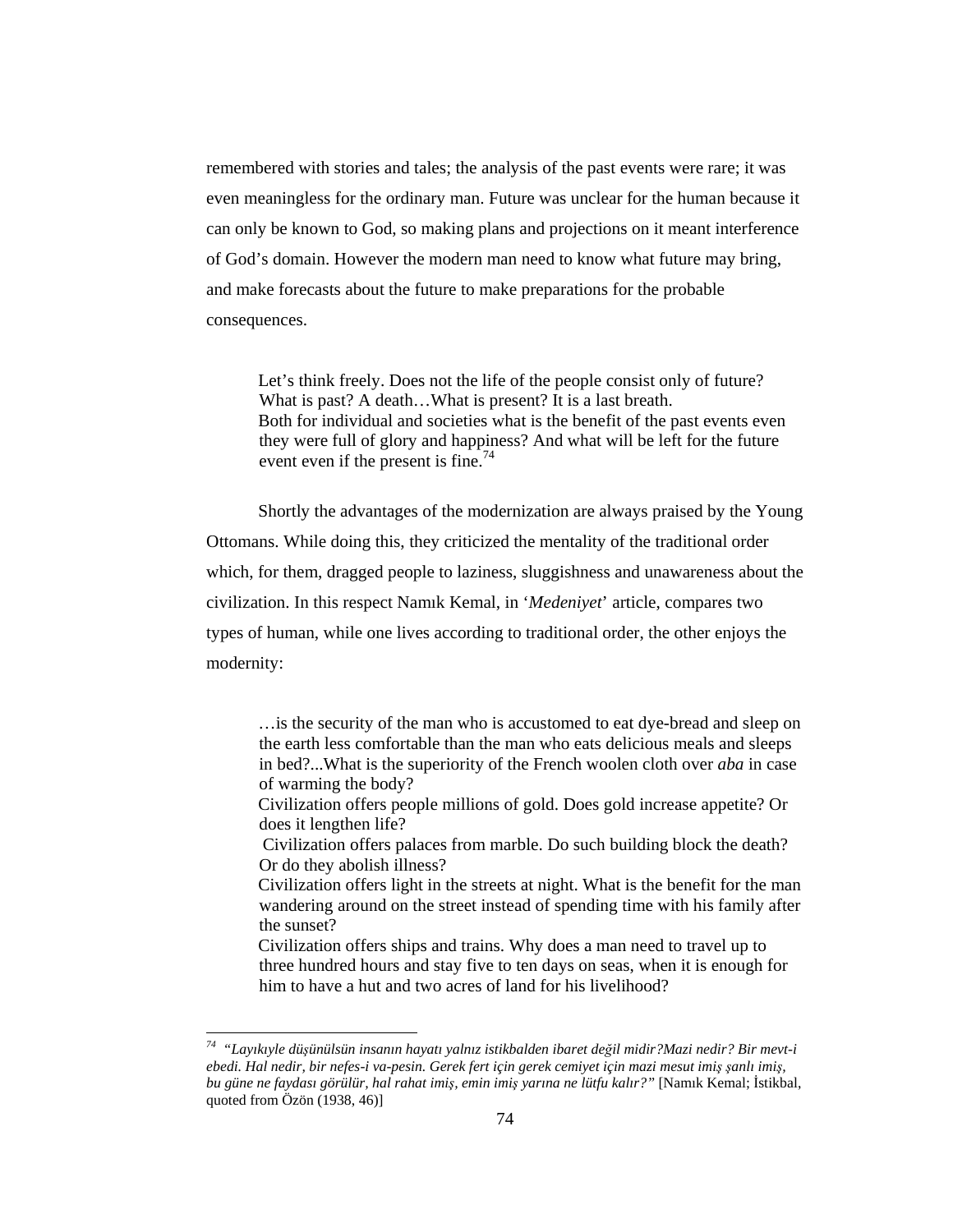Civilization invented telegraph. Isn't it meaningless for the poor, who is even unaware about the situation of next room, to learn the incidences in America?...etc.

Such arguments are the signs of the man who is unaware about his nature and talent as a human. As is seen while the birthrate of the humans is equal to almost all creatures, there are more human than the creatures in number thanks to his ability creating civilization. Just as, it is obvious that the civilization is the guarantor of human life.

Apart from these, the new inventions, gained as a result of human labor and idea in this world, are clear proofs that human is not created to eat a piece of bread and sleep on earth. Just as, accepting civilization as meaningless means claiming a deficiency in the creation of human.

Yes stone building can not block the death and illness, but they can resist against fire and collapse.

Yes it is more proper for man to spend time with his family rather than wandering around on the streets at night, but thanks to the light provided by gasoline, the production and commerce can be active for an extra six to seven hours.

The people, traveling on ships and trains, bring the richness and beauty of the places all around the world to their citizens.

The civilization, using telegraph, can learn the incidences all over the world and benefit from the results of the incidences.

To claim 'That is enough for us, we have to content with it' or 'We inherited this from our ancestors, rest is *bid'at*, lessons, experiments, books, machines, progresses, inventions are all meaningless' and to live under the yoke of the infidels like Indians and Algerians are not wise thoughts for the humanity." In conclusion, being uncivilized means dying before the pre-determined time. $75$ 

 $^{75}$  "çavdar ekmeği yemeğe ve toprak üzerinde yatmağa alışmış bir adamın karnını doyurmak ve uykusunu uyumakta gördüğü asayiş, nefis ta'amlar yemeğe ve yaldızlı karyolada yatmağa meluf olanların rahatından az mıdır? Vücudu ısıtmakta Fransız çuhasının adi abaya ne rüçhanı olabilir?"

<sup>&</sup>quot;Medeniyet insanı milyonlarla altına malik edermiş. Altın iştihayı mı ziyadeleştirir? Hayat mı çoğaltır?" "Medeniyet mermerden masnu' saraylar peyda edermiş. O kadar metin binalar ecele mi medhal bırakmaz? Hastalığı mı men eder?"

<sup>&</sup>quot;Medeniyet geceleri sokakta gaz peyda edermiş. Allah'ın güneşi zail olduktan sonra insana göre akrabasının arasına girip de i'tilaf-ı aileden müstefid olmak gibi bir lezzeti terk ederek kahve kahve dolaşmakta ne ihtiyacı olabilir?"

<sup>&</sup>quot;Medeniyet vapurlar, şimendiferler husule getirmiş. İkametine bir kulübe ve maişetine iki dönüm toprak kafi olan bir adamın üç yüz saatlik yerlere gitmeye ve beş on gün denizler içinde kalmaya ne ihtiyacı olabilir?" "Medeniyet telgrafı icad eylemiş. Yanı başındaki odada geçen ahvali bilmeyen biçareye göre Amerika'nın vukuatını öğrenmeye çalışmakta ne mana vardır? Keza ve keza."

Bu türlü mütaala insanın tabiat ve istidadından bütün bütün gaflet eseridir. Görüyoruz ki insan tevlid kuvvetinde, hemen kaffe\_i hayvanatın kafesinden birkaç bin kat ziyade bulunuyor; ve bu kesret sahra-yı vahşette değil, saadet-sera-yı medeniyette görülüyor. Bundan bilbedahe sabit olur ki medeniyet hayat-ı beşerin kafilidir."

<sup>&</sup>quot;Bundan başka insanın sa'y ve fikir ile dünyada izhar ettiği bunca bedayi' öyle bir parça ekmek yemek ve topraklarda yuvarlanıp uyumak için yaratılmış bir mahluk olmadığına bürhan-ı kafidir."

<sup>&</sup>quot;Evet, kargir binalar ecele, hastalığa mukavemet etmez. Fakat, yanmaya, yıkılmaya karşı durur; letafet ve mamuriyetle birkaç karn evlada kalır."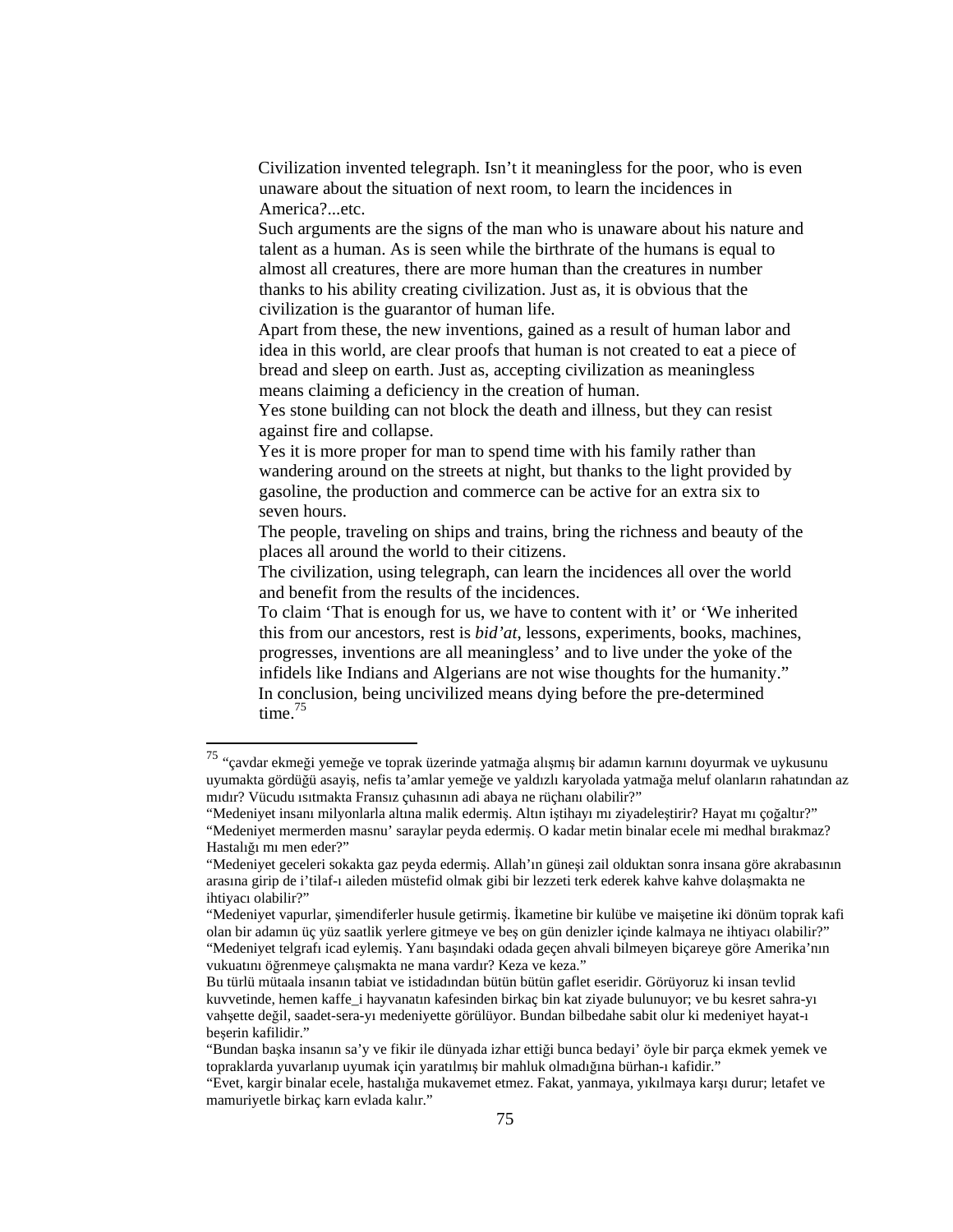Of course, it should be remembered that what Namık Kemal means as civilization is modernization. Because the lives of the Ottomans do not resemble the one who sleeps on earth. But he exaggerates the example to press his praise for modernization.

The Young Ottomans needed modernism very urgently. The Ottoman Empire should be as strong as the European states and the citizens of the Empire as prosperous as the Europeans. In this respect, the civilization, industrial and scientific methods of the Europeans should be applied in the Ottoman Empire.

Engineering has reached its zenith of expectations: through it, the continents are separated, seas are united and plots of earth are located in the midst of vast oceans and water found sandy in wastes.

Economics has given rise to the division of labor. A mediocre artisan is, in his field, ten times as able as an ancient master craftsman.

When will we start taking example?

 $\overline{a}$ 

What we have done does not amount more than a few superficial changes that newspapers and that through the efforts of the late Şinasi were able to bring about the literature.

We have not a single factory. How are arts and crafts to prosper in our country?

We have not been able to establish a single joint-stock company. Is this the way to advance trade?

Is there a single Ottoman Bank in existence? How do we propose to go about creating wealth? [Namık Kemal quoted from Mardin (2000, 406)]

According to Ali Suavi, basic reason why the Ottomans cannot industrialize

is the guild reality. He states that the traditional training system hinders the artisans

<sup>&</sup>quot;Evet, geceleri işsiz bir adam için muttasıl ailesini terk edip de sokaklarda eğlence taharri etmekte bir letafet yoktur. Fakat gaz olan yerlerde ashab-ı sa'y u ticaret geceleri de altı yedi saat işyle veya alışverişiyle meşgul olur ve bu suretle ömrü üzerine bir ömür daha katar."

<sup>&</sup>quot;Şimendifer veya vapur ile birkaç yüz saatlik yerlere giden veya birkaç gün deniz üzerinde çalkalananlar ise marifetin bir keramet-i garibesiyle tayy-ı mekan etmiş veya postuyla sulardan geçmiş gibi cihanın ta öbür tarafına giderler, havayic-i hayatı getirirler, vatandaşlarının ayağına isar ederler."

<sup>&</sup>quot;Telgraf kullanan akvam, eğer eski dünyada ise yeni dünyada bulunan bir tabinin hazakatinden veya zuhur eden bir vak'anın tesiratından hayatlarına, büyük büyük faydalar görürler."

<sup>&</sup>quot; <<Bize şu lazım, onunla kanaat etmeliyiz>>. Ve <<Pederlerimizden bunu gördük, onun haricinde ne varsa bid'attir. Dersler, talimler, kitaplar, makineler, terakkiler, icadlar ne işe yarar?>> diye Hintliler, Cezayirliler gibi, ecanibin kahır ve galebesi altında hürriyete hiçbir suretle yakışır şeylerden değildir."

<sup>&</sup>quot;Hülasa medeniyetsiz yaşamak, ecelsiz ölmek kabilindendir." [Namık Kemal quoted from Kaplan (1974, 231-233)]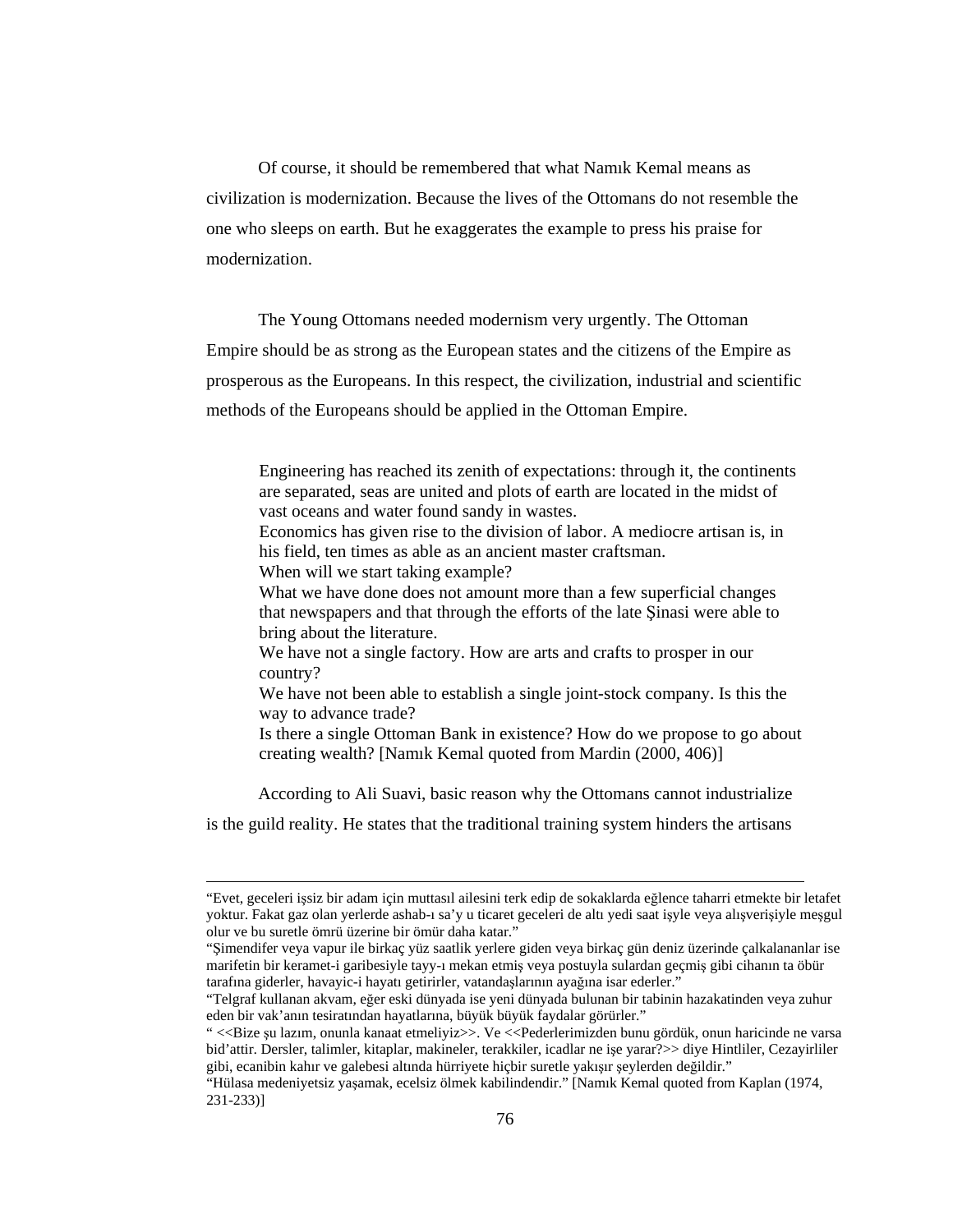learn new inventions and adapt a different method which may cause his expulsion from the guild organization.

In fact the basic reason is the mentality of the traditional order which has been an obstacle for the state and people to accept and adopt the modern mentality. However, as is told at the beginning of this chapter, the individual, who is open to net effects of the industrial and commercial progress of the Western states in his daily life, had to accept some of them. His view about property and this-world shifted dramatically (Sayar 1986, 345). As a result of this shift:

The changed patterns of social stratification and acquisition of wealth, the modern educational system and other factors produced two seemingly conflicting results: first, they undermined the traditional social order and mobilized the masses in populist religious movements that appeared to advocate a return to older, but actually sought to accommodate change within a traditional Islamic social framework; second they participated in the rise of a new and increasingly individualistic middle class, with its own pragmatic values and modernist Islamic identity. The political impact of these reactions began to materialize in the 1860s in the Young Ottoman movement. (Karpat 2001, 181)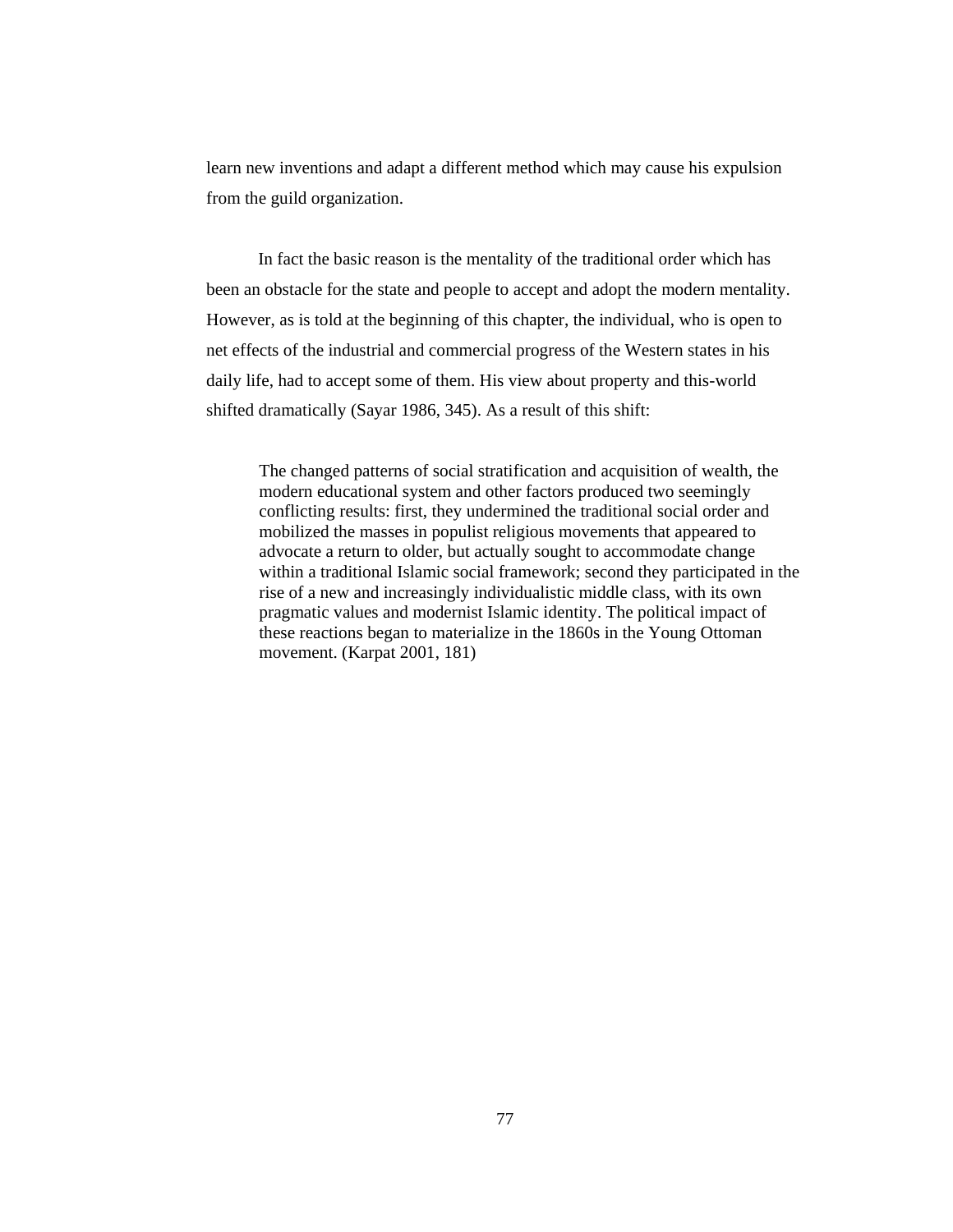## **CONCLUSION**

 The modernization of societies is not a simple replacement of institutions and interrelations. Every belief, institution, relation or whatever has deep roots in the history of societies. The Ottoman modernization should also be observed from this perspective. It is a multidimensional evolution that incorporated values and ideas of the traditional culture and history (Karpat 2001, 328). The traditional establishment of the Ottoman Empire had clear and deep inconsistencies with modernity like every traditional order. If the modernization option is chosen the traditional order must be out, because it requires a total change in the establishment of societies. The way of life promised by modernity excludes the institutions and beliefs of the past. The traditions survive only through their symbolic meanings.

 However for the societies, living under the threat and assault of the European state and capitalism had no other choice. They have to modernize their state and societies in order to survive in new order. In the Ottoman Empire the threat was first understood by the state elites after withdrawals, but at the beginning the technology transfers seemed as the cure for the defeats in the military field. It was not a modernization project. In the  $19<sup>th</sup>$  century new bureaucratic cadre brought the modernization of the state to the agenda. The members of the Young Ottomans flourished from this cadre.

 When we look at the thoughts of the Young Ottomans, it can be seen how the evolution of the Ottoman modernization requires a profound and broad perspective. Despite their superficial analysis and explanations, the Young Ottomans felt obliged to deal with the multiple structures of Ottoman society. Like an encyclopedist, they brought reform proposals for state, economy, family, population, press, literature, local administration, etc. They needed urgent modernization of the Empire. They demanded rapid changes. They were patriot Muslims who wanted the continuity of both Ottoman Empire and its Islamic character.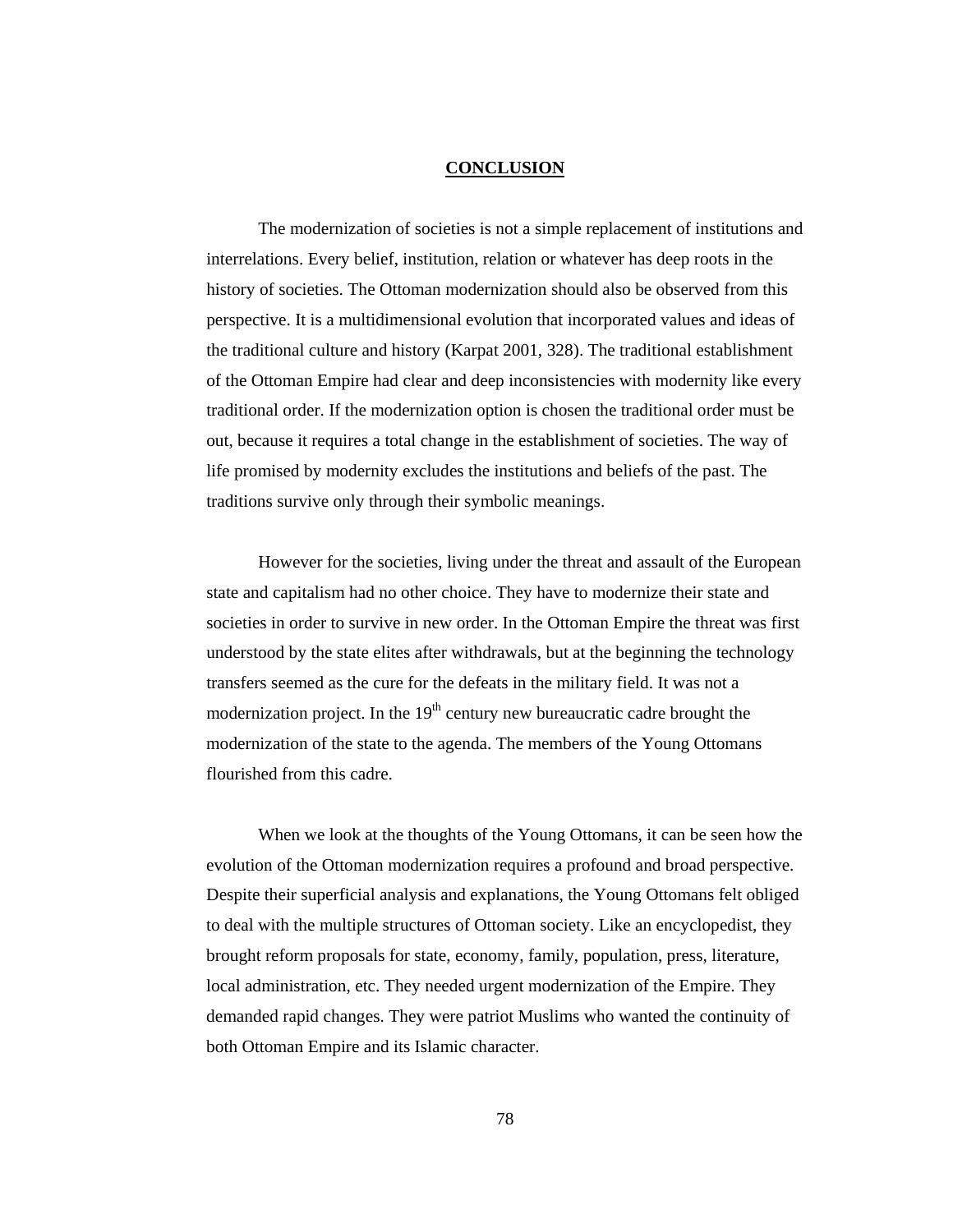In order to preserve the Empire they proposed that the governmental, administrative and financial techniques of the West be applied to the Empire (Mardin 2000, 404). They realized the incompatibility of the traditional order of the Empire with the realities of the modern world. However they wanted both the survival of the basic institutions of the Empire and Islam, and the modernization of Ottoman state and society. So they tried to reconcile the thesis of modernity with the Islamic doctrines and traditional teachings and understanding. In fact they searched the equivalent of the Western concepts in Islamic and traditional doctrines.<sup>76</sup> However it is important to note that such modernist arguments did not represent the view of Muslim teaching and tradition common among Ottoman Turks (Davison 1963, 67).<sup>77</sup> But they did not have time to consider such concerns. They brought the examples of applications of European countries and proposed the way to follow for the modernization of the Empire.

 In this respect, they are the first Islamist thinkers. That is, they reformulated the content of the Islamic concepts as to fill them with modern notions. In fact what they did was the normal reflex of every intellectual of the non-European countries. In this study, there is not any hesitation about the sincerity of their belief, but we claim that while they tried to guarantee the survival of Islam and the basic institutions of the Empire, their proposals undermined the bases of the two pillars of society. Also we claim that this perspective is crucial to understand the philosophy of the Young Ottomans.

 The modernization of the Ottoman Empire was, at the same time a mental transformation of every element of the Ottoman Empire. The understandings about every particular field of life had to be adapted to the new conditions. The role of the Young Ottomans in this process had been bringing new explanations and understanding for the changing conditions. In fact every adaptation and

 $\ddot{\phantom{a}}$ 

 $76$  icma with national assembly, labor with endeavor for this world, election of the first four caliphs with the democracy, biat with social contract…etc.

 $77$  Davison, Roderic (1963) p.67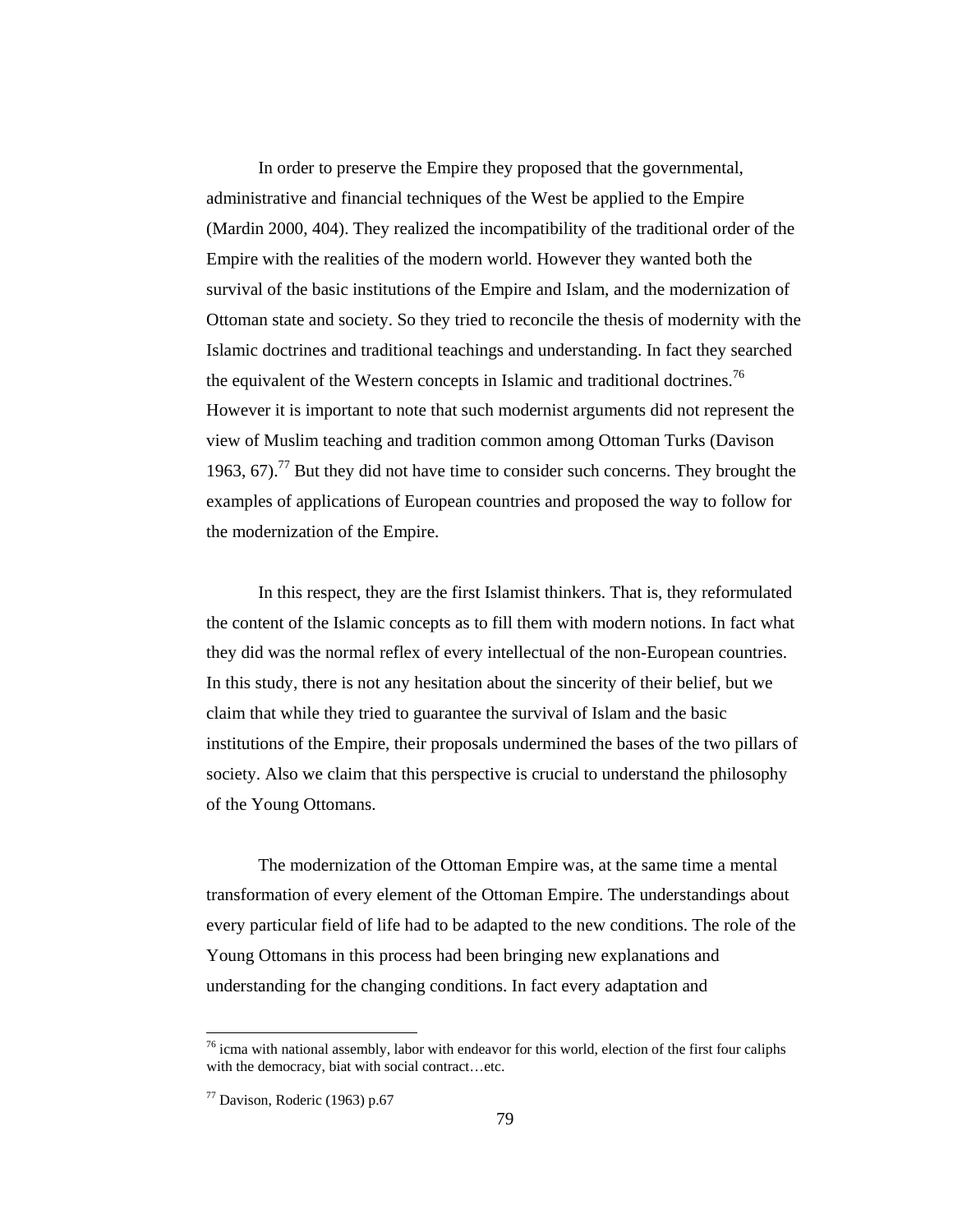understanding had brought the end of the Empire, because the traditional mentality of the Ottoman Empire contradicted with the mentality of the modernity. Every attempt to transform the mentality in favor of the latter meant the dissolution of the Empire. Of course the way to dissolution was neither opened solely by the Young Ottomans nor concluded by them. However their open-ended claims were used by different political currents in Turkish history; the modernists, nationalists, Islamists, etc. They found roots of their philosophies in their writings.

The revolutions are made by intellectuals. It is wrong to attribute the success of the reform in the Ottoman Empire only to the massacre in the Mountain of Resne and the harsh protest of Salonica and Serez. Namık Kemal pressed the hot stamp of love of freedom to the thoughts of the young generations with his pencil of fire<sup>78</sup>

 In earlier times, their claims were voiced in the first parliament. Some members of the parliament used their thoughts to criticize the government (Karpat 2006, 377).

 In the Turkish Republic the interest towards the Young Ottomans were declared louder. Atatürk expressed his sympathy for Namık Kemal in a speech addressed to his friends<sup>79</sup>. In this modernist era the philosophy of the Young Ottomans was reevaluated and, sometimes, their effect was exaggerated. However this exaggeration is important to show the destination their thoughts could point.

 As a result, the modernization attempts of the Young Ottomans were inherited by the future generations, and the ways they opened, made the activists of the later periods more radical and brave. The human type they drew has become the

<sup>78</sup> *"*İ*nkılapları mütefekkirler yapar..* İ*nkılabı Osmaniyi yalnız Resne da*ğ*larında vukua gelen kıyamın, Selanik ve Serez'in* ş*iddetli protestolarının tesirine atfetmek büyük gaflet olur… Namık Kemal ate*ş*in kalemiyle gençlerin dima*ğ*ında hürriyete a*ş*k ve muhabbet hissini ikad ediyordu." (*Bedri Nuri 1955, 32)

<sup>79</sup> *"Vatanın kurtulu*ş*u ve istiklali için ölmeyi bugünkü nesle Namık Kemal ö*ğ*retti. Harbiye senelerinde siyaset fikirleri ba*ş *gösterdi. Namık Kemal'den gelen sesin büyüsüne kapılmı*ş*tık. Bu ses ruhumuzu* ş*im*ş*ek gibi sarsıyor, bu ses* ş*imdiye dek okudu*ğ*um hiçbir sese benzemiyordu. Namık Kemal'in yi*ğ*it sesi önümde bamba*ş*ka bir ufkun açılmasına yol açıyordu." (*Karaalioğlu 2005 back page)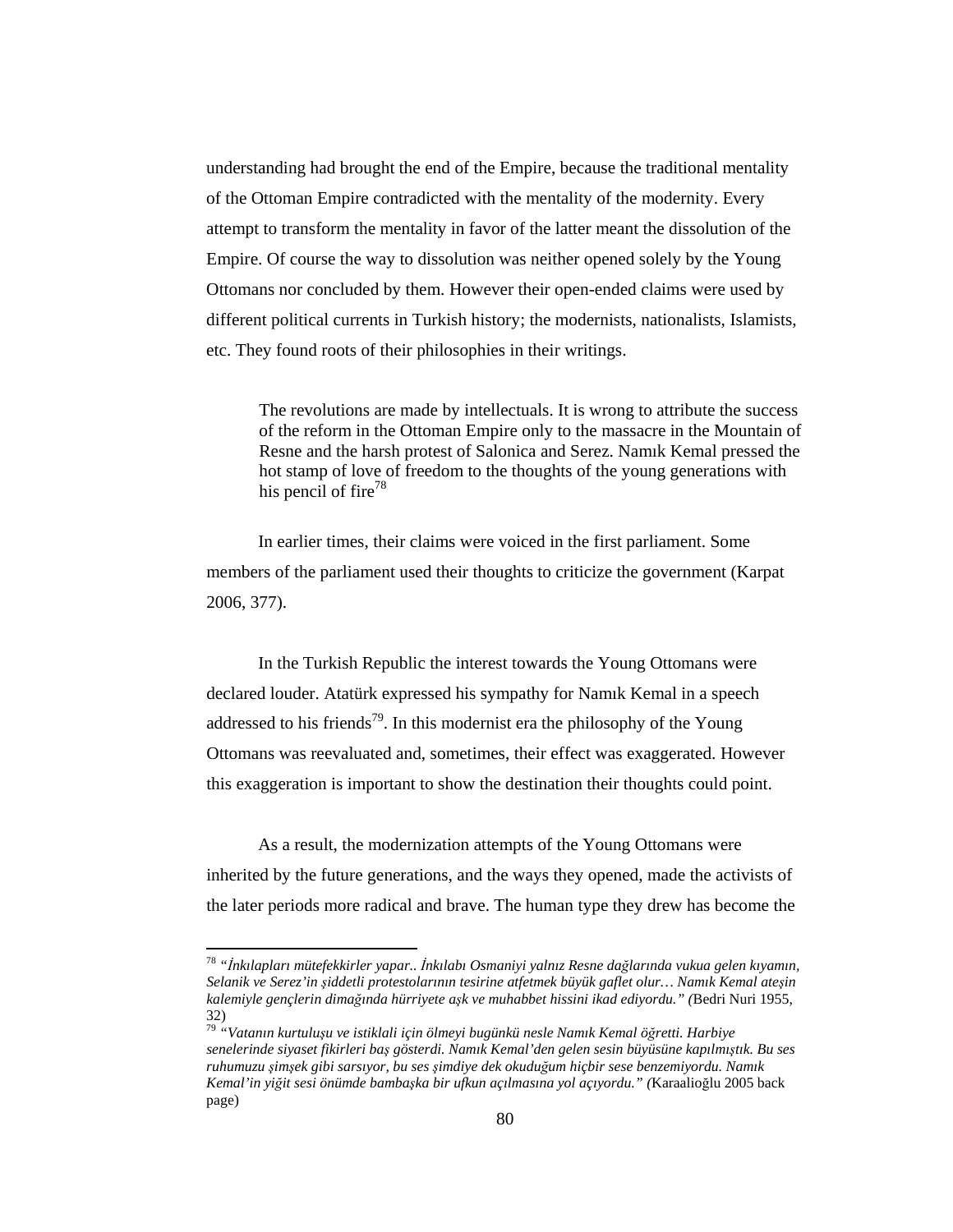reality of many Muslims who tried to reconcile their beliefs with capitalist and modernist notions. It is not possible, even today, to state that the bifurcation has disappeared, but capitalism and modernism press their impact on the ancient beliefs of the Eastern societies.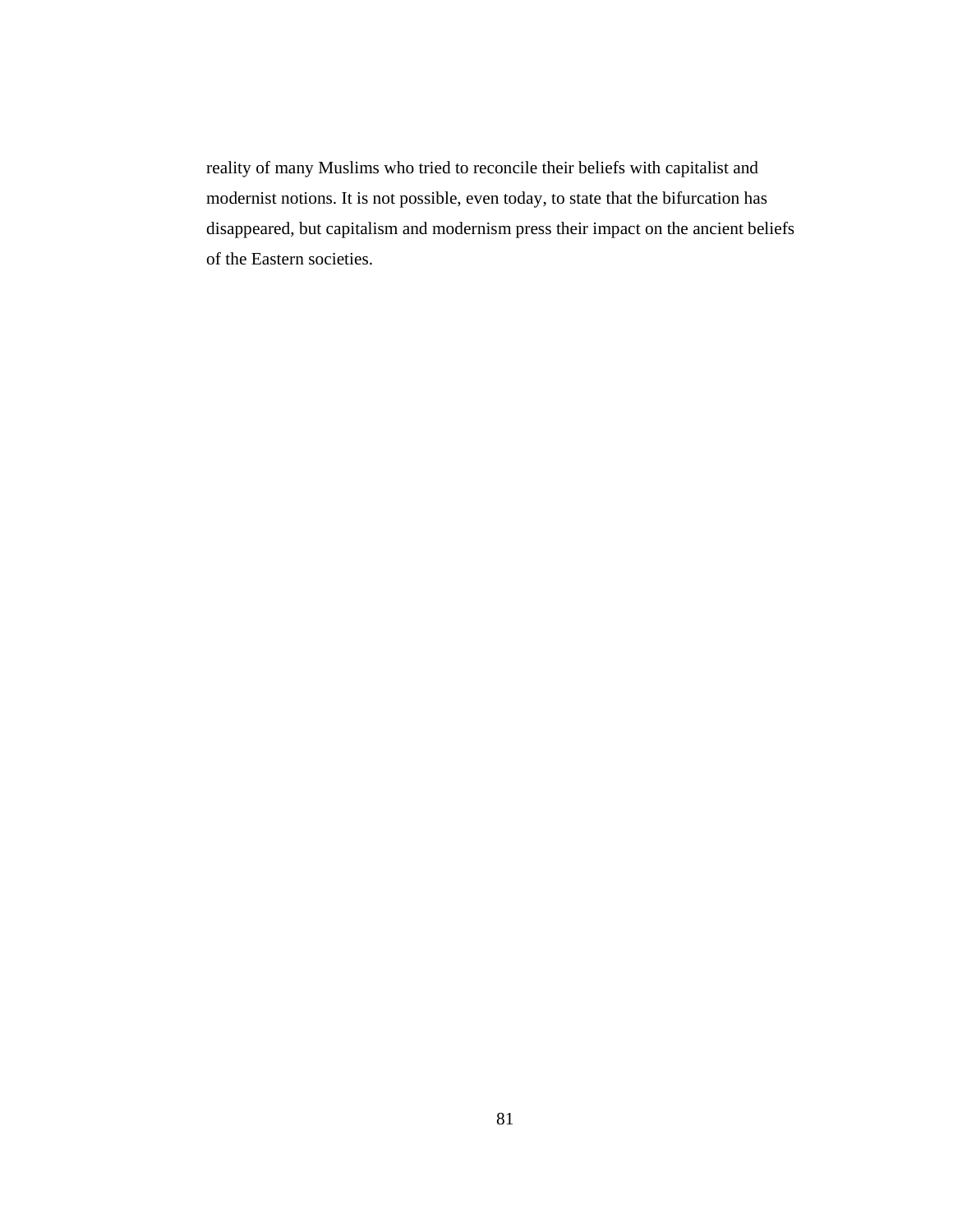## **REFERENCES**

- -Akdağ, Mustafa, (1974); Türkiye'nin İktisadi ve İctimai Tarihi C. I-II: Türk Tarih Kurumu, Ankara
- Aktaş, Şerif, (1936); Namık Kemal ve İnsan in Namık Kemal'in 150. Ölüm Yıldönümü Sempozyumu
- -Atay, Falih Rıfkı, (1954); Baş Veren İhtilalçi: Doğuş Matbaası, İstanbul
- -Banarlı, N. Sami, (1947); Namık Kemal ve Türk-Osmanlı Milliyetçiliği: Burhaneddin Erenler Matbaası, İstanbul
- -Baykal, B.Sıtkı, (1942); Namık Kemal'e Göre Avrupa ve biz in Namık Kemal Hakkında: Varlık Matbbası, İstanbul
- -Bedri Nuri, (1955); Namık Kemal Hakkında Düşünceler, Kanat Matbaası, İstanbul
- -Berkes, Niyazi, (1942); Namık Kemal'in Fikri Tekamülü in Namık Kemal Hakkında: Varlık Matbaası, İstanbul
	- (1964); The Development of Secularism in Turkey: Mc Gill University Press, Montreal
	- (1975); Türk Düşüncesinde Batı Sorunu: Bilgi yayınları, Ankara
- -Boran, B.S.,(1942); Namık Kemal'in Sosyal Fikirleri in Namık Kemal Hakkında: Varlık Matbaası, İstanbul
- -Çelik, Hüseyin, (1994); Ali Suavi ve Dönemi: İletişim Yayınları, İstanbul
- -Danişmend, İ.Hami, (1942); Ali Suavi'nin Türkçülüğü: CHP Genel Sekreterliği Neşriyatı, Ankara
- -Ebuzziya Tevfik, (1973); Yeni Osmanlılar Tarihi: Kervan Yay., İstanbul
- Esposito, John L. (2002); Demokrasi, İslamcı Hareketler ve Devlet in İslam ve Demokrasi: Tuses Yay. (p.111)
- -Faroqhi, Suraiya, (1997); Osmanlı Kültürü ve Gündelik Yaşam: Yurt Yayınları, İstanbul
	- (2003); Osmanlı Dünyası'nda Üretmek, Pazarlamak, Yaşamak, YKY Yayınları, İstanbul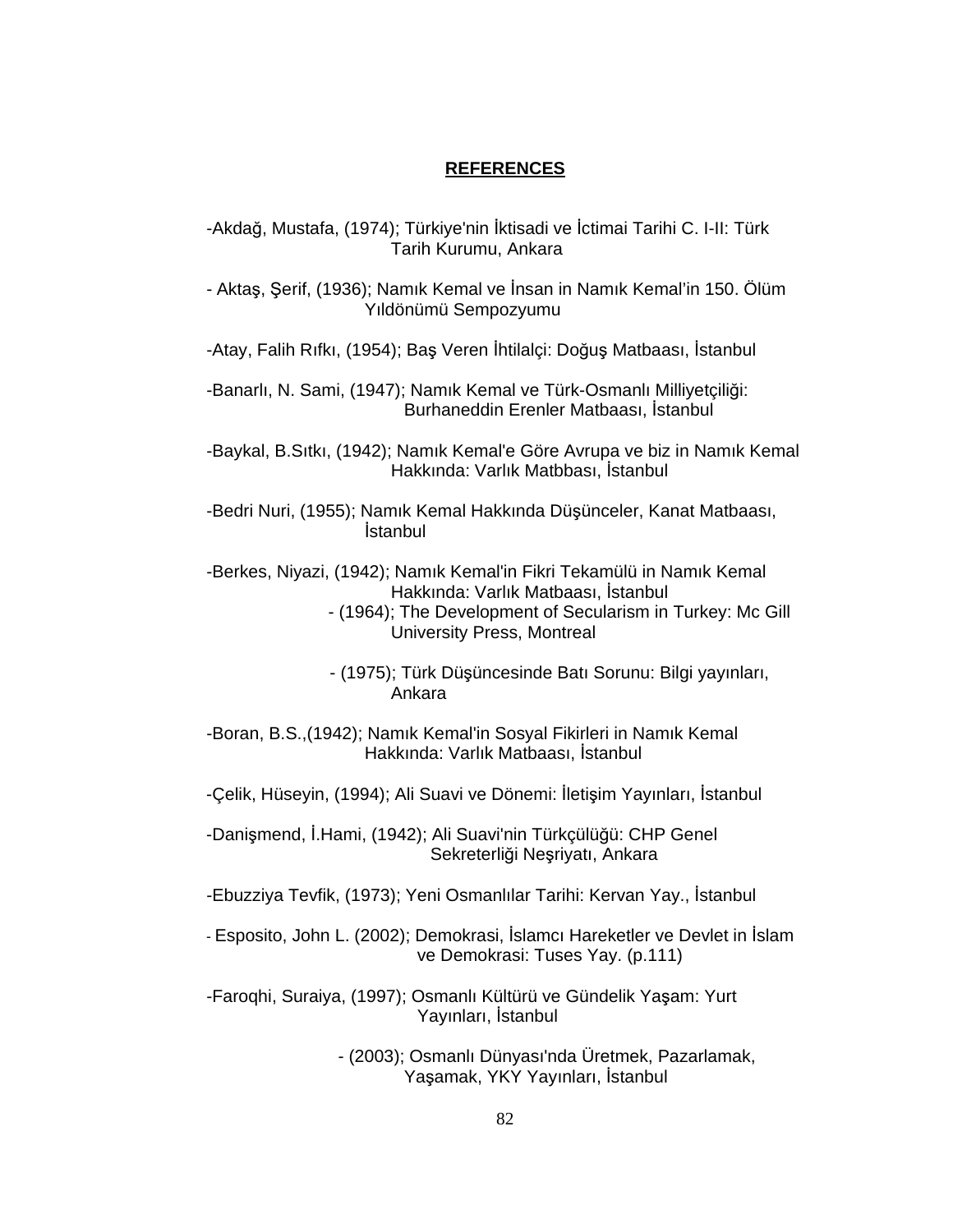-Fındıkoğlu, Z.Fahri, (1941); Türk Hukuk Tarihinde Namık Kemal: İstanbul Ünv. Mecmuası VII - (1941); Türk Hukuk Tarihinde Namık Kemal: İstanbul Ünv. Mecmuası VII

-Findley, Carter V., (1980); Bureaucratic Reform in the Ottoman Empire: Princeton Unv. Pres

-Grant, Jonathan, (2006); Osmanlı "gerilemesi"ni yeniden düşünmek:15.-18. yüzyıllardaki askeri teknoloji yarışında Osmanlı İmparatorluğu'nun konumu in Osmanlı Geriledi mi? Ed. by Mustafa Armağan, Etkileşim Yayınları, İstanbul

-Gökçün, Önder, (1955);Namık Kemal'in Devlet ideali ve Devletler Arası münasebetler Hakkındaki Görüşleri in Beşinci Milletler Arası Türkoloji Kongresi: İstanbul ünv. Edebiyat Fak. Basımevi, İstanbul

-Gündüz, Ali, (1955); Namık Kemal Hakkında Düşünceler, Kanat Matbaası, İstanbul

-İnalcık, Halil, (1973); The Ottoman Empire : the classical age, 1300-1600: Weidenfeld and Nicolson

-Kaplan, Mehmet, (1974); Yeni Türk Edebiyatı Antolojisi: İstanbul Üniversitesi, İstanbul

-Karal, Enver Ziya, (1995); Osmanlı Tarihi V. Volume, TTK Yayınları, İstanbul

-Karaalioğlu, Seyit Kemal, (2005); Namık Kemal Hayatı ve Şiiri, Inkılap Kitabevi

-Karpat, Kemal (2001); The politicization of Islam : reconstructing identity, state, faith, and community in the late Ottoman State: Oxford University Press New York

> - (2002); Osmanlı modernleşmesi: toplum, kuramsal degişim ve nüfus / Kemal H. Karpat; çev. Akile Zorlu Durukan, Kaan Duruka: İmge Yayınevi, Ankara

-Köprülü, M.Fuad, (1984); Osmanlı Devleti'nin Kuruluşu: T.C. Atatürk Kültür Dil ve Tarih Yüksek Kurumu, Ankara

-Lewis, Bernard, (1972); The Emergence of Modern Turkey: Oxford Unv. Pres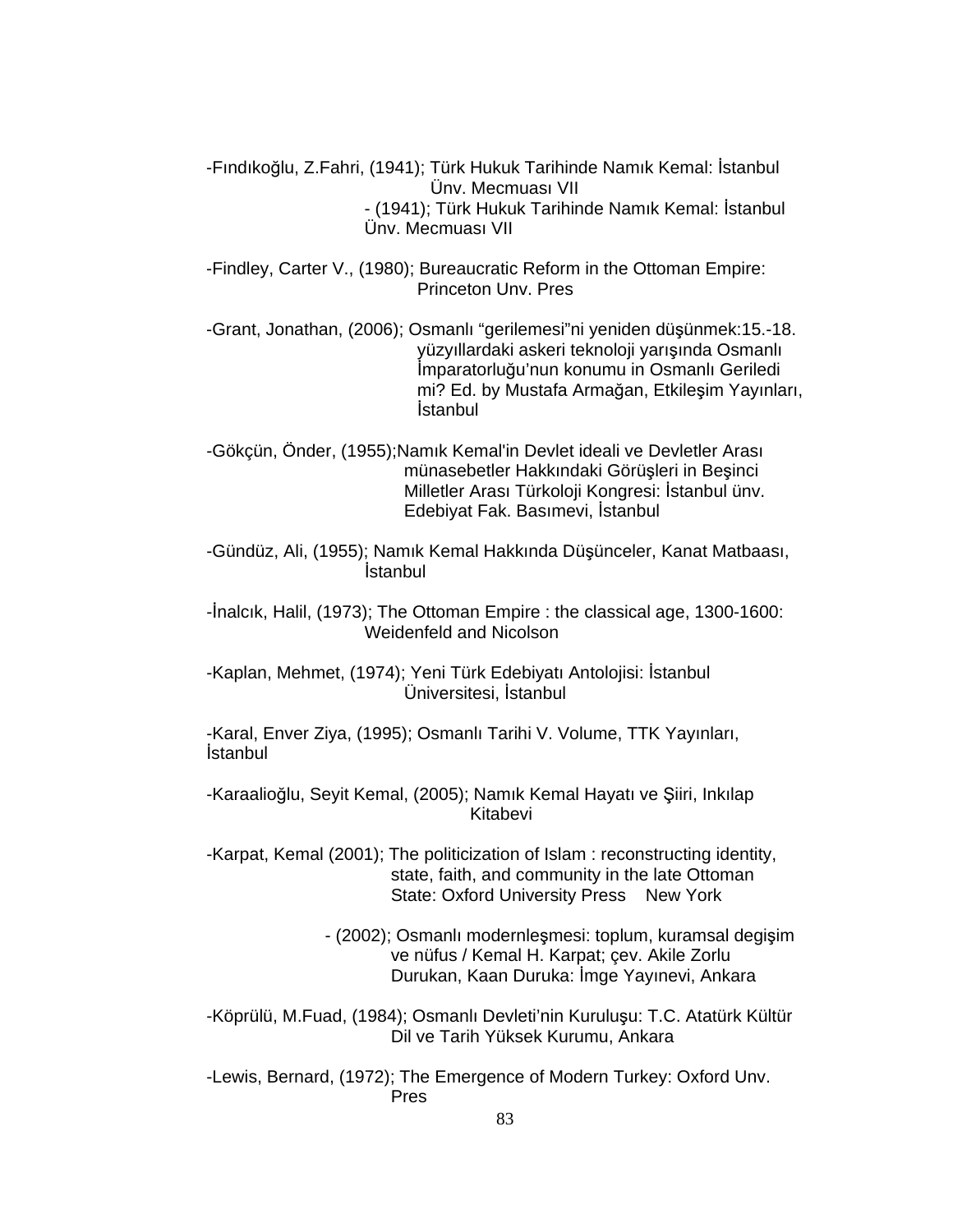-Mardin, Şerif, -(2000); The Genesis of Young Ottoman Thought: Syracuse Unv. Press

-(2002); Türk Modernleşmesi: İletişim Yayınları, İstanbul

-Nazif, Süleyman (1955); Namık Kemal Hakkında Düşünceler, Kanat Matbaası, İstanbul

-Ortaylı, İlber, (1995); İmparatorluğun En Uzun Yüzyılı: Hil Yayınları, İstanbul

-Ocak, A.Yaşar, (1998); Osmanlı toplumunda zındıklar ve mülhidler: (15.-17. yüzyıllar): Tarih Vakfı Yurt Yayınları, İstanbul

-Owen, Edward Roger John, (1981); The Middle East in the world economy, 1800-1914: New York : Methuen, London

-Özön, Mustafa Nihat, (1938); Namık Kemal ve İbret Gazetesi: Remzi Kitabevi, İstanbul

-Pamuk, Şevket, (1988); 100 Soruda Osmanlı-Türkiye İktisadi Tarihi 1550- 1994: Gerçek Yayınevi, Ankara

-Rodison, Maxime, (1996), İslam ve Kapitalizm: Spartaküs Yayınları, İstanbul

-Sayar, A.Güner, (1986); Osmanlı İktisat Düşüncesinin Çağdaşlaşması: Klasik Döneminden II. Abdulhamid'e: Der Yayınları, İstanbul

-Shaw, Stanford, (1985); History of the Ottoman Empire and Modern Turkey: Stanford Unv. Pres

-Sungu, İhsan, (1999); Tanzimat ve Yeni Osmanlılar in Tanzimat: MEB Yay. Ankara

-Tanpınar, Ahmet Hamdi, (1961); Edebiyat üzerine makaleler: MEB Yayınları, Ankara

> - (1985); Ondokuzuncu Asır Türk Edebiyatı Tarihi: Çağlayan Kitabevi, İstanbul

-Tarhan, Ahmet Hamdi (1955); Namık Kemal Hakkında Düşünceler, Kanat Matbaası, İstanbul